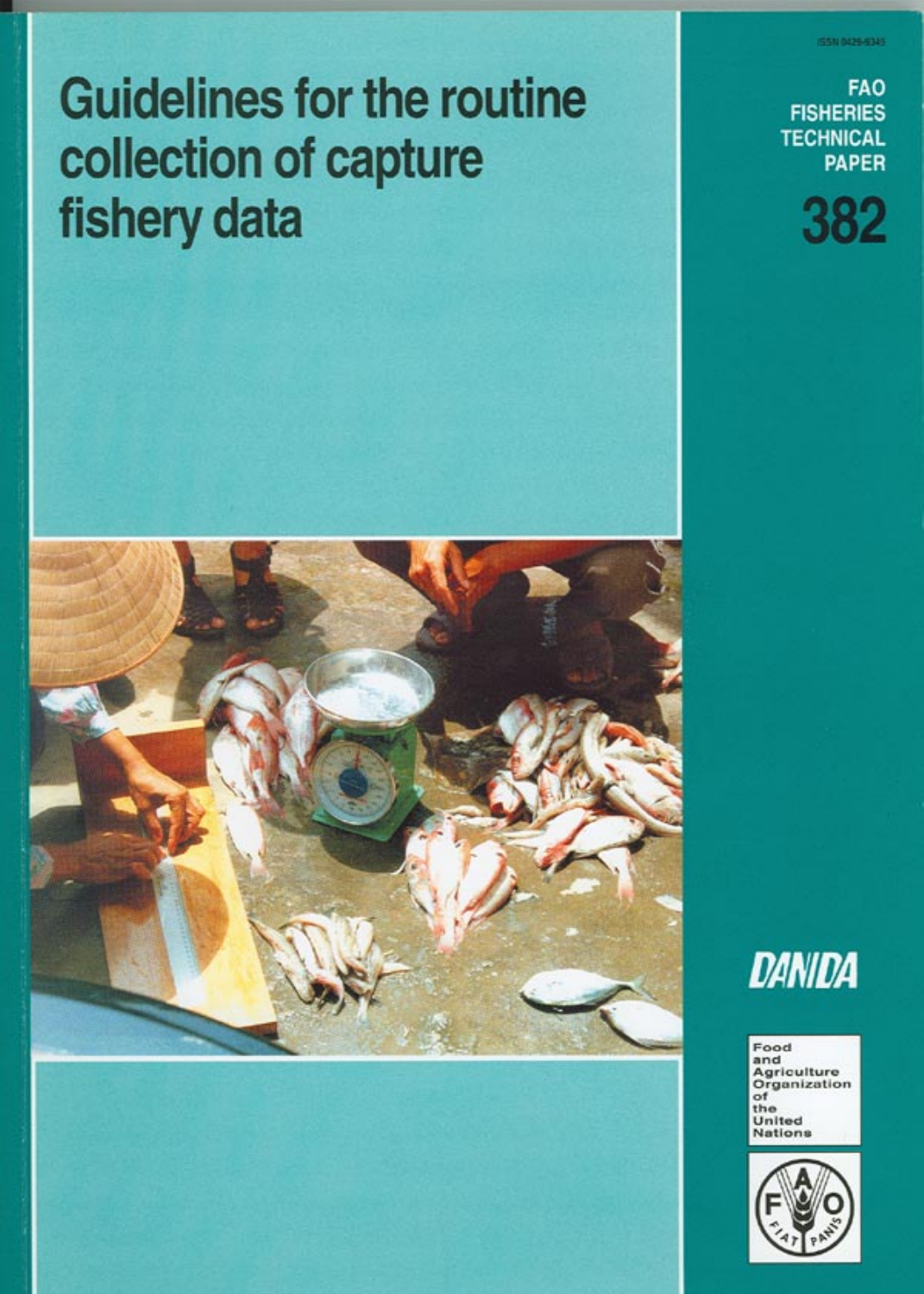# Guidelines for the routine collection of capture fishery data

Prepared at the FAO/DANIDA Expert Consultation Bangkok, Thailand, 18-30 May 1998



Food and

**FAO** 

**PAPER** 

**FISHERIES TECHNICAL** 

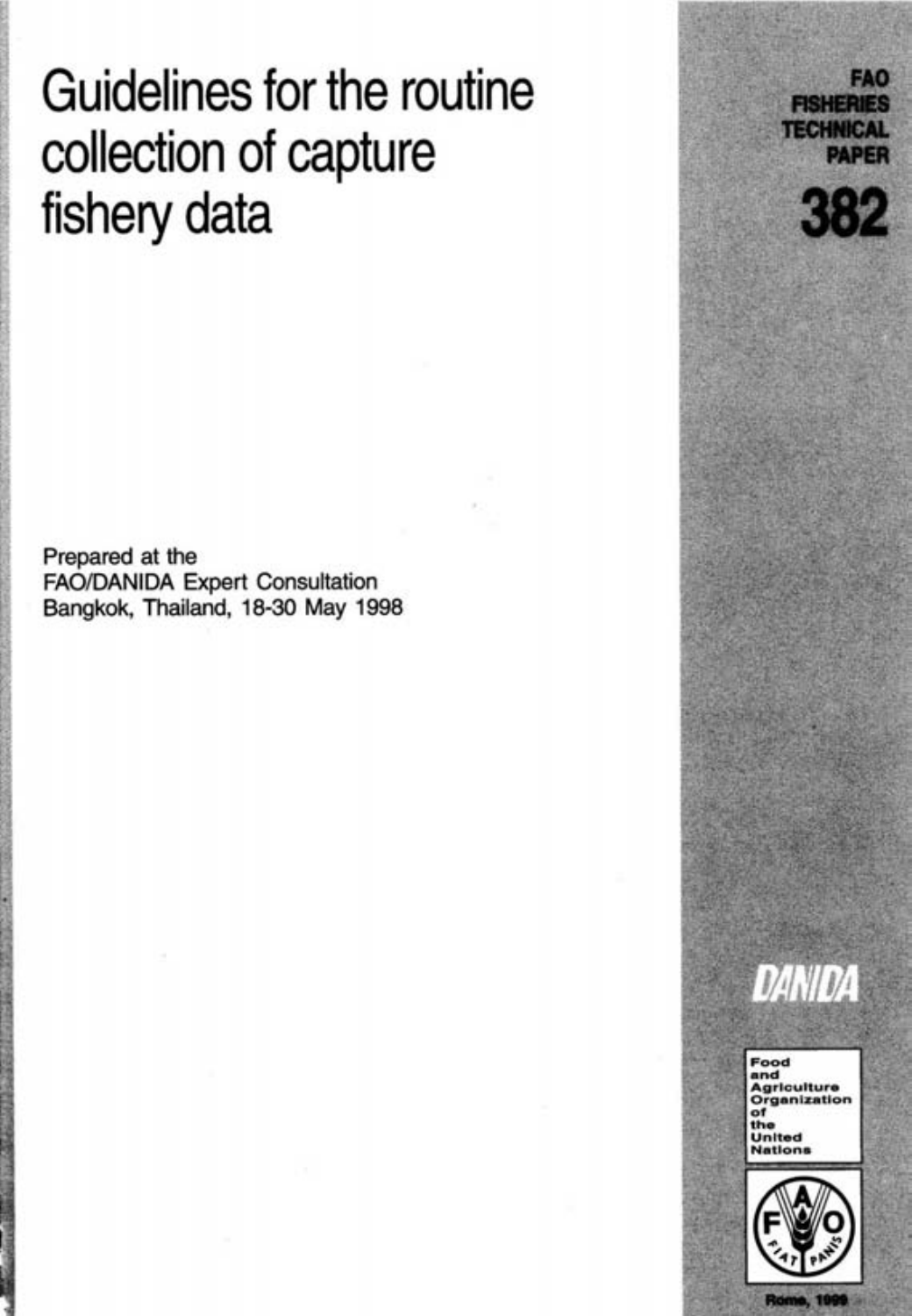### **PREPARATION OF THIS DOCUMENT**

The FAO/DANIDA Project "Training in Fish Stock Assessment and Fishery Research Planning" has organized training courses on fish stock assessment and workshops dealing with the assessments of specific resources in many countries. The general experience has been that in many cases proper assessments were difficult to achieve due to restrictions in the available data, both in quality and quantity.

In August 1997 at its first session, the APFIC Joint Working Party on Fishery Statistics and Economics recommended that APFIC and FAO should prepare "draft guidelines on methodologies and standards for the collection of production and structural statistics for capture fisheries".

On this basis it was decided to form an informal inter-departmental working group to organize an Expert Consultation on Routine Data Collection and a Regional Workshop to allow experts from Asia to review the draft guidelines on the collection of data from marine and inland fisheries. Chapters of the guidelines were written prior to the Expert Consultation, but during the meeting most of these manuscripts were re-arranged and simplified.

This document was designed and written from 18 to 30 May 1998 in Bangkok, Thailand by a group of experts with a variety of skills in anthropology, biology, economics, data processing and statistics:

Patricia Clay, Ian Cowx, David Evans, Felimon Gayanilo Jr., Richard Grainger, Angel Gumy, Veravat Hongskul, Tony Jarrett, Paul Medley, Peter Miyake, Sean Pascoe, Christian Riise, Per Sparre, Constantine Stamatopoulos, Siebren Venema, Morten Vinther, Teo Siong Wan, Paul van Zwieten.

The guidelines were reviewed by participants at the Regional Workshop, in Bangkok, from 25 to 29 May 1998.

Further refinement of the document through editing or additional material was provided by the following people:

Patricia Clay, Adele Crispoldi, Peter Flewwelling, Serge Garcia, Luca Garibaldi, Richard Grainger, Paul Medley, Sean Pascoe, Siebren Venema and Rolf Willmann.

Both meetings and several consultants were funded by the FAO/DANIDA Project, while ICCAT, ICLARM, the Mekong River Commission and NOAA/NMFS provided staff free of charge.

Cover picture: Sampling in Viet Nam by Per Sparre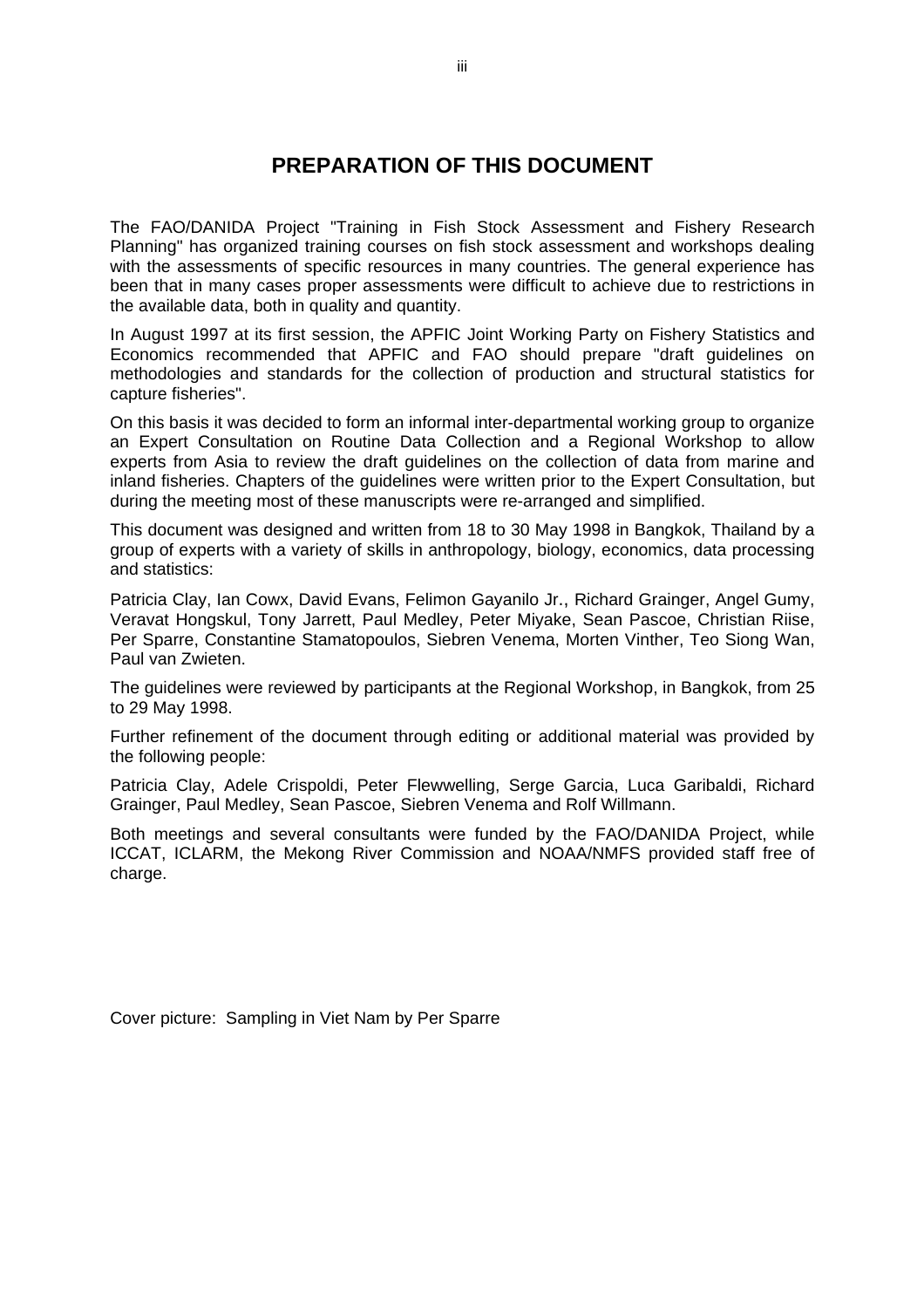FAO.

Guidelines for the routine collection of capture fishery data. Prepared at the FAO/DANIDA Expert Consultation. Bangkok, Thailand, 18-30 May 1998.

*FAO Fisheries Technical Paper.* No. 382. Rome, FAO. 1999. 113p.

#### **ABSTRACT**

These guidelines aim to help those who design routine data collection programmes, focusing on the relationship between typical questions asked by policy-makers and managers, and the data required for providing reliable answers. Fisheries policy and management objectives, particularly under the precautionary approach, need to be based upon analyses of reliable data. Data are needed to make rational decisions, evaluate the fisheries performance in relation to management activities and fulfil regional requirements. These objectives are achieved using fishery performance indicators. Indicators are used to measure the state of the resource, the performance of fishing controls, economic efficiency, socio-economic performance and social continuity. The primary factor in choosing what data to collect is the link between the necessary operational, biological, economic and socio-cultural indicators and their associated variables. The way in which different data variables are collected needs to be tailored to the structure of the fishery. The strategy will be strongly influenced by the budget and personnel available, and the degree to which fishers and others co-operate. The programme must identify which variables should be collected through complete enumeration and which can be sampled. Collection methods are influenced by the variable itself, the strategy, collection point and the skill of the enumerator. Once collected, fishery data must be stored securely, but made easily available for analysis, which is achieved through a computer-based data management system, following the basic data processing principles. The implementation of a data collection programme should follow a normal project cycle, developing a new legal and institutional framework as appropriate.

#### **Distribution**:

All FAO Members and Associate Members DANIDA Participants (Expert Consultation and Regional Workshop) All FAO Offices FAO Fisheries Projects FAO Fisheries Department Other interested Nations, International Organizations and NGOs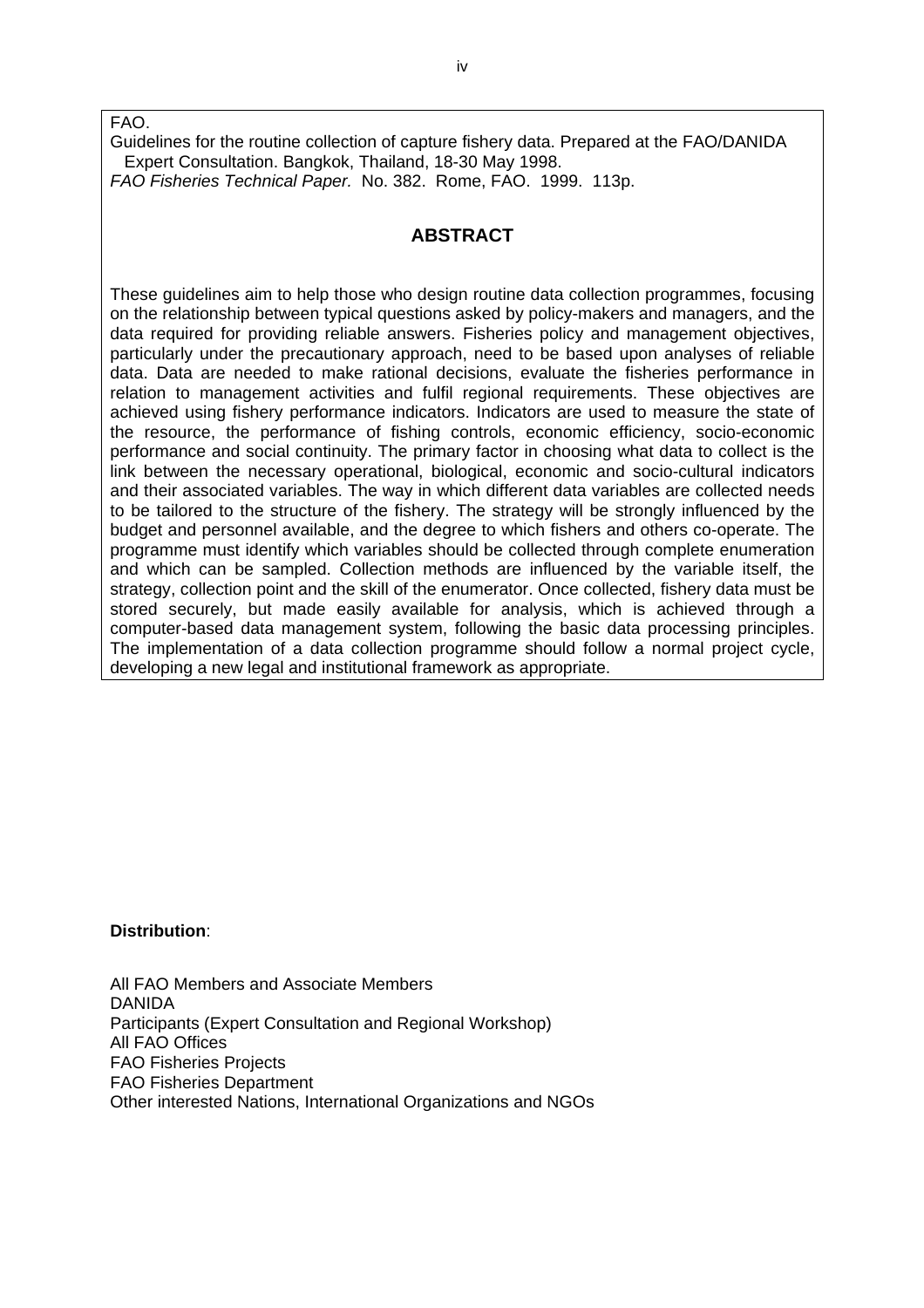# **USING THE GUIDELINES**

The evaluation of fisheries management performance requires the establishment and monitoring of a variety of indicators related to specific questions (and objectives) such as:

- Are the fisheries at, above or below sustainable yields?
- Are the fisheries moving towards domestic development at the rate required for employment and economic development?
- Are the returns obtained from foreign access licence fees at a level commensurate with the resource rent?
- Will fish production meet food security requirements in the medium term? in the long term?
- Are fishing incomes falling behind comparable sectors? for what reason?
- Are there conflicts between fishery sub-sectors?

Fishery performance indicators require continuous information for their determination as the fishery, its parameters, as well as management objectives vary over time. This information is derived from data that need to be collected and analysed.

This document offers guidelines to fishery managers and practitioners, at all levels, on the development or improvement of routine data collection programmes in capture fisheries. These guidelines meet a number of management needs.

Firstly, they provide a structured approach through a sequential pathway (see Figure 1), from the understanding of **why** data are needed, through **what** data need to be collected, to **how** data should be collected.

Secondly, this document is a guide to the processes that need to be addressed at all management levels to provide appropriate data collection procedures. Tasks can be allocated to senior, middle and technical management levels. Within this hierarchy, there will be large areas of overlap, and it will always be desirable for all levels of management to communicate to others their requirements and constraints. As far as possible, all persons involved in a data collection programme should understand all issues associated with establishing or maintaining a data collection programme. However, different levels of management will have different responsibilities.

*Senior managers* need to understand **WHY** the data is collected. They will need to consider:

- the link between fisheries policy and the practical applications of fisheries management (Chapter 2);
- the uses of information in meeting management objectives (Chapter 3);
- the fishery performance indicators that best meet their information needs (Chapter 4);
- the proper allocation and management of financial, human and institutional resources (Chapter 8).

Middle *managers* need to understand **WHAT** information is needed:

- to calculate the chosen fishery performance indicators (Chapter 4);
- to decide on the data variables required for the appropriate analyses (Chapter 4);
- to enable administration of the systems needed for data collection, analysis and dissemination (Chapters 7 and 8).

*Technical managers* need to understand **HOW** data are collected and managed. They will be required:

- to decide on the strategy and methods for collecting the data (Chapters 5);
- to implement systems for the management and dissemination of the data collected (Chapters 7);
- to undertake or manage the actual data collection process.

The guidelines are structured so that managers at all levels can use them directly for developing a data collection programme.

- Senior managers will be able to draw on these guidelines to offer and explain the appropriate fishery performance indicators to policy-makers; and to instruct middle managers to estimate them;
- Middle managers will be able to draw on these guidelines to inform senior managers of their data needs and the required programmes for the preparation of fishery performance indicators; and to instruct technical managers on what to collect;
- Technical managers will be able to draw on these guidelines to inform middle managers on the resources (personnel and expenditure) they require to undertake their tasks; and to instruct data collectors on what to do.

*The guidelines are not a manual of data collection methods, nor do they address analytical procedures that link data compilation and the preparation of fishery performance indicators, e.g. stock assessment.*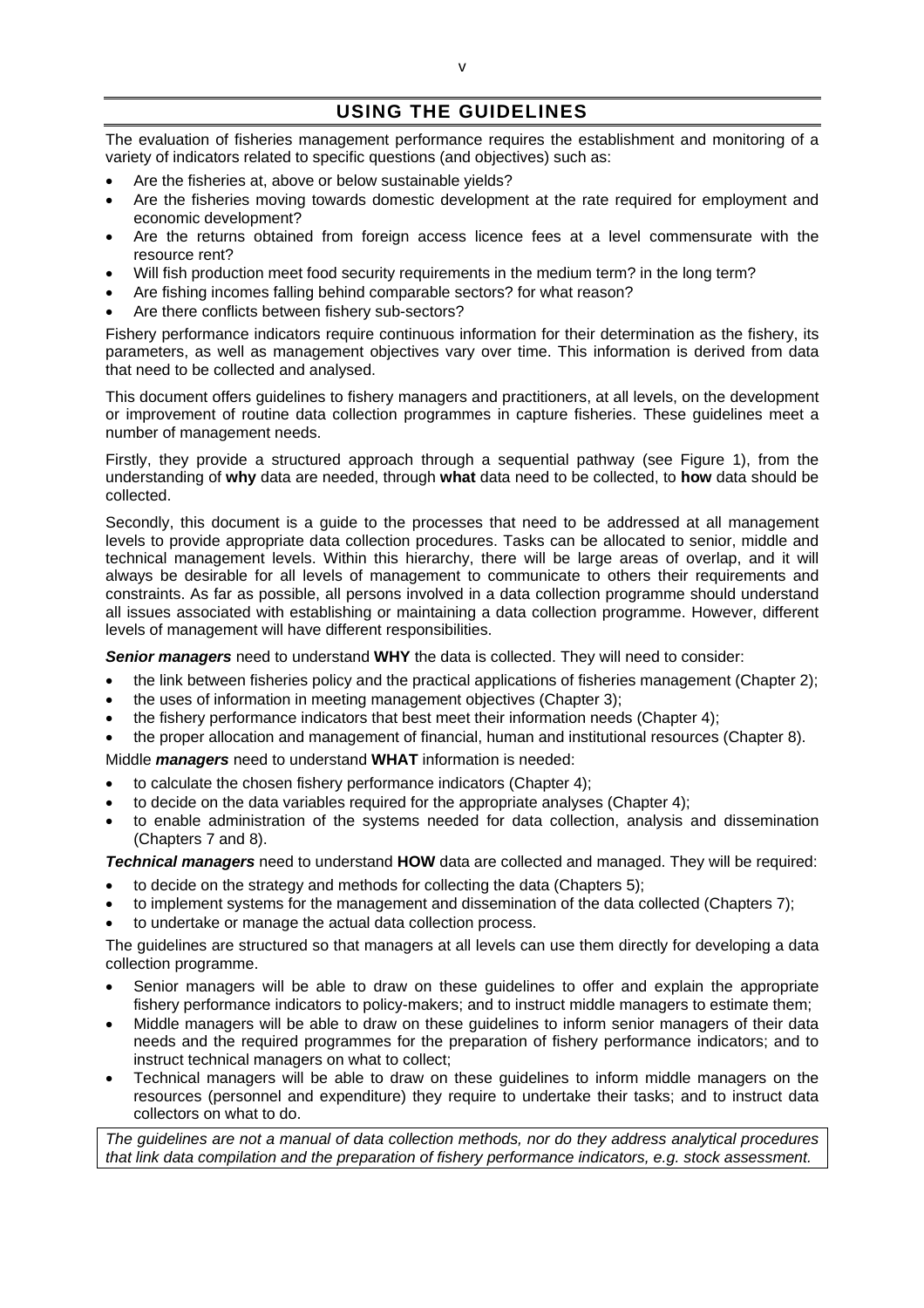

**Figure 1. Setting up a data collection programme follows from identifying data needs through to working out how the data should be collected. In designing the programme, all options should be carefully considered. Numbers in brackets refer to the relevant parts of the guidelines.**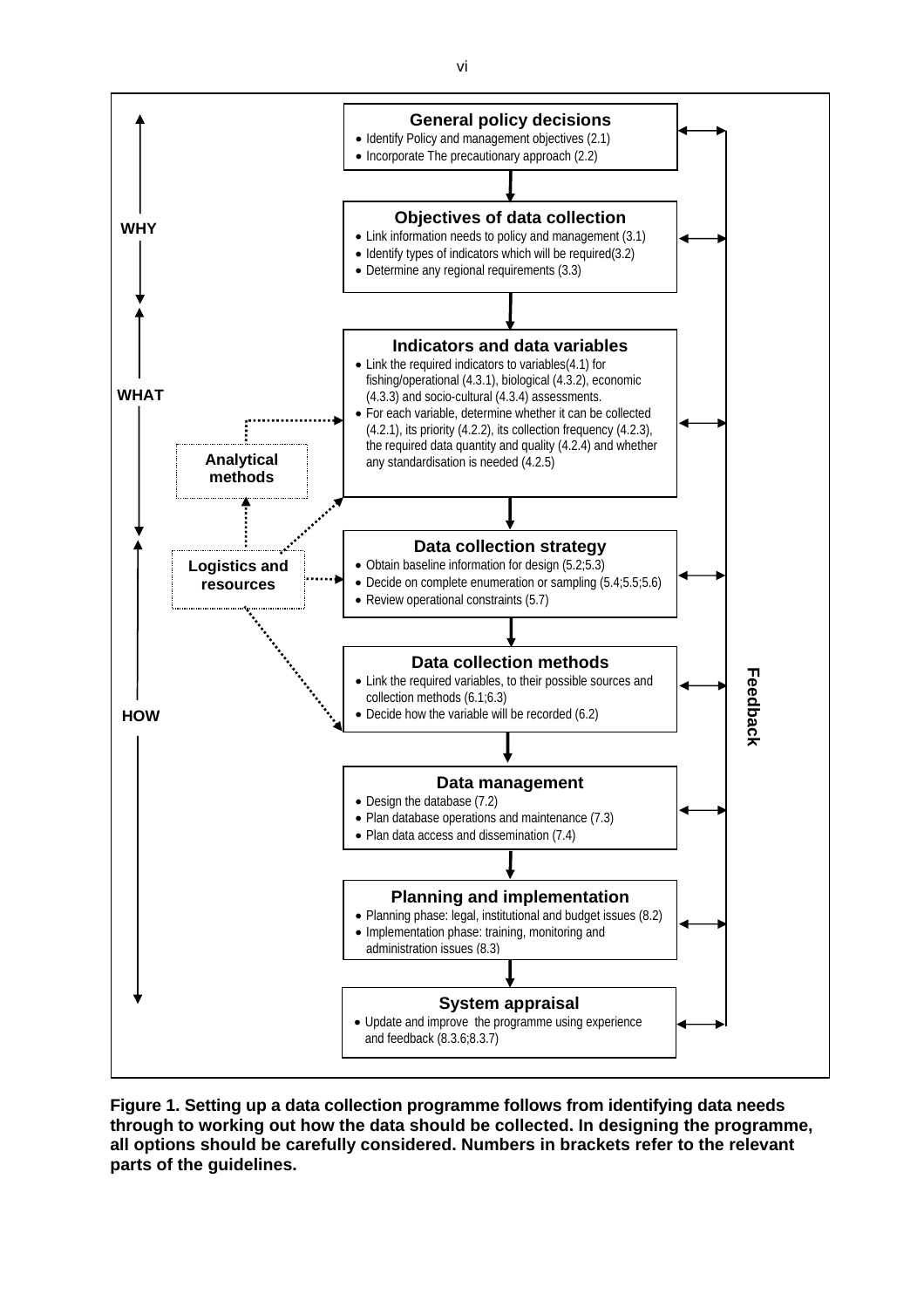# **TABLE OF CONTENTS**

|    | 1.1          |  |
|----|--------------|--|
|    | 1.2          |  |
|    | 1.3          |  |
|    |              |  |
|    |              |  |
|    | 2.1          |  |
|    | 2.1.1        |  |
|    | 2.1.2        |  |
|    | 2.1.3<br>2.2 |  |
|    |              |  |
| 3. |              |  |
|    | 3.1          |  |
|    | 3.2          |  |
|    | 3.2.1        |  |
|    | 3.2.2        |  |
|    | 3.2.3        |  |
|    | 3.2.4        |  |
|    | 3.2.5        |  |
|    | 3.3          |  |
| 4. |              |  |
|    | 4.1          |  |
|    | 4.2          |  |
|    | 4.2.1        |  |
|    | 4.2.2        |  |
|    | 4.2.3        |  |
|    | 4.2.4        |  |
|    | 4.2.5        |  |
|    |              |  |
|    | 4.3.1        |  |
|    | 4.3.2        |  |
|    | 4.3.3        |  |
|    | 4.3.4        |  |
| 5. |              |  |
|    | 5.1          |  |
|    | 5.2          |  |
|    | 5.3          |  |
|    | 5.4          |  |
|    | 5.4.1        |  |
|    | 5.4.2        |  |
|    | 5.5          |  |
|    | 5.6          |  |
|    | 5.6.1        |  |
|    | 5.6.2        |  |
|    | 5.7          |  |
| 6. |              |  |
|    | 6.1          |  |
|    |              |  |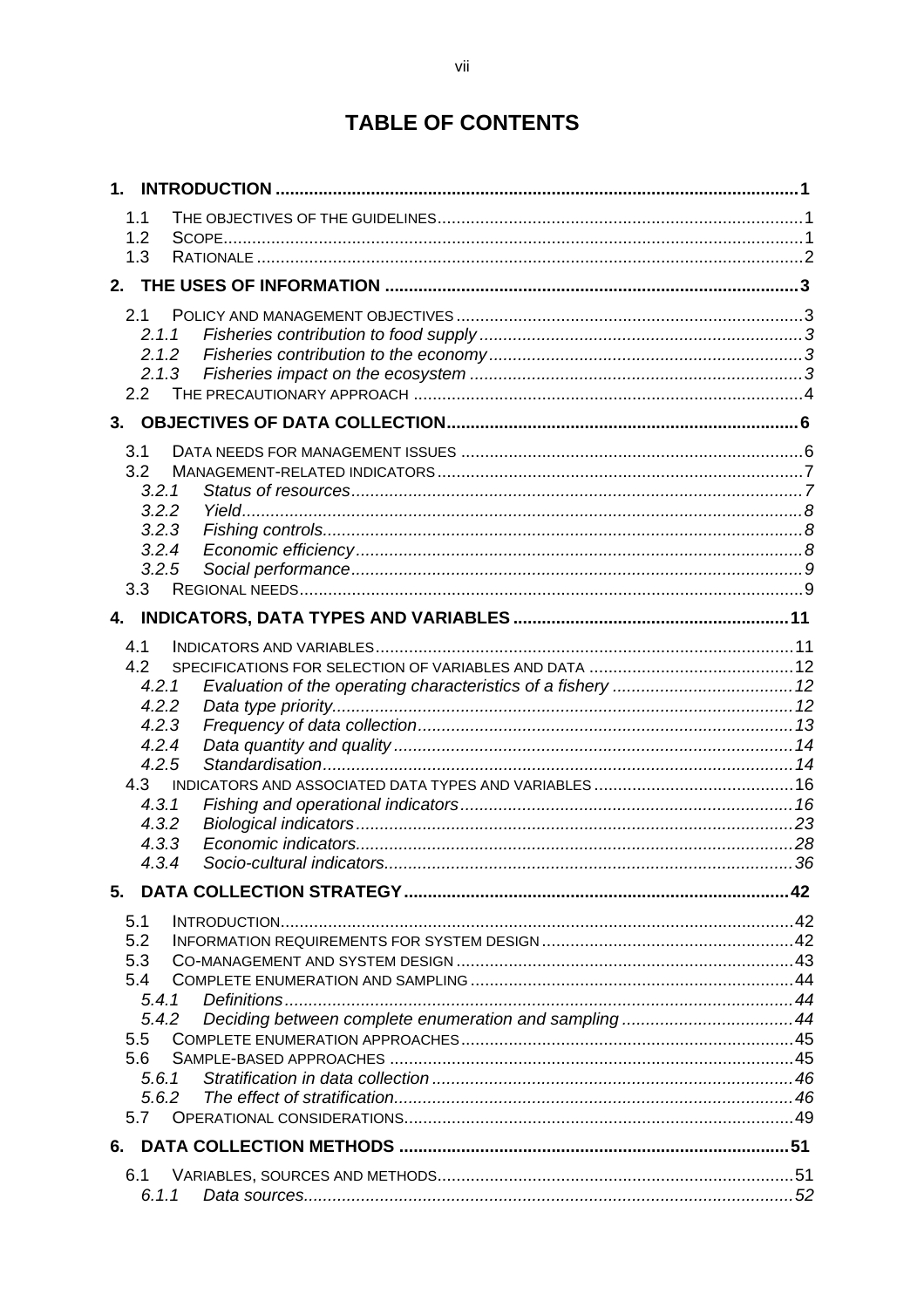| 6.2              | 6.1.2 |                                                                        |  |
|------------------|-------|------------------------------------------------------------------------|--|
| 6.3              |       |                                                                        |  |
|                  | 6.3.1 |                                                                        |  |
|                  | 6.3.2 |                                                                        |  |
|                  | 6.3.3 |                                                                        |  |
|                  | 6.3.4 |                                                                        |  |
|                  | 6.3.5 |                                                                        |  |
| $\overline{7}$ . |       |                                                                        |  |
| 7.1              |       |                                                                        |  |
| 7.2              |       |                                                                        |  |
|                  | 7.2.1 |                                                                        |  |
|                  | 7.2.2 |                                                                        |  |
|                  | 7.2.3 |                                                                        |  |
|                  | 7.2.4 |                                                                        |  |
|                  | 7.2.5 |                                                                        |  |
|                  | 7.2.6 |                                                                        |  |
|                  | 7.2.7 |                                                                        |  |
| 7.3              |       |                                                                        |  |
|                  | 7.3.1 |                                                                        |  |
|                  | 7.3.2 |                                                                        |  |
|                  | 7.3.3 |                                                                        |  |
| 7.4              |       |                                                                        |  |
|                  | 7.4.1 |                                                                        |  |
|                  | 7.4.2 |                                                                        |  |
|                  | 7.4.3 |                                                                        |  |
|                  |       |                                                                        |  |
| 8.               |       |                                                                        |  |
|                  |       |                                                                        |  |
| 8.1              |       |                                                                        |  |
| 8.2              |       |                                                                        |  |
|                  | 8.2.1 |                                                                        |  |
|                  | 8.2.2 |                                                                        |  |
|                  | 8.2.3 |                                                                        |  |
|                  | 8.2.4 |                                                                        |  |
|                  |       |                                                                        |  |
|                  | 8.3.1 |                                                                        |  |
|                  | 8.3.2 |                                                                        |  |
|                  | 8.3.3 |                                                                        |  |
|                  | 8.3.4 |                                                                        |  |
|                  | 8.3.5 |                                                                        |  |
|                  | 8.3.6 |                                                                        |  |
|                  | 8.3.7 |                                                                        |  |
|                  |       |                                                                        |  |
|                  |       | ANNEX 1. DATA REQUIREMENTS SPECIFIED IN THE UNITED NATIONS FISH STOCKS |  |
|                  |       |                                                                        |  |
|                  |       |                                                                        |  |
|                  |       |                                                                        |  |
|                  |       |                                                                        |  |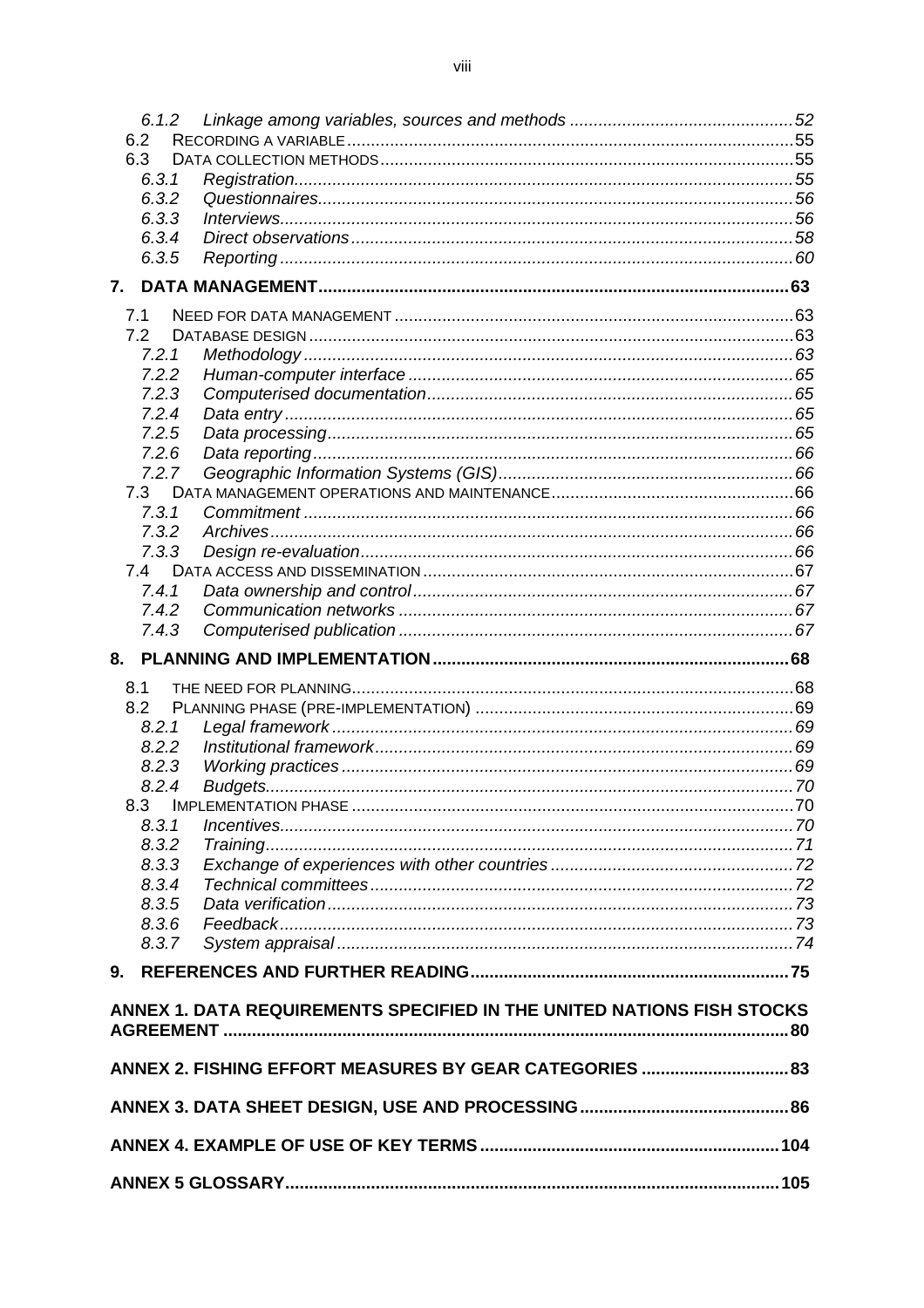# **1. INTRODUCTION**

These guidelines aim to help those who design routine data collection programmes. Previous guides are updated in the light of:

- recent international initiatives to promote responsible fisheries;
- increasing consideration of economic and socio-cultural issues in fisheries policy-making and management;
- technological developments which can enhance data collection and processing.

The guidelines focus on the relationship between typical questions asked by policy-makers and managers and the data required for providing reliable answers.

# **1.1 THE OBJECTIVES OF THE GUIDELINES**

The objectives of these Guidelines are:

- to facilitate Governments and fisheries management authorities to undertake routine data collection and processing necessary for effective monitoring and management of capture fisheries and, in particular, for implementing the relevant articles of the FAO Code of Conduct for Responsible Fisheries<sup>1</sup> (CCRF), the UN Fish Stocks Agreement<sup>2</sup> (FSA) and the FAO Compliance Agreement<sup>3</sup> (CA) (see UN/FAO, 1998);
- to provide a summary of links between typical policy and management questions and the data necessary to provide the answers;
- to provide a guide for organising an effective and sustainable data collection programme.

# **1.2 SCOPE**

**Intention:** The Guidelines are intended to help individuals and institutions go through a logical design cycle, not to provide a manual of data collection methods. The document focuses on the pathway from decisions on the policy and management plan for a fishery, through collection of data types required to support the plan, how these data should be collected and associated database needs, to the overall implementation process. Examples of performance indicators, data variables and collection methods are provided, but the document primarily highlights the linkages between these components. Hence, the guidelines provide a framework, which can be used to develop and assess data collection programmes.

**Included:** The document only deals with routine data collection for capture fisheries. The most important sources of data are long-term regular information gathering on fishing fleet statistics, fishing effort and associated catches, landings in weight and value, biological sampling of the catches, variable trip costs, and crew data. The guidelines also cover irregular data collection or data collection less frequent than trip-level, such as fishery censuses, cost and earnings studies, resource surveys and food surveys.

**Excluded**: Data collection for aquaculture is excluded. The other types of data not covered are those used to formulate new methods or models in self-contained programmes, which cannot be considered routine. These include experimental or research data such as growth and mortality data from tagging experiments, stock unit information, growth parameters and other scientific data.

 1 FAO. Code of Conduct for Responsible Fisheries. Rome, FAO. 1995. 41p.

 $2$  Agreement for the Implementation of the Provisions of the United Nations Convention on the Law of the Sea of 10 December 1982 Relating to the Conservation and Management of Straddling Fish Stocks and Highly Migratory Fish Stocks (see Annex 1). As of May 1998, this had not yet come into force.

Agreement to Promote Compliance with International Conservation and Management Measures by Fishing Vessels on the High Seas.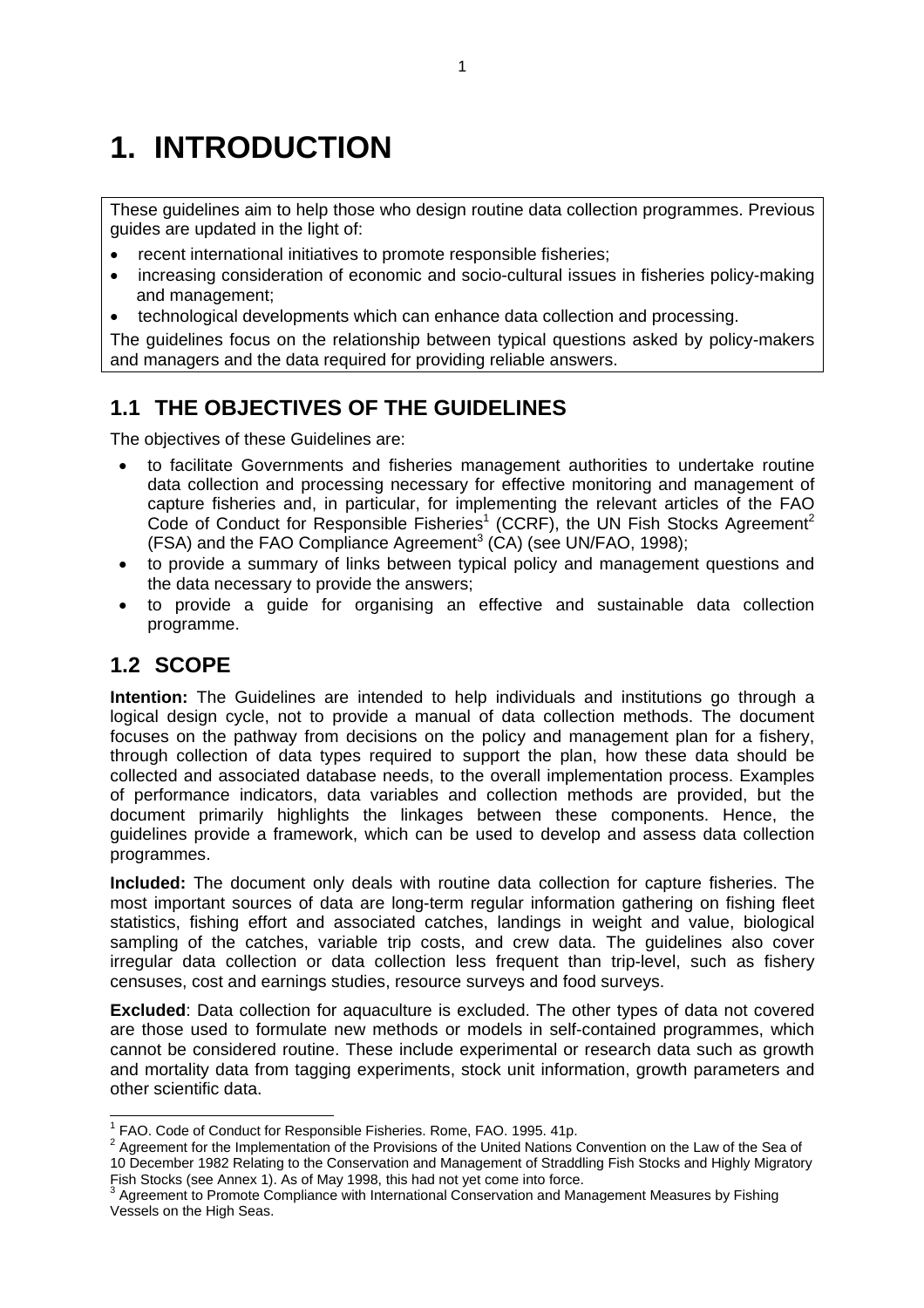# **1.3 RATIONALE**

Much has been written on the collection of fishery data. However, since these texts were produced there have been several important developments.

- Experiences of successes and failures with data collection schemes have led to a renewed emphasis on sustainability of systems through cost-effective, rather than ambitious, data gathering methodologies.
- Computers with powerful data handling tools have become widely available, thus increasing the level of detail that can be collected, stored and processed cheaply.
- Communications have improved and become cheaper. Detailed monitoring of fishing activity [e.g. using a Vessel Monitoring System (VMS)] can be used to improve data quality. Cheaper and faster exchange of fishery data (e.g. national collation of locally collected data) can provide more up-to-date information.
- There is increasing emphasis on economic and socio-cultural data collection necessary to answer many management questions which biological data alone cannot address.
- In many artisanal fisheries, top-down national management structures have proved inadequate, and participatory management is increasingly seen as a way to improve data collection within limited budgets.
- The transboundary nature of many fish stocks requires regional research and management that can only be effectively addressed through the analysis of complementary data sets to ensure complete coverage (CCRF 7.3.1 & 7.3.2). Likewise, the need to address some fisheries through ecosystem research (e.g. Large Marine Ecosystems) requires data sets covering the entire system.
- There are increasing needs to meet international requirements in terms of variable definitions, classifications, statistical stratification and standards. These require careful consideration of data collection programmes.

The guidelines update advice given previously on data collection procedures. While data collection has the same theoretical basis, the practical methodologies and procedures have changed in the light of experience and technological developments. The present guidelines are intended to cover the full spectrum of data types addressed in previous publications as well as address the need for integrating other types of information (i.e. economic and sociocultural).

It should be noted that there are other Technical Guidelines for Responsible Fisheries, including those issued on *Fishing Operations (1)*, *Precautionary Approach to Capture Fisheries and Species Introductions (2)*, *Integration of Fisheries with Coastal Area Management (3)*, *Fisheries Management (4)* and *Inland Fisheries (6)* with relevant sections on capture fisheries data collection. Many of the issues raised there are discussed in this document in greater detail, as well as being placed in the context of the practical implementation of a collection system.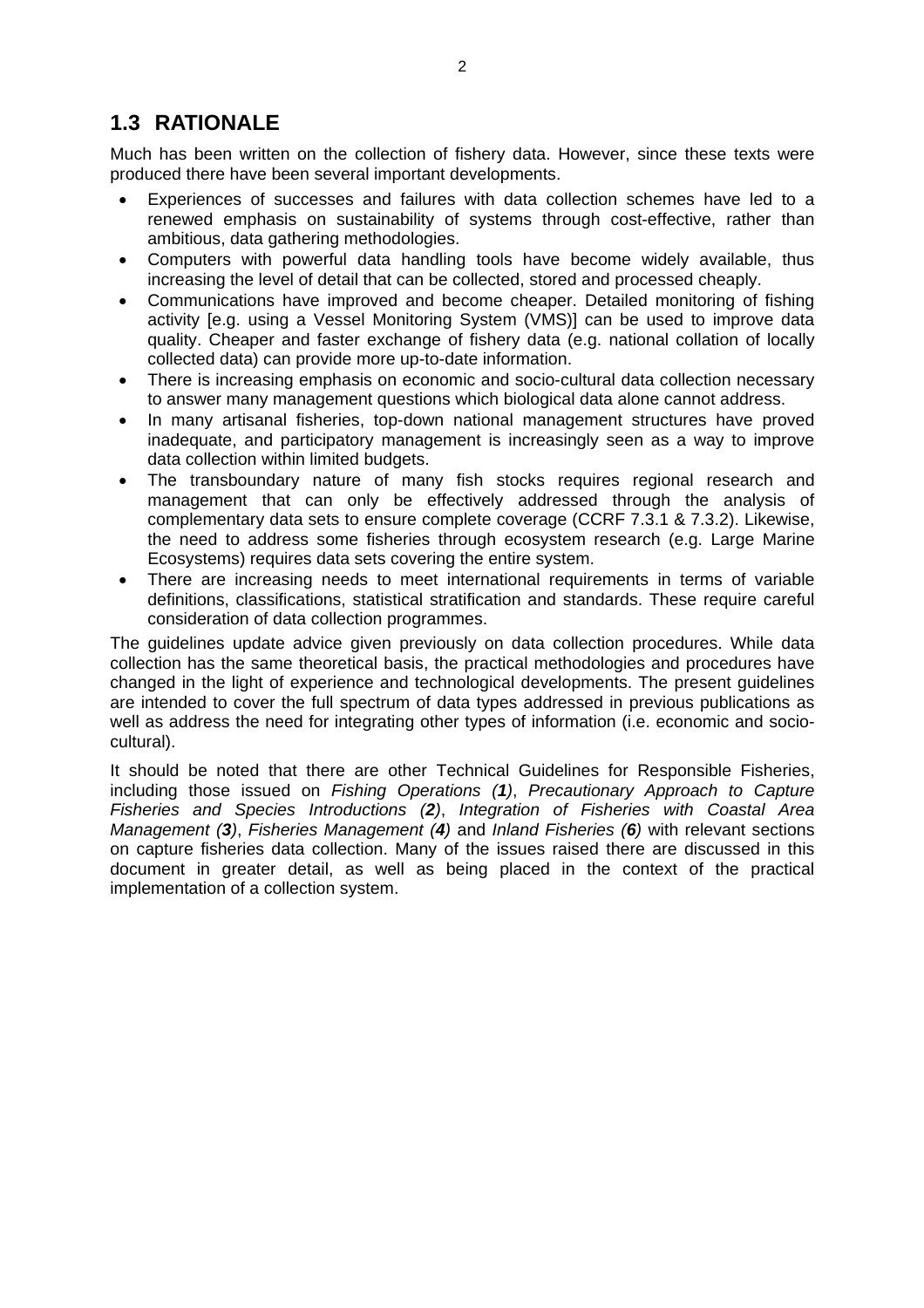# **2. THE USES OF INFORMATION**

Fisheries policy and management objectives need to be based upon analyses of reliable data. Policy and management issues can be broadly divided into food security, socioeconomic and environmental concerns, each of which need certain types of information for decision-making. While the precautionary approach could be used when information is insufficient, management in general should be based on the "best scientific information available" and this has important implications in terms of type, quantity and quality of data to be collected.

### **2.1 POLICY AND MANAGEMENT OBJECTIVES**

*"In order to ensure sustainable management of fisheries and to enable social and economic objectives to be achieved, sufficient knowledge of social, economic and institutional factors should be developed through data gathering, analysis and research." (CCRF 7.4.5)* 

It is essential to have adequate data to formulate a useful policy for the whole fisheries sector and effective management plans for particular fisheries. Fishery policies and management plans should address the fishery sector as a contributor to the food supply and economy at local and national levels, and as a critical component of the ecosystem. Hence, data collection should cover all aspects of a fishery, from the natural resources, via exploitation to the local consumers, industry and trade.

The formulation of detailed policies and management plans for fisheries are outside the scope of this document. However, some examples of common areas of concern for policy setting and management are given.

#### **2.1.1 Fisheries contribution to food supply**

Food security is an over-riding concern for natural living resources policy-makers, planners and administrators, especially in many developing countries. Fish may be the major source of animal protein for many communities. Small island developing states are often particularly dependent on fish as a food source. It is essential to be able to quantify the dependence on fish as a food source, so that policies and management ensure sustainable use and sufficient access for dependent communities.

#### **2.1.2 Fisheries contribution to the economy**

For national and local policy-making and planning, it is essential to describe the contribution of fisheries to the economy. If managed effectively, fisheries are able to generate substantial economic benefits to the national and local economies. Assessments of the economic contribution of fisheries need to take into account the generation of income in the local community, of returns to the broader community and of foreign exchange from export earnings. Various countries also obtain revenue from charging fees to non-national fishing boats for access to the resource within their Exclusive Economic Zone (EEZ). This is a significant source of national income for many small island economies. In addition, assessments should include a measure of economic and social dependence. This requires estimates of the numbers of people employed in the harvest, processing and other sectors, and the total numbers dependent on fisheries for their livelihood (workers plus dependants).

#### **2.1.3 Fisheries impact on the ecosystem**

Fisheries reduce wild fish populations, decreasing the population sizes below that of the unexploited stock. This may not only affect the exploited population but also the interrelated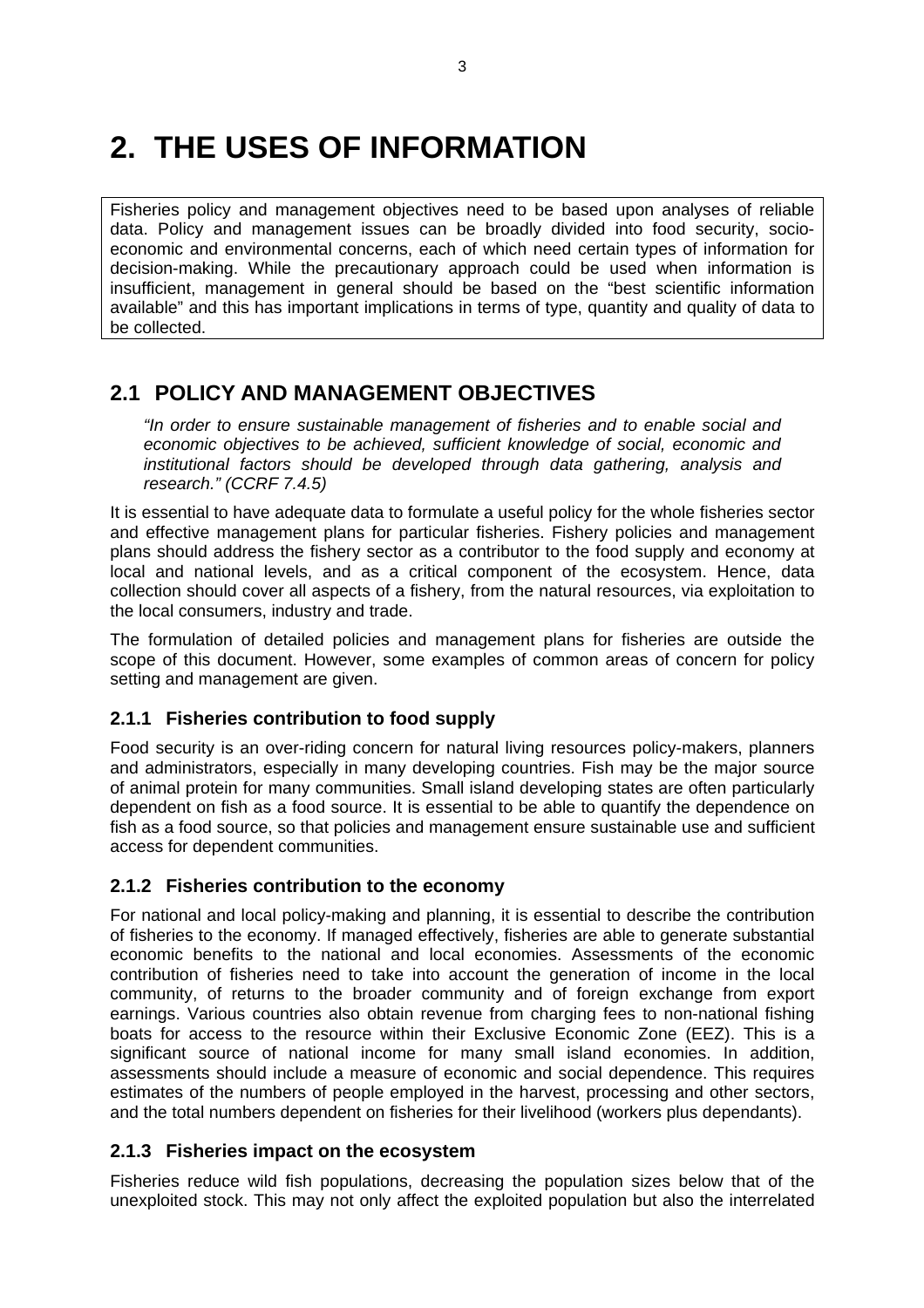species, which are predators, preys or species in competition with the target species for food resources. It is therefore important to monitor changes in the fish community as well as the exploited stock, to ensure the ecosystem is not damaged by the fishery. Catch, effort, discards and biological data are required to monitor the direct effects of exploitation, and fisheries-independent and environmental monitoring may also be necessary to track all ecological changes.

For inland fisheries, the creation and loss of habitat is often a determining factor in production. Seasonal and long term changes in the area of flooding need to be monitored alongside fishery activities to account for different factors influencing fish stocks. In some cases, special environmental monitoring may be necessary where an inland or marine fishery may cause significant changes to the underlying habitat. This is of special concern for conservation as habitat change is the primary cause of species extinction. Gears that have a physical impact on benthic habitats, such as bottom trawling and dredges, may require special monitoring.

# **2.2 THE PRECAUTIONARY APPROACH**

The Code of Conduct for Responsible Fisheries emphasises the obligation on States to conserve stocks and avoid over-exploitation.

"The right to fish carries with it the obligation to do so in a responsible manner so as to ensure effective conservation and management of living aquatic resources." (CCRF 6.1)

To achieve this they are required to collect data so that decisions are based on the best scientific evidence available.

"Conservation and management decisions for fisheries should be based on the best scientific evidence available, also taking into account traditional knowledge of the resources and their habitat, as well as environmental, economic and social factors… States should assign priority to undertake research and data collection to improve knowledge of the fisheries…" (CCRF 6.4).

Fisheries management has so far generally failed to prevent overfishing and rehabilitate depleted resources. This has led to a reappraisal of the fisheries management process, including the basis for all management, the gathering and analysis of information.

One manifestation of this reappraisal is the requirement to adopt the precautionary approach to fisheries management. The precautionary approach requires fisheries managers to be cautious when the state of a resource is uncertain, such as when fishery data are insufficient or unreliable. The past practice in fisheries management has generally been that restrictive measures had to be justified by sound data, analysis and interpretation. Under the precautionary approach, the burden of evidence is reversed so that it is necessary to justify that it is safe for a fishery to proceed. In the absence of such evidence, the fishery is restricted to a minimum level. The precautionary approach is, therefore, a powerful incentive for the collection of reliable and relevant fisheries data.

The precautionary approach has been embodied in two important international initiatives: the UN Fish Stocks Agreement and the FAO Code of Conduct for Responsible Fisheries (Article 7.5).

*"States should apply the precautionary approach widely .... The absence of adequate scientific information should not be used as a reason for postponing or failing to take conservation and management measures." (CCRF 7.51)*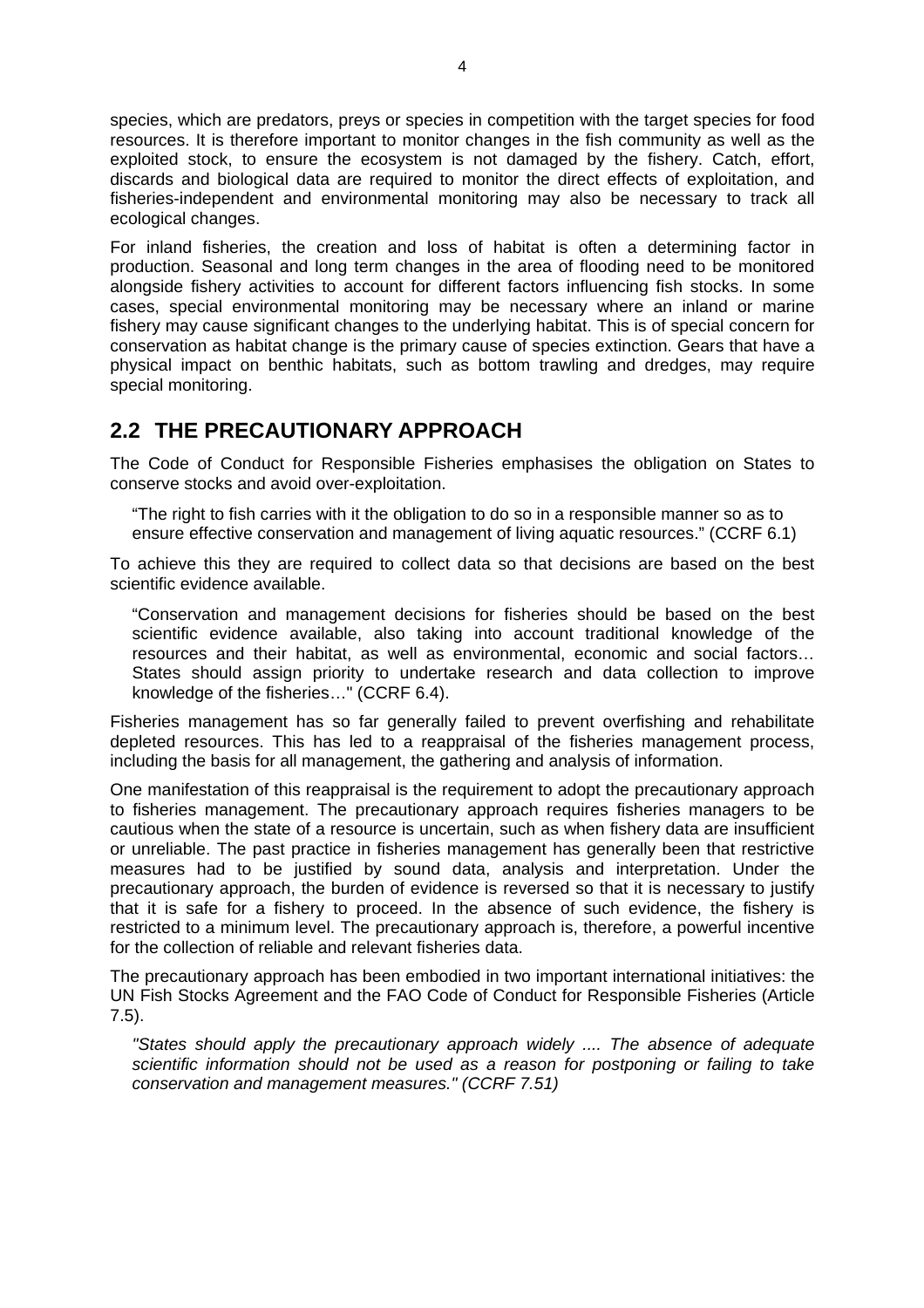When data are insufficient, as in the case of new or exploratory fisheries, the Code provides that

*"States should adopt, as soon as possible, cautious conservation and management measures .... Such measures should remain in force until there are sufficient data to allow assessment of the impact of the fisheries on the long-term sustainability of the stocks." (CCRF 7.53)*

The 1995 UN Fish Stocks Agreement is a binding instrument, which applies the precautionary approach both on the high seas and within EEZs for straddling and highly migratory fish stocks. It specifies the roles and responsibilities for regional fisheries agencies and Flag States in the collection and exchange of data necessary to meet stock assessment requirements, and support management objectives for straddling and highly migratory fish stocks. Annex I of the Agreement, titled Standard Requirements for the Collection and Sharing of Data (see Annex 1), specifies the minimum data requirements for the conservation of fish stocks. Article 48 of the Agreement specifies that the Annexes to the Agreement may be revised from time to time based on scientific and technical considerations or may be elaborated by regional fishery organisations or arrangements. Importantly, Flag States are charged with ensuring that vessels flying their flag report the necessary fishery data, irrespective of where the vessels are fishing, and are required to verify those data.

Furthermore, the FAO Compliance Agreement, which is part of the Code of Conduct, states that all parties will provide information to assist in identifying those fishing vessels engaged in undermining international conservation and management measures.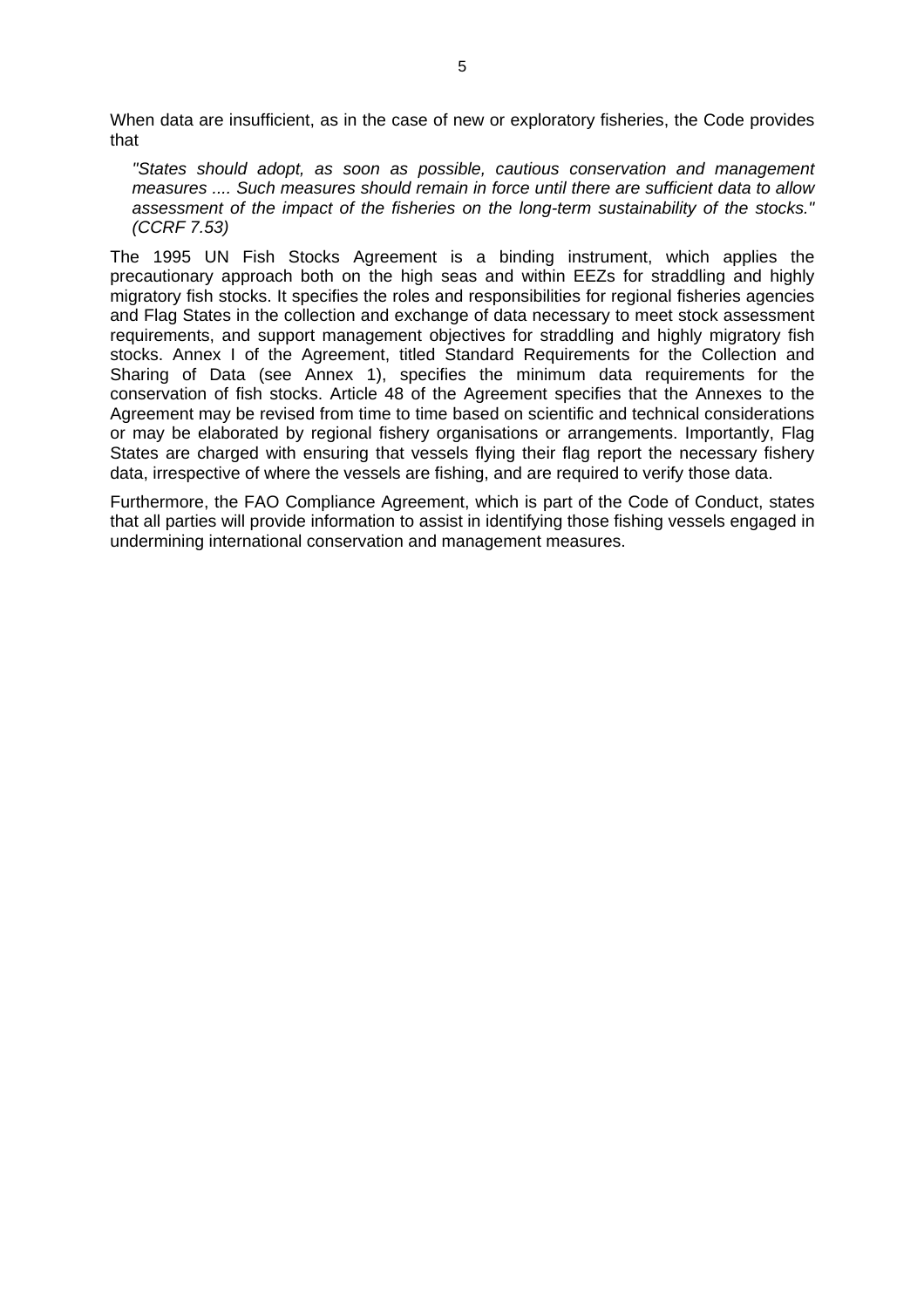# **3. OBJECTIVES OF DATA COLLECTION**

Data are needed to make rational decisions, evaluate the fisheries performance in relation to management objectives and fulfil regional requirements. The extent to which objectives are achieved is assessed using indicators, which are generated from data. There is no standard set of indicators, but all must be tailored to each fishery dependent on which social, economic or environmental concerns are important. Appropriate indicators can be developed which measure the state of the resource, the performance of fishing controls, economic efficiency, socio-economic performance and social continuity. A fishery authority may also be obliged to supply information to regional and international organisations and other states with respect to straddling or highly migratory stocks.

### **3.1 DATA NEEDS FOR MANAGEMENT ISSUES**

"The collection of data is not an end in itself, but is essential for informed decisionmaking." (FAO Technical Guidelines for Responsible Fisheries 4: Fisheries Management: Article 2, FAO 1997a).

"States should ensure that timely, complete and reliable statistics on catch and fishing effort are collected and maintained in accordance with applicable international standards and practices and in sufficient detail to allow sound statistical analysis. Such data should be updated regularly and verified through an appropriate system…." (CCRF 7.4.4)

Planners and managers need to understand the dynamics of the fish stocks, fishery operations, infrastructure, communities and individuals involved in the fisheries sector in order to set policy and manage fisheries. Data collection and analysis, for example, can provide information on how fishers are likely to respond to different policies. Constraints on production and development of new fisheries can be identified. Prices and cost changes in the fisheries can be assessed. Stocks likely to receive increased levels of exploitation may be identified before resource levels drop to a crisis point.

Answers to fisheries policy and management questions can be obtained from bio-socioeconomic analyses. These are powerful tools that can be used to assess:

- the local resource management regimes already present;
- the options that restrict access to each fishery and the social and economic disruption to the associated fishing community which may occur;
- the different impact management measures have on each sector of the fishing community and the perceived fairness of those impacts.

These analyses require certain types of data to produce indicators, which are used to guide decision-making. Although the analytical method has some influence, the types of data needed are largely decided by the indicators that the management authority requires to make its decisions.

Information in this context has great economic value. As investment in fisheries increases, harvesting rate and the risk of overexploitation rise. Overexploitation results in decreasing catch per fishing unit, and may result in economic loss and hardship. Data collection is necessary to increase or sustain welfare and earn revenue, because it decreases the risk of overexploitation, and leads to improvements in exploitation patterns.

Fisheries management requires consideration of a variety of issues, all of which need to be addressed using information collected from biological, economic and socio-cultural sources. A fishery is a complex system of interacting factors incorporating the state of the biological resource, social and institutional constraints, economic conditions and cultural beliefs.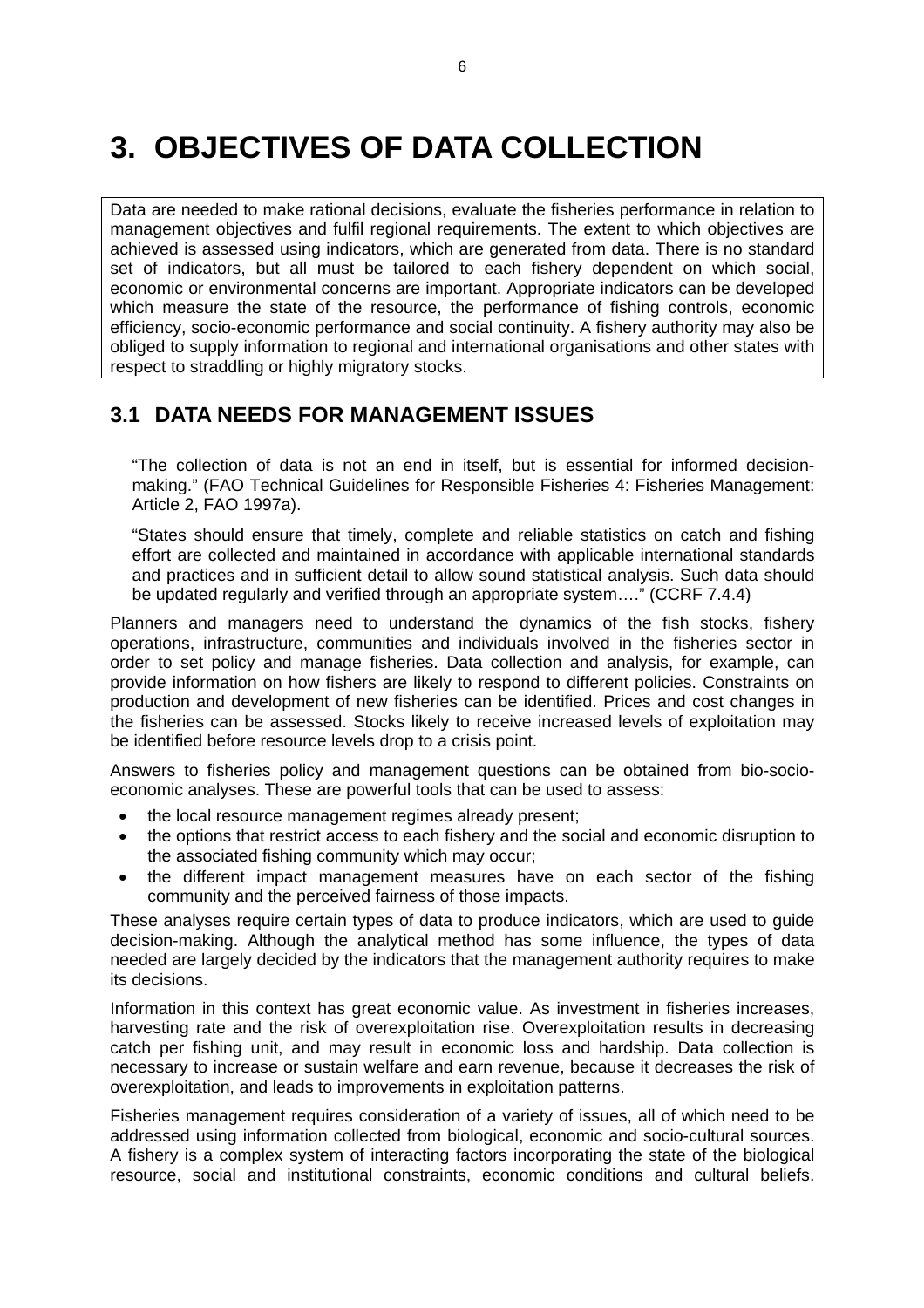Integrated analysis, using a variety of data, is necessary for predictive assessments of future conditions and the outcomes of alternative management measures.

Over time, many different management issues will emerge in every fishery. Many of these issues, particularly those related to the environment, can only be identified using information derived from a data collection programme. For this reason, it is wise to develop a programme that covers a wider range of variables than that required only for current policy.

As ecosystems world-wide have become subject to increasing stress, it has become more important to develop, maintain and improve harvesting regimes which minimise negative impacts on habitats and fish communities. Specific data on fishing operations, fishers, fishing communities, and the environment are required to achieve this objective.

Fisheries in certain near-shore marine habitats and many river-driven systems, such as mangroves, coral reefs, floodplains, marshes and rivers, are especially sensitive to environmental stress. The greatest threats to these fisheries are often not over-exploitation of resources, but rather loss and degradation of the aquatic habitat and poor land-use practices that lead to sedimentation and pollution. Under these circumstances, the management of fish habitats and related environments is often a priority, so the collection of environmental and ecological data in relation to fishing patterns is essential.

For management to work, the economic and socio-cultural aspects of fisheries must always be assessed. In all fisheries it is, after all, people who utilise the resource and affect it in a variety of ways, and people whose behaviour must be influenced to implement effective management measures. Integrating data collection with the fishing community is not only cost-effective, but also a useful way for the community to influence management through indicating its own needs and concerns.

Policy makers and managers require information on compliance for two main reasons. First, to test the degree to which fishery operations comply with the limits and regulations laid down to achieve management targets. Second, to reduce the risk of conflicts through the control of competing sub-sectors, including illegal fishing activities. Relating socio-cultural and economic data on motivations and incentives to compliance data should improve understanding of critical issues for enforcement and education.

# **3.2 MANAGEMENT-RELATED INDICATORS**

Effective management of fisheries requires indicators derived from time series of data. Indicators of fishery status are usually constructed from a series of data types and variables and interpreted in relation to agreed reference points corresponding to objectives adopted for production and conservation. In some cases indicators may be interpreted simply by comparisons with historical values, such as interpretations of rising or falling revenue or employment. In other cases, the interpretation requires comparing indicators with reference points derived from complex analyses or from development policy objectives. For example, simply knowing the current catch is of limited use unless some target level or limit (such as maximum sustainable yield) is available against which it can be interpreted. Targets may also require data from other sources. For example, the target might be to reduce the proportion of fishers with incomes 50% below the national average over a specified period, which requires information on average national incomes, not just fishers' earnings.

The information domains for which indicators are needed for implementing and assessing management strategies include the biological resources, production, control system, economic and social domains.

#### **3.2.1 Status of resources**

The aim of many data collection programmes is to monitor and assess the status of the stocks that are being exploited. Typically, the status of a stock is interpreted in relation to one or more reference points, which are targets or limits for the fishery. Using analytical models,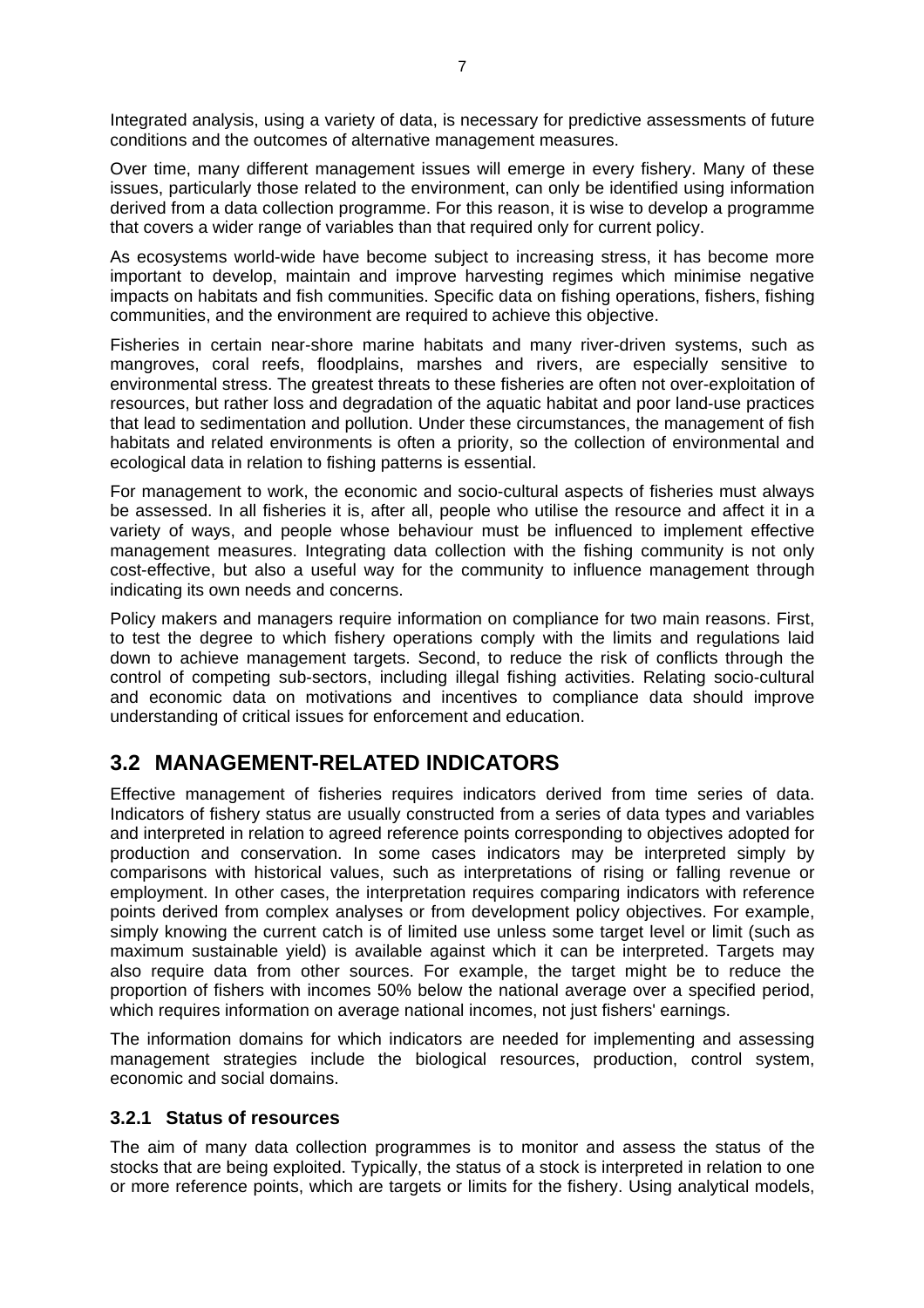these targets can be used to derive controls, such as catch quotas or effort controls, which are designed to move the stock towards the desired state.

Increasing overexploitation of resources may often be detected by a combination of falling catch per unit effort, falling total landings, decreasing mean weight of fish or changes in the fish population age structure or species composition. By maintaining a time series of catch per unit effort and total landings by fleets (e.g. gear or boat category), by commercial species group, fishing area and fishing season, overfishing should be detectable. Without these data, there is often significant disagreement between interested parties because assessments have to be based on subjective judgement and anecdotal information.

Sophisticated methods, such as cohort analysis, based on more detailed biological data may also be used. Data for these methods usually comprise size, age, sex and maturity of fish sampled from the catch. These data, routinely collected over a long period, together with other scientific information on fish growth and mortality, can produce accurate estimates of the current state of the stock. Results from such stock assessments should form the scientific foundation for advice on conservation measures.

In addition to concerns over individual stocks, the overall status of exploited ecosystems is becoming an important issue in management. Monitoring species, age and size composition, mean lengths of species caught, habitat, by-catches (in particular discards) allows management to assess the wider impacts of fishing on the ecosystem.

#### **3.2.2 Yield**

Yield is an important indicator of fisheries performance, often judged in relation to potential yield. Potential yield is a forecast of the sustainable landings that good management should be able to achieve. Estimates of potential yield can be obtained from a variety of methods, some of which require very little data. Methods requiring few data are often highly uncertain in predicting standing stocks and potential yields. Simplified models may be used at the start of exploitation of a new resource when few data are available, but as exploitation progresses, and investment in the fishery increases, more sophisticated and data demanding models should be applied.

#### **3.2.3 Fishing controls**

There are many methods available for the management of fisheries, including the use of closed seasons, closed areas, limitations of catches or fishing effort, property rights, taxation, catch quotas or mesh size regulation. Usually a management regime is some mixture of these. Evaluation of the effect of these management measures is only possible if specific data are available. For instance, to measure the effect of changes in net mesh size requires fish size and species composition data from before and after a new regulation is imposed. Without monitoring, substantial resources can be wasted enforcing controls that have little benefit for the stock and great cost to those fishing. Monitoring of socio-cultural and economic trends in the fisheries on a regular basis is therefore also critical to determining whether fisheries policies are achieving their objectives.

Enforcement may be assisted by using data collected as an audit trail, from harvesting through processing to export or consumption. Compliance itself should also be monitored to assess the effectiveness of management. An indicator of compliance could be, for instance, the number of recorded infringements against some control variable (such as the area covered by surveillance flights or number of vessels observed, etc.).

#### **3.2.4 Economic efficiency**

The economic objectives of fisheries management include improving the economic benefits to participants in the fishery, the appropriate allocation of resources between competing uses (i.e. fishing and other sectors of the economy) and the generation of economic benefits to the broader community. These three objectives are complementary. Ensuring an appropriate allocation of resources between competing groups within and outside the fisheries sector will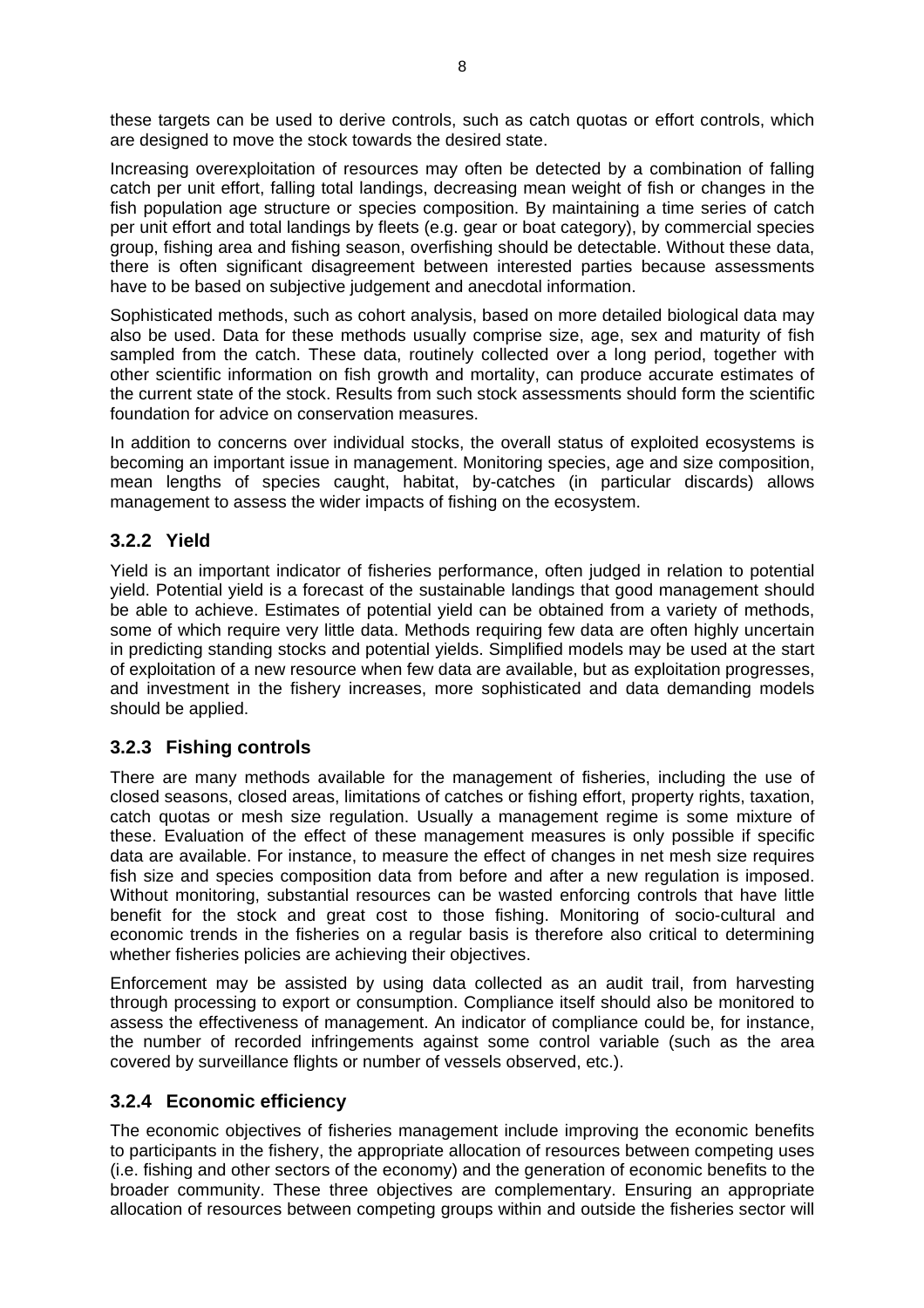result in an improvement in the economic situation of fishers and the generation of economic benefits to the local community. How well the fishery is doing in this regard can be monitored using an micro-economic performance indicator, which describes the economic performance of those involved in fishing. The indicator can be used to determine how well existing management plans are achieving the desired economic goal and to identify which segments of the sector require the greatest attention. In addition, macro-economic indicators are important in determining how the sector is performing relative to other sectors of the economy, and provides useful guidance to government policy and planning.

#### **3.2.5 Social performance**

The main objective of individual vessel $4$  owners is to organise their fishing in the most economically efficient manner therefore ensuring the greatest level of returns. However, measures designed to create an overall economically efficient fishery may conflict with broader objectives of the fishing community. Many fishing fleets are dominated by a large number of small boats. In many cases, however, an economically efficient fleet is characterised by a much smaller number of boats. This may adversely affect community stability, particularly in areas where few alternative employment opportunities exist. Linking biological, socio-cultural and economic data collected on a routine basis will allow these concerns to be evaluated.

An important aspect of social performance is the sustainability of the fishing communities. There are two aspects related to continuity of fishing among successive generations. One is continued access to the lifestyle for future generations. Will a particular management measure make it more difficult for young people to enter the fishery than would otherwise have been the case? The other may be the concern with maintaining certain critical features of the fishing lifestyle, which may form the core that differentiates it from other lifestyles. To address these issues, there is a need for socio-cultural and economic data, which are in turn related to the biological status of the resources.

# **3.3 REGIONAL NEEDS**

"States should compile fishery-related and other supporting scientific data relating to fish stocks covered by sub-regional and regional fisheries management organisations or arrangements in an internationally agreed format and provide them in a timely manner…." (CCRF 7.4.6.).

"Where a subregional or regional fisheries management organization or arrangement has the competence to establish conservation and management measures for particular straddling fish stocks or highly migratory fish stocks, States fishing for the stocks on the high seas and relevant coastal States shall give effect to their duty to co-operate by becoming members of such organization or participants in such arrangement, or by agreeing to apply the conservation and management measures established by such organization or arrangement." (FSA 8.3).

Many fish resources, whether marine or freshwater, are highly migratory or straddle boundaries of national jurisdiction and/or the high seas. Their management requires regional co-ordination and data sharing. Fisheries management of internationally-shared stocks implies international obligations (e.g. to regional fishery organisations) for collecting and exchanging fishery data, as specified in the UN Fish Stocks Agreement and the FAO Code of Conduct for Responsible Fisheries.

In order to accomplish the mandate of fish stock management on freshwater and marine straddling stocks and on the high seas, regional agencies may establish their own criteria on collection of statistics. These may be special variables to be collected in specific levels of detail or by specific strata (see Chapter 5). In most cases, data collected at national level can be used as the source for such data compilation, and simple extraction and aggregation of

 4 "Vessel" is used in this document to refer to all fishing crafts.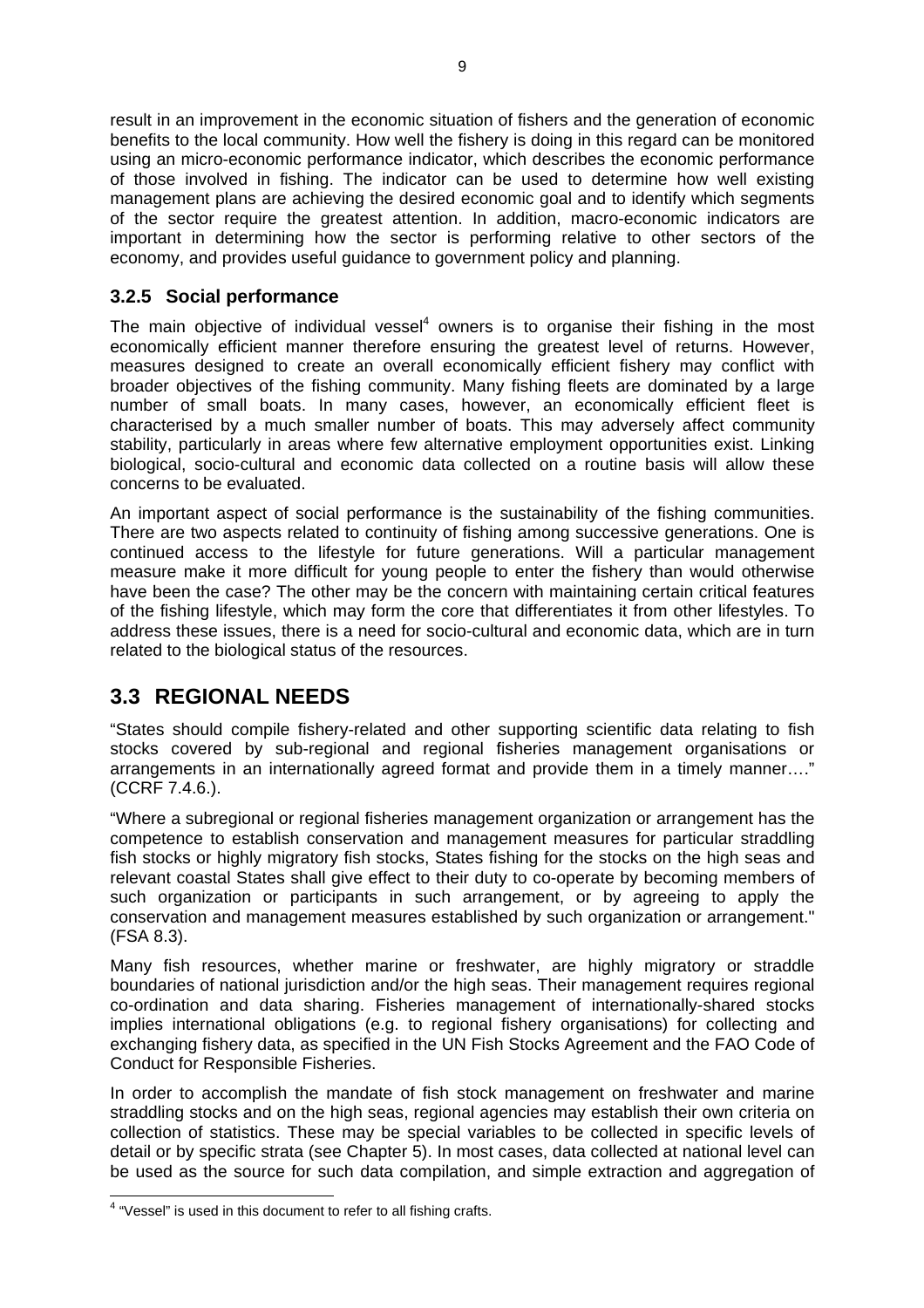national data at an international level will be sufficient. However, in some cases the resolution requested internationally is finer than that normally used at the national level. Should that be the case, regional agencies must make every effort to ensure that their data requirements are well understood. In return, those in charge of collecting statistics at the national level should be well aware of the obligation to provide these data in the form required by regional agencies.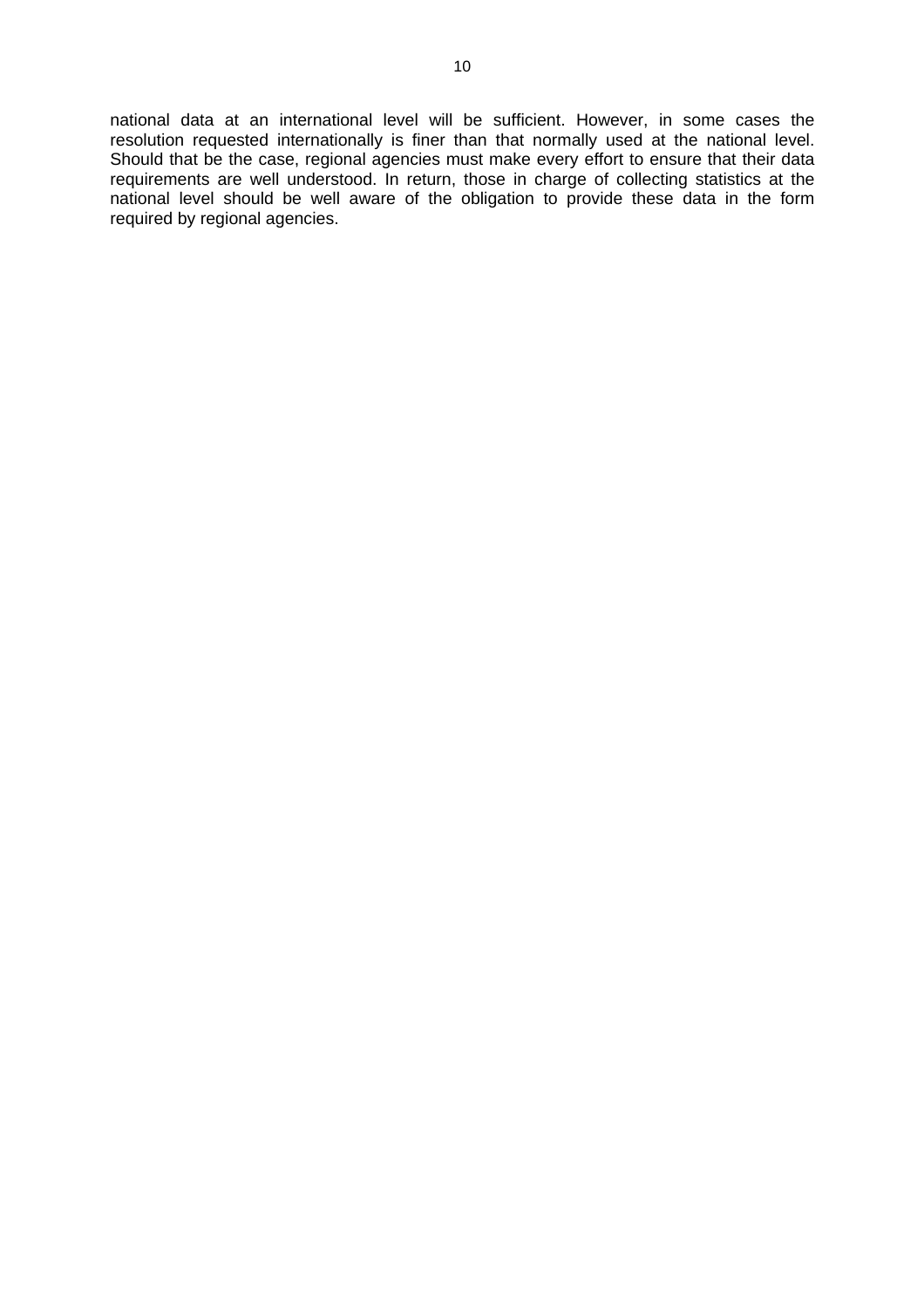# **4. INDICATORS, DATA TYPES AND VARIABLES**

Once policy and management objectives are defined with their relative reference points, appropriate performance indicators can be identified, and so can the variables which are needed for their estimation. However, there is feedback between choice of indicator and data variables, since it is at this stage that logistics and costs have a significant influence on the data collection programme. Besides the demands of an indicator, choice of variable is influenced by:

- the operational characteristics of the fishery which dictates what can feasibly be collected;
- the total number of variables which can realistically be collected;
- the number of indicators which a variable can be used for;
- how often the data needs to be collected; (or the variable needs to be sampled)
- the expected data quality and quantity that can be obtained:
- issues of standardisation.

However, the primary factor is the link between the necessary operational, biological, economic and socio-cultural indicators and their associated variables.

Any designer of a data collection programme should identify the appropriate variables that are both feasible to collect, and that can provide the relevant indicators for management. **The data variables discussed below are neither exhaustive nor are they all required in any particular fishery. It is up to the programme designer to decide upon the variables needed, based on the objectives and indicators that have been chosen.** 

### **4.1 INDICATORS AND VARIABLES**

Performance indicators measure the effectiveness of fishery management actions implemented to meet policy objectives. They broadly lead to three categories of representation :

- simple trends in absolute values such as of catch or employment;
- qualitative and quantitative changes in infrastructure / institutional arrangements which affect management outcomes, such as changes in access right system or degree of participation by fishers;
- trends in relative values [not between the absolute value and its related reference points such as Maximum Sustainable Yield (MSY) or Maximum Economic Yield (MEY)].

The elaboration of many indicators requires the combination of multiple variables, and certain variables such as catch, effort and value are vital to a wide variety of indicators or may, themselves, be used as indicators. Thus, the lists of variables for the various indicators will overlap.

Biological indicators can be used to monitor the state of exploitation of the fishery, but are inadequate to assess the performance of the fisheries sector as a whole. Economic indicators can measure the relative importance of the fishery to the nation or region at the macro- or micro-economic level. Socio-cultural indicators take into account the diversity of needs and practices of different groups of people within the fisheries sector. Compliance indicators are needed to monitor the effectiveness of management measures and reduce conflict. In practice, fisheries assessments should always combine biological, economic, socio-cultural and compliance indicators to guide management decisions.

The identification of policy priorities and management issues are largely dependent on the identification of problems in the fishery. A number of performance indicators exist which can help to identify these problems, suggest courses of action and monitor the results.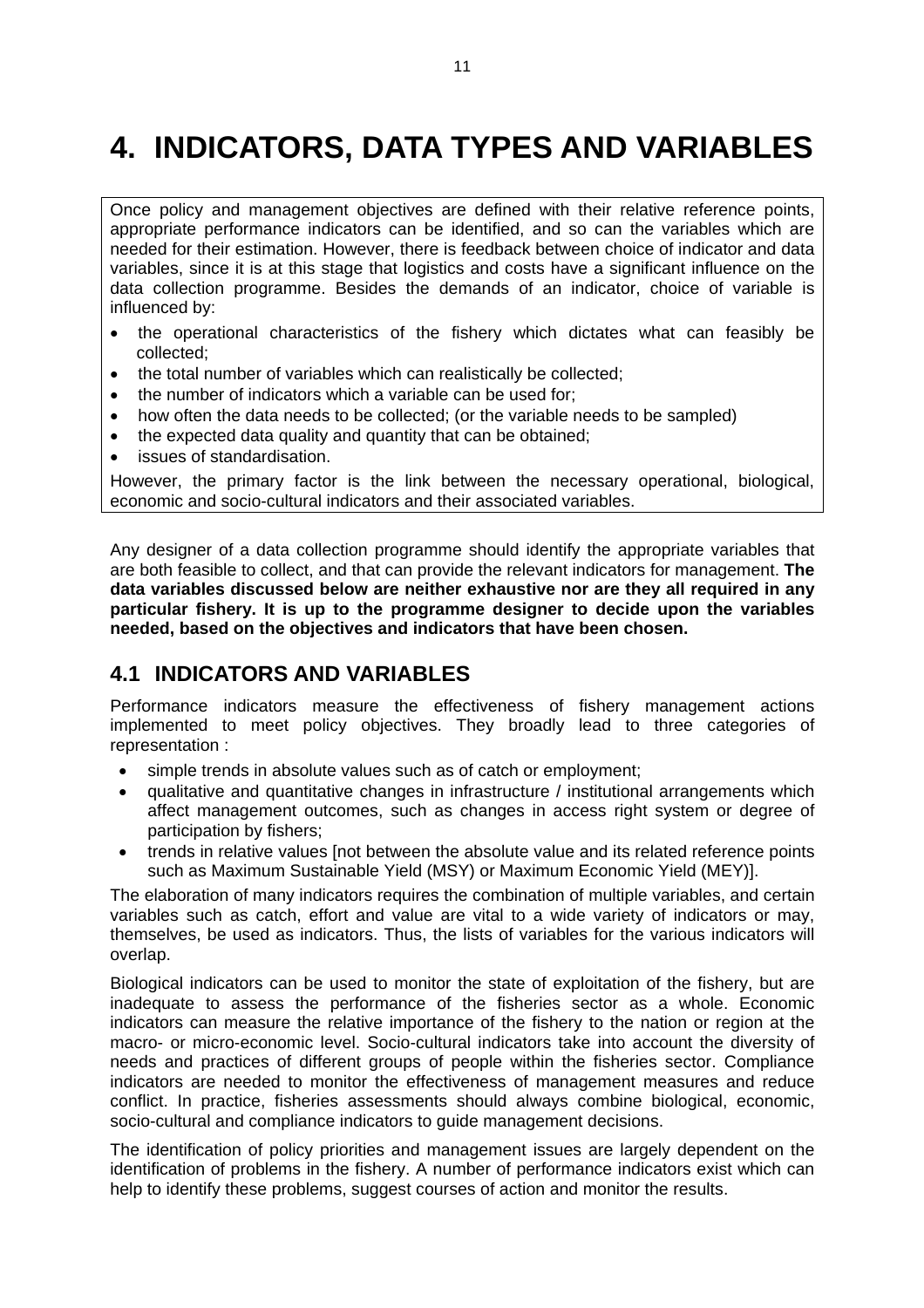Variations in indicators alone (such as CPUE) are of limited use. These variations can be interpreted most usefully for decision making when they are related to reference points as either **targets** (e.g. maximum economic yield or MEY, or fishing effort at MEY) or **limits** (e.g. minimum biologically acceptable level of spawning stock biomass - MBAL)*<sup>5</sup>* . The indicators themselves are often easy to calculate from routinely collected data on their component variables, but the reference points are generally estimated using stock assessment methods. Together they provide information on the status of the fishery and on the performance of the management system.

Careful thought should be given to the data variables to be collected. The main questions being asked, the models to be used, and logistics should dictate what variables are considered necessary and how the related data should be collected. Where possible, fishery researchers and statisticians should be involved in discussions at the planning stage. Not only will this help in choosing measurements in terms of their usefulness, but also may help reduce costs by developing methods which are able to use those variables that are the easiest to collect. The additional involvement of industry and fishers can take advantage of their expertise in the day-to-day realities of fishing operations. Their participation also creates a form of co-management, which has various other benefits (see section 5.2).

A critical concern for any data collection is consistency. In many cases, it is imperative to have long time series of data collected consistently and routinely in order to evaluate trends in the behaviour of a variable. This has long been accepted practice with biological data, but has often been ignored for economic and socio-cultural data.

# **4.2 SPECIFICATIONS FOR SELECTION OF VARIABLES AND DATA**

#### **4.2.1 Evaluation of the operating characteristics of a fishery**

Prior to the data type selection and survey design, it is essential to evaluate the operating characteristics of each fishery. It will also be important to update this information when fleets or vessels change (e.g. from foreign to domestic, artisanal to semi-industrial, or freezer to wetfish trawlers). There is no single method for such evaluation since it depends on the type of the fishery. Nevertheless, a direct and full appreciation of daily fishing operations is fundamental to the data collection design. For example, an examination of fish handling practices is necessary to decide what level of species detail should be feasible for reporting in fishing logbooks. This is one of a number of points in the management process where involvement of fishers and other industry representatives can be helpful.

#### **4.2.2 Data type priority**

The collection of information from the fishing industry may be an onerous task, particularly where poor relations exist between the industry and the authorities. Compliance with data supply and willingness to assist in data collection are the two biggest administrative problems for management. The industry often sees the provision of data as time-consuming, pointless and/or a release of information that would be beneficial to others. It is clear from experience that two attributes of a fishery enhance the ability to collect accurate and timely data:

- the general trust between those fishing and the authorities (including data confidentiality);
- the ease with which data can be collected, compiled and distributed.

It is important, therefore, to select indicators and variables that are directly related to the objectives, in order to limit the task both for fishers and landings enumerators. However, in some cases more information than that strictly required for the analyses may be necessary to validate data.

 5 A Target Reference Point (TRP) indicates a state of a resource and/or the fishery which is considered to be desirable and at which management, whether during development or stock rebuilding, should aim. A Limit Reference Point (LRP) indicates a threshold in the state of a resource and/or a fishery, which management should ensure the fishery never falls below.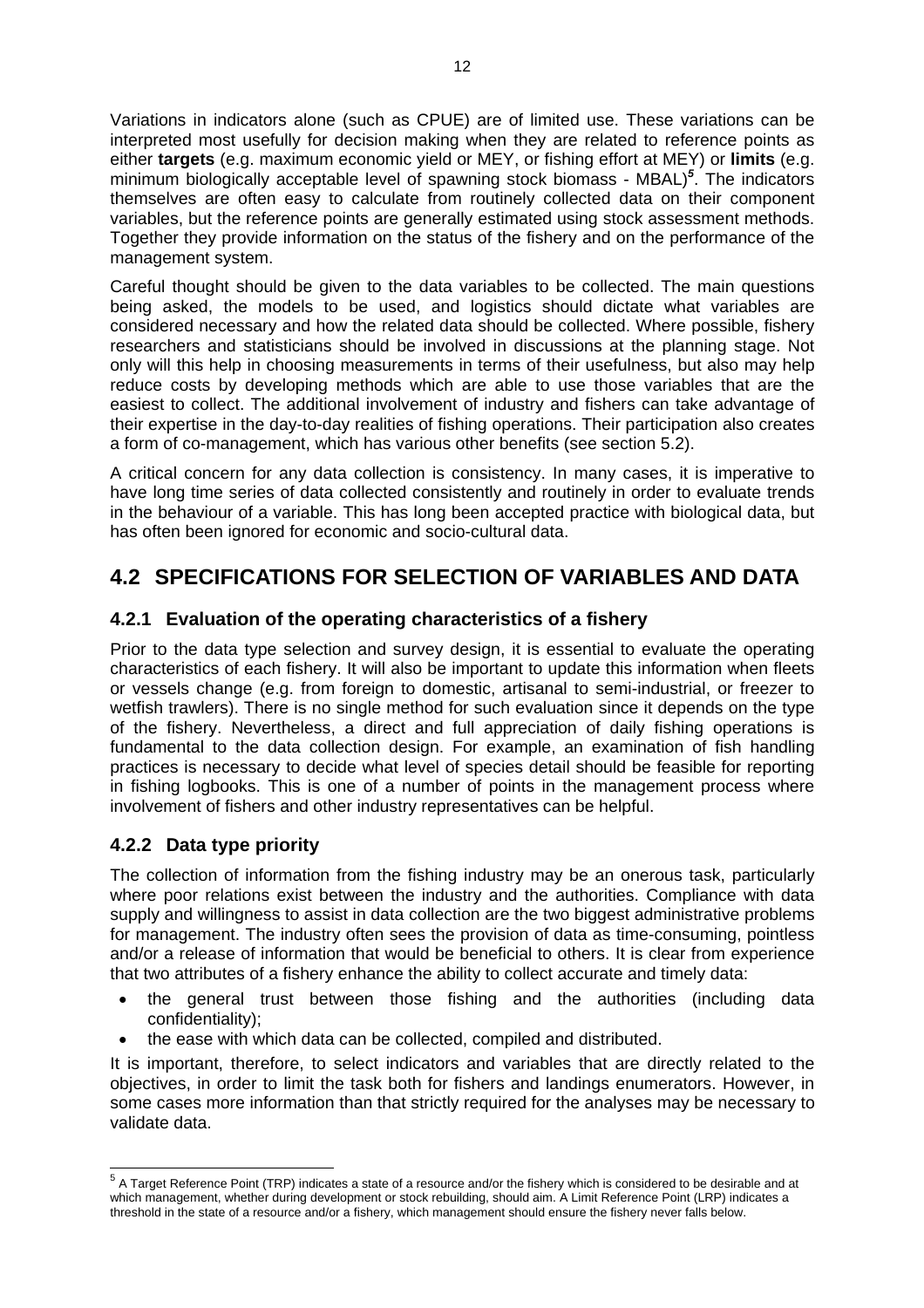In developing the data collection system, the implications for fisheries management of not collecting certain types of data will also need to be considered. For example, production data with detailed species, product and size grade information may be needed for the dynamic bioeconomic models necessary to set optimal quotas. However, if such types of data are found too expensive to collect, management may need to reconsider the use of quotas as a control for the fishery.

Following some decisions on what data are possible to collect, it is then necessary to decide on what data are essential, and what are only desirable. Catch and effort data are critical to construct the most important indicators in most fisheries. Other data types relating to details of vessel activity, may not be considered necessary in particular cases.

When beginning data collection systems, initial emphasis should be on the harvesting sector for all data domains (operational, biological, economic and socio-cultural), with processing and other secondary and tertiary sectors being constructed subsequently according to available resources and management goals.

Each data type may be used for a variety of indicators. Catch, for instance, may be used both in calculations of revenue for economic purposes, and as a rough measure of resource depletion. Using various models, effort can be linked both to fishing costs and to fishing mortality. This is useful because it is not possible to measure these variables like costs and mortality directly all the time, if at all.

Because different indicators may make different uses of the same types of data, attention should be given to recording data in a manner that allows their use for different purposes. For example, data on effort, an economic variable, should ideally be recorded in a form proportional to variable costs of fishing, such as travel distance and number of fishing days. Alternatively, for compliance control purposes, the fishing position may also be needed. For biological purposes, effort data may be needed by set or haul and in a form proportional to fishing mortality.

The selection of a data type also depends on the available analyses. Many fish populations dynamics models require catch in weight and number by species, as well as other data on the biology of each species (e.g. age). A bioeconomic model may require data not only on the specific fishery production and prices, but also on other economic sectors for comparative purposes.

For socio-cultural data, the essential starting point is data on individuals fishing. Fish dealers and processors are the next most critical group. Data collection on other interested parties (such as consumers, environmental organisations, coastal developers, etc.) can be added as funding becomes available. However, the level of detail both required and available will vary. Some data may be acquired from existing routine data collections, such as fishing licences or permits and census records. Other data may need to be collected through new programmes.

#### **4.2.3 Frequency of data collection**

The frequency at which variables should be measured and data should be collected depends on their rates of change and the costs of measurement. Most variables require a natural data collection frequency, which often becomes apparent when the dynamics of the fishery are understood. The following are some broad categories of data collection frequencies:

- Very frequent: usually collected by automatic recorders (e.g. VMS), such as time, position and sea temperature. The volumes of data can become inordinately large, and some pre-processing is necessary before the data is stored. Depending on the use of the data, the frequency may be reduced to a single daily record.
- Daily: usually provided from industry records (e.g. logbooks, processing records) covering catch, effort and processing rates.
- Trip: the majority of harvest related data can be reported at the end of each trip, including landings, a trip summary of effort, fishing grounds, prices, trip costs, and other operational and micro-economic data. Although many variables are naturally collected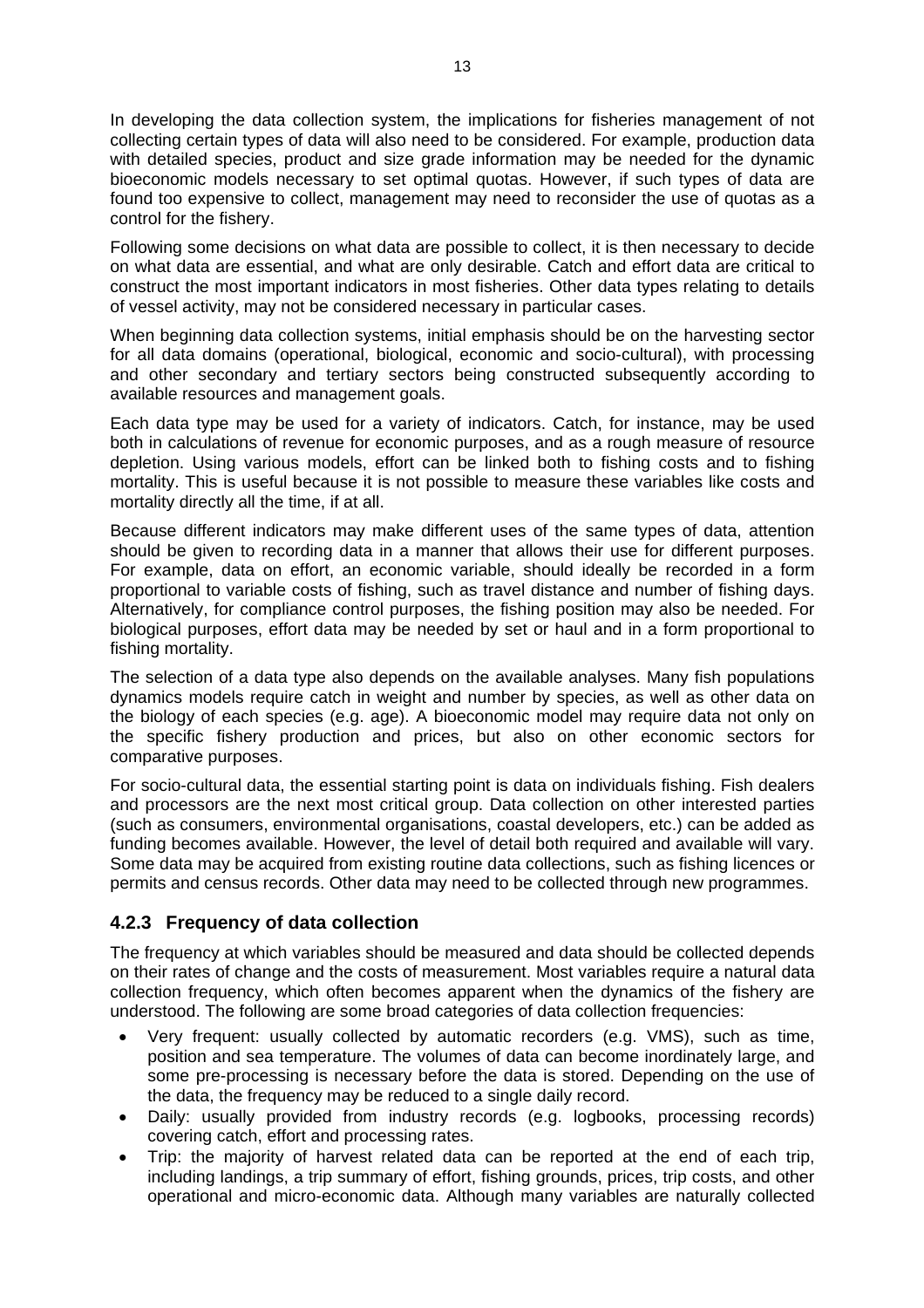by trip, not all trips need to be covered, but a sampling strategy can be used (see section 5.6) to reduce costs.

- Monthly: measurements based on months are appropriate for variables that change slowly and those that have a seasonal pattern. This does not include average monthly values, such as prices or catches, which are derived from more frequently collected data, but could include data obtained from an external source, such as retail price index, or monthly rainfall.
- Annual: this is used for slow moving variables, such as investment in gear and vessels. Commonly, registers and licences, which can be updated annually, are used for this purpose.
- Infrequently collected data: other types of data can be collected at periods greater than a year. These include household and demographic information as well as habitat degradation, which may be updated every 3-5 years. If necessary, inter-survey periods can be estimated using interpolation, which is adequate for most purposes.

#### **4.2.4 Data quantity and quality**

Assessing the state of resources, their potential for exploitation, and preparing options and advice for fisheries management requires reliable fishery data. The extent to which this can be conducted effectively is almost always limited by the quantity and quality of the data. Whereas simple analyses based on minimal information can provide useful indications for management, sophisticated analyses which consider options for exploitation (e.g. gear type, foreign or national) whilst taking account of technical and biological interactions between resources, are immensely data demanding. The move towards more sophisticated analytical methods, which provide better management advice, is necessary to improve fisheries management. The foundation of improvements in fisheries management is an accurate data set collected using efficient methods.

Computer simulations can be used to determine the quantity and quality of data required for each indicator in which the variable is used. The accuracy of variables and cost of collection can be estimated for each of a number of scenarios. The data collection programme can then be designed to limit the statistical error and, hence risk, to an acceptable level.

#### **4.2.5 Standardisation**

The initial set-up of system standards and classifications has to take into account not only immediate data collection needs, but also the evolution of the data collection system and data needs over time.

The primary objective of standardisation is to facilitate integration between different data collection systems. A data collection system serving one purpose may have to be integrated with others having different aims and scope. All these systems may share, to a varying degree, a number of common statistical components such as species and boat/gear classifications.

Requirements for variables and the strata in which the related data are collected are different at different levels (e.g. local community, local government, central government or international). These different requirements should be examined in order to avoid duplication. The data should always be collected at the level of the most detailed stratum, as it is always possible to aggregate, but impossible to disaggregate data. For example, if fish lengthfrequency data were collected aggregated over each landing day instead of trip, it may turn out later that on different trips vessels were exploiting different stocks. As the length frequency cannot be linked to particular trips, it would no longer be possible to know from which stock they originate and stock assessment work using these data would be unreliable.

When setting-up species, boat/gear or other classifications it is good practice to take into consideration other statistical systems that may be using similar categories. Logical linkages and cross-references can then be established between different classifications, making direct comparisons possible.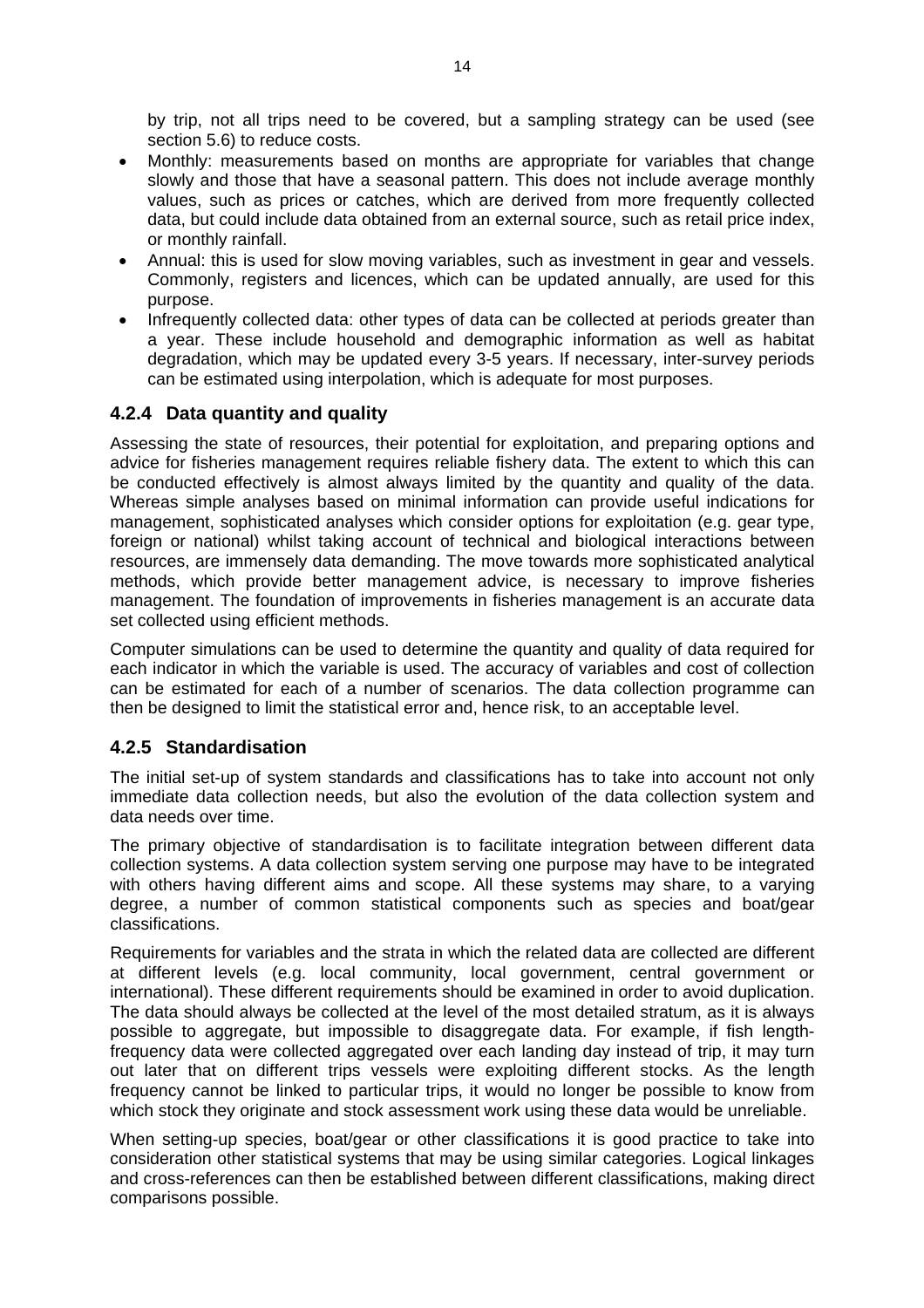Structural changes to the classifications in the middle of a processing cycle should be avoided because it might create confusion, duplication of data or allocation of data to the wrong categories.

#### *4.2.5.1 National and regional data standards*

Where possible and appropriate, it is desirable to apply internationally recognised definitions, classifications and codes. Most inter-governmental fisheries organisations with a statistical remit participate in the Co-ordinating Working Party on Fishery Statistics (CWP), which has recommended standard classifications for vessel and gear types and species. The International Standard Statistical Classification of Fishery Vessels (ISSCFV) is provided in *Definition and classification of fishery vessel types* (FAO Fisheries Technical Paper No. 267). The International Standard Statistical Classification of Fishing Gear (ISSCFG) is provided in *Definition and classification of fishing gear categories* (FAO Fisheries Technical Paper No. 222). The Harmonised Commodity Description and Coding System (Customs Co-operation Council, 1992) used for classifying traded fishery commodities is maintained by the World Customs Organisation. Many regional fishery organisations and national authorities utilise the 3-alpha species codes, as provided in the FAO Standard Common Names and Scientific Names of Commercial Species (FAO-FIDI) which is updated annually. When codes are not available, the scientific names should be used. The FAO species identification guides and the FishBase database can be consulted as reference for the correct scientific names of aquatic species of interest to fisheries. Coding of latitudinal-longitudinal grid is standardised world-wide (ICCAT Field Manual for Statistics and Sampling, 1990). There are also various manuals and Internet web pages available from  $\mathsf{FAO}^6$  and various regional agencies, which should be consulted in developing the data collection system. The United Nations, the World Health Organisation, the International Monetary Fund and other international and regional bodies have standards for census categories, nutritional and health values, and industrial categories.

The specific classifications and codes used will also depend on the nature and structure of the fishery. Collection of primary data on catch and fishing effort is conditional on the nature of fishing operations. Fishers sort and sell their catch by commercial categories, which often contain a mixture of species, but may also be arranged by market grades within species. Correct identification of taxonomic species within commercial categories requires well-trained field operators and supervisors, as well as careful review of source documents before they are processed.

#### *4.2.5.2 Requirements for creating subregional and regional databases*

There are instances when it is essential to bring together fishery data collected by means of different national programmes for the purpose of conducting research on the state of shared stocks. Such integration is feasible under the following conditions:

- all contributing national standards and classifications share a common regional or interregional set of statistical standards (usually at a high level of aggregation), and that each national database is equipped with the necessary logical linkages for reporting data at that commonly used level;
- all estimated data (such as totals on catch and fishing effort) are recorded in compatible computer media and utilise the same exchange formats;
- automated procedures are in place to speed up the integration process and generate (with minimum or no manual intervention) a regional or inter-regional statistical database capable of performing typical reporting functions;
- national data are compiled from the raw data so that the national statistics can be further aggregated to international requirements in terms of variables, data stratification, and standards.

 $\overline{a}$ 6 FAO Fisheries Department web site at: http://WWW.FAO.ORG/FI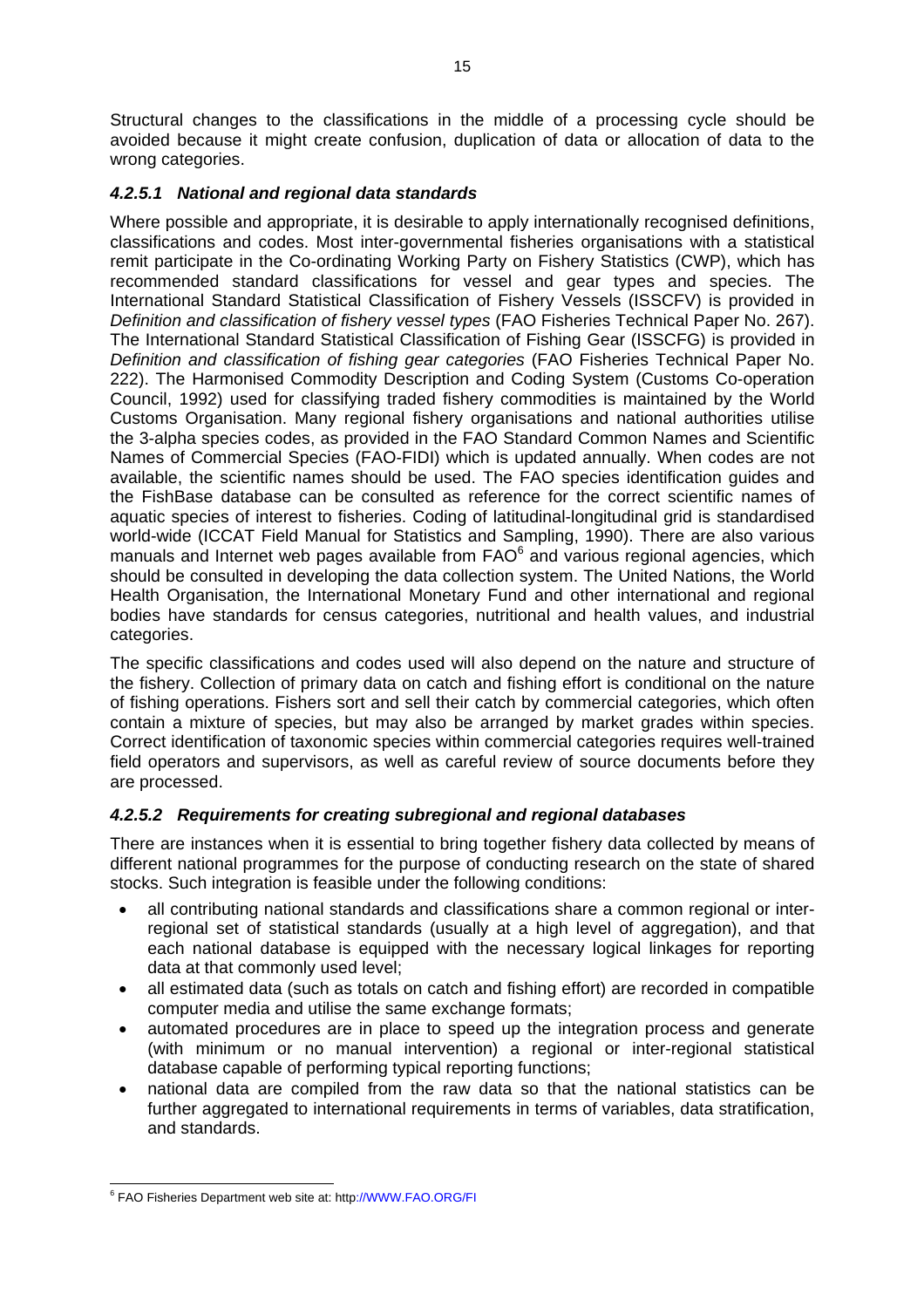# **4.3 INDICATORS AND ASSOCIATED DATA TYPES AND VARIABLES**

When choosing the data to be collected, it is necessary to establish explicitly the link between objectives and goals, performance indicators and the data types and variables necessary to generate them. These links have implications not only for data collection, but also policy. If a policy requires increasing employment, but the responsible agency is unable to collect the necessary data to assess employment, the policy performance cannot be reliably assessed. There is no prescription for selecting data types and variables but this must be based on needs and local circumstances.

There are many possible data types beyond those discussed here. However, the examples given should cover the most important ones. It is not suggested to collect data on all the types mentioned. Choice of data should be clearly justified based on their use. Data are collected to generate indicators necessary for policy and management, therefore the expense of data collection, as part of management costs, needs to be justified.

Many of the variables can be used for more than one type of indicator (e.g. catch and effort). This contributes to determining their importance and priority in data collection. In some cases, important data types are used in a number of different assessments as they measure a commonly used factor. For instance, catch is both a measure of the benefit to society and "cost" to the resource, and hence occurs in both economic and biological indicators. In others, increasing the available data often allows existing indicators to be refined. For example, gross value of production can be converted to gross value added and then to resource rent as more detailed cost information becomes available.

#### **4.3.1 Fishing and operational indicators**

#### *4.3.1.1 Total catch: landings and discards*

Catch in numbers or weight represents the removal of biomass and individuals from the ecosystem, and is the fundamental impact fishing has on fish populations. Catch data are necessary for most stock assessment techniques. Catches should be broken down into categories with as much detail as possible. The priority classification of catches should be by species. Assessment of combined species yields have to rely on methods based on general ecosystem production, which by themselves are unreliable. If catches can be further broken down into categories based on size, maturity, location and date of the catch, it may be possible to develop a wide range of assessment methods leading to more reliable results. A detailed breakdown can also improve economic and socio-cultural analyses.

The interpretation of changes in catch is very difficult without additional information on the status of the stock. High catches may be unsustainable, and low catches can result from exploitation rates both above and below the optimum. Additional information on the stock status, such as an index of abundance or size composition of landings, is required to obtain a true assessment of the fishery. Invariably a long time series of comparable catch data is required for any reliable interpretation.

Where discarding takes place, catches will not be the same as the live weight equivalent of the landings. Discarding has significant biological implications and should always be recorded or estimated. Total catch consists of total landings and discards.

Transshipping at sea must not be neglected in monitoring catches, otherwise a considerable proportion of the overall catch may be unaccounted for. Every effort should be made to identify where transshipping is taking place and to monitor it with on-board observers. If this is not possible, contact should be made with the authorities of the receiving vessel Flag State to seek their assistance in obtaining the transshipment data. Similarly in inland fisheries, transshipping from fishing boats to transport vessels must also be considered.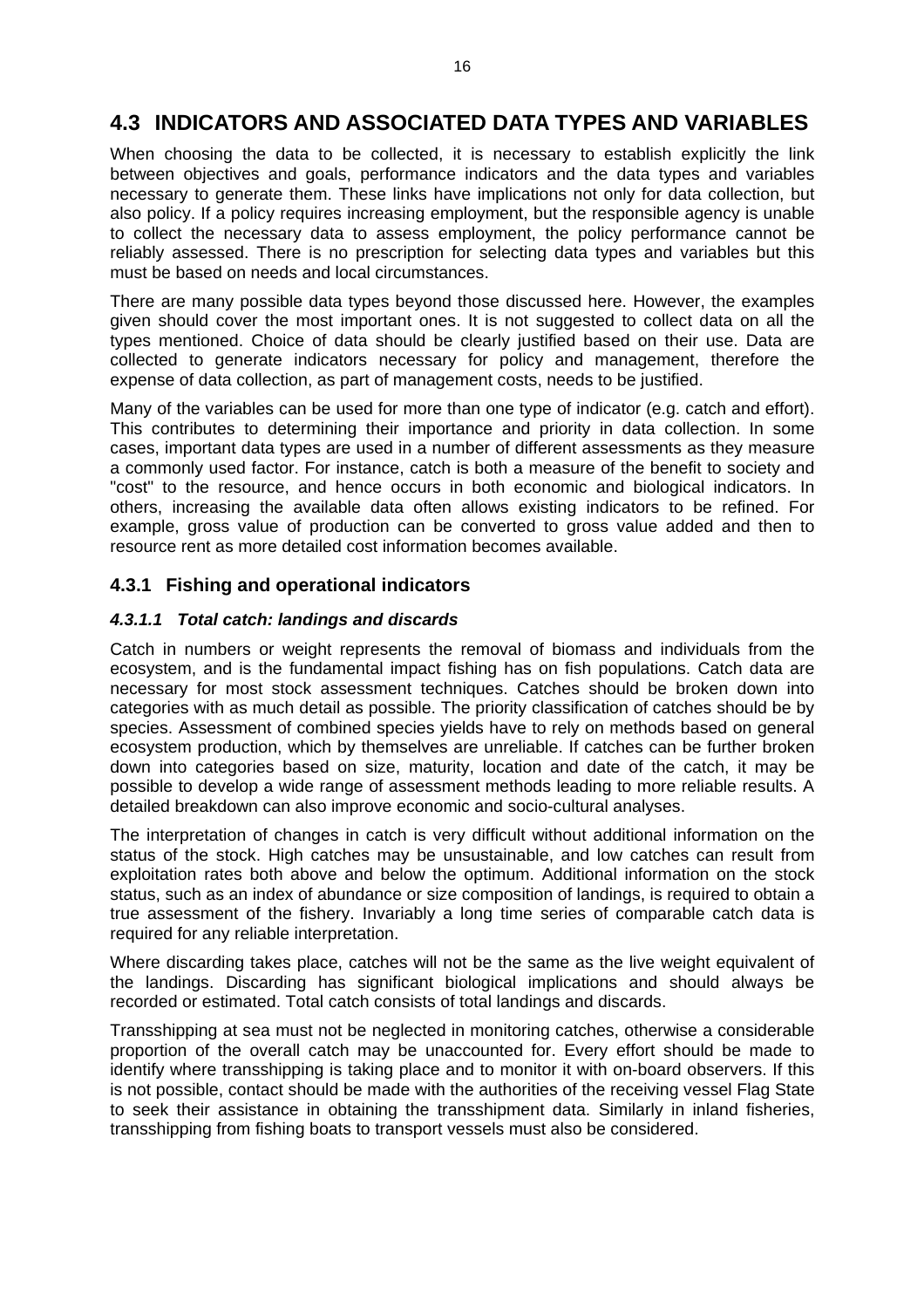#### *Variables and sources*

In most cases, it is useful to obtain catch both in weight and numbers. Conversion from numbers to weight (or *vice versa*) can be obtained through an estimate of the mean weight of individual fish caught. Length measurements may also be converted to total weight of the catch, if a reliable length-weight relationship has been established beforehand. Similarly landed weights for products resulting from primary processing at sea (gutting etc.) can be converted to live weight equivalent (also called nominal catch, whole weight or round weight) once a reliable relationship is established.

In general, catch data should be detailed enough in terms of time-area strata to allow them to be aggregated to stock units. It is not always possible to group landings and discards by stock as often stocks cannot be well defined, although they can sometimes be delineated by season and area. Categories in practice may be based on species (or species group), fleet, season and fishing area.

It is important to know what the target species is as this can help in understanding vessel activities. Often catches of target species (or major species) are recorded accurately, but bycatch species are either neglected or reported aggregated as groups, particularly when those by-catches are discarded. In the light of increasing concern about the effect of fisheries on ecosystems, recording by-catches (whether retained or discarded) at the lowest possible level of aggregation is important.

| Data Type                    | <b>Variables</b>                                                     |
|------------------------------|----------------------------------------------------------------------|
| Target species/species group | species (or species group)                                           |
| Total catch                  | weight; number; number of baskets/bins/boxes; holds (volume)         |
| Species composition          | sampled fish species; number of baskets/bins/boxes/ holds by species |
| Average size                 | sampled fish species, length, weight; catch weight by size gradings  |
| <b>Discards</b>              | species; weight; number of baskets/bins/boxes; whole/macerated       |

**Table 4.1 Examples of catch and discard variables** 

#### **Table 4.2 Examples of production variables**

| Data Type           | <b>Variables</b>                                                                                                                                                                 |
|---------------------|----------------------------------------------------------------------------------------------------------------------------------------------------------------------------------|
| Product types       | whole round/green; gutted; boned; headed; fins off; fillet; skin on/off; loin; mince; surimi;<br>fish meal (from whole fish/discards/broken or sour/ offal etc.); consumer packs |
| Conversion factors  | standard conversion factors from processed to whole weight by product type (above)                                                                                               |
| Product storage     | whole frozen; IQF; hold frozen; storage temperatures; dry; brine; salted; fresh                                                                                                  |
| Product packaging   | individually marked and packed (e.g. tunas); carton (type and weight); bag (type and<br>weight); basket (type and weight); barrel                                                |
| Package contents    | non-fish weight (ice, glaze, salt, packing material, coatings, liquids, sauces etc.); fish<br>number; package weight; product type; size grade                                   |
| Processing machines | machine type; production rate                                                                                                                                                    |

Catch weight estimation during fishing operations may be dependent on the experience of the fisher. Catch weight by species in a cod-end, in the collection bin, across baskets or pumped into holds will always be a subjective estimate and can vary widely in accuracy between fishers. It is often possible to refine measurement for the landed part of the catch (e.g. counting of boxes). Refining such estimates can be undertaken either at landing or following on-board processing. In the latter case, it may be useful to record actual production on the daily log. In industrial fisheries, many fishers maintain these records for their own or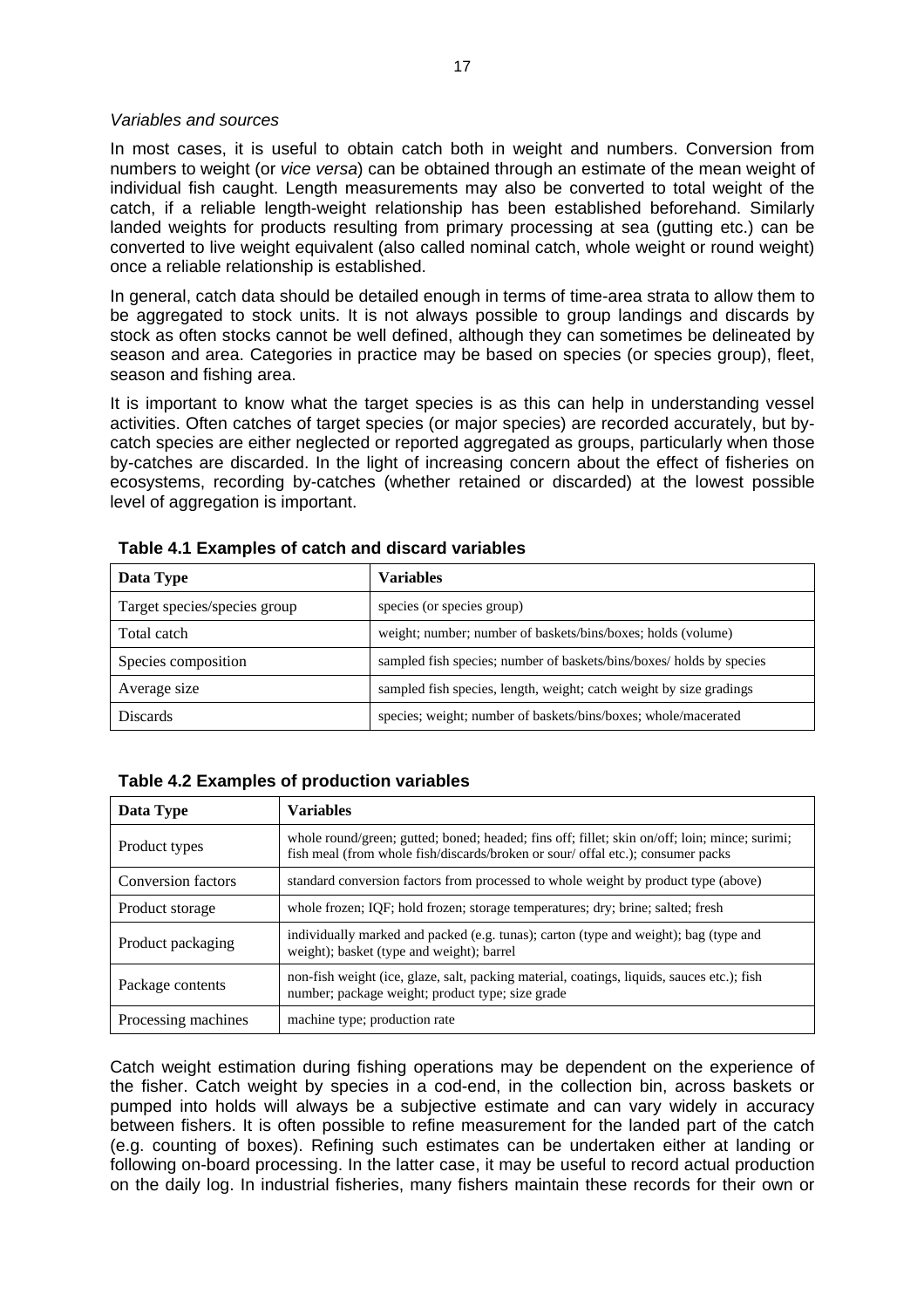company purposes anyway. Thus, processing methods, product types and their methods of storage and packaging will also be useful to audit catch and landing records.

Total landings can be obtained from logbooks, sales slips or interviews with fishers or intermediaries. Discard estimates can sometimes also be obtained from fishers. Data from on-board observers during fishing trips may be valuable where detailed trip information on discards and fishing locations are not usually available. Information recorded by observers should be largely the same as that at landing sites, but in more detail with additional relevant information on the vessel operations.

#### *4.3.1.2 Effort*

Effort in biological assessments is used to estimate fishing mortality. Fishing mortality is a fundamental variable in stock assessment, representing the proportion of the stock that is removed by fishing. Effort is used in setting most fishing controls. In economic and sociocultural analyses, effort can be related to fishing activity, vessel and fleet profitability and economic efficiency. Changes in total fishing effort may be an indication of stock status or fishing profitability but, like changes in catch, are difficult to interpret without additional information from other biological, economic and socio-cultural indicators.

To record fishing effort requires careful thought on how effort will be used and how it may be collected practically. To relate effort to fishing mortality for use in biological models, it is necessary to relate it very closely to specific gear use, such as trap soak time or time trawling. On the other hand, to relate effort to profitability requires data at the trip level, including time spent at sea, time fishing, and labour and capital inputs.

#### *Variables and sources*

Annex 2 provides a more detailed list of measures of effort, in order of priority.

Usually not all effort is of the same type on a trip. Time spent fishing, searching for fish or travelling to fishing grounds for fish should be distinguishable. Search-related information should be noted, such as the number and type of tuna schools/aggregations encountered and what they were associated with. Fishing effort could also have a 'success' attribute, particularly in trawl and net fisheries, to enable complete or relative discounting of any one 'set' when analyses are done.

For active gears, like trawls, the size, number and times of operation may be required. For passive gears, like traps, the soak time for each gear should be recorded. If these data are not available, an average case will have to be assumed. For instance, if only trap boat days are recorded, it would have to be assumed that on average boats have pulled a fixed number of traps with the same soak time throughout the time series. If this assumption is untrue, the resulting analyses could be incorrect.

To relate costs to effort, effort needs to be categorised by types of capital inputs (e.g. gear types, wheelhouse electronics, processing equipment) and types of labour (e.g. fishers, processors, cooks, mechanics). Many of these data are available from vessel and operations data (Table 4.6). Here too an average case may have to be assumed for all effort (i.e. a fixed cost per unit effort) if appropriate information is not available.

Where available, sightings of fishing vessels form an important source of information on vessel activities. It can be used to verify effort data from other sources, or estimate effort directly. The use of sightings data depends on extent of the coverage and the level of detail in the accompanying information (e.g. precision of location or the extent to which activities were recorded).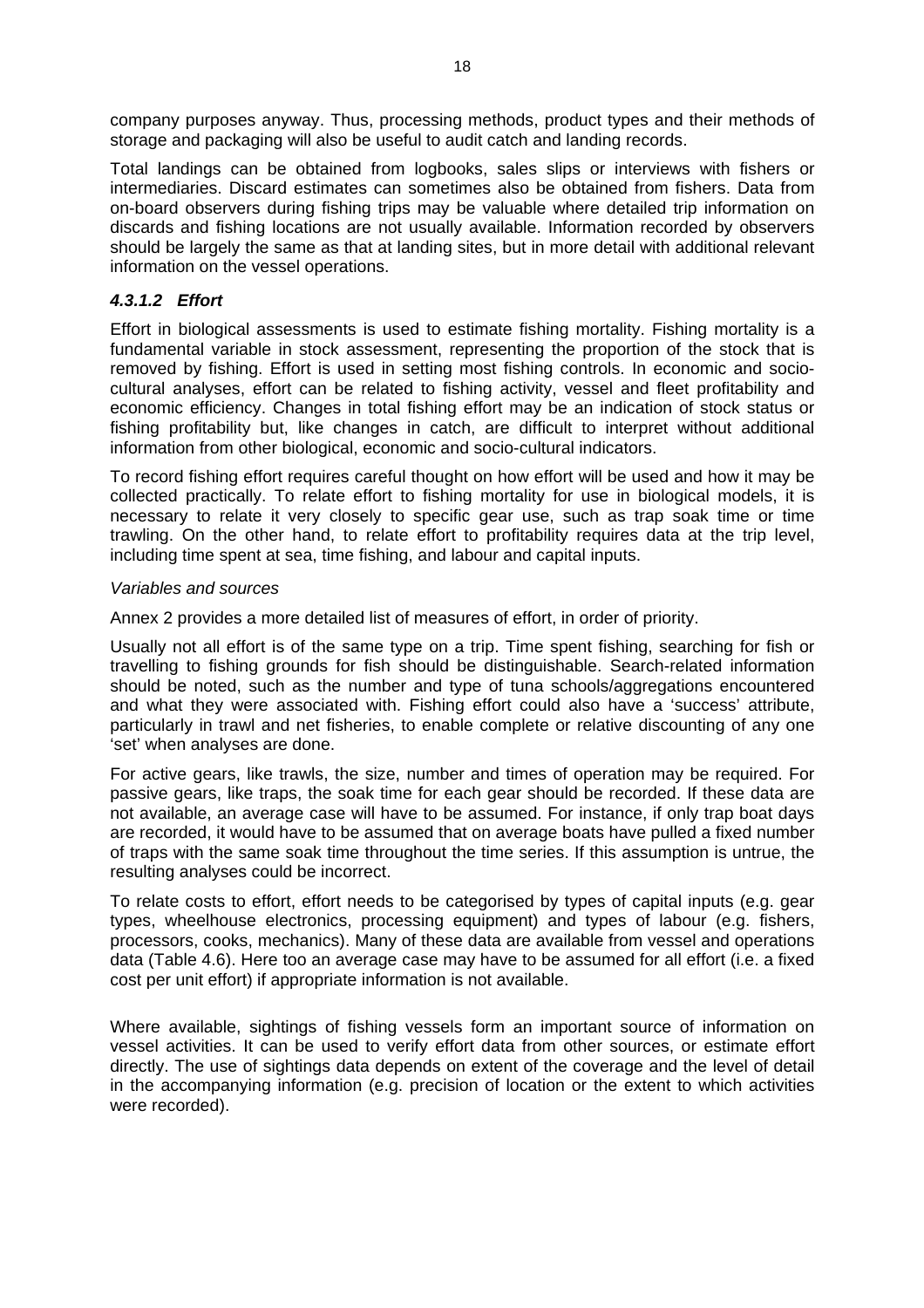| Data Type          | <b>Variables</b>                                                                                                                 |
|--------------------|----------------------------------------------------------------------------------------------------------------------------------|
| Gear               | gear type (bottom trawl, dredge, mid-water trawl, purse seine, gillnet, longline, pole and line,<br>jiggers, traps, beach seine) |
| Construction       | mesh(s); material; hook size; doors; TED; grids; burst panels; escape doors; diversions                                          |
| <b>Size</b>        | length; depth; headline; foot rope; hook spacing; total line length                                                              |
| Deployment         | bottom; midwater; surface; fixed; anchored; free floating; association<br>(log/school/FAD/birds/seamount/convergence)            |
| Subsidiary vessels | dinghies; scout; net boat                                                                                                        |
| Electronics        | beacons; netsonde; mass sensors                                                                                                  |
| <b>Markings</b>    | gear number; vessel identification                                                                                               |
| Bait               | type of bait used in association with the gear (in traps, on longline hooks, etc)                                                |

**Table 4.3 Examples of fishing gear variables for identifying gear types and characteristics** 

**Table 4.4 Examples of fishing effort variables** 

| <b>Gear Type</b>             | <b>Variables</b>                                                                                                                                                      |
|------------------------------|-----------------------------------------------------------------------------------------------------------------------------------------------------------------------|
| All gears                    | time steaming; time fishing; number of labour by type; types of gear; electronics; other capital<br>inputs                                                            |
| Trawl and dredge             | date, times, speed, positions (lat/long, location id, grid id, depth) for gear "set", "on bottom", "at<br>school", "closed", "off bottom", "haul start", "on surface" |
| Purse seine                  | date, times, positions (lat/long, location id, grid id) of start set, end set, pursed, pumped/brailed,<br>on board.                                                   |
| Longline                     | number of hooks set; date, times, positions of start set, end set, start haul, finish haul                                                                            |
| Trap                         | number of traps set; date, times, positions of start set, end set, start haul, finish haul                                                                            |
| Vertical nets                | number and length of strings set; date, times, positions of start set, end set, start haul, finish haul                                                               |
| Pole and line and<br>jiggers | number and type of poles; number and type of jigging machines; date, start time, end time,<br>position (lat/long/depth) of operation                                  |
| Beach seine                  | length of net, date, start time, end time                                                                                                                             |

**Table 4.5 Examples of sightings variables** 

| Data Type       | <b>Variables</b>                                                                                                                                                                   |
|-----------------|------------------------------------------------------------------------------------------------------------------------------------------------------------------------------------|
| Identifiers     | vessel; permit or licence number as displayed on the hull of the vessel                                                                                                            |
| Location        | latitude and longitude; fishing ground; statistical area; management area                                                                                                          |
| Activities      | steaming; fishing; setting gear; hauling gear                                                                                                                                      |
| <b>Offences</b> | fishing without licence; fishing in a closed area; fishing out of season; lack of proper vessel<br>identifiers; gear type, mesh size and fish size infractions; misreporting catch |

#### *4.3.1.3 Catch per Unit Effort (CPUE)*

CPUE or catch rate is frequently the single most useful index for long term monitoring of the fishery. It is often used as an index of stock abundance, where some relationship is assumed between the index and the stock size. It can also be used in monitoring economic efficiency.

It may be dangerous to rely on CPUE alone as a stock size index, particularly in pelagic fisheries. It is commonly assumed that the index is proportional to stock size and that the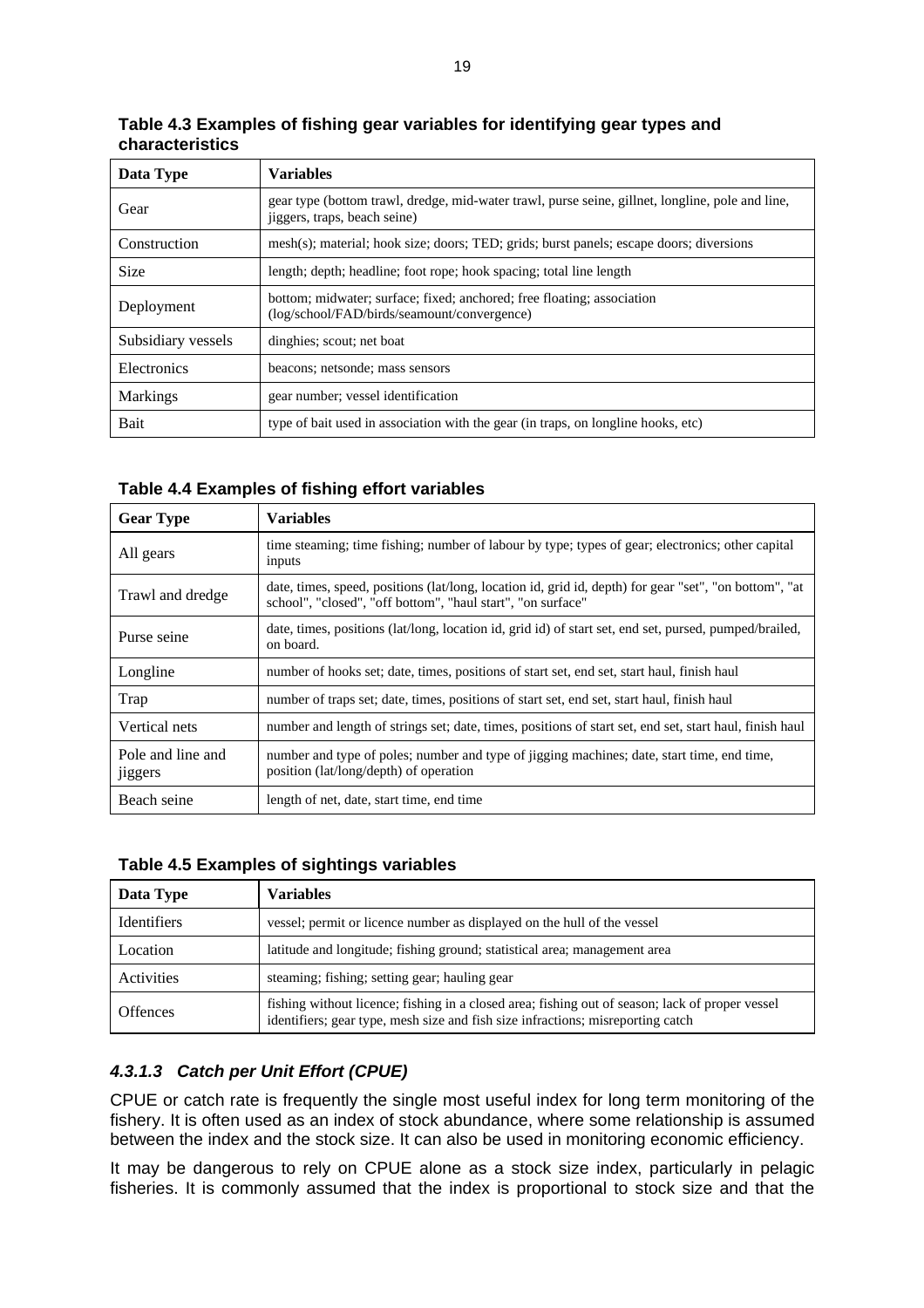stock size changes according to a particular population model. Verification of these assumptions requires additional data.

Another problem arises with changes over time of fishing efficiencies or operational patterns, which will require that the index be adjusted. Routine surveys of gears, such as those obtained from frequent frame surveys, should help to cope with this problem.

CPUE alone cannot determine economic efficiency or vessel profitability. Additional data are needed on costs and earnings.

#### *Variables and sources*

CPUE should be separate for each stock unit and gear type. In practice, separate CPUE indices may only be possible for each species (or species group), fleet, season and fishing area. In general, as large a number of variables that affect the catch rate should be recorded alongside catch and effort. These variables can then be included in analyses, so CPUE can be adjusted to reflect only those effects that are of interest.

CPUE can be calculated directly from vessel landings, when catch is recorded by unit of effort. However, generally both catch (Table 4.1) and fishing effort (Table 4.4 ) are recorded separately and CPUE is derived from these data. It is important to recognise that there may be many different measures of fishing effort that can be collected, so a number of alternative measures should be available from the variables recorded. This ensures the most appropriate unit of effort can be used in each analysis.

#### *4.3.1.4 Fishing operations*

Fishing operations indicators describe the composition of fishing fleets and fishing patterns and are the basis of most management decisions. They are important for monitoring compliance and in analyses involving fishing effort. For instance, mapping fleet activities by gear use allows management to detect infringements of zone allocations or potential conflicts in gear use (e.g. trawling *versus* gill net) which require zoning.

Linking fishing operations to socio-cultural, infrastructure and other economic data improve analyses of fleet activities. Such analyses produce a better understanding of motivations in the behaviour of different fleets, so more accurate predictions can be made of the fleets response to changes in the fishery.

#### *Variables and sources*

Fishery operation variables refer to information on types and number of gears, fishing location, vessel speed and direction. Fishing gear requires careful monitoring because fishers will continuously improve their gear. Their objective is primarily to increase their catch rate or decrease their operation costs, and hence decrease their costs of production. Fishers secondarily aim to comply with regulatory mechanisms that may be imposed, in particular to minimise catch of illegal size classes and species.

Most fishing vessels whose activities are the target of complete enumeration will operate under a licensing regime or vessel register. Many of the necessary data for monitoring fishing vessel activities come directly from fishing vessels, for example through logsheets, observer reports, inspectors, landing enumerators or Vessel Monitoring Systems. Data on operations can be linked to vessel characteristics by unique identifiers, such as call sign or licence number. Registers generally are the primary sources of data, but problems with coverage and updates can mean that this information needs to be collected through direct measurement for crosschecking or filling in gaps in the data. Logbooks, questionnaires and interviews can also provide additional information beyond the basic operating variables, such as cost or crew demographic data.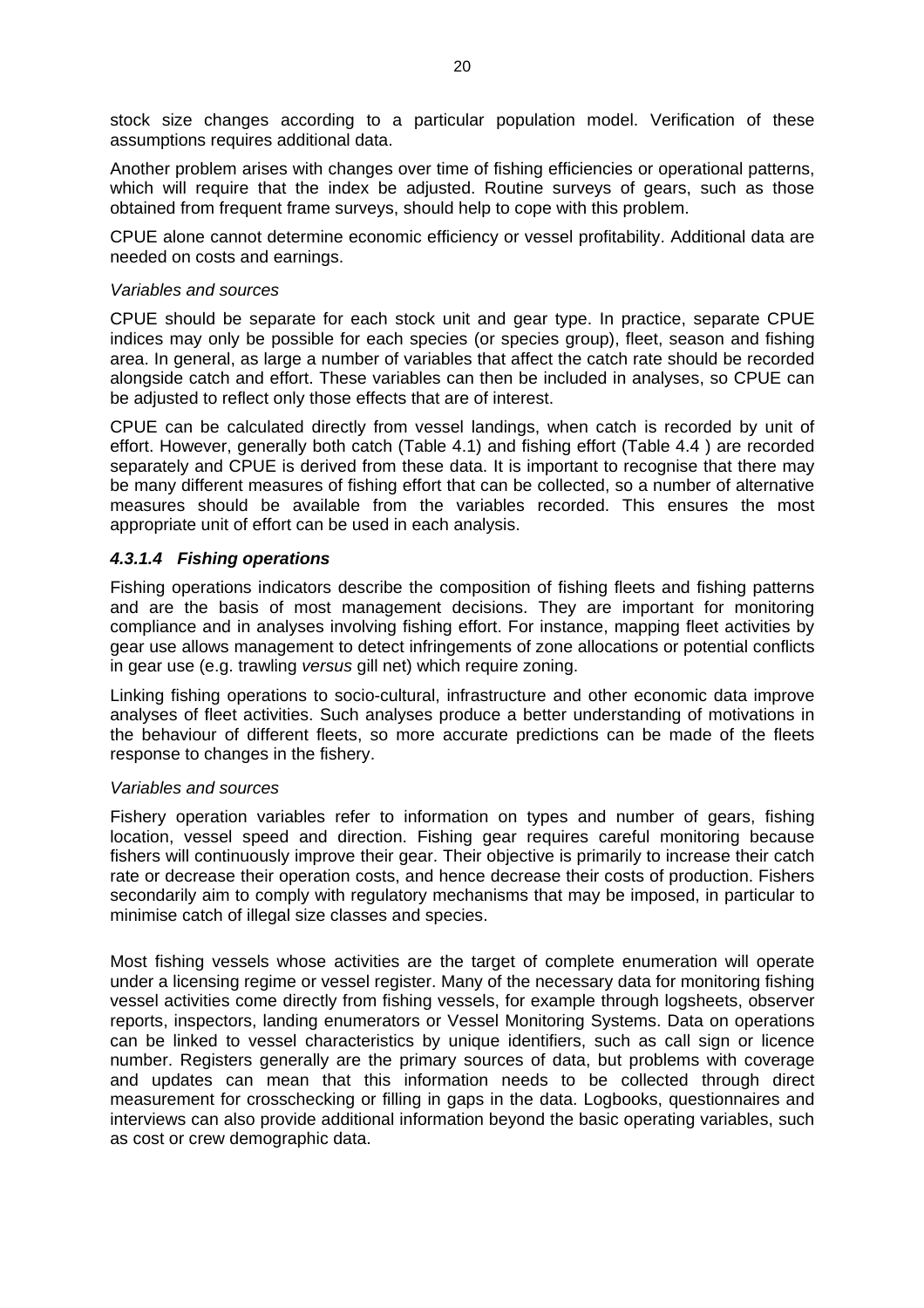| Data Type         | <b>Variables</b>                                                                                                                                                                                                      |
|-------------------|-----------------------------------------------------------------------------------------------------------------------------------------------------------------------------------------------------------------------|
| Identifiers       | vessel name; ship registration number; international radio call sign (often used as the<br>unique primary key); vessel fishing licence or permit number; captain's name; fisher<br>licence number                     |
| Type              | vessel type (e.g. trawler, purse seiner, longliner, pole & liner, canoe)                                                                                                                                              |
| Power             | inboard/outboard; sail; engine(s) horse power; generator                                                                                                                                                              |
| <b>Size</b>       | GT; NRT; load capacity; length; breadth                                                                                                                                                                               |
| Crew              | number by grade or job description                                                                                                                                                                                    |
| Gear              | the identification of the nature of the fishing gear used (sometimes several types within one<br>fishing day) can be difficult, but will be essential if accurate estimation of fishing effort is<br>to be undertaken |
| Operations        | trip number; trip start/end date and time; operations (in port, steaming, fishing, broken<br>down)                                                                                                                    |
| Support craft     | helicopter; scout; dinghies; associated fishing vessel (pair trawling)                                                                                                                                                |
| Storage           | type (e.g. dry hold, brine tank, freezer); capacity; temperature                                                                                                                                                      |
| Freezing method   | brine, plate, blast                                                                                                                                                                                                   |
| Communications    | type (e.g. radio, telephone, internet); contact information (number, address)                                                                                                                                         |
| Other electronics | type (e.g. GPS systems, sonar, echosounders)                                                                                                                                                                          |

**Table 4.6 Examples of fishing vessel variables** 

For some vessels, data on fishery operations can be recorded by a computer directly from bridge instrumentation. Electronically gathered operations data can also be transmitted automatically to databases through satellite or ground communications.

#### *4.3.1.5 Offences and prosecutions*

Changes in the number and types of offences could indicate a change in the patterns of compliance, offering insights into the effectiveness of management measures or changes in fishing patterns due to stock/market conditions. The various laws and regulations are designed to put policy and management decisions into practical management measures. Preventive enforcement activities encourage fishers to comply with these measures, benefiting the community as a whole. A lack of compliance, for whatever reason, may suggest that the policy or management decision needs to be reconsidered or adjusted.

Cross-references with socio-cultural and economic data will assist in identifying the fisheries where particular economic or cultural incentives are creating more significant compliance problems. Analyses may also suggest ways to address these problems.

#### *Variables and sources*

Data are needed to identify vessels, gears and fishers and associate them with specific types of illegal behaviour and with patterns of non-compliance. Although the number and type of recorded offences is a first indication of the level of compliance, the results of judicial activities provide a guide to the effectiveness of surveillance and enforcement. Thus, measures of the number and types of warnings, prosecutions and convictions and the nature and scale of penalties should be recorded, including warnings, summary convictions (admission of guilt), licence or fishing activity suspensions, fines, confiscations and imprisonment.

For interpreting statistics on offences, logistical data, such as the number of patrols, numbers of vessels examined and area searched, are also necessary. Declines in offences, for example, may be due more to decreasing resources for enforcement than increased compliance by fishers.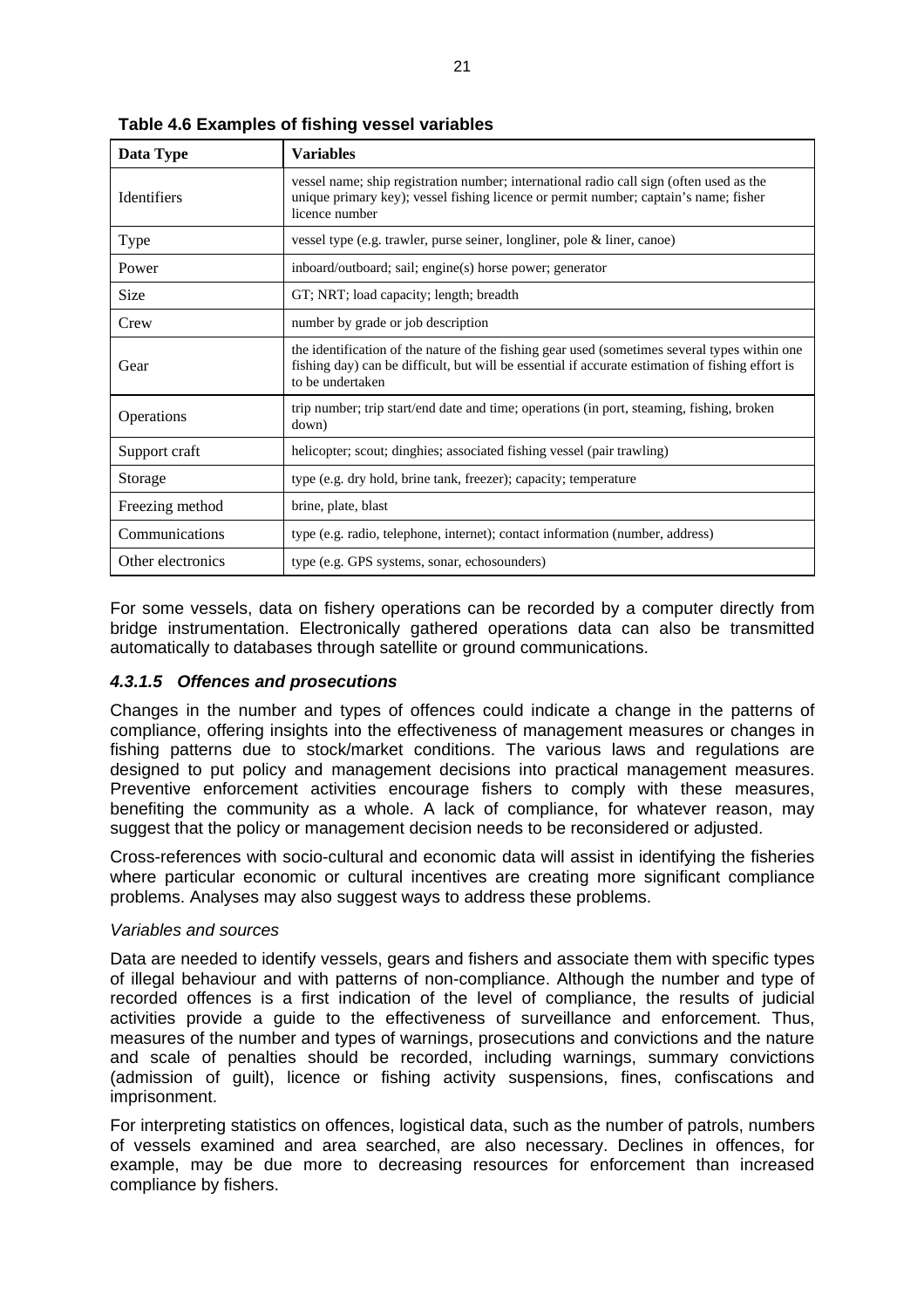| Data Type                  | <b>Variables</b>                                                                                                                                                                                                          |
|----------------------------|---------------------------------------------------------------------------------------------------------------------------------------------------------------------------------------------------------------------------|
| <b>Identifiers</b>         | vessel name; registration number; international radio call sign (often used as the unique<br>primary key); vessel fishing licence or permit number; captain name; crew member<br>names; fisher licence number; flag state |
| <b>Prosecutions</b>        | number by type of offence and level of judicial proceeding                                                                                                                                                                |
| Convictions                | number by type                                                                                                                                                                                                            |
| Type of action taken       | warning; fine; jail term; revocation of licence; confiscation of vessels/gear/fish catch                                                                                                                                  |
| Departure and destination  | dates; ports                                                                                                                                                                                                              |
| Reason for passage request | travelling to fishing ground; ferrying passengers                                                                                                                                                                         |
| Enforcement logistics data | number of vessels searched; number of vessels fishing; number of vessels observed on<br>patrol; date, time and area searched                                                                                              |

**Table 4.7 Examples of offences and prosecution variables** 

Data on illegal vessels and fishing operations can be collected at sea from sightings (Table 4.5). Data on catch, such as infringements of minimum size or quota controls, can be obtained at landing sites. Data on judicial proceedings can be obtained from court records.

Normally sightings data are collected by air surveillance, although this can occasionally be done by sea patrols. Aircraft are flown at regular intervals over designated zones to spot illegal intrusions and illegal fishing, or even to spot domestic vessels to verify their reported positions.

Another source of data is the transit or innocent passage request. As a fishing vessel crosses into a coastal state's EEZ on the way to or coming back from its fishing ground, it is normal practice for the captain to report to the authority of the coastal state. Changes in the number and type of requests for innocent passage will enable surveillance and enforcement activities to be altered in response. This information may also be very useful for the country where the vessel is ultimately going to fish. Data will be needed to identify the vessel, its point of departure and planned destination, and the time spent in the waters of the state that is granting transit or innocent passage.

#### *4.3.1.6 Dissemination of compliance information*

Without knowledge of the limits to allowable behaviour, fishers may inadvertently act in ways that are damaging to the rest of the fishing community. The timing of information transfer to stakeholders (fishers, processors, regulatory agencies etc.) will vary according to the particular fisheries management requirements. Static rules defined by laws may require infrequent communication compared to the annual distribution of quotas or effort limits. Indicators of the effectiveness of information transfer will include changes in the level and type of information disseminated, measured through the number and type of communications, directly through extension/information services, or indirectly through the newspapers, magazines, radio and television.

These levels should be compared with those for offences and prosecutions. Crossreferencing with socio-cultural and economic data may identify fisheries where current methods of information dissemination are inadequate and assist in finding the most effective modes of communication for those fisheries.

#### *Variables and sources*

The types of data to be monitored will include numbers, types, and locations of information bulletins distributed, and to whom they were targeted. Any feedback from the target audience should also be recorded. The agency broadcasting the information should be the main source for monitoring dissemination. Periodic surveys with fishers and the public will measure the effectiveness of information transfer.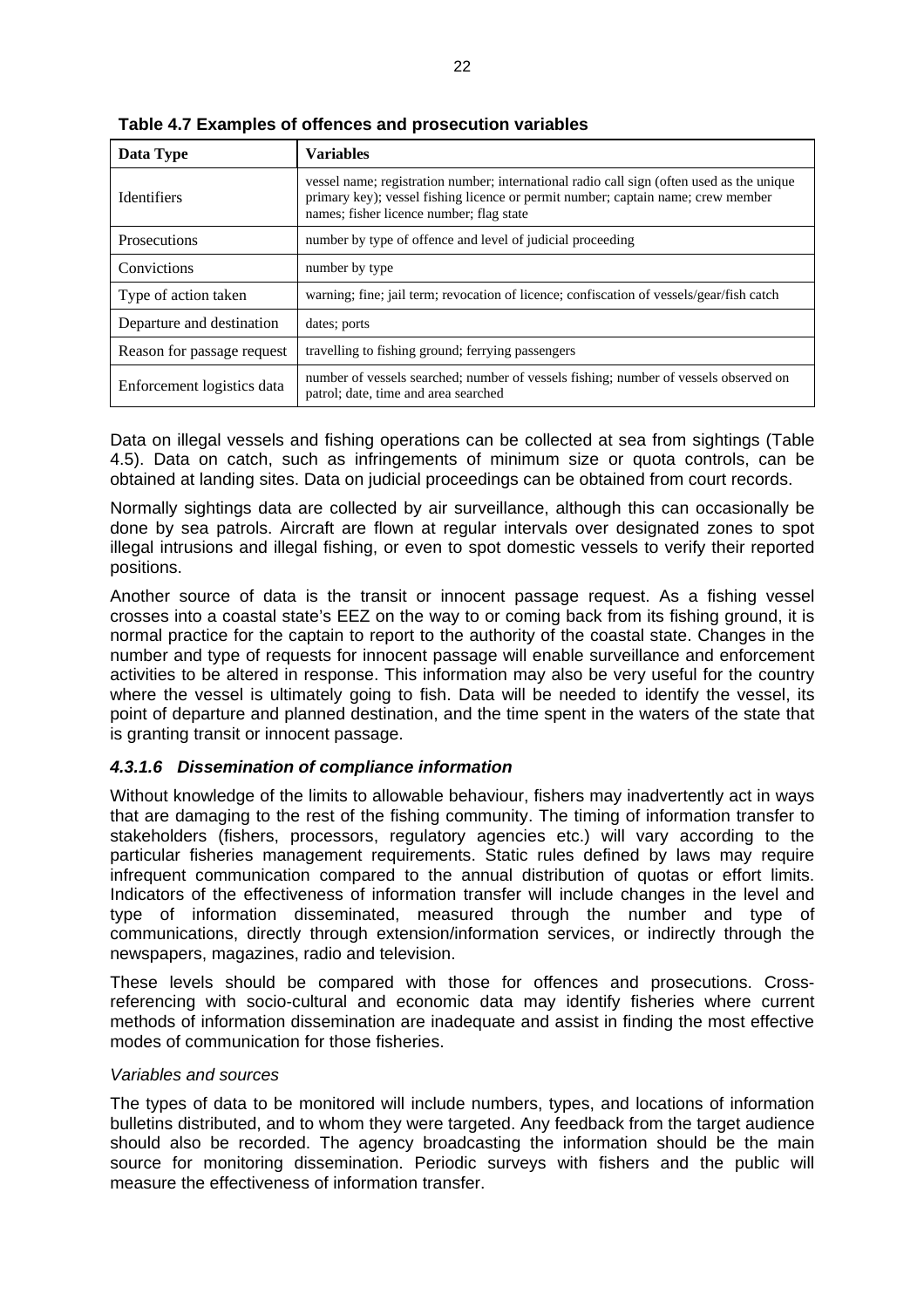| Data type              | <b>Variables</b>                                                                                                  |
|------------------------|-------------------------------------------------------------------------------------------------------------------|
| Dissemination format   | circulars; radio messages; visits by fishery officials                                                            |
| Numbers disseminated   | numbers by format, location, and target audience                                                                  |
| Locations disseminated | vessels; processing facilities; fisheries offices; local fishers co-operatives                                    |
| Audiences covered      | fishers; processors; market dealers                                                                               |
| Feedback               | numbers of replies by type; current knowledge of fisher households and the general<br>public on management issues |

**Table 4.8 Examples of compliance information dissemination variables** 

#### *4.3.1.7* Stock enhancement

Capture fisheries, particularly of inland waters, are increasingly being subjected to practices designed to increase the stock size and productivity of the fishery. Such practices include releasing juvenile stages produced in hatcheries into the wild, the introduction of fertiliser to lakes and reservoirs, the culling of predator species and the construction of artificial reefs to provide habitat for certain exploited species.

#### Variables and sources

Data variables in the initial stage of the enhancement project include the number of individuals at each specified life stage released to the wild, and quantity and type of fertiliser applied to a lake. At later stages, data variables required would include levels of lake production and numbers of individuals re-captured alive; these data are needed to judge the biological effectiveness of the enhancement efforts. Data on costs and benefits will also be needed to judge the cost-effectiveness of these programmes.

Data sources include stocking agencies such as fishery authorities, hydroelectric power companies and sport fishing clubs.

| Data Type             | Variables                                                           |
|-----------------------|---------------------------------------------------------------------|
| Fish production level | number of fish by species and age, at introduction and subsequently |
| Nutrient level        | number of fish at and post-introduction of fertilisers              |
| Costs                 | finance for research and development, implementation, monitoring    |

Table 4.**9** Examples of stock enhancement variables

#### **4.3.2 Biological indicators**

Biological performance indicators of an exploited stock are often based on results from fish stock assessment. A good stock assessment should separate the different factors that lead to changes in catches and catch rates, such as gear or equipment used, crew size and skills, location, stock size or other changes in the fishery or environment. Stock assessments can provide estimates of stock size, fishing mortalities, yield-per-recruit<sup>7</sup>, spawners per recruit and other indicators. These indicators require reference points for their interpretation, also obtained from stock assessment methods.

The basic indicators of stock status relate to the total weight or number of fish, but do not take into account effects resulting from differences in age, sex or size. These basic indicators can be enhanced by considering the internal structure of the stock, separating juveniles from mature fish, males from females and explicitly modelling growth. Furthermore, individual stocks do not live in isolation, but interact with other species through predation and competition. Indicators based on catch data on the status of the whole fish community

 $\frac{7}{7}$  Recruits: Fish entering the fishery for the first time, i.e. they are recruiting to the fishery at a certain size or age.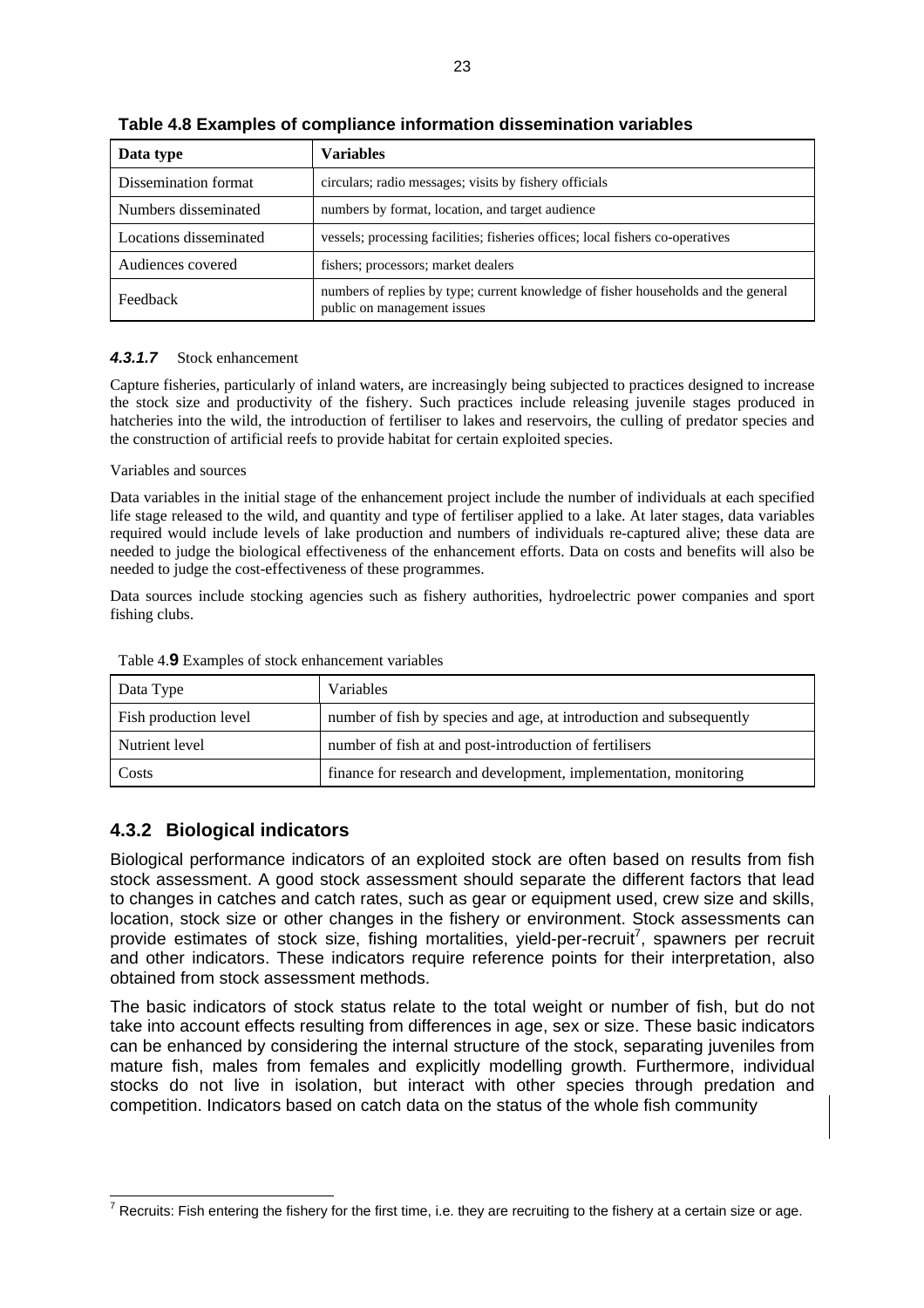remain crude, but data are still required both for ecosystem monitoring and for the development of multi-species methods. Finally, stocks are also affected by their physical environment. In many fisheries, there are key environmental variables which will need to be recorded alongside fisheries variables to understand the current stock status.

Fishers often possess very detailed knowledge on species lifecycles, abundance and distribution in time and space. This indigenous knowledge is frequently reflected in local management practices. While these fishery-specific data must be integrated with data available from fisheries science, they should not be dismissed simply because they are derived from outside the scientific establishment. When such local ecological knowledge is dismissed, not only are important data lost, but it encourages confrontation, inhibiting effective management.

#### *4.3.2.1 Stock size*

Stock assessment generally aims to estimate the current stock size and its potential for increase in size. These results can be used to predict future stock sizes based on a range of possible management measures (quota, effort limitation). In the simplest case, all the fish in the stock are assumed to be the same, so sex, size, maturity and other species are ignored.

The number of fish in an ocean, sea, lake or river at any time depends upon the previous number of fish together with those factors that cause it to change. The changes can be attributed to natural and fishing mortality, recruitment, immigration and emigration. A stock is so defined as to exclude immigration and emigration (i.e. a self-contained fish population). Models of recruitment and natural mortality need to be assumed, while fishing mortality can be estimated using catch data.

A number of the indicators on stock size are used to define the state of a stock and the controls necessary to conserve it. For example, replacement yield is the estimated current population growth, such that if that quantity of fish is caught there will be no overall change in the population size; it can be used to set overall quotas. Current fishing mortality can be estimated relative to that which would obtain the maximum sustainable yield, which could be used to set a limit to fleet expansion. Similar combinations of indices and reference points can be used to set limits on effort, numbers of licences and other controls relevant to management objectives.

#### *Variables and sources*

To estimate stock size requires a time series of the total catches (including discards) and an index of stock size. The time series should ideally be complete since the start of the fishery. Even if data are incomplete, the total catches will have to be present or estimated for the entire period as these are used in the population model and provide proxy estimates for resource potential and variability. They are a measure of the impact the fishery has had on the stock.

CPUE is often used as the main indicator of stock size. The catch and effort series need not be complete over the life of the fishery, but the more catch and effort data there are, the better the assessment will be. This is because CPUE is used as an index to link observations to the underlying fish population model, rather than an integral part of the population model itself.

An alternative indicator of stock size is obtained from scientific surveys of biomass (e.g. trawls or acoustic surveys). Scientific surveys are independent of the fishery, and so avoid many of the problems of bias which occur with CPUE indices. However, they tend to be expensive and therefore little data may be available. Combining results of scientific surveys and CPUE of the commercial fishery is often the best course.

As stock size is strongly affected by annual recruitment, recruitment indices, provided by regular egg, larvae or juvenile surveys or an environmental index (such as rainfall or upwelling strength), may be necessary. Stock can be estimated either as numbers of fish or as biomass (the numbers of fish multiplied by their mean weight). If catches are only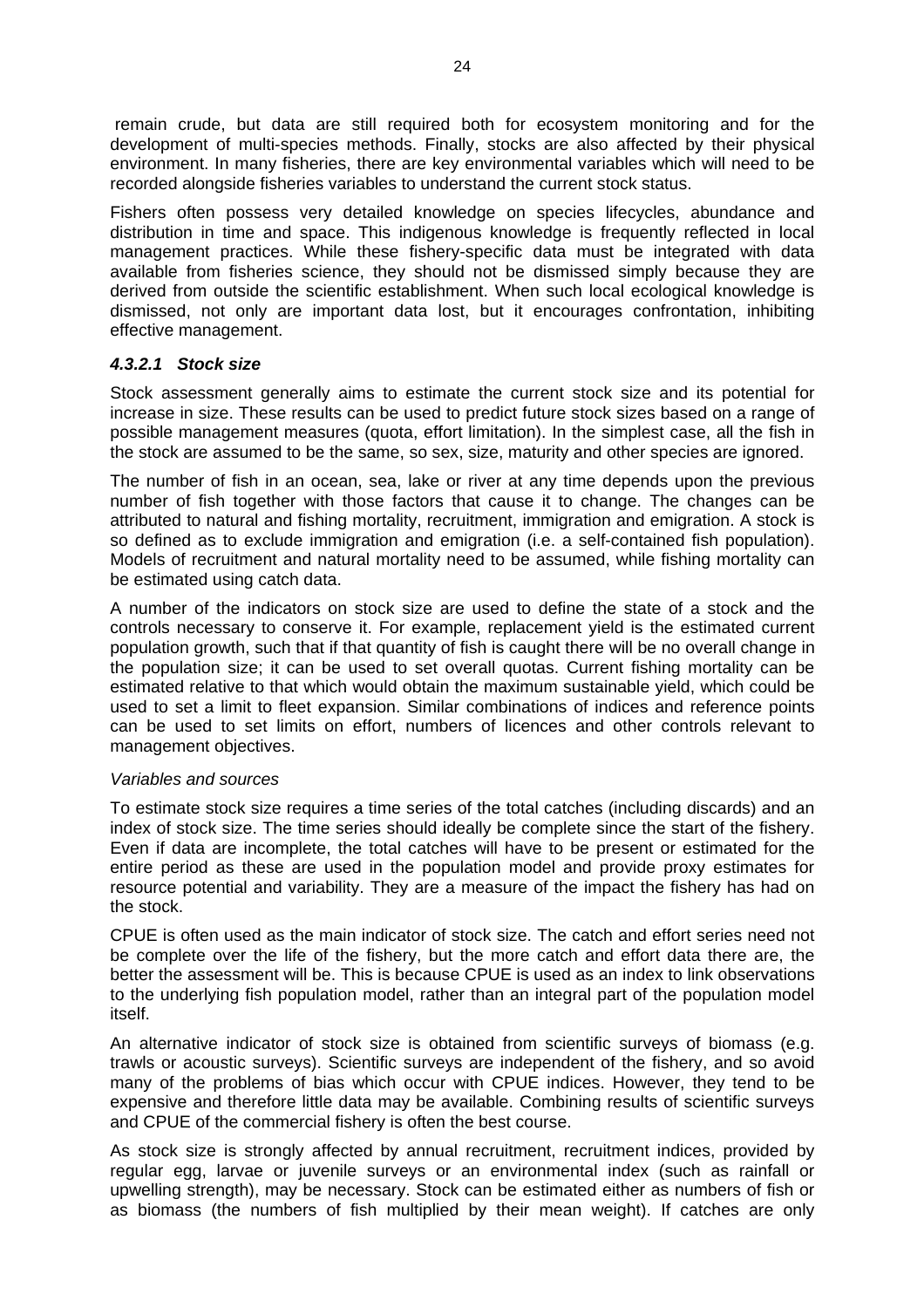measured as weight, assessment methods based on numbers of fish will require the mean fish weight.

In many cases it will be necessary to identify individual stocks (self-contained fish populations) for stock assessments. While this can be done using special research projects, routinely collected biological data including samples of meristic characters, parasites, blood samples, number of vertebrae or spawning season will help separate one stock from another.

Catch and effort variables are available from vessel activity and landings data. Recruitment indices may be collected through fishing surveys, larval collectors or be obtained from outside sources. Other scientific data would be collected on sample surveys undertaken by the responsible scientific institute or agency.

| Data Type              | <b>Variables</b>                                                                          |
|------------------------|-------------------------------------------------------------------------------------------|
| <b>CPUE</b>            | catch (Table 4.1); effort (Table 4.4)                                                     |
| Scientific survey data | location; volume of water fished; volume or area searched; biomass detected               |
| Catch                  | total catch in numbers and biomass by species (i.e. total removals from the<br>ecosystem) |
| Recruitment indices    | environmental variables; direct surveys of larvae                                         |
| Stock identification   | morphometric variables; measures of difference from mDNA and electrophoresis              |

**Table 4.10 Examples of stock size variables** 

#### *4.3.2.2 Stock Structure*

While overall stock size is of greatest importance, the stock status can be more accurately assessed if some account is made of the stock structure, such as age, sex and maturity. Even if the overall stock size is large, there should be some concern if the sub-population of mature females were more heavily depleted, as this may have a future impact on recruitment. The methodologies used are similar to those for determining stock size, except additional variables are now needed to break down the catch into categories.

Indicators can use variables related to stock structure to assess the status of the population. In general, as the rate of exploitation increases, the mean size of the fish in the population and in the landings becomes smaller. This may have two consequences. Firstly, fish may be caught before they reach their optimum market size, so potential economic gains from fish growth are lost (growth overfishing), particularly if larger fish have higher prices per kilogram. Secondly, fewer fish recruited to the stock have a chance to reach maturity and spawn. This can lead to recruitment failure in later years (recruitment overfishing).

Common indicators, such as yield-per-recruit or spawners-per-recruit, attempt to indicate the current rate of stock production in terms of growth and recruitment. This can guide managers in whether the fishing pressure is too great to be sustained. More simple analyses provide information on spawning season, spawning grounds and nursery areas.

Analyses combining both stock structure and stock size, such as tuned Virtual Population Analyses (VPA), provide particularly powerful indicators on the status of the stock. However, the data demands for these methods are high, requiring all catches to be broken down accurately into age and/or size categories.

#### *Variables and sources*

Size and/or age structure provides the critical information on stock structure. Age can be either observed directly through counting growth rings or derived from size using a growth model. Conversions from size to age frequencies are best accomplished using an age-length key, which is derived from aged sub-samples of the full size frequency. Because of inter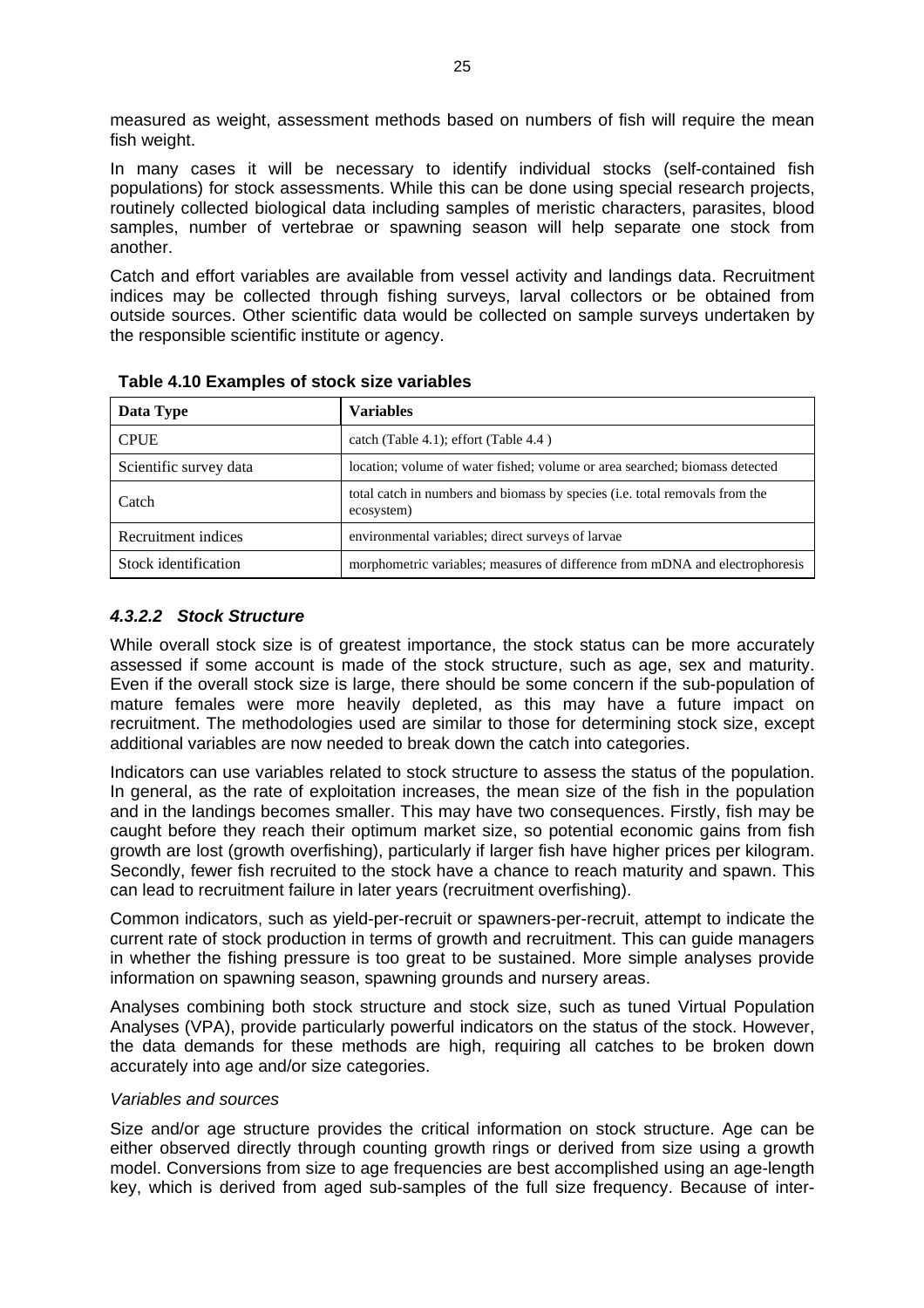annual changes in growth and reproduction, it is recommended to establish length-weight relationships and age-length keys for each year, if possible.

The stock sub-populations that may need to be particularly monitored are those of recruits and pre-recruits, mature stock, breeding females. Maturity measures should always be accompanied with length measurements to be able to detect the size-at-first-maturity. However, obtaining the sex and maturity of a fish is not always easy. Some species may even change sex as they grow, and many species may change their size of first maturity downwards as fishing pressure increases.

Size composition data are relatively easy to collect by sampling vessel catches. Most often a standardised length measure is recorded. Large length frequency samples are needed for a good stock assessment. A sub-sample of individual body weights is often considered useful as it allows routinely gathered lengths to be converted to catch weight, necessary for yieldper-recruit and other growth based analyses. In some cases fish may be graded by size for commercial reasons, so landings and market records may prove a useful source of these data. Where fish are landed by size categories, it is necessary to sample all categories and to apply raising procedures that lead to accurate estimates of the total length composition in the catch. For the application of VPA and similar methods, all length or age data must be raised to the total landings.

| Data Type        | <b>Variables</b>                                                 |
|------------------|------------------------------------------------------------------|
| Age              | otolith rings; scale rings                                       |
| Size             | fish weight; fish length                                         |
| Sex and maturity | sex (based on internal or external characteristics); gonad state |

**Table 4.11 Examples of stock structure variables** 

#### *4.3.2.3 Species community structure*

While no widely accepted multispecies stock assessment techniques exist, resource assessment analyses sometimes include some provision for biological interactions (predation and competition between species) and technical interactions (differential species selection by the gear).

A change in species composition of the exploited community is an indicator of overall health of the ecosystem. Such changes may be interpreted, *inter alia*, through changes in abundance of ecologically important species (keystone species), overall species diversity and changing mean trophic level.

Information on incidental catches, including those of aquatic birds, reptiles and mammals, which are not retained by the fishers, provides an indication of mortality inflicted on these species not represented in the landings. These data are important for assessing the impact of fishing on the ecosystem as a whole.

#### *Variables and sources*

Catches should be recorded separately for each species, or as fine a taxonomic grouping as is practicable. This may be achieved through species composition sampling or complete enumeration where species are separated for the market.

Market grades can still be used, but present some problems in interpretation, depending on how species have been grouped. Where groups represent higher taxonomic units, such as genus or family, some interpretation can be placed on changing relative species frequencies. If grades are limited to groups such as 'trash fish', they have very little value in this regard.

Stomach contents may be sampled from fish to obtain indications of interactions between species, but this is not usually done as part of a regular sampling programme. However,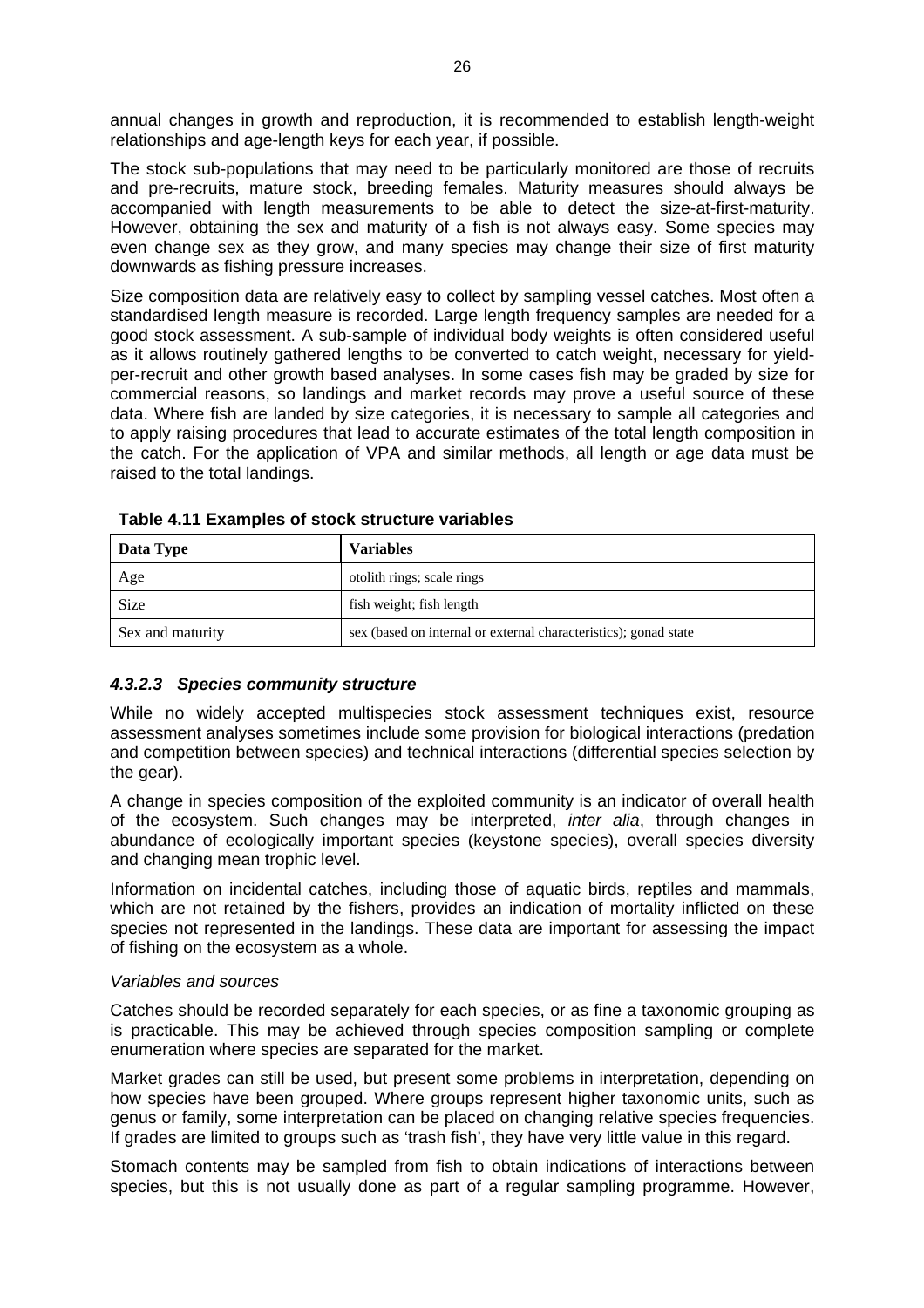observers on fishing vessels are sometimes required to collect information on stomach contents.

Landings and market records will reflect commercial groups, which usually follow taxonomic categories, although maybe not to species level. Observers, logbooks, interviews, and research surveys may be used to provide species composition data.

| Data Type                | <b>Variables</b>                               |
|--------------------------|------------------------------------------------|
| Species taxonomic groups | species names; species in commercial groupings |
| Species composition      | catch in numbers and weight by species         |
| Species interactions     | stomach contents                               |

**Table 4.12 Examples of species community structure variables** 

#### *4.3.2.4 Environment*

Environmental information to be used in relation to other information on the stock (such as catch and effort) will be important in a number of studies, particularly where there is a direct link with environmental effects and landings, such as with the main upwelling fisheries or inland floodplain fisheries. Important limnological, oceanographic and meteorological data may be used in a range of analyses, including ground-truthing of remotely sensed data.

Although fishing is often a major factor in determining fish abundance, populations will fluctuate whether exploited or not. Natural fluctuations of ecosystems are not fully understood by researchers and therefore fluctuations in stocks cannot be predicted as accurately as desired. To separate the different effects, a long time series of data is needed covering periods of significant change in the variables for both stock size and environmental effects. Depending on the analysis used, at least 15 years data may be required for reliable results.

#### *Variables and sources*

A large number of variables could be listed that would give information on the various habitats or ecosystems. General variables include: water level, area flooded and topographical information in riverine and floodplain fisheries; salinity gradients in mangroves and coastal areas; seasonality and gradients in temperature.

Logbooks may contain information on some environmental variables. Many environmental variables are routinely collected by various governmental institutions: topographical maps, satellite images, automatic-recording buoys at sea, etc. Much information on the environment is available through scientific research.

A Vessel Monitoring System (VMS) can be useful for collecting certain environmental data that relate directly to fishing operations. With modern, reliable interfaces between sensors and computers, it will be feasible to collect a variety of environmental data with minimum cost and error. Such data can be collected and stored at smaller time intervals between measurements than crews have time for, and can provide a major source, perhaps partially replacing expensive research platforms.

Many types of environmental information, such as meteorological data, should be collected by other institutions or agencies.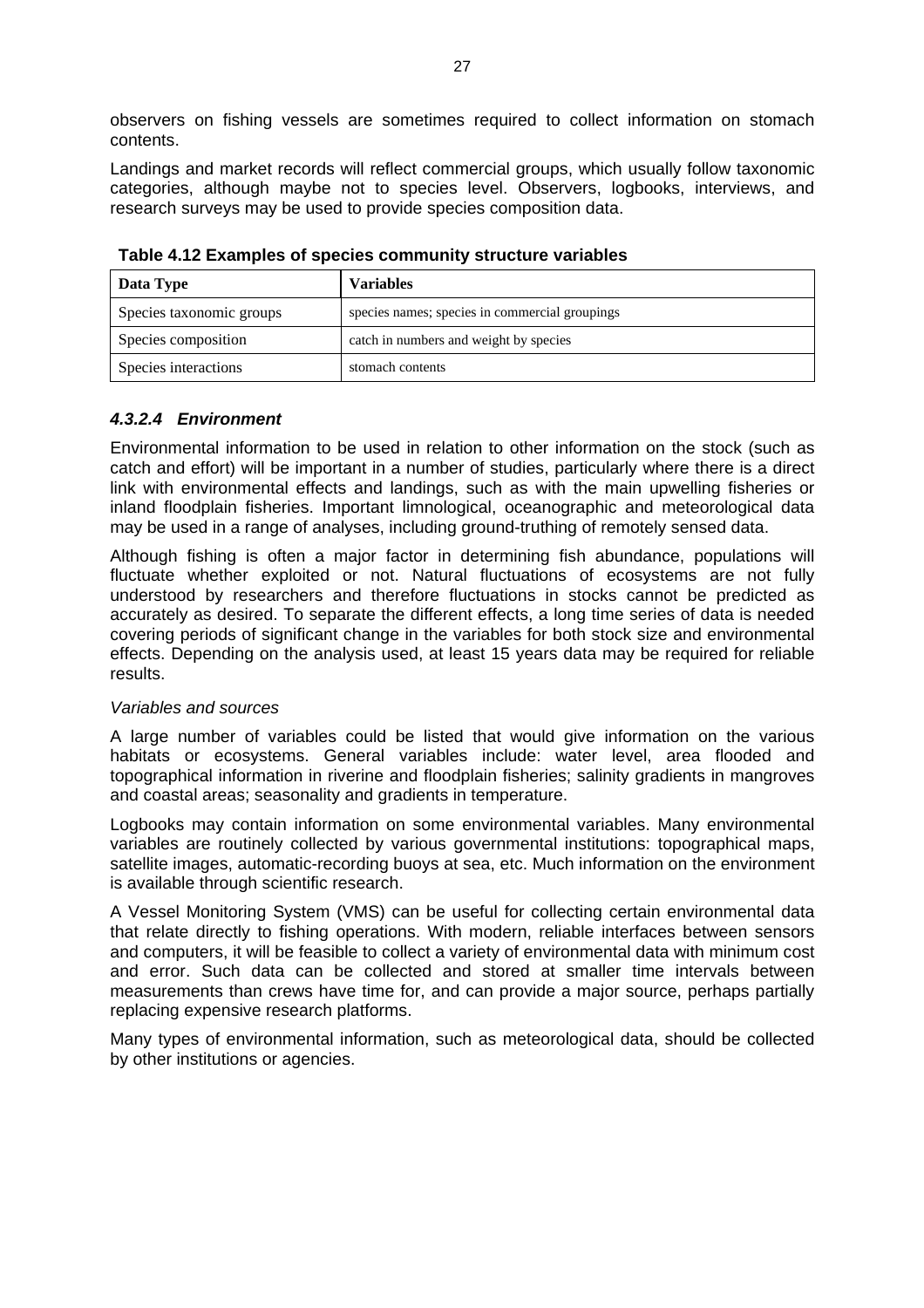| Data Type                       | <b>Variables</b>                                                                                                                                                                            |
|---------------------------------|---------------------------------------------------------------------------------------------------------------------------------------------------------------------------------------------|
| Oceanographic /<br>limnological | water temperature profile (at surface/on bottom/at gear); currents (speed and direction); sea<br>state (wave height); sea colour; nitrate concentration; oxygen concentration; PH; salinity |
| Meteorological                  | rainfall; air temperature; wind (speed and direction); ice formation                                                                                                                        |

**Table 4.13 Examples of environmental variables** 

#### **4.3.3 Economic indicators**

A number of measures exist that have been used by various agencies to measure the economic significance of fisheries to the national and local economies and assess performance of fisheries management in achieving economic objectives. The key macroeconomic indicators include the gross value of production, the gross value added, the level of subsidies, the level of employment, the balance of trade and foreign exchange earnings. The first four indicators can also be applied at the regional or fishery level. Key microeconomic indicators include the level of resource rent, the economic performance of fishers and changes in the level of investment. These indicators are evaluated at the level of the fishery or the individual fleet segments within a fishery.

Policy-makers also need to be aware of changes in the level of consumer demand in the economy. Changes in demand will affect the prices received by fishers (although the final consumer does not generally purchase from the fisher), having an impact on their performance and the value of the fishery to the broader community.

The economic performance of the fish processing sector may also be important in some countries. The continued existence of some fisheries may depend on a viable processing industry. Measures similar to those used for assessing the harvesting sector may also be applied to the processing sector.

#### *4.3.3.1 Market prices*

Market prices at the various market levels are short and medium term indicators of the demand for fish products. They signal changes in markets and, if properly interpreted, provide hints to the future commercial operations of the sector. Prices are also necessary for the calculation of many other economic indicators.

Analyses of factors affecting prices are important when formulating fisheries policies. For many fish species, their price is a function of a number of factors, including landings, and the landings of other species that may be close substitutes in the market. Management policies that change the mix of landings [such as Total Allowable Catch (TAC) for particular species] will change prices, and therefore the total revenue and profitability of the sector.

The responsiveness of price to changes in quantity landed is a useful measure when looking at the implications of management controls that affect landings. The price response to supply can be estimated from prices received and quantity landed for the domestic and/or export markets. However, this relationship may be dependent on additional factors, such as prices of competing food items and the level of imports. All market variables may also be affected by other macroeconomic variables, such as inflation or the exchange rate, so use of price data in this way may require a good understanding of the economy as a whole.

Prices based on market structures can be useful in policy formulation. Significant differences in prices between regional markets could indicate barriers to entry (e.g. lack of transport facilities). Similarly, large differences between prices paid to fishers and prices paid by consumers could indicate market imperfections (e.g. collusion by buyers). Once identified, these problems may be addressed through changes in policy.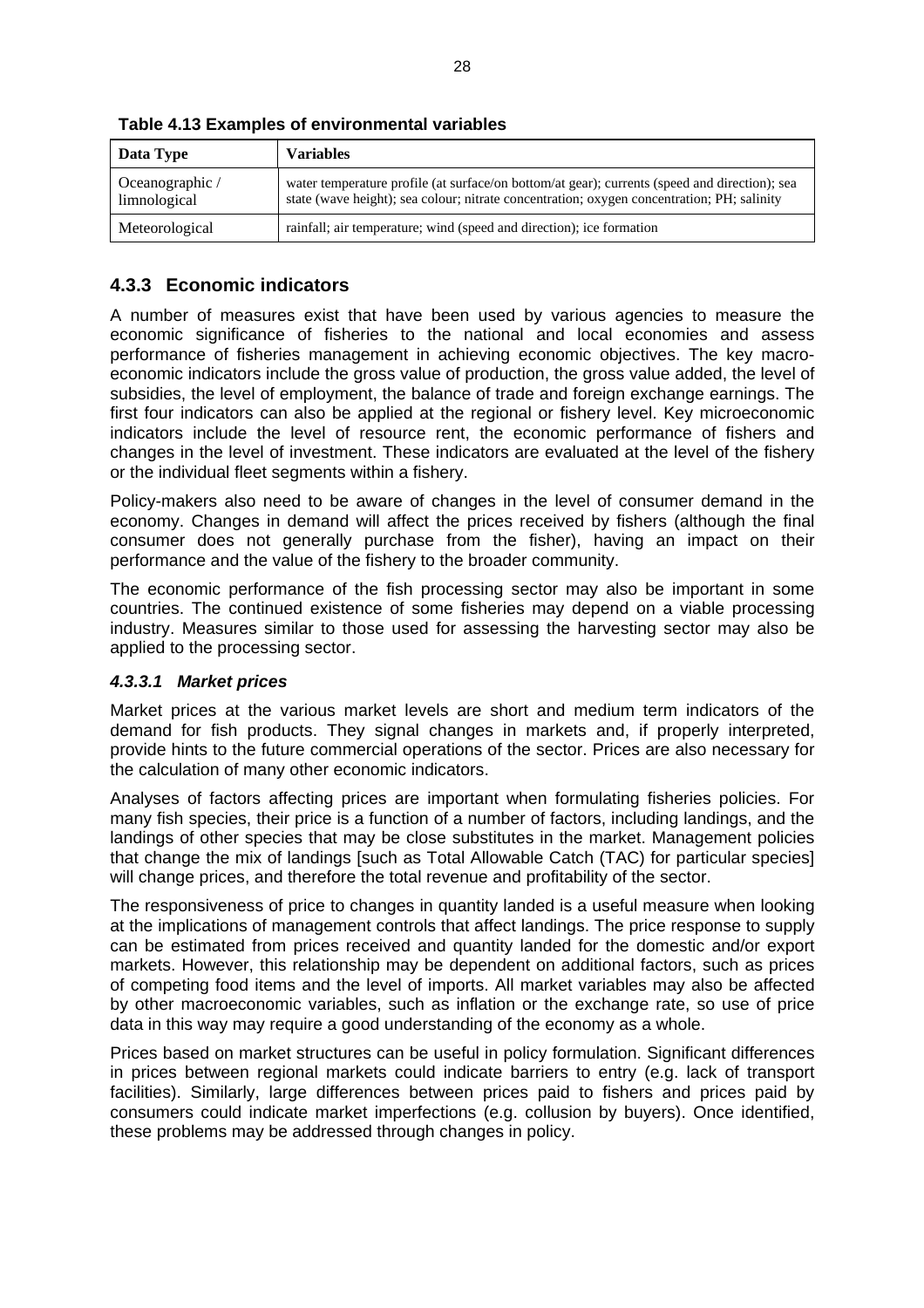#### *Variables and sources*

Local, national and regional market prices should be collected by the appropriate government agencies. Information at the level of international markets may be collected through the various FAO services concentrated in Globefish and on the Internet.

| Data Type         | <b>Variables</b>                                                                                                                                     |
|-------------------|------------------------------------------------------------------------------------------------------------------------------------------------------|
| Price of products | price by species (or species group), market grade, market level (harvest, processor,<br>wholesale, retail; local, national, regional, international) |

# **4.3.3.2** *Gross value of production (GVP) and of processed products*

The gross value of production (GVP) is determined by multiplying total production by the price received. GVP provides an indication of the potential economic importance of a fishery relative to other fisheries or other industries in a nation or province. However, increasing GVP could represent either a worsening or improving long-term state of the fishery. To account for this, the change in the value of the remaining biomass of the stock could be deducted (or added in the case of a stock increase) from the calculated GVP.

Gross value of production can be broken down into the gross value of processed products. This provides information on the level of economic activity of the fisheries processing subsector with respect to the other fisheries subsectors and the rest of the food processing sector. It is the result of multiplying the value of each respective type of product by the volume produced in a given time.

#### *Variables and sources*

For the harvest sector, information on volume and value of production can be obtained from landing sites (e.g. landing sales slips, logbooks). The volume of final production of the industry can be obtained from sales and production records. Other data may be obtained from diverse sources depending on each particular situation, including post-harvest facilities, national statistical authorities and customs records.

| Data Type              | <b>Variables</b>                                                |
|------------------------|-----------------------------------------------------------------|
| Production             | landed weight by product type; processed weight by product type |
| Prices and unit values | value of output by product type                                 |

# **Table 4.15 Examples of GVP variables**

# *4.3.3.3 Costs and earnings*

Profitability is a vital micro-economic indicator of fishery performance. Improving the incomes of fishers is often an important fisheries objective. Information on boat profitability provides a measure of performance in achieving this objective, as well as providing an indication of economic sustainability. The same indicator can be derived for the processing sector. However, with harvesting and processing becoming more integrated, it may not always be possible to fully separate these sectors. To remain viable in the short-term, fishers, processors and others must be able to cover all of their cash costs. Hence, a measure of financial profitability of different vessels and facilities provides an indication of short-term sustainability. To stay in the fishery in the longer term, operators need to meet all costs and therefore economic profitability is the more appropriate measure. This includes the non-cash costs such as the value of their own labour, and the depreciation of capital. In addition, they must achieve a return on the investment, which is at least as much as that which could be earned elsewhere in the economy. Otherwise, new investment will tend to be diverted to other sectors, which are expected to yield a higher return. In the short term, however, the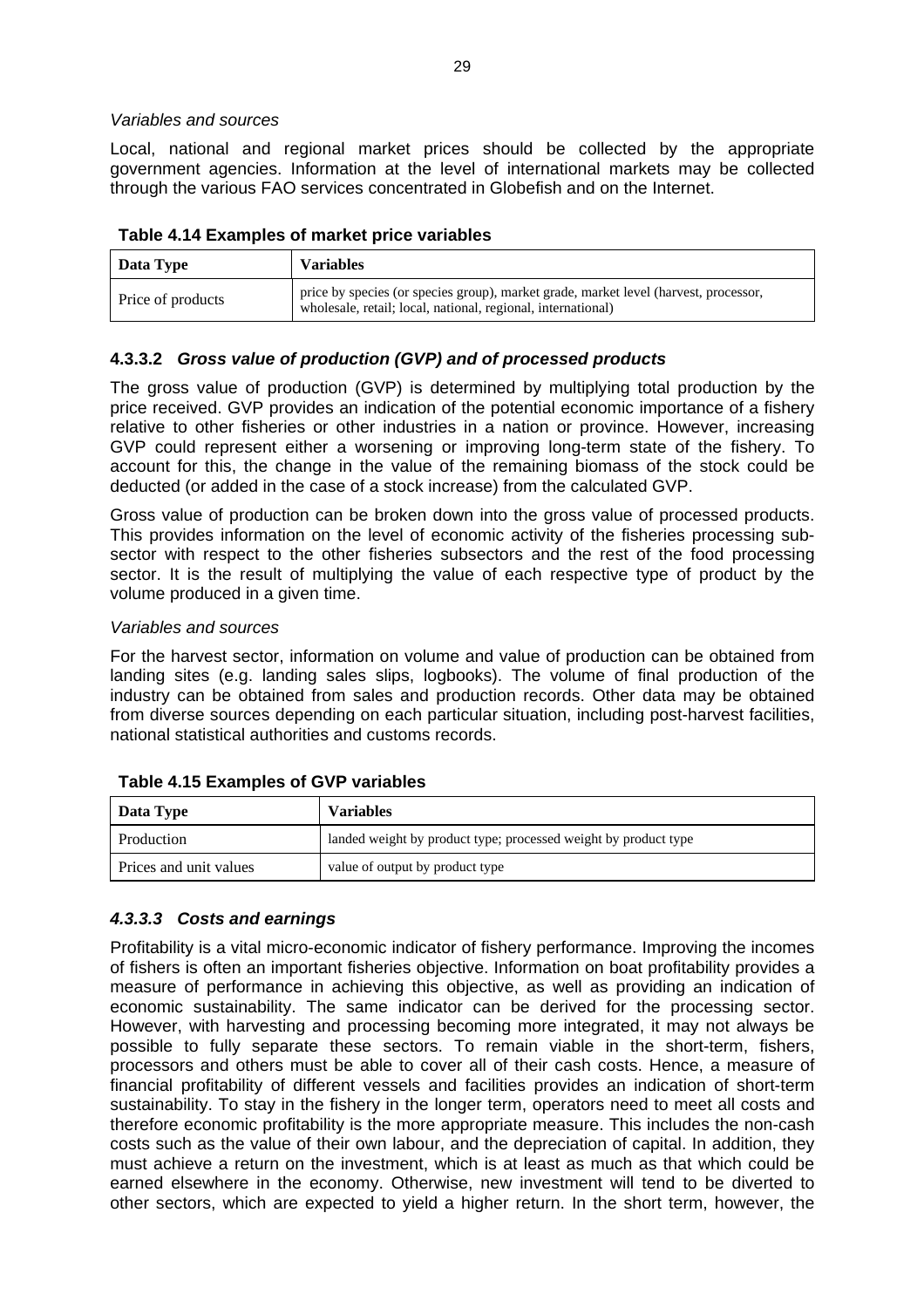existing capital is effectively sunk, so vessels and facilities will continue to operate as long as positive rates of return are being achieved, even if return on the investment is low.

When examining economic profitability, the treatment of cash costs also differs. Pecuniary payments (e.g. interest, rental and lease payments) are not included as these represent transfers rather than real resource costs. These are compensated for by the introduction of an allowance representing the expected return on investments. Loan repayments (while an important financial cost) are also not included in the measure of economic profitability. These are compensated for by the inclusion of depreciation charges, which account for the capital consumed in the fishing activity.

| Data Type                                 | <b>Variables</b>                                                                                                                                                                                                                                                                                                                                                                                                                                                                                                                                                                                                              |
|-------------------------------------------|-------------------------------------------------------------------------------------------------------------------------------------------------------------------------------------------------------------------------------------------------------------------------------------------------------------------------------------------------------------------------------------------------------------------------------------------------------------------------------------------------------------------------------------------------------------------------------------------------------------------------------|
| Revenues                                  | sales-quantity and price by market grade or processed grade                                                                                                                                                                                                                                                                                                                                                                                                                                                                                                                                                                   |
| Fixed costs (vessel)                      | insurance (hull, property, workers compensation, health, protection and indemnity);<br>professional fees (accounting, legal, bookkeeping, tax filing); loan payments (principal and<br>interest); finance/service charge; vessel depreciation; all other gear depreciation (fishing<br>gear, electronics); storage; leases; repairs and maintenance of hull, engine, equipment and<br>fishing gear; haul out; overhaul; dockage; vessel permit fees; fishing licences and fees;<br>office expenses; association fees; cold storage rental; on-shore costs (processing, holding);<br>lease, fees or rent of onshore facilities |
| Fixed costs (processor)                   | insurance (property and casualty, business interruption, workers compensation, health,<br>protection and indemnity etc.); professional fees (accounting, legal, bookkeeping, tax filing<br>etc.); loan payments (principal and interest, finance/service charge; depreciation;<br>administrative salaries; taxes (income, property etc.); plant improvement costs; advertising;<br>permits; bad debt allowance; storage; leases; repairs; maintenance; office; taxes (income,<br>property); office expenses; association fees; cold storage rental                                                                            |
| Variable costs (vessel)                   | fuel; oil; bait; ice; water; total food cost; trip, grading/handling/ unloading; on-board<br>processing costs; packaging material; local transport costs; supplies; labour costs (crew,<br>number, crew share formula, total crew cost, total captain cost, non-monetary<br>compensation estimated value, non-monetary compensation distribution formula, captain<br>and crew bonuses); onshore employee salaries                                                                                                                                                                                                             |
| Variable costs (processor)                | labour (number of full-and part- time employees and cost); utilities; transportation; raw<br>product cost; packaging material; additives used in the production process; waste<br>amelioration, water (quantity and cost); local transport costs; supplies                                                                                                                                                                                                                                                                                                                                                                    |
| Assets and financial flows<br>(vessel)    | current assets (list and value); long term assets (lists and estimated market value); current<br>liabilities (list and amount); long term liabilities (list and amount); annual income all<br>fishing sources; annual cash-flow all destinations; sources of financing; total other annual<br>revenue from use of vessel; amount and value of quota or fishing effort bought or sold;<br>market value of processing plant; land; equipment                                                                                                                                                                                    |
| Assets and financial flows<br>(processor) | long-term liabilities (list and amount); income from all sources; cash outflow from all<br>destinations; value of stocks, market value of plant, land and equipment                                                                                                                                                                                                                                                                                                                                                                                                                                                           |
| Technical information<br>(vessel)         | type of vessel; length; gross and net tonnage; hull construction material; hold capacity;<br>engine (age, power, fuel type); harvest gear; deck gear; gear-mounted electronics; on board<br>processing/refrigeration (capacities/description); year built; purchase year and price;<br>estimated market value fully equipped; market value of permits owned; number of vessels<br>within the group; market value of onshore investment (e.g. storage areas, vehicles,<br>workshops)                                                                                                                                           |
| Technical information<br>(processor)      | plant identification and activities; primary markets; plant capacity; degree of vertical<br>integration; degree of horizontal integration; equipment inventory; types of waste<br>amelioration; total number of workers; total numbers of support staff; domestic fish<br>purchased; domestic fish imported; production hours; inventories; quantity and value of<br>output by product form and by customer                                                                                                                                                                                                                   |

**Table 4.16 Examples of profitability variables** 

Both stock assessment and socio-cultural analysis may be needed if profitability is to be properly interpreted. As with the measure of GVP and resource rent, the use of vessel profitability as an indicator of economic performance needs to account for the biological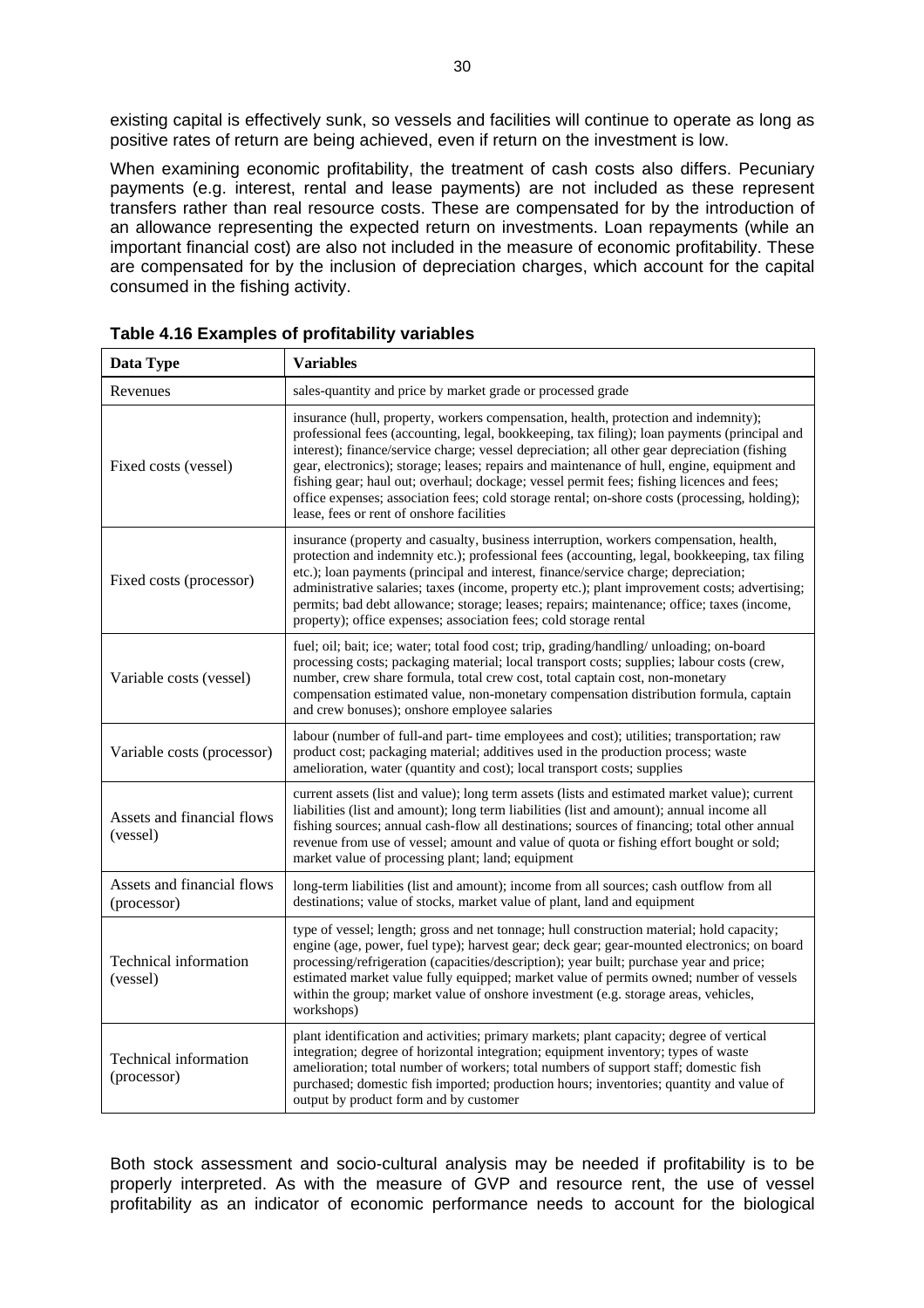status of the stock. Similarly, monetary profits may be distorted by socio-cultural factors. For example, in fisheries where crew and captain are kin, some cash costs may be deferred longer than would usually be expected.

#### *Variables and sources*

The main information sources are the harvesting (individual fishers) and processing sectors. However, support industries, such as fuel and fishing gear suppliers, may provide useful cost data. Many of these variables are also necessary for calculating other indicators that use costs of production (see 4.3.3.6 gross value added (GVA) and 4.3.3.8 resource rent and economic profits).

# *4.3.3.4 Investment*

The amount of investment is one of the best indicators of changes in fishing and processing capacity. Investment can involve upgrades of existing operational capacity or acquisition of new capacity, in the harvesting, processing or marketing sectors. Each type of investment has different implications for fisheries management. Given the state of exploitation of world resources and the need for sustainability, investment in fishing fleets is of special concern to government.

#### *Variables and sources*

Official registration of investments in the Ministry of Finance (or similar authorities) should be the main source of data. Secondary sources include secondary support sectors, such as fishing gear suppliers and manufacturers, and the vessel registration system.

| Data Type            | <b>Variables</b>                                                    |
|----------------------|---------------------------------------------------------------------|
| Financial investment | investment by sector, type of economic unit, origin and destination |
| Existing incentives  | financial return/profitability by fishery and fleet segment         |

#### **Table 4.17 Examples of investment variables**

# *4.3.3.5 Management costs*

Management costs are government and industry expenses related to the administration and monitoring of the fishery. Different types of policies and management plans imply different needs for staff, material, and other funding for research, implementation, monitoring, enforcement, etc. As more costly policies and regulations are implemented, the benefits to be gained through use of those policies or regulations are dissipated. Thus it is important to track management costs being incurred. As well as being evaluated using their own trends, management costs are necessary for other indicators, such as economic rent.

#### *Variables and sources*

The primary data source is the fisheries administration, with other costs being inferred from industry data, such as employment.

| Data Type           | <b>Variables</b>                                                                                         |
|---------------------|----------------------------------------------------------------------------------------------------------|
| Costs to government | surveillance costs; enforcement costs; training costs; administration costs; scientific<br>research cost |
| Costs to industry   | administration costs                                                                                     |

**Table 4.18 Examples of management cost variables**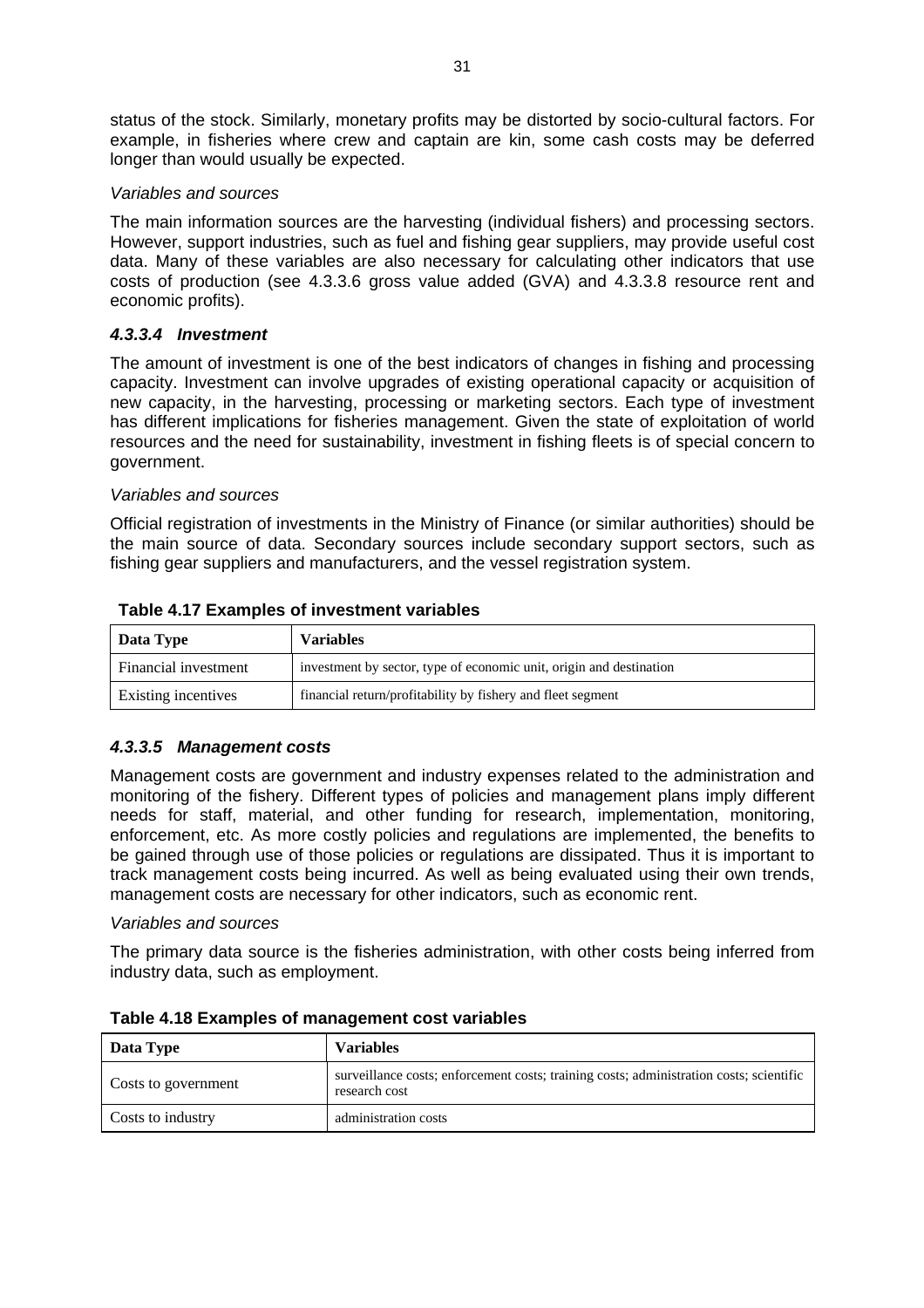#### *4.3.3.6 Gross value added*

Gross value added (GVA) is the total amount paid as returns or rent to labour and capital (and theoretically to the resource base as well, although this rarely occurs without property rights). GVA provides a measure of the increase in income after the costs of intermediate inputs into the production have been deducted except capital depreciation. It builds on gross value of production (GVP) by including all costs except labour and capital. It represents the contribution or value added to the economy by the fisheries sector.

GVA provides a measure of the economic importance of the sector in the national economy in relative terms. Depending on the coverage and the methodology used, it indicates the wealth generated by the sector in comparison with other sectors, as well as the wealth distribution among factors of production.

In many countries, the GVA is estimated by central specialised government agencies as a part of the Agricultural Gross Product (AGP), which is incorporated in Gross Domestic Product (GDP). Where GVA is measured separately, it is generally only identified for the harvesting sector. The value added by the processing and marketing sector, while also incorporated in the national GDP, is usually not readily identifiable as a separate measure. Many countries are attempting to improve estimation of GVA, as it is one of the best indicators of performance. It is very much in the interest of the fisheries sector as a whole to participate in its preparation.

#### *Variables and sources*

At present in many countries, the GVA and many of its component rents have to be extracted from raw data used to calculate agricultural GDP or estimated on an exclusive basis from cost and earnings data. Other data, such as licensing and fee information, will be available from the fisheries administration. Data on subsidies may be available in the economic government ministries and/or in the fisheries administration.

| Data Type                       | <b>Variables</b>                                                             |
|---------------------------------|------------------------------------------------------------------------------|
| Harvesting / processing revenue | value of output, prices, quantities of product, landings weight              |
| Costs of harvesting             | fuel, ice, salt, bait, repairs, maintenance, insurance                       |
| Costs of processing             | cost of raw product, fuel, electricity, power and water, packaging, shipment |

**Table 4.19 Examples of value added variables (also see Table 4.16)** 

# *4.3.3.7 Subsidies*

Subsidies have been used in many countries to assist in the development of the fisheries sector. However, they have also resulted in negative effects such as over-capitalisation and overexploitation of fishery resources. Identification and evaluation of the various types of subsidies in use in a nation's fisheries should support the policy formulation process.

The costs of fisheries management, if not borne by the fishing industry, may also be considered a subsidy to the sector. To evaluate this, both management costs and government revenue raised from the fishing sector need to be estimated.

| Data Type          | <b>Variables</b>                                                                                                         |
|--------------------|--------------------------------------------------------------------------------------------------------------------------|
| <b>Subsidies</b>   | fuel rebates; financial reimbursements; vessel buyback programmes; import tariffs;<br>export subsidies; low credit rates |
| Government revenue | income tax on fishers; import duty on fishing gear; tax on fish products; licence fees                                   |
| Government costs   | see Table 4.18                                                                                                           |

#### **Table 4.20 Examples of subsidy variables**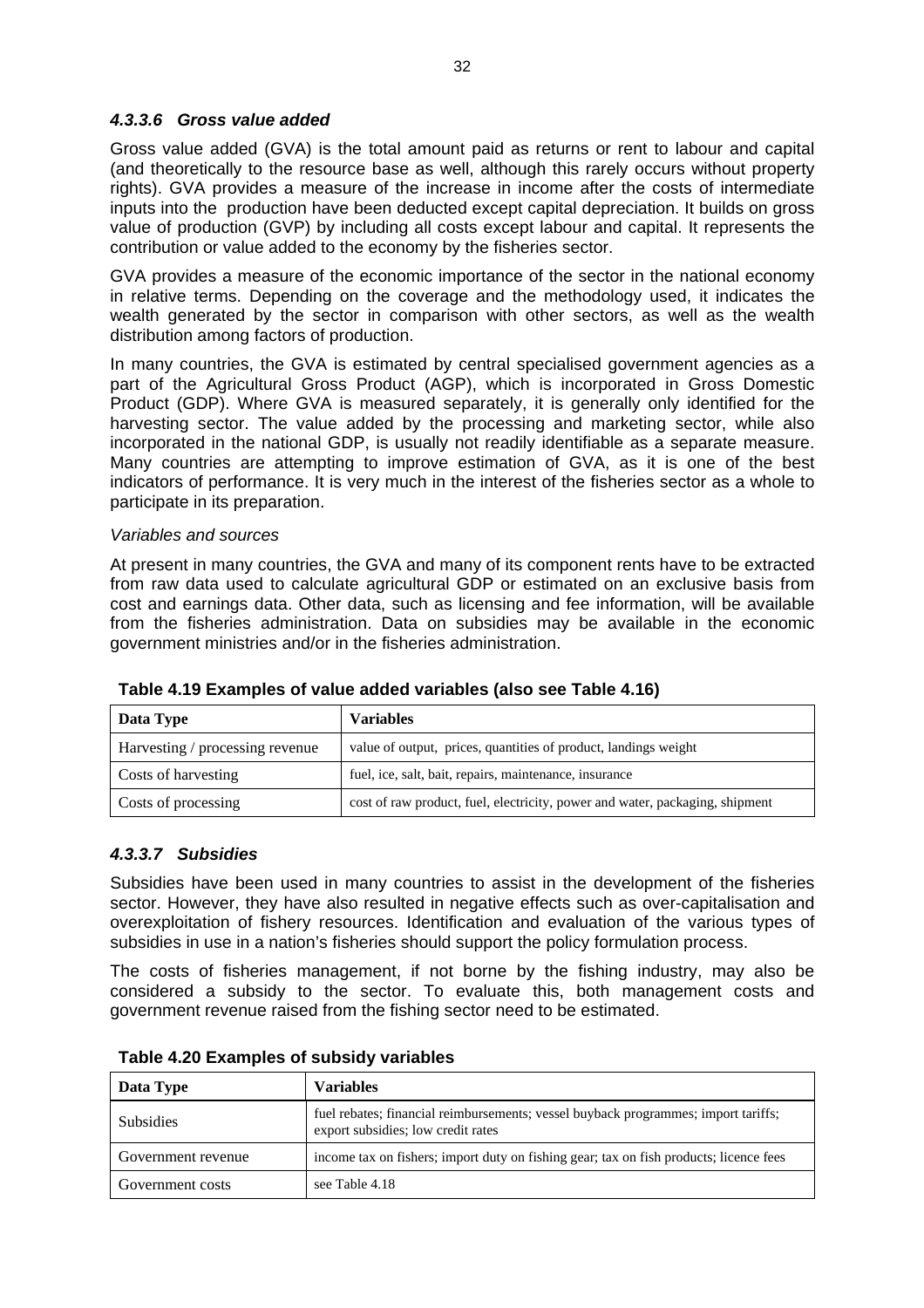#### *Variables and sources*

These data should be available from the government economic ministries and/or the fisheries administration.

#### *4.3.3.8 Resource rent and economic profits*

Of particular interest to economists is resource rent, which is measured at the level of the individual fishery. Resource rent is the returns to the capital inputs provided by the resource itself. If the resource is not owned, these returns tend to be dissipated as a result of overexploitation. Fisheries management generates resource rent by restricting the level of fishing activity. The generation of resource rent is the main economic objective of management and represents the revenue that could be extracted from the fishery in return for the use of a community resource. However, the amount of rent extracted is a policy issue for individual governments to decide.

Therefore, rent-related indicators provide sound information for fisheries planning, policy formulation and management. The level of rent generated in a fishery relative to the maximum long-run level of rent that could be achieved is an appropriate indicator of the economic performance of fisheries management.

The potential level of resource rent in a fishery can be estimated using bio-economic models (based on stock assessments, cost and earnings data). Although initial set-up of cost and earnings studies may be expensive, subsequent updates are much less costly.

Economic profits, often used as an alternative to rent in measuring economic performance, are the difference between revenues and all costs (including opportunity costs) involved in the fishery operation. However, economic profits include both resource rent and producer surplus (effectively the returns to the skill and management of the individual fishers). Separating out these two components is generally difficult. However, it is generally accepted that changes in economic profits are indicative of changes in resource rent in a fishery. Estimates of gross economic profits can be derived from deducting subsidies, management, labour and capital costs (including opportunity costs) from the Gross Value Added.

An alternative, inexpensive indication of the level of resource rent in a fishery is the licence or quota value. These can only exist where there are a limited number of licences or quotas, which can be freely sold. While the relationship between licence or quota value and the level of rent in a fishery is not certain, these values can be expected to vary with expectations of future levels of profitability. Consequently a change in the fishery that is expected to result in increased or decreased future profits will cause these values also to change, reflecting this expectation. Licence and quota values may be affected by factors other than resource rent, such as subsidies and taxes and imperfections in the licence or quota market. Where this applies, their usefulness as indicators of economic performance can be limited.

#### *Variables and sources*

Economic rent combines the same variables as a number of other indicators, namely vessel/processor profitability, subsidies, management costs, prices and GVP. It therefore uses the same variables and sources. Where it has been decided to use licence or quota values, the fisheries administration should register transactions, and therefore be able to provide prices.

To assess the opportunity cost of labour, it may be necessary to collect information on wages and employment opportunities outside the fishing industry and the level of unemployment in the region. In countries and regions where unemployment is relatively low (e.g. unemployment rate of 5% or lower), crew payments may be an adequate reflection of the opportunity cost of labour. Average crew incomes are often higher than wages of workers in other industries having comparable levels of education and skill because of the usual risks and hardships of the fishing occupation.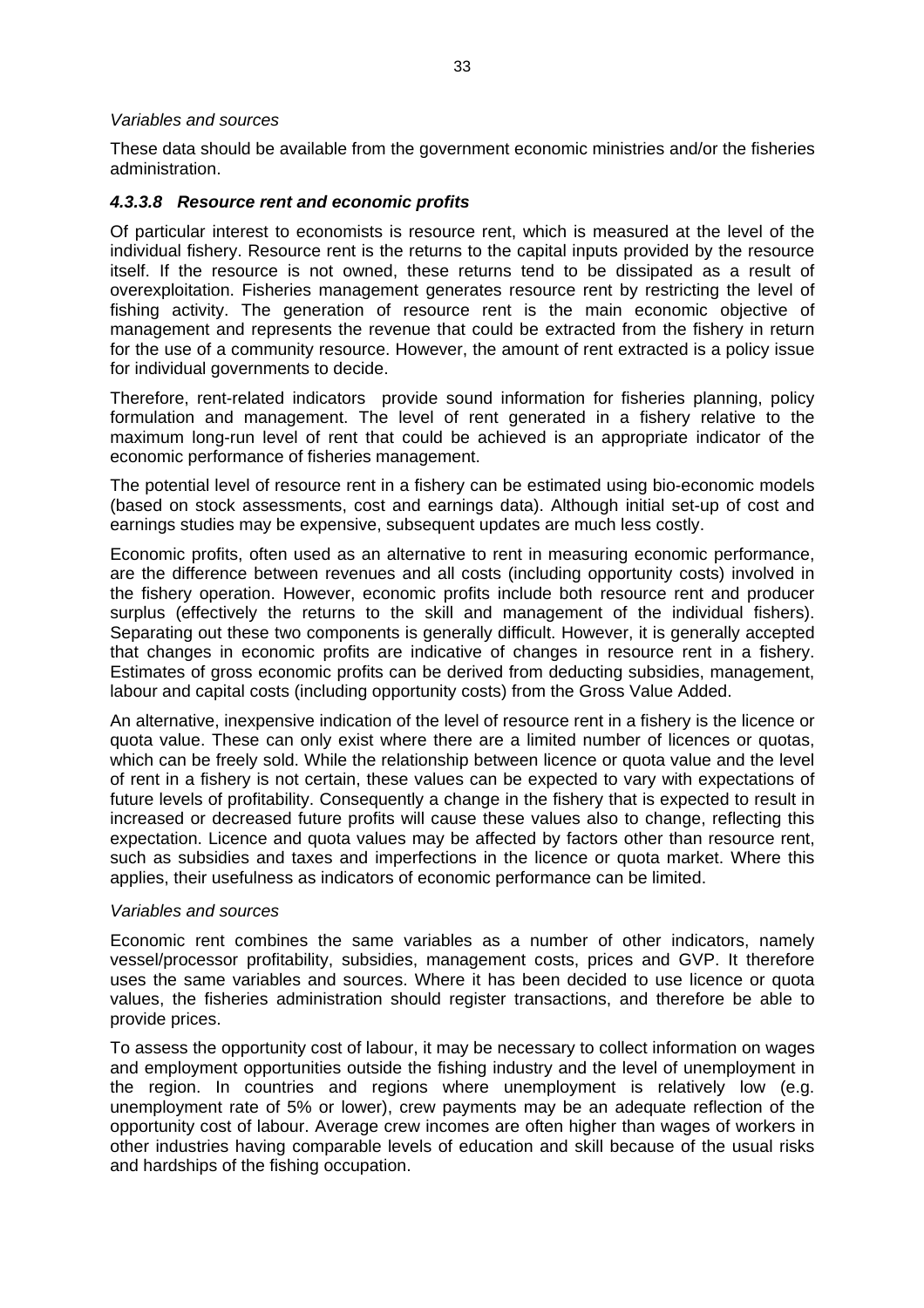Where relatively high rates of unemployment exist, the opportunities for productive employment of fishermen in other occupations might be very limited, especially in developing countries. Consequently, in these situations the opportunity cost of labour is likely to be very low but always greater than zero. A zero opportunity wage would imply that time is valueless; this assumption is usually not appropriate because many unemployed persons are in fact engaged in some productive activity such child care, home improvements and others; even where there is no productive activity, the assumption of a zero opportunity wage might be inappropriate because leisure itself is a valued activity.

The cost of capital includes economic depreciation and the opportunity cost of capital. Depreciation is a non-cash cost representing the wear and tear associated with using the capital asset, and is based on the decline in value of the asset over time. The opportunity cost of capital is the return that the investment could have earned if it had been invested in the next best industry of equivalent risk elsewhere in the economy. A low risk measure may be the return on government bonds while a range of return rates for different levels of risk may be derived from the stock market. For the fish harvesting sector, an appropriate comparison may be the rates of return from equivalent investment in agriculture.

| Data Type                       | <b>Variables</b>                                                                                                                                                                                                                                                                          |
|---------------------------------|-------------------------------------------------------------------------------------------------------------------------------------------------------------------------------------------------------------------------------------------------------------------------------------------|
| Production                      | landed weight by product type; processed weight by product type                                                                                                                                                                                                                           |
| Prices and unit values          | value of output by product type                                                                                                                                                                                                                                                           |
| Harvesting costs                | fuel; ice; salt; bait; repair; maintenance; insurance                                                                                                                                                                                                                                     |
| Processing costs                | unprocessed product; power; water; packaging; shipment                                                                                                                                                                                                                                    |
| Opportunity costs               | interest rates; rates of return on capital in other sectors; wage rates in alternative<br>employment; unemployment rates                                                                                                                                                                  |
| Subsidy and management<br>costs | subsidies; administration; MCS (see Tables 4.18 and 4.20)                                                                                                                                                                                                                                 |
| Licence or quota values         | licence prices; quota prices; number of licences by type; number and size of quotas by<br>type; number and price of processing licences by type; income from auctions of fishing<br>rights; income from special fishing agreements (supply contracts and leasing to foreign<br>countries) |

**Table 4.21 Examples of economic rent variables (also see Table 4.16)** 

# *4.3.3.9 Domestic food supply and fish consumption*

Fish supply to the country and trends in average *per capita* consumption give an assessment of consumer dependence on fish as a food source at different national, regional and demographic levels. This is very useful in the formulation of policies on fish trade and ensuring food security.

**Table 4.22 Examples of** *per capita* **food supply variables** 

| Data Type                   | <b>Variables</b>                                                            |
|-----------------------------|-----------------------------------------------------------------------------|
| Landings                    | quantity by use (food, non-food)                                            |
| Fishery imports $&$ exports | quantity by use (food, non-food)                                            |
| <b>Conversion factors</b>   | ratio of weight of fish product to weight of protein by product and species |
| National population         | numbers of people; fish consumption; average food consumption by food type  |

# *Variables and sources*

Data originate from the harvesting, processing and marketing sectors. At the national level, fisheries administrations and ministries of the economy should participate in the collection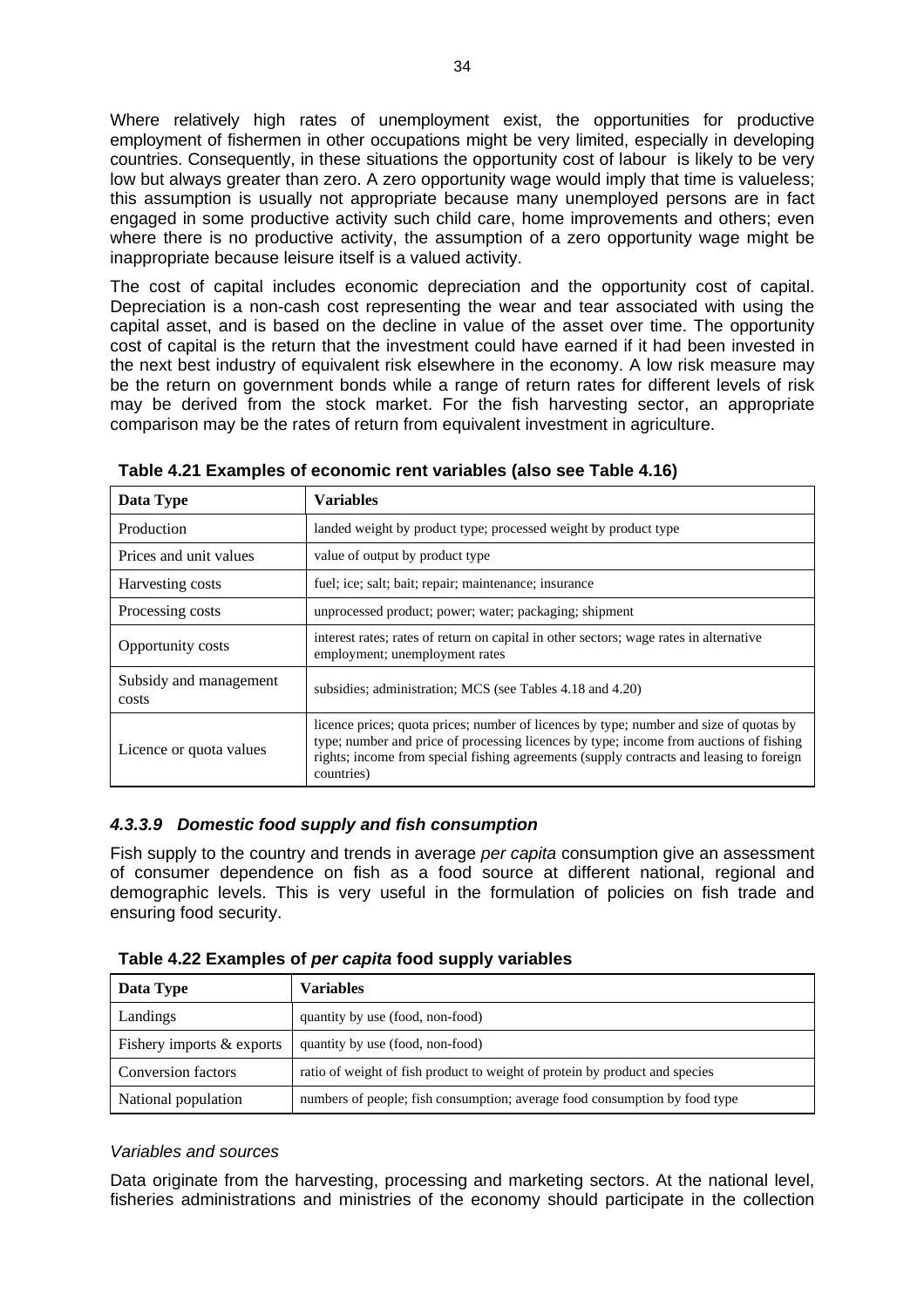and compilation of these data. At the international level data are received, compiled and published by FAO.

# *4.3.3.10 Employment level in the fisheries sector*

It is useful in setting policy to know the relative importance of the fishery sector as a source of employment. The number of people employed in fishing, processing and marketing can provide information on the importance of these sectors to the regional and national economy. The indicator needs to take into account a range of factors affecting employment in the fishery sector. An overexploited fishery may well have a higher level of employment than a well-managed fishery. Similarly, falls in employment may be due to falling catches as a result of overexploitation in previous years, management policies designed to reduce effort to improve the longer-term status of the fishery, or improvements in the regional economy attracting labour away from fishing into other enterprises.

#### *Variables and sources*

Information on employment may be obtained through census, surveys and in some cases by sampling from the harvesting, processing and marketing sectors. These data are often collected by central government offices and fisheries administrations.

| Data Type                                 | <b>Variables</b>                                                                                                                                                                               |
|-------------------------------------------|------------------------------------------------------------------------------------------------------------------------------------------------------------------------------------------------|
| Number of persons<br>employed in fishery  | employees by primary, secondary and tertiary sectors, and by age, sex and job category<br>(fishers, crew, plant workers, intermediaries, transport, services etc), time spent in<br>occupation |
| Employment in non-fisheries<br>industries | employees in primary, secondary and tertiary sectors, and by job category, age and sex                                                                                                         |
| Unemployment                              | unemployment nationally by region, and within the fishing community                                                                                                                            |

#### **Table 4.23 Examples of employment variables**

# *4.3.3.11 Balance of trade of fish and fishery products*

Balance of trade reflects the difference between the value of imports and the value of exports of fish and fish products. It shows foreign currency earnings and losses as a result of international fish trade. In addition, the participation, structure and current trends of the national fisheries sector in relation to the international trade position can be analysed. The identification of relevant information in the preliminary analysis of this indicator could lead to a detailed study of the fish trade and eventually to the formulation of trade policies.

#### *Variables and sources*

Information on fish imports and exports value and volume may be obtained from the responsible national financial authority monitoring international trade. Information on foreign trade of fisheries products is also compiled by FAO and OECD based on statistics provided by individual countries, and by the UN Statistical Office.

| Data Type       | <b>Variables</b>                                                     |
|-----------------|----------------------------------------------------------------------|
| Volume of trade | quantity exported by product type; quantity imported by product type |
| Value of trade  | value exported by product type; value imported by product type       |

# **Table 4.24 Examples of balance of trade variables**

# *4.3.3.12 Net foreign currency position of the fisheries sector*

The net change in foreign currency reserves as the result of fishing sector activities can be compared with other sectors to determine the importance of fishing in maintaining foreign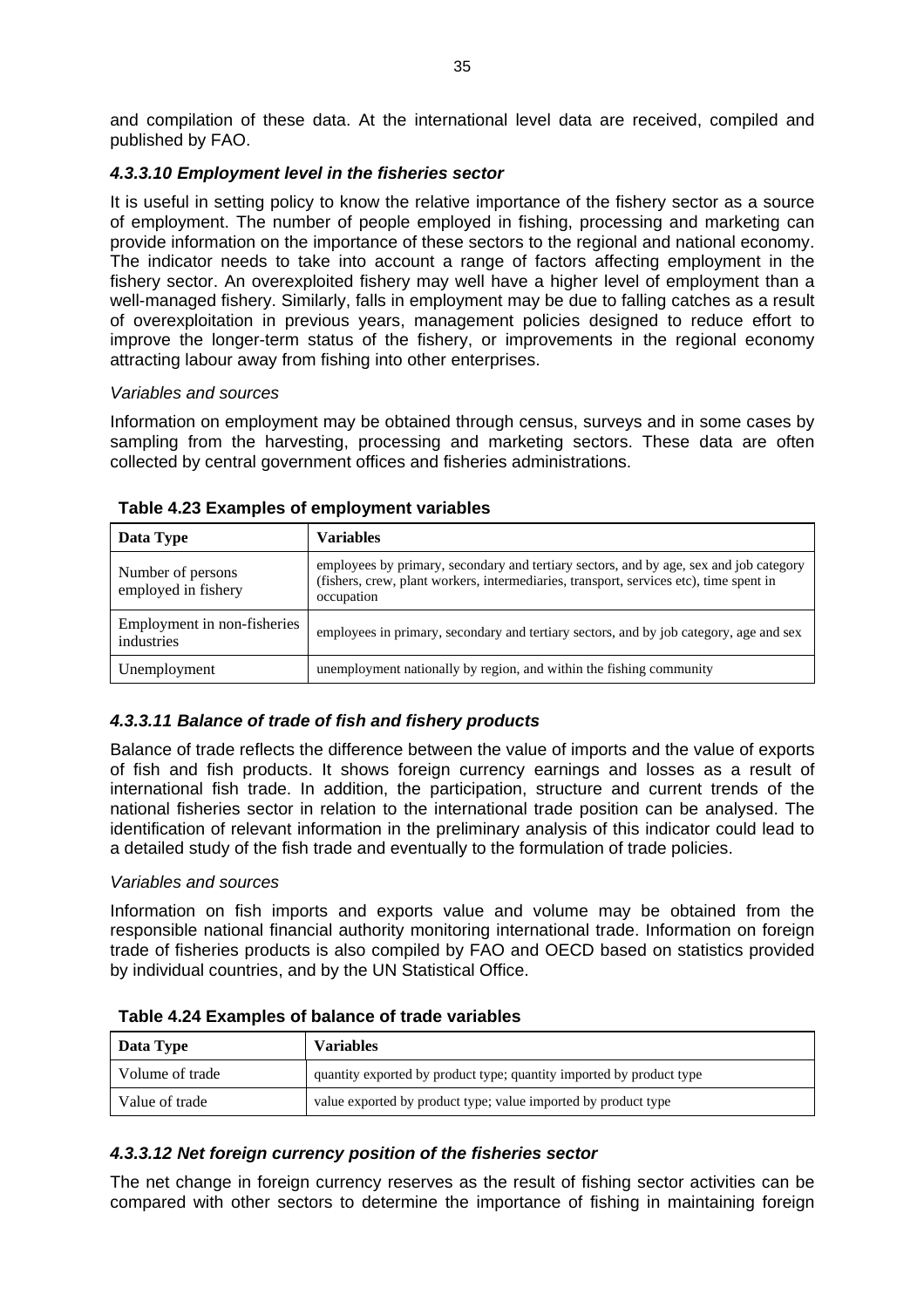currency reserves and exchange rates. The indicator includes the gain (if any) of foreign currency from exports of fisheries products less the loss in foreign currency from the imports used in fisheries production.

Additional related indicators are the proportion of GVP that is exported and the proportion of total costs in the harvesting and processing sectors that result from the use of imports. These are used to provide an indication of the sensitivity of overall profitability to exchange rates.

# *Variables and sources*

Import and export data are usually obtained from the responsible national financial authority monitoring international trade. Cost data can be obtained from the harvesting and processing sectors.

| Data Type     | <b>Variables</b>                                       |  |
|---------------|--------------------------------------------------------|--|
| Export values | value by fish product                                  |  |
| Costs         | costs of inputs imported by sector; total sector costs |  |

| Table 4.25 Examples of foreign currency position variables |  |  |
|------------------------------------------------------------|--|--|
|                                                            |  |  |

# **4.3.4 Socio-cultural indicators**

Socio-cultural indicators are critical for evaluating policies and management activities, as they measure the value of fisheries beyond their simple economic worth. However, routine data collection for socio-cultural indicators has often been neglected, reliance being placed on *ad hoc* political procedures which aim to represent socio-cultural views. In practice, these will not replace objective assessments of performance, and socio-cultural data should be collected routinely alongside biological and economic information.

Many socio-cultural issues may be assessed using performance indicators. These indicators tend to concentrate on issues of equity and social value, where fishing contributes to society in ways that otherwise are difficult to assess. However, in contrast with biological and economic indicators, targets and limits are not necessarily well defined (e.g. through mathematical formulations) or widely accepted, so appropriate targets and limits will depend on local fishery policies and traditions.

# *4.3.4.1 Distribution of fishing income*

The distribution of income is a measure of equity within fishing communities, and between fishing communities and the wider society. Using economic data on fishing income broken down by socio-cultural categories can tell managers if one sub-group is advantaged over another and whether particular management measures have greater impact on any one part of the community. In conjunction with measures of overall income, income distribution can also address dependency on fishing compared to other activities and indicate how well fishers may be doing relative to average national incomes.

| Data Type        | <b>Variables</b>                                                                                                                                                              |
|------------------|-------------------------------------------------------------------------------------------------------------------------------------------------------------------------------|
| Earnings         | earnings for each crew member (e.g. catch value added, share system or wage rates);<br>earnings for each fishing household (through fishing, fishing-related and other jobs); |
| Demographic data | number of members in each household; age; sex; ethnicity; target fishery or fisheries;<br>community of residence                                                              |

|  | Table 4.26 Examples of income distribution variables |  |
|--|------------------------------------------------------|--|
|  |                                                      |  |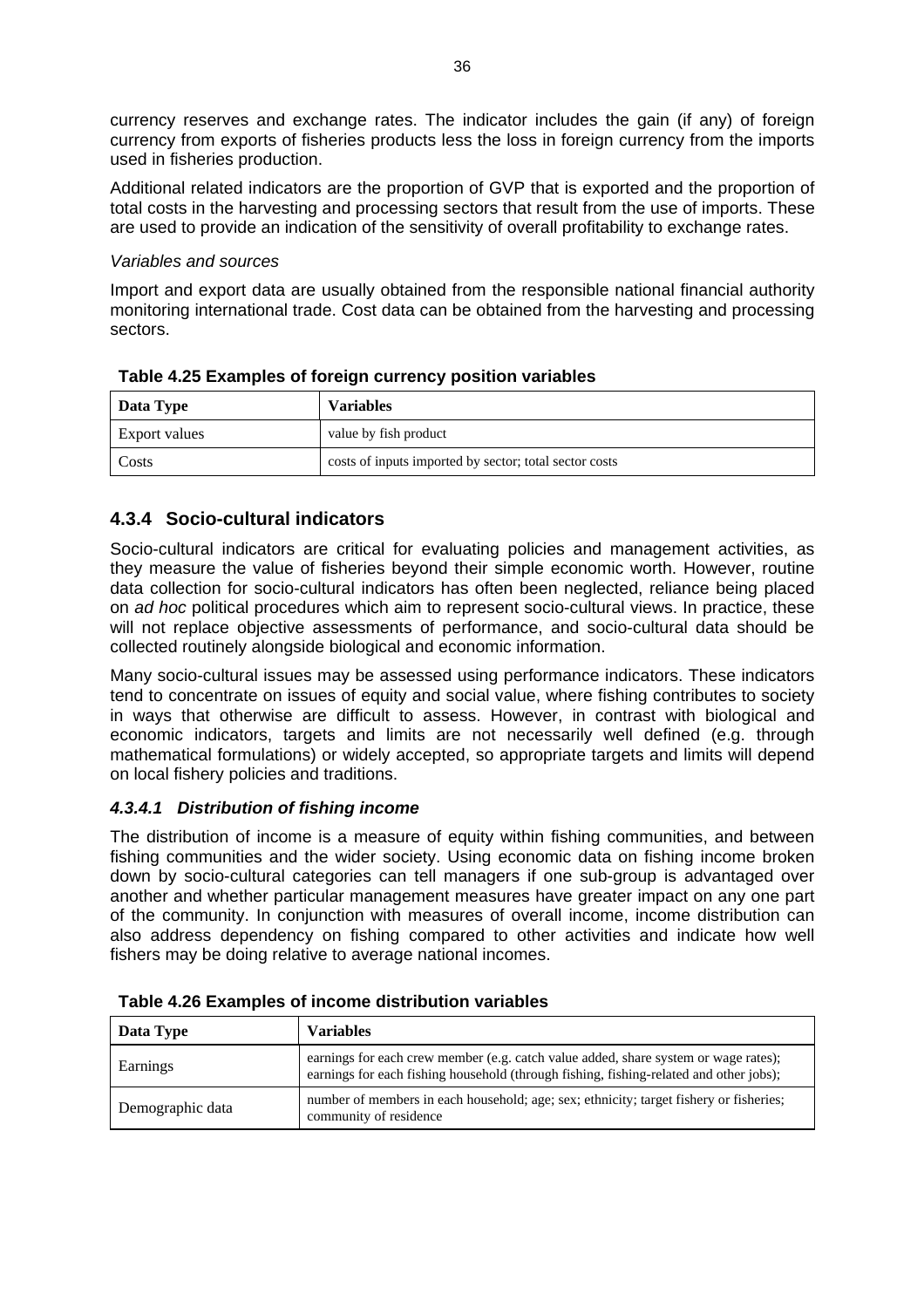#### *Variables and sources*

Data are usually obtained from interviews with workers and industry records in the harvest and market sectors, and interviews in the fishing communities. Government agencies should also have relevant demographic data from national surveys.

# *4.3.4.2 Distribution of fish consumption*

Distribution of fish consumption is a measure of food security and of social stability within fishing communities. In combination with national average *per capita* measures, this indicator enables policy makers to assess food security with respect to fish supply, not only of the nation as a whole, but also of vulnerable sub-groups such as mothers, children, the elderly and the poor. In combination with catch and species composition data, it can indicate which species and sizes are of critical importance to those vulnerable groups.

#### *Variables and sources*

To measure *per capita* consumption as distributed across important sub-groups, critical variables are landings and consumption by species, as distributed by demographic variables and geographic region. Other more general household data, such as household budgets and food consumption, may be required for the elaboration of appropriate reference points. In addition, in many cultures it is important to share and distribute the fruits of one's fishing or farming labours amongst kin or neighbours. This distribution of food or income from harvested products is a vital underpinning of the social structure as well as a traditional way of assuring food for those unable to acquire it themselves due to age or infirmity. There may also be ritual or religious requirements for eating particular fish species on certain occasions.

Household and community data from the harvest sector and (for non-fishing households) from government agencies.

| Data Type                   | <b>Variables</b>                                                                                  |
|-----------------------------|---------------------------------------------------------------------------------------------------|
| Landings                    | quantity by use (food, non-food).                                                                 |
| Fishery imports and exports | quantity by use (food, non-food)                                                                  |
| Nutrient conversion factors | weight of fish product to grams of protein, by product type and species                           |
| National population         | numbers of people by region, community, fleet, and demographic variables (age,<br>ethnicity etc.) |
| Food sharing patterns       | cultural rules for food distribution in general; specific foods required for ritual use           |

**Table 4.27 Examples of distribution of fish consumption variables** 

# *4.3.4.3 Nature of access to the fishery*

To assess fisheries governance, the nature of access to the fishery and degree of local involvement in management must be addressed by fishery management plans. An indicator of the nature of access can be used to measure the degree of co-management and the level of trust between fishers and managers. Combined with indicators of effort, stock status and capitalisation, such information may be used to assess changes in catch and effort, and to estimate the likelihood of compliance with alternative controls.

A new fishery management plan will need to consider the current management system. To do this, data are needed to document and assess current systems, identifying strengths and weaknesses and proposing practical solutions to problems.

# *Variables and sources*

Critical variables fall into four types: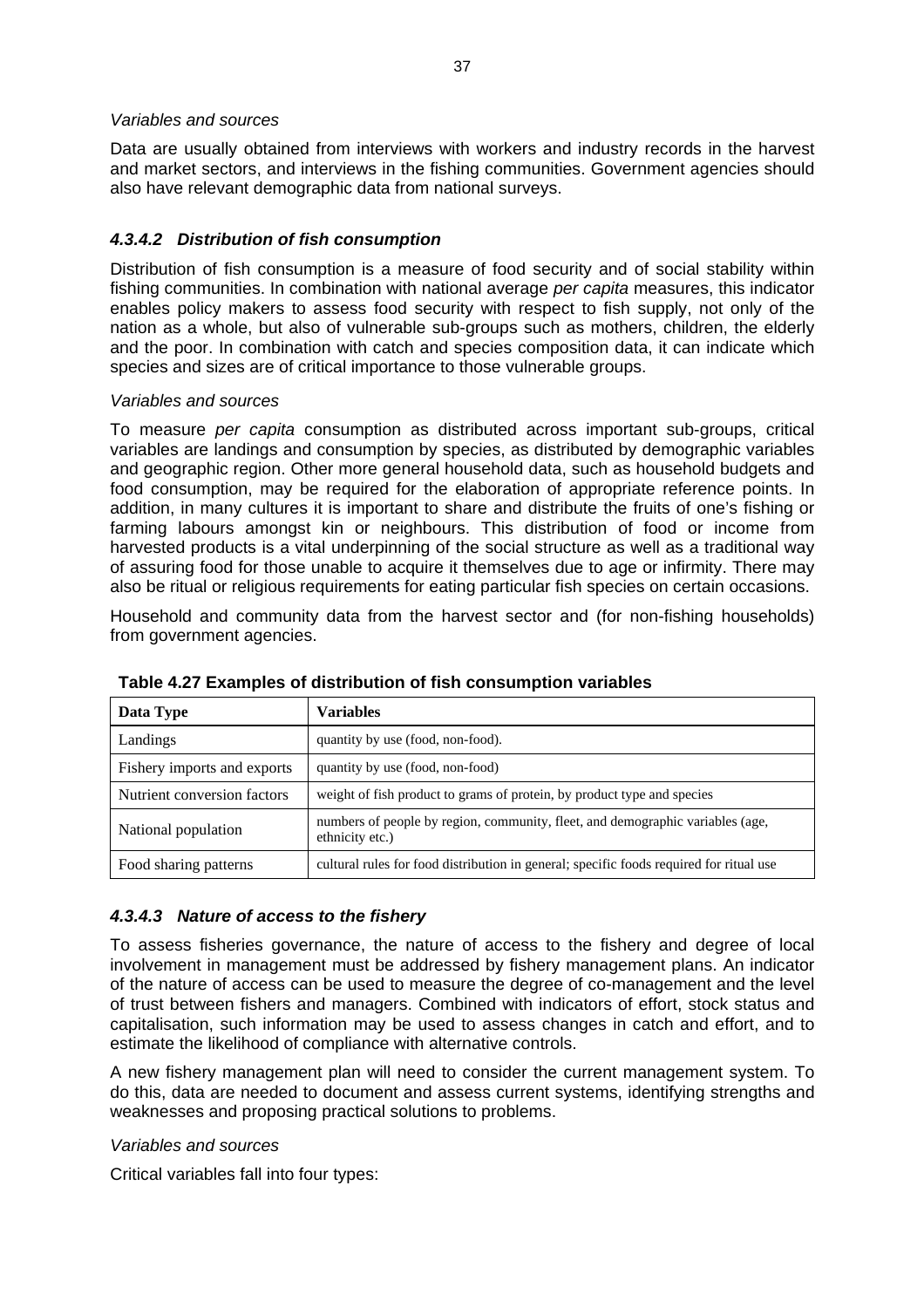- details of the institutional arrangements, both formal and informal, which govern access to and use of the resource;
- rules for membership in particular institutions based on demographic characteristics or community of residence;
- conflicts between competing systems (e.g. a formal and an informal system in place at the same location) or caused by the nature of the access (e.g. gear conflicts due to a proliferation of vessels under open access);
- degree of incorporation of local knowledge.

Institutions covered include government fisheries departments, fishers' co-operatives and councils. The nature of the access may range from open access through to individual property rights in shares of the resource.

Data are needed on the institutions and procedures (both formal and informal) for fisheries management, links between local and national management and types and extent of local involvement. For example, some measure is needed of the strength of local institutions (e.g. co-operatives, tribal councils or fishers' associations) involvement in resource management, or in dealing with the market and negotiating with other stakeholders. Similarly assessments may be required of the role of customary local management regimes in determining management plans, what local self-monitoring organisations exist and the degree to which fishers' biological and ecological knowledge have been incorporated into scientific assessments.

The full procedure for making management decisions should be documented. Decisions may be influenced, for example, by current legislation and Ministers with different policy objectives, as well as by technical advice. In general, whatever organisations and people are involved, and the stages at which they have input into the decision-making process, need to be recorded. It is also important to assess logistical factors which may affect decisionmaking, such as the location of fisheries offices and the distance an average fisher has to travel to visit the office or attend meetings.

Data sources are mainly from harvest and community sectors, as well as the government fisheries agency itself.

| Data Type                        | <b>Variables</b>                                                       |
|----------------------------------|------------------------------------------------------------------------|
| Institutions controlling access  | type; jurisdiction; location; nature of access granted                 |
| Rules for membership             | rules for each institution                                             |
| Conflicts and co-operation       | relations between institutions; relations within institutions          |
| Incorporation of local knowledge | procedures for incorporation local beliefs; types of data incorporated |

# **Table 4.28 Examples of nature of access variables**

# *4.3.4.4 Demographics and fishing patterns in the harvesting sector*

Fisher demographics and fishing pattern indicators can be used in assessing equity, dependence on fishing and fisher responses to changes in the fishery. Data, such as household size, income, experience and sources of financing, suggest the extent of dependency on the resource. Demographic data help to place fishers in relation to the rest of the population, and to indicate whether fishers could acquire non-fishing employment should that become necessary or desirable. With information on stock status and the nature of access, these indicators can assist managers in predicting future entry or exit and increases or decreases in effort in particular fisheries. Together with data on institutions and their membership rules, patterns of ownership or access can be tracked, which may be useful where management is particularly concerned with the viability of small-scale owner-operators and the development of property rights. Fishers' preferences for, or experience of, different kinds of fishing will influence their response to policies and regulations.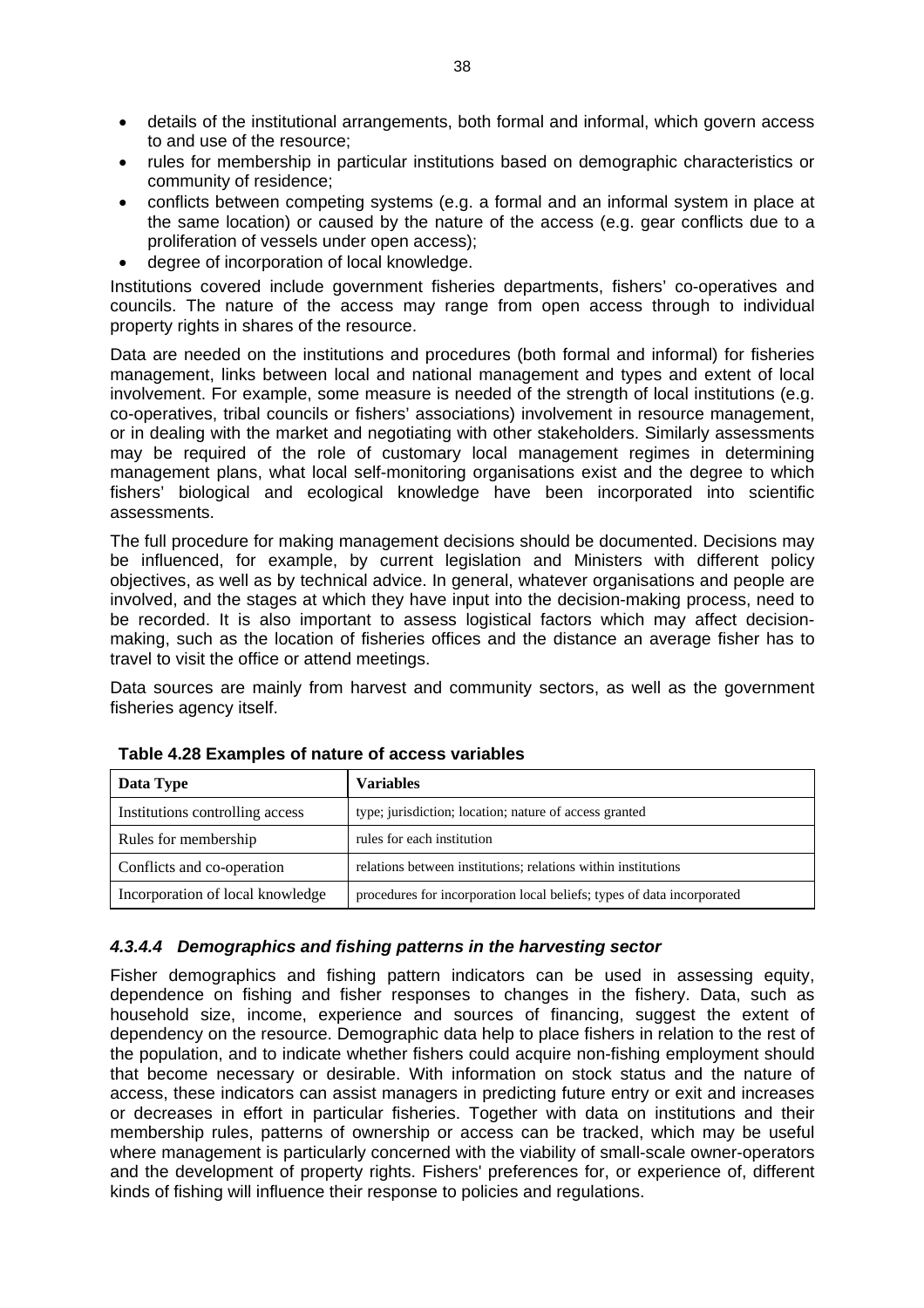#### *Variables and sources*

Variables have to be measured separately for each fishery. Data are usually obtained from the harvest sector and fishing communities.

| Data Type                | <b>Variables</b>                                                                                 |
|--------------------------|--------------------------------------------------------------------------------------------------|
| Fishing practices        | fisheries engaged in by season, gear type, target species, fishing area (also see Table<br>(4.6) |
| Fishers demographic data | age; ethnicity; community of residence; years of fishing experience; crew status                 |
| Vessel characteristics   | length; gross tonnage; horsepower; on-board electronics (also see Table 4.6)                     |
| Crew composition         | numbers of crew; job descriptions; basis for crew selection; other job skills besides<br>fishing |
| Decision-making          | crew selection; market choice; fishing behaviour; payment systems                                |

**Table 4.29 Examples of fisher demographic and fishing pattern variables** 

#### *4.3.4.5 Demographics and employment patterns in the processing and marketing sectors*

Processor, marketing and support industry demographics and employment patterns can be used as an additional measure of the community dependence on fisheries. In conjunction with balance of trade indicators, the impacts of changes in domestic harvest on the processing sector at the community level can be assessed.

Market characteristics also provide an indicator of potential market reactions to changes in the fishery. Critical variables concern the behaviour of intermediaries in the distribution chain between harvesting and consumption (excluding processing), as well as the economic contribution of the market sector. Of particular concern is the freedom with which markets operate. This depends upon how decisions are made regarding transactions. For example, transactions may be based on kin relationships or agreements providing credit to fishers, which may affect prices (see section 4.3.3.1).

# *Variables and sources*

Data sources include the harvest, processing and market sectors, as well as government agencies.

| Data Type                 | <b>Variables</b>                                                                                      |
|---------------------------|-------------------------------------------------------------------------------------------------------|
| Employment patterns       | number of employees hired by season and job category                                                  |
| Employee demographic data | age; ethnicity; community of residence; migrant or local resident                                     |
| Facility characteristics  | market or plant location; products processed by volume and value                                      |
| Decision-making           | employee hiring; choice of vessels to buy from; choice of other marketers or<br>processors to sell to |

**Table 4.30 Examples of processor, marketing and support industry demographic and employment patterns variables** 

# *4.3.4.6 Community dependence*

Community dependence on fisheries is an indicator of economic and socio-cultural connections and constraints in the fishery. It may include food security considerations. This indicator can be used with other operational and economic indicators to explain economic migration into and out of the fishery. Socio-cultural dependence on fishing (i.e. the way fishing is incorporated in songs, festivals etc.) gives some measure of its non-financial value to the community.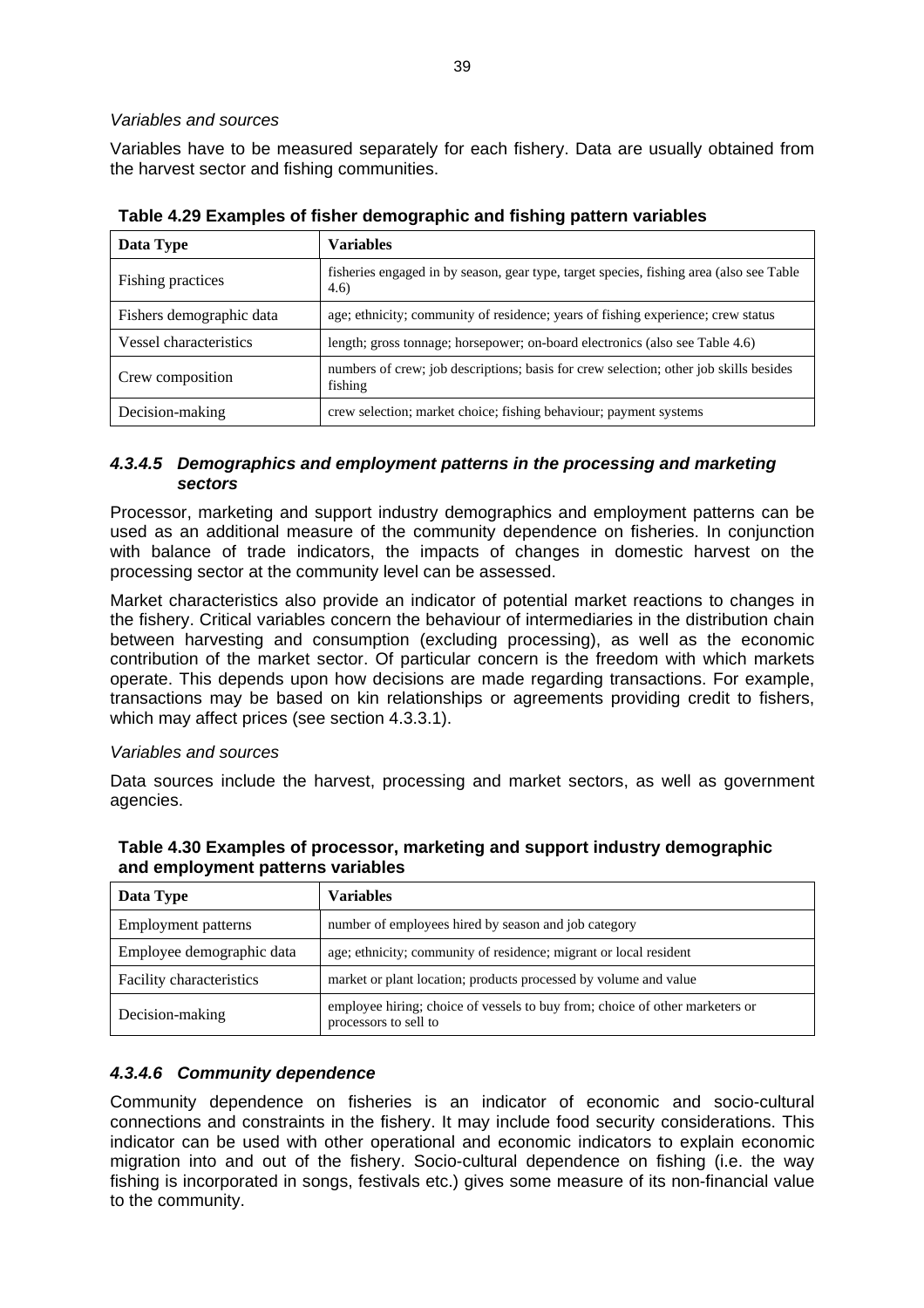As community dependence considers links between the components of a fishery, it is often complex and may require consideration of a wide number of variables. For example, impacts on fishing, its dependent industries or infrastructure, may constrain development of the whole sector. So, if roads are poor or local distributors lack transport to take their catch to market, then other incentives for increasing catch will not translate into more food for other regions or more money to local communities.

#### *Variables and sources*

| Data Type                     | <b>Variables</b>                                                                                                                                                                                                                                                                                                                                                        |  |
|-------------------------------|-------------------------------------------------------------------------------------------------------------------------------------------------------------------------------------------------------------------------------------------------------------------------------------------------------------------------------------------------------------------------|--|
| Employment                    | number of community members engaged in fishing and related industries                                                                                                                                                                                                                                                                                                   |  |
| Fishery components            | numbers of fishers, households dependent on fishing for food and/or income, boats,<br>processing plants, wholesalers, retailers, and fishery dependent industries (e.g.<br>marinas, bait/tackle shops, chandlers, fuel suppliers); infrastructure components (e.g.<br>transport, communications); government and non-government institutions<br>influencing the fishery |  |
| Income and fish consumption   | percentage dependence on fish for food; percentage dependence on fishing and<br>fishing-related industries for income by household and fleet                                                                                                                                                                                                                            |  |
| Historic and cultural capital | length of association of the community with fishing activities; festivals; statues;<br>community organisations associated with fishing; other forms of fishing symbolism                                                                                                                                                                                                |  |
| Cosmology                     | cultural requirements for particular fish products; taboos for closed areas, periods or<br>species; other specific beliefs and/or taboos related to fishing in general or specific<br>types of fishing                                                                                                                                                                  |  |

**Table 4.31 Examples of community dependence variables** 

It is particularly important to develop a good understanding of cultural and religious beliefs that may affect fishing behaviour. Certain days, seasons or moon phases may impose periods of rest, creating automatic closures. Holidays may involve the preparation of specific fish or other marine resources as a central item of a feast, thus creating strong market demand for those species at those times. Taboos may inhibit the local development of a particular fishery, despite high global market demand. Regulations that contradict or attempt to circumvent these local beliefs and practices are likely to meet with significant resistance. On the other hand, regulations that seek to build on and extend these practices are much more likely to be successful. It is critical, therefore, to research these beliefs and find those which have the potential to move the fishery in a desired direction.

Government institutions specifically devoted to fishing should be documented, along with any other organisations, which have an influence on the fishery. For example, there may be government credit associations that give loans for farming and fishing equipment. The town council or council of elders or other such body may have authority to open and close fallow agricultural areas and marine reserves. A local agency may require boat licences. Church or school groups may become the nexus for organising lobbying activities related to fishery regulations, or they may be vital networks for supporting wives of fishers who make long trips. Access to certain fisheries or gears may be governed by tribal affiliation or community membership.

Data are usually obtained from fishing communities, fishers, fisheries agencies and relevant government agencies.

# *4.3.4.7 Social status of fishing*

The social status of fishers and perceptions of fishing as an occupation influences the likelihood of entry into and exit from the fishery. It is usually coupled with vessel, fleet, and post-harvest facility profitability.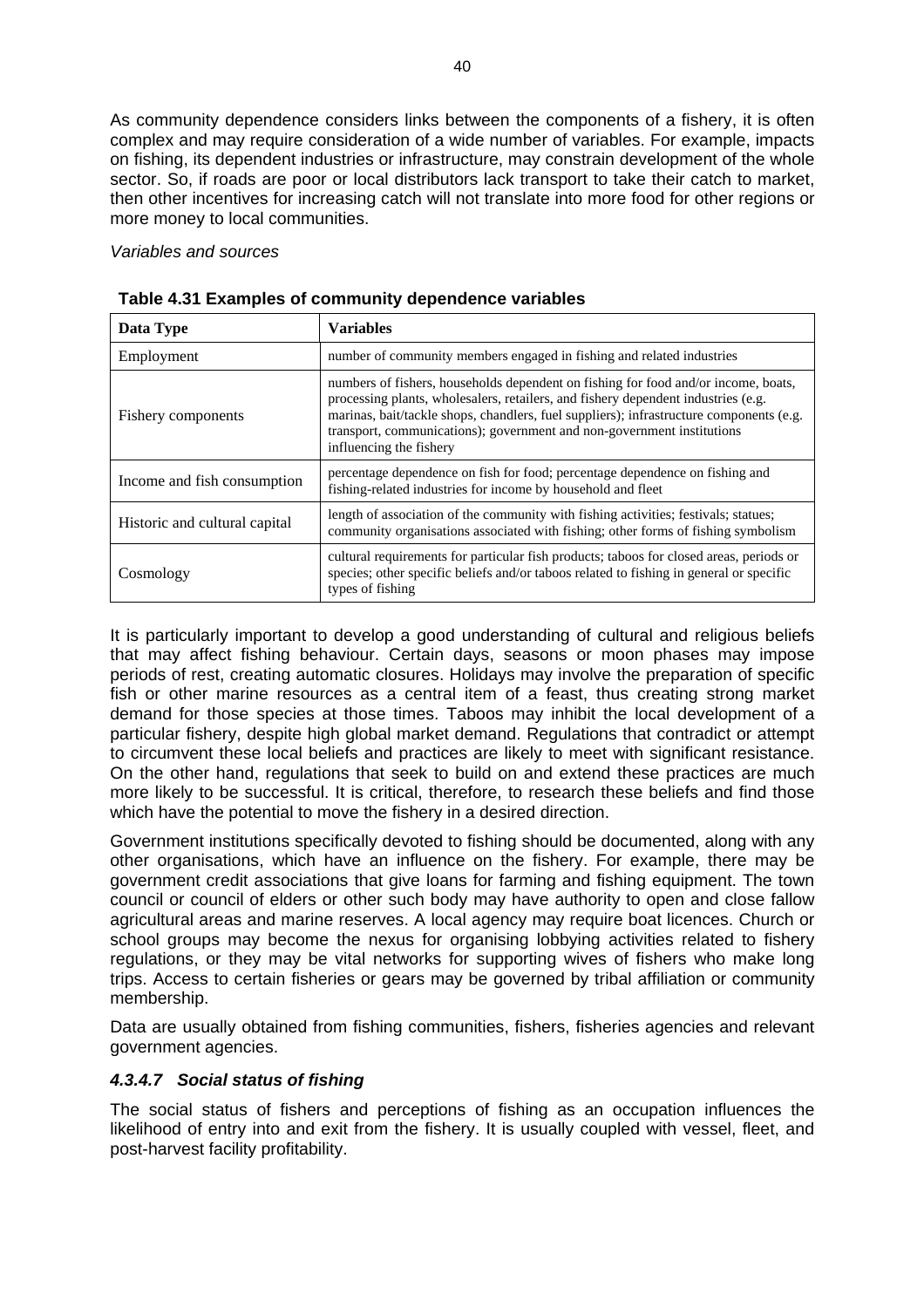#### *Variables and sources*

Critical variables can be grouped as those tied to the level of financial remuneration available from the fishery and those tied to cultural values. For the former, critical variables are fishing sector incomes and incomes from other sectors. For the latter, the important variables are more numerous. For example, the level of prestige associated with fishing as an occupation, influences whether fisheries attract new employment. Fishers may believe their way of life retains core values and have strong views on how the fisheries management system affects their ability to continue in their way of life. The level of fisher household involvement in community institutions and organisations as opposed to fisher-dominated institutions and organisations (the degree to which fishers are embedded within the larger culture) gives an indication of how isolated the fishing community is.

The views of the society as a whole regarding fishing are an important element to examine. Fishing may be considered the employment of last resort or traditionally involve activities or materials that are considered taboo or impure by many in the larger population. It may have suffered from global campaigns against overfishing, some of which depict fishers as pillagers of the ocean, or may be seen as a noble and courageous activity, pitting humans against nature in a fight to wrest food from the sea. The general image of fishers, coupled with the average wage from fishing versus other common jobs, will have a strong impact on efforts to either increase or decrease fishing activities.

Data are usually obtained from fishers, fishing communities, government agencies, fisheries agencies.

| Data Type              | <b>Variables</b>                                                                                                                                                                                                                                                                                                                                |
|------------------------|-------------------------------------------------------------------------------------------------------------------------------------------------------------------------------------------------------------------------------------------------------------------------------------------------------------------------------------------------|
| Financial remuneration | fishing sector incomes; other sector incomes; likelihood of fishers acquiring other<br>sector jobs given their education and skills                                                                                                                                                                                                             |
| Cultural values        | relative prestige of fishing versus other occupations; degree to which fishing retains<br>a desired lifestyle (e.g., independence, risk); whether fishers would encourage their<br>children into the fishing industry; whether young people seriously consider<br>employment in fishing; institutions and organisations to which fishers belong |

#### **Table 4.32 Examples of fisher social status variables**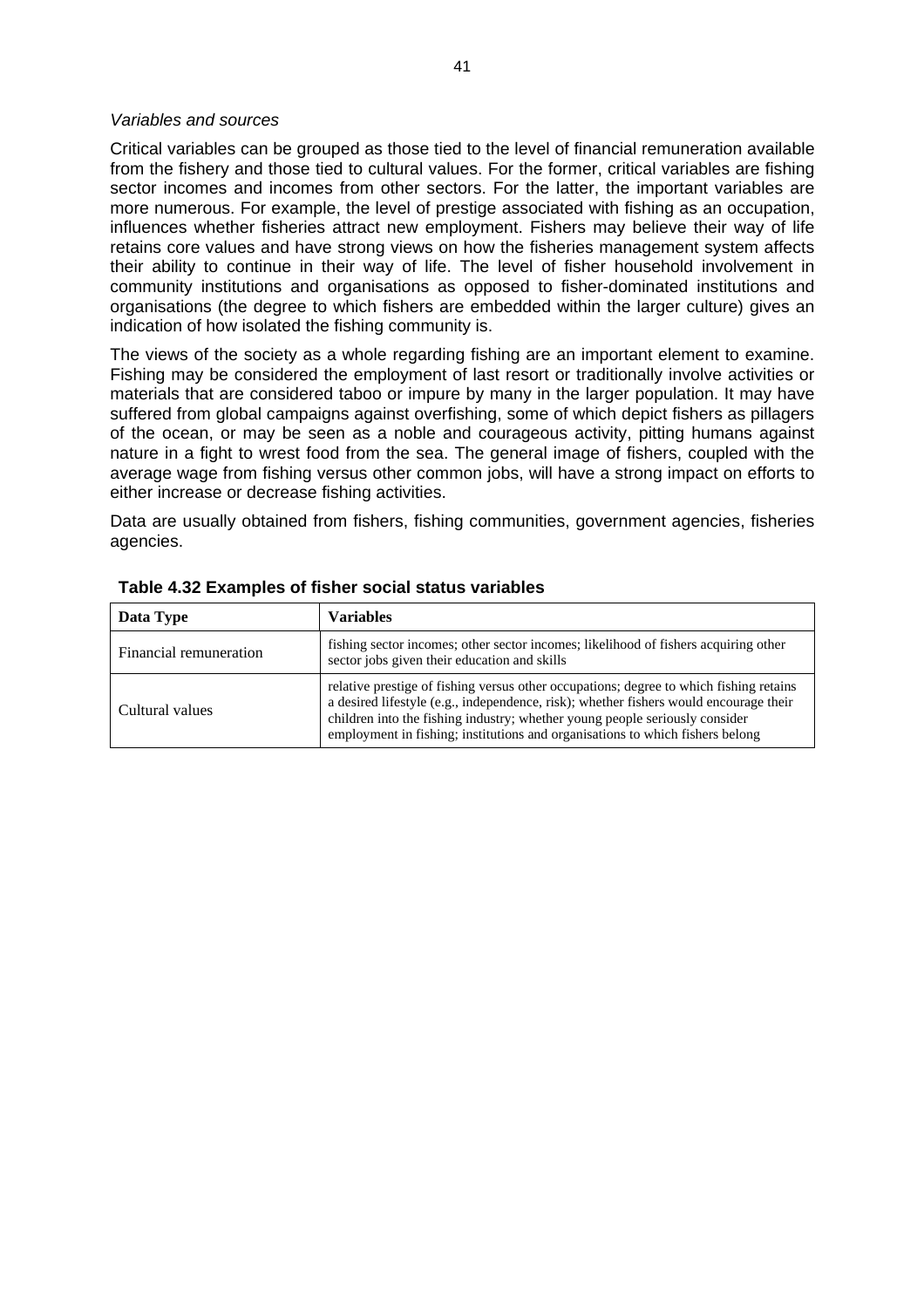# **5. DATA COLLECTION STRATEGY**

Before looking at the details of the data collection methods, an overall strategy is required. The way in which different data variables are collected needs to be tailored to the structure of the fishery. A key element in design is the degree to which fishers and others co-operate, an issue which is most effectively addressed by using a co-management approach. Designers must choose which variables need to be collected through complete enumeration and which should be sampled. Complete enumeration is expensive for many variables, but must be carried out for some if totals (e.g. total catch) are to be estimated for the fishery. Sampling is more cost effective, but care is required in designing the distribution of sampling effort in time and space. Finally, the strategy will be strongly influenced by the budget and personnel available.

# **5.1 INTRODUCTION**

Strategies for the design of data collection programmes will vary between fisheries. Within a state or region, there almost always will be a mixture of industrial, small scale commercial, artisanal, subsistence and recreational fisheries. Each will have its own characteristics, its own relative importance and its own potential for the supply of data. In addition, some information must be obtained from external sources, such as international market data, or catch data from foreign fishing vessels that never visit state ports.

Each fishery will require its own strategy with elements of complete enumeration and sampling. Over time some aspects of a data collection strategy may move from complete enumeration to sampling (or *vice versa*), particularly as knowledge is developed and requirements or resources change. Sampling strategies are often punctuated by complete enumeration from time to time in order to re-evaluate baseline data.

It is not feasible to construct a perfect strategy for any one fishery or subsector that will meet all requirements for all time. Flexibility and the adoption of alternative approaches must form a key component of any strategy, whether it is designed for assessment of fish stocks, the evaluation of markets or the assessment of community dependence on fisheries.

In general, however, any strategy will require the following steps:

- evaluate existing data sets in relation to the objectives of the programme, including accessibility of the data (i.e. computerised, on paper);
- describe the operating characteristics of the sector or subsector (e.g. fishery, market, fleet, community, institutional environment), also known as the census or frame survey;
- decide on the approach to be taken: complete enumeration or sampling, including costbenefit and cost effectiveness analysis and an evaluation of operational considerations (institutional, financial and human resources);
- design methods according to the approach adopted, including the form of stratification to be used in sampling;
- implement a test phase to validate the method, including participation by other stakeholders;
- establish a continuing feedback mechanism between data sources and data users to ensure that data types, quantity, quality and origin are consistent with the requirements for determination of the performance indicator in question.

# **5.2 INFORMATION REQUIREMENTS FOR SYSTEM DESIGN**

Infrastructure information is essential for constructing frames for a data collection programme. The first step is to define the water bodies and areas that will be included, and prepare a description of the fishing industry operating within them (ports and landing places,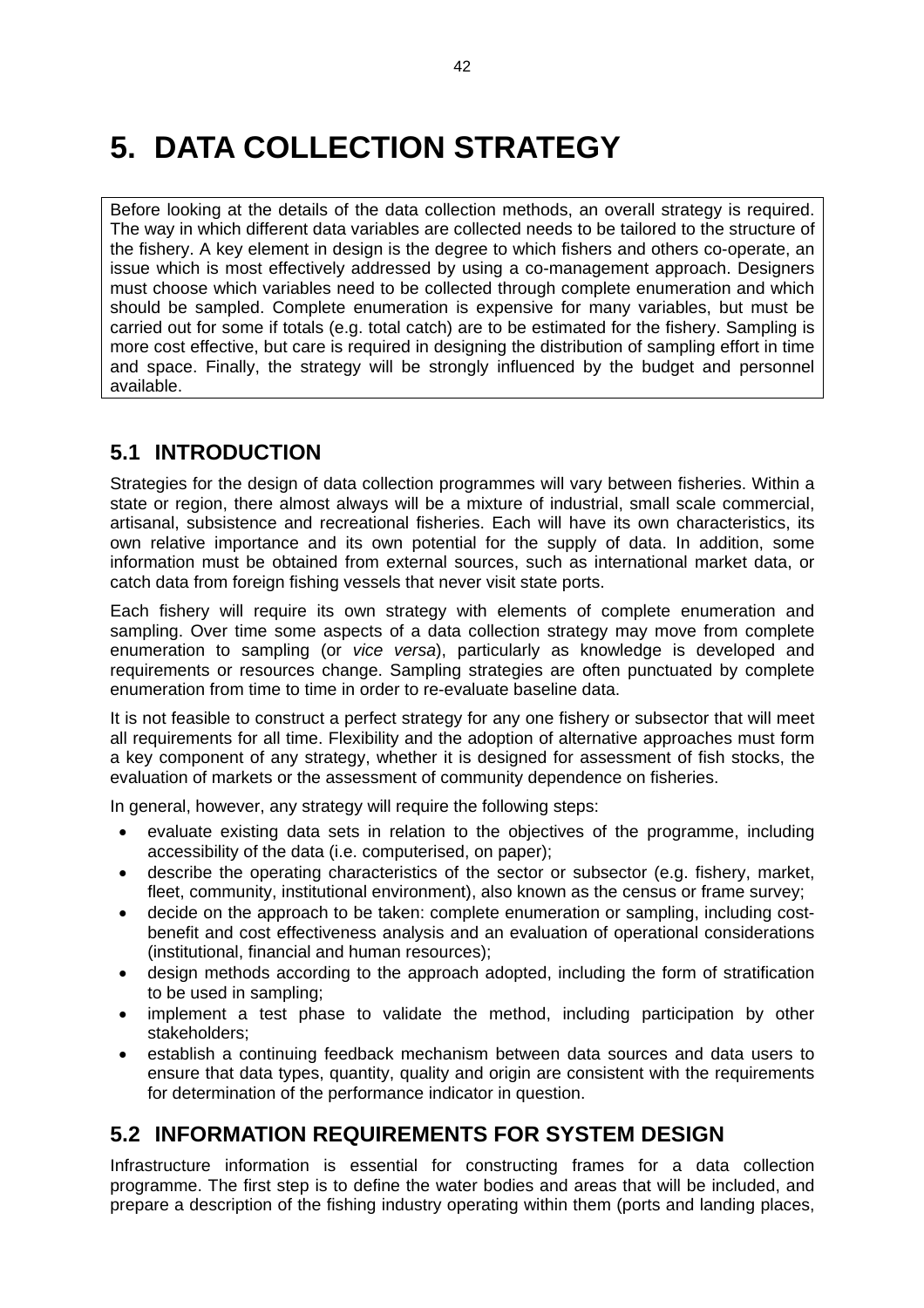fishing fleets, fishers, markets and transportation routes etc.). Such information serves to provide a detailed classification and description of the structure of the primary fishery sector, and is essential for establishing a proper collection scheme for all fishery data. Many of these institutional data are also required for socio-cultural analyses.

Essential infrastructure and personnel information required for this purpose include:

- existing ports and landing places, their locations, patterns of distribution and accessibility;
- numbers of fishing units and information on their composition such as fishing gears, fishers, fishing craft, and their geographical distributions in relation to home ports and landing places;
- fishing activity and landing patterns including their geographical, seasonal and diurnal distributions, and some information on the extent to which different units and vessels switch between fisheries. In order to do this, some working definition of a fishery needs to be adopted (see below);
- supply centres for capital goods, essential material and services (e.g. fishing gears and their components, fuel oil, engine parts, vessel repairs, navigation equipment, ice);
- fish distribution routes, fish utilisation, fish processing and marketing practices, fish trade, local consumption, number of processors and marketing units.

The description of the fisheries infrastructure and personnel in terms of its main units is sometimes called a frame survey. Where possible, the survey should draw upon information available from scattered sources including vessel registers, harbour radio logs, ports, market sales, transport and other administrative records, fishing population censuses, maps, fishing charts and other information.

A routine data collection programme should be preceded by a pilot programme. This is limited in time and space, with the main purpose of familiarising the designers with fishery conditions. It can be used to test alternative procedures and different sources for data collection, although collection of data is not the purpose of a pilot programme. Generally, a pilot survey is of much wider scope than the final frame survey and can contain a large variety of data types related to other important indicators of the fishing industry. For example, as well as infrastructure and fleet characteristics, surveys might record normal vessel activity data by season or fishers opinions on what are the critical factors in the fishery. Some of these data can be very useful for survey planning purposes. At the same time, these parameters can provide indications as to which of these schemes would seem more suitable from both methodological and operational standpoints.

# **5.3 CO-MANAGEMENT AND SYSTEM DESIGN**

Management measures are more likely to be compatible with community values and to create a greater commitment to the system if the users and managers are both involved in the formulation of policy and fishing regulations. This, in turn, should result in greater compliance and lower enforcement costs. Social science studies of local common property management systems, for example, have shown that local fishing communities are more willing to engage in self and mutual monitoring where they have helped to formulate and support regulations. This reduces the need for expensive government supervision. This type of participatory management is often referred to as "co-management".

There are many types of co-management, which may integrate data collection. Fishers and scientists may conduct joint experiments, or meet in joint councils where information can be used to co-operatively plan management actions. Public meetings may be held to inform local community members of proposed management measures and solicit input and opinions. The possible arrangements are endless; the exact format must depend on the particular situation, including the current political organisation.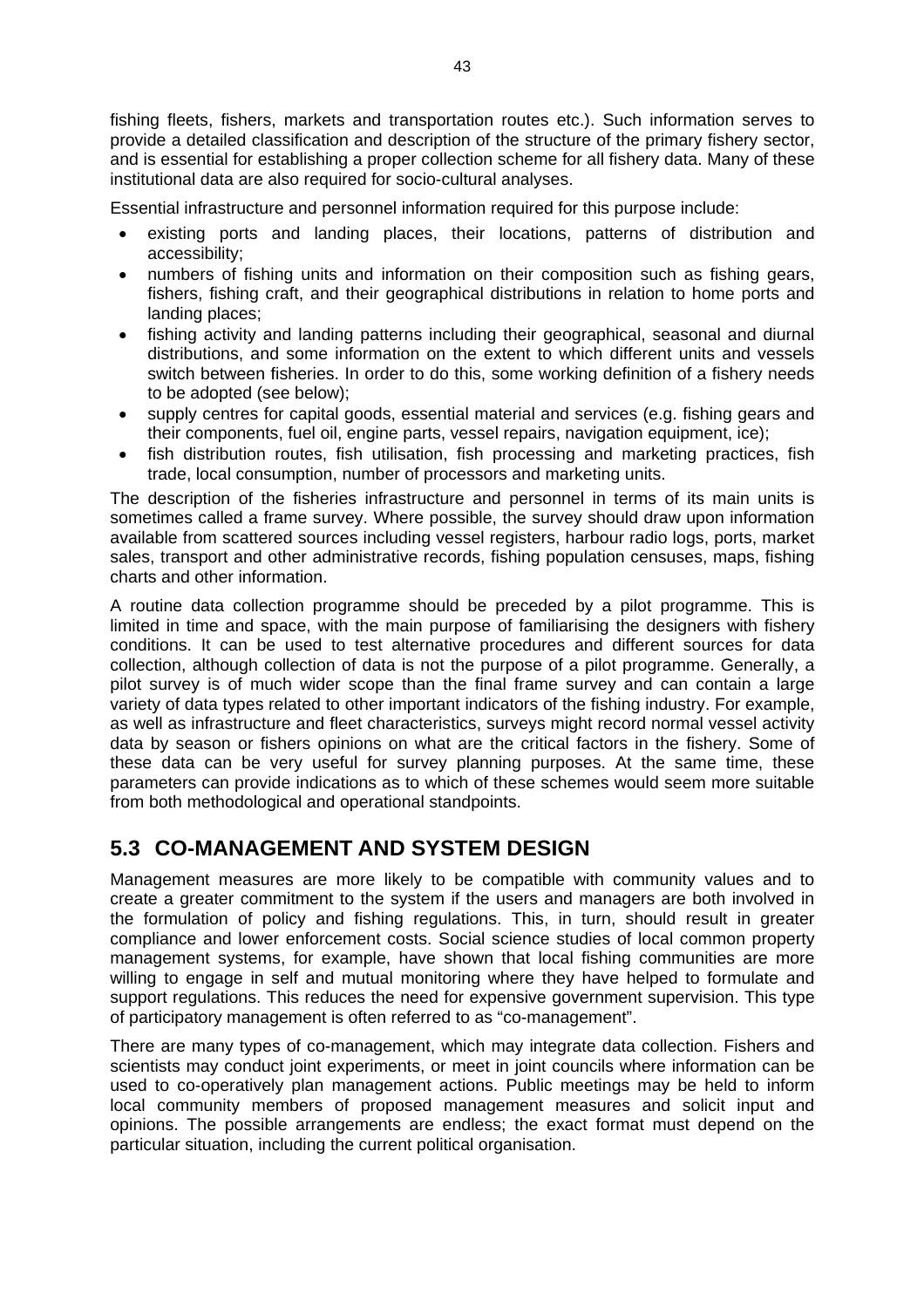# **5.4 COMPLETE ENUMERATION AND SAMPLING**

# **5.4.1 Definitions**

Data collection is the recording of one or more data variables (length, duration, etc.) from members of a population of "data-units" (the population of fishing vessels, fishing trips, etc.). Two basic data collection approaches are possible:

- by complete enumeration, where all members of the whole population are measured;
- by sampling, where only a proportion of members of the whole population are measured.

Fisheries data usually collected by complete enumeration include vessel registers and infrastructure data. Data sometimes collected by complete enumeration and sometimes by sample surveys include catch per unit effort, price per kilogram and costs and earnings of fishing units. Data usually collected by the sample-based approach include species composition and biological data (e.g. size frequency data). A complete enumeration may well refer to a sub-set, for example, one may make a complete enumeration of all vessels longer than 10 metres.

# **5.4.2 Deciding between complete enumeration and sampling**

Both complete enumeration and sample-based approaches have as their objective the collection of data for a specified period, often over a calendar month, to determine some statistic of interest. For example, a total enumeration approach could be used to calculate the total catch where all landings were monitored. An example sample-based approach to estimate total catch would use the mean catch per fishing day from a landings sample and the mean number of fishing days per vessel from a vessel sample, which multiplied together give the mean catch per vessel. The total catch can then be obtained by multiplying this by the total number of vessels (a raising factor) obtained from a frame survey or vessel register. The applicability of either sampling or complete enumeration is determined by various criteria related to the type of data and to existing financial and human constraints.

Most data collection methods can be utilised under either complete enumeration or sampling approaches. For instance, logbook catch and effort information may be monitored by means of a complete reporting of landings. Catch and effort data from small-scale and subsistence fisheries generally are sampled. Biological and socio-cultural data are usually collected through a sample-based system, though demographics are collected by complete enumeration. Very large populations, like fish stocks, can be sampled only.

A complete enumeration-based survey is often preferred for certain types of data, solely because it is expected that it will provide complete statistical coverage over space and time. However, a well-designed sample-based survey can often provide good estimates of important parameters at a fraction of the cost. Complete enumeration of some variables (e.g. through a frame survey) is always needed to obtain raising factors when totals of variables like catch or effort are required. Which approach is used will depend on local circumstances.

Complete enumeration sometimes may be seen as desirable, but not attainable for operational reasons. An existing sampling programme can be progressively expanded to provide more reliable and robust estimates, if human and logistics resources allow such expansion in a sustainable manner. Usually such progressive expansion is done in distinct phases. For estimating total catch and effort this would involve:

- Phase 1: Use of frame surveys to obtain a raising factor, while sampling in space and in time for effort and CPUE. This is the most common scenario, whereby one sample survey is used for the CPUE, and three surveys for estimating total fishing effort (frame survey, vessel/gear activity survey and survey for active fishing days).
- Phase 2: Sampling in space and time for CPUE, sampling in time, but complete enumeration in space for effort (no need for frame surveys). This improves significantly the reliability of effort estimates since it does not involve frame survey data, which are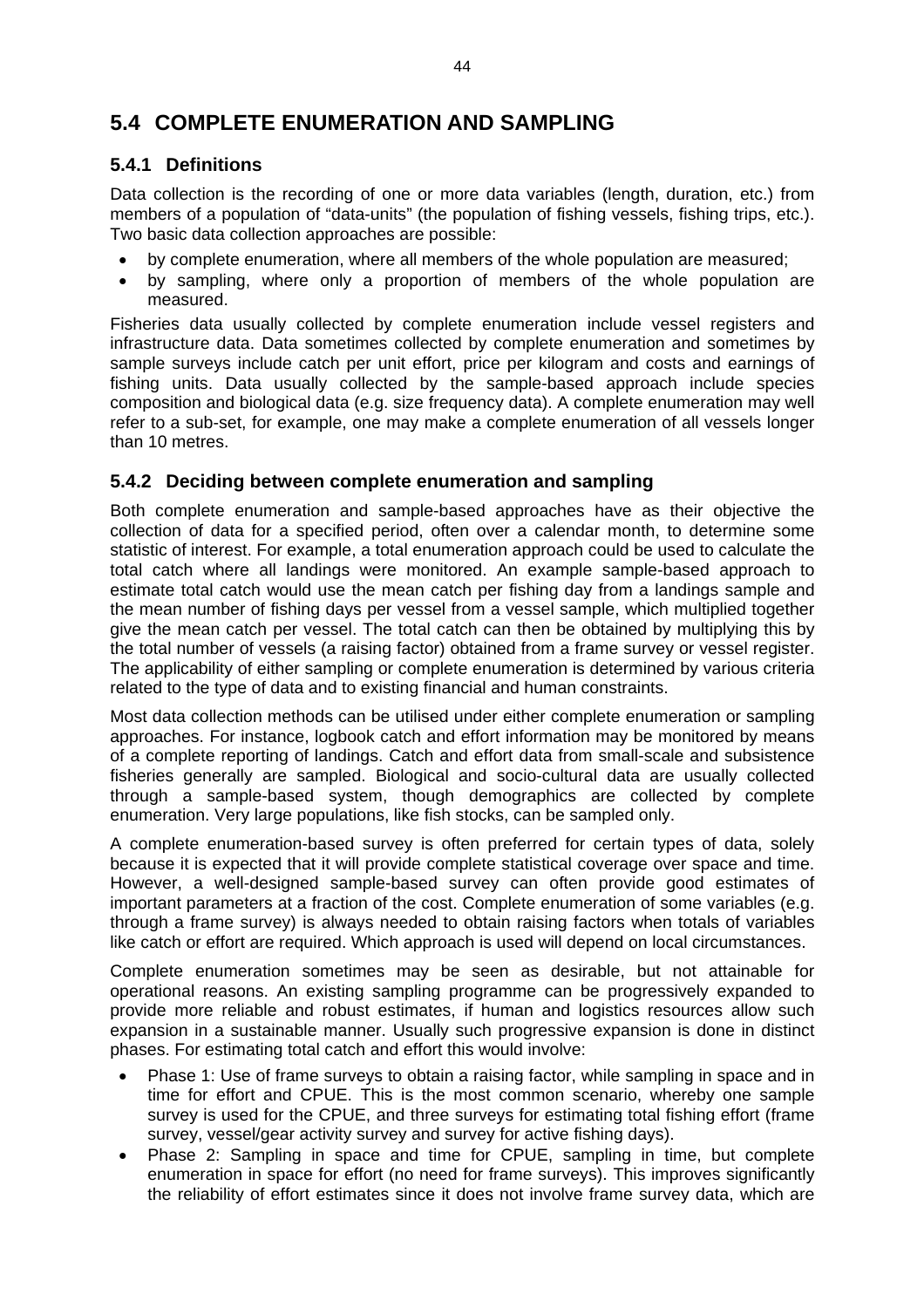usually the weakest component in estimating total effort (they are static and therefore often outdated).

• Phase 3: Sampling in space and time for CPUE, but complete enumeration in both space and time for effort (no need for frame surveys or surveys on active fishing days). This is the most accurate of the three sampling scenarios because it involves only one sample survey related to CPUE and species composition.

The passage from one sampling scenario to another of higher accuracy requires large increases in operational and logistical support, and is not always feasible or desirable.

# **5.5 COMPLETE ENUMERATION APPROACHES**

Frame surveys and fishery censuses are a common category of data collection for which the complete enumeration approach is required. These surveys are designed to collect data necessary to describe the basic structure of the capture fishery production sector and activities directly dependent upon it, including infrastructure, employment, and community dependence. Such information is a pre-requisite for conducting on-going collection schemes using either complete enumeration or a sample survey approach.

Complete enumeration may be preferred in cases where data sources can be legally obliged to report, thus reducing the cost of this approach. Complete enumeration may be required as a statutory obligation, often for regulatory purposes. Examples include fishing vessel registers, exports (for custom tariff purposes), variables related to catch quota management (e.g. using fishing logbooks) and variables related to fishing effort limitations (e.g. days at sea).

Complete enumeration may also be preferred in cases where little effort is saved by sampling, such as if the data population is small or the variable to be measured cannot be time-sampled realistically. This might occur with small fishing fleets, where the CPUE is very erratic.

An important consideration concerning the complete enumeration approach is the risk of negative bias due to incomplete coverage. In practice, there is always a proportion of the population, which is not captured by a data collection scheme intended to have complete coverage. The reasons for these information gaps are most commonly associated with operational difficulties. When the proportion of missing data is known to be relatively small, the results can be adjusted to reflect the actual situation. However, there are cases where a proportion of population is never captured by the system and the level of under-reporting is unknown, and so the census results contain a systematic negative bias which will be very difficult to correct.

Another common source of bias occurs when the data collected are used for control of fisheries regulations (for example catch quotas). In this case, deliberate misreporting may occur to cover illegal fishing.

Developments in data collection technologies, such as vessel monitoring systems, electronic logbooks and automatic logging of market information are providing an opportunity for complete enumeration in situations, which before were ignored or could only be covered by sampling.

# **5.6 SAMPLE-BASED APPROACHES**

Sample surveys operate on selected subsets of the target population and, using a number of assumptions regarding the distribution of the population, provide estimates of the parameters under study. As well as the sample error, sample-based surveys involve uncertainties as to the correctness of the various assumptions used. However, a well-designed sampling survey can often produce accurate and reliable estimates at a cost much lower than that of complete enumeration.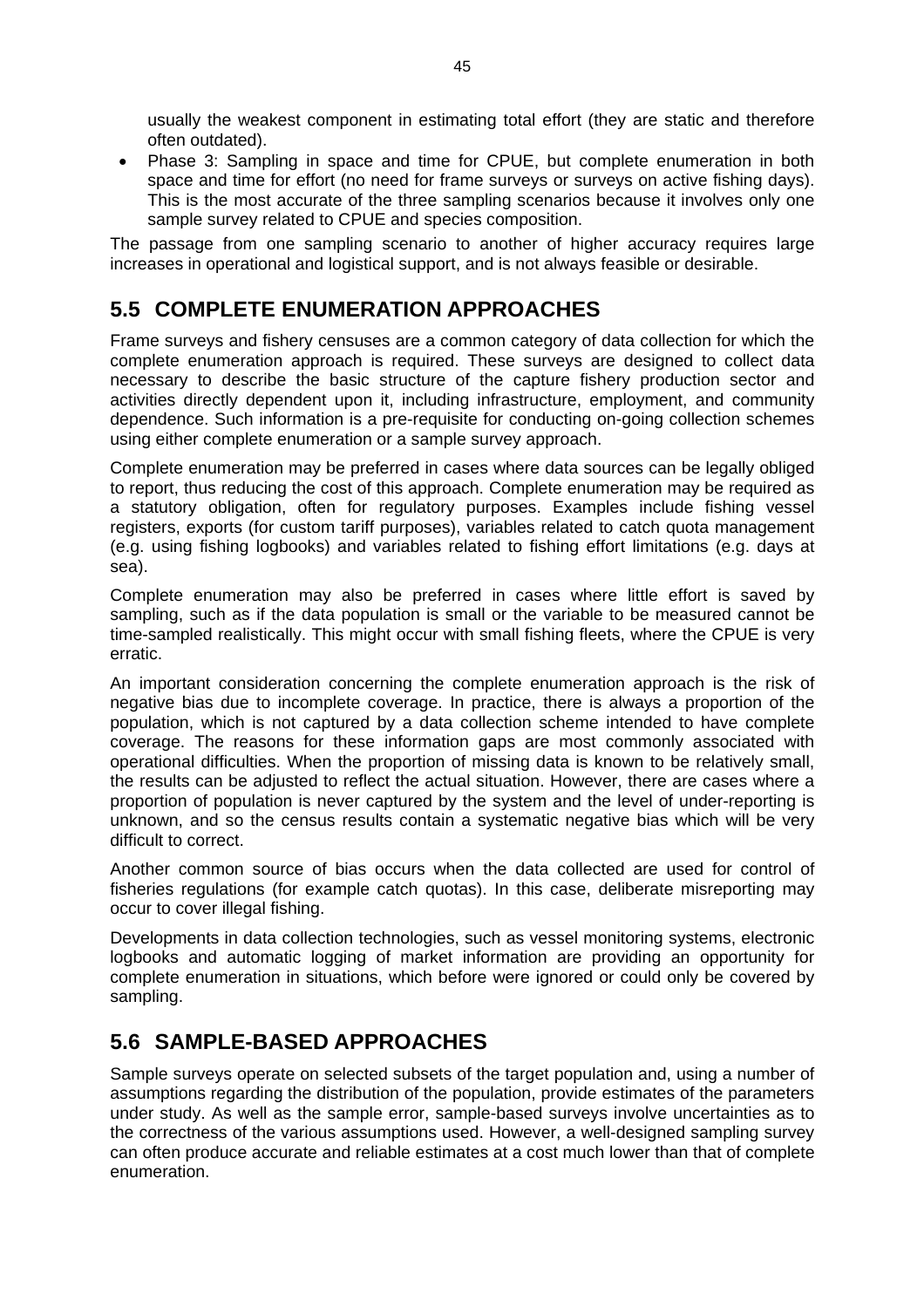The nature of many variables (for example, fish size frequencies) dictates the application of the sample-based approach. It is necessary to consider carefully how individuals are selected for measurement, whether it is selecting fish from a catch, vessels landing their catch from all those landing at a particular port, or fishers for interview. Therefore, to draw out the relationship between the whole population and the sample, the sampling methodology needs to be based on sound statistical methods and fully documented.

One of the main issues is to reduce sample bias in estimates. Bias, in this case, is the tendency for estimates to centre on a value different from the true value as data accumulate. This can occur if, for example, data collectors tend to choose larger fish or vessels when sampling. The simplest theoretical way to avoid bias is to use random sampling. Under this scheme it is ensured that all individuals (fish, vessels etc.) within a stratum have an equal chance of being selected. In practice, this is often difficult to achieve, and a systematic sampling scheme (every third vessel, or tenth box of fish etc.) is used, which guards against the worst forms of bias. However, it should be borne in mind that most analytical methods assume random sampling, and therefore the possible effects of other sampling methodologies need to be considered in interpreting results.

# **5.6.1 Stratification in data collection**

Stratification reduces the error in sample estimates by systematically removing as much as possible of the data variability through the sampling design. This is achieved by dividing the sample population into groups or strata, where as much as possible of the variability in the population is represented in differences between the groups. For instance, industrial vessels would probably be treated as a separate stratum to artisanal vessels, since across the fleet, this division marks a clear divide in many variables. There may also be clear logistical criteria supporting the choice of strata.

There are two major types of stratification in a data collection programme.

- Subdivisions based on administrative, geographical or temporal criteria, that are imposed on the data collection programme for reporting purposes, and are therefore not under the control of the survey designer. Conventionally, in this document, this type of subdivision is referred to as a major stratum. Major strata are for example: provinces of a country, the months of the year, fishing seasons, subdivisions based on specific research needs etc. Major strata may be based on any combination of such criteria, for instance administrative, regional and seasonal.
- Within a major stratum there are usually subdivisions based on criteria, which are chosen by the designer for the sole purpose of increasing the accuracy of the derived estimates. These subdivisions are chosen in such way as to partition the population into homogeneous subsets. In this document they are conventionally called minor strata. Examples of minor strata include fishing grounds, lunar *versus* dark periods, and small scale *versus* semi-industrial fisheries.

Estimates of population parameters are **always** calculated at minor stratum level. Totals at major stratum level are simply aggregations of estimates and counts from the minor strata involved. Table 5.1 gives further examples of major and minor strata.

# **5.6.2 The effect of stratification**

Stratification sometimes may be complicated by the need to reconcile two conflicting objectives:

- To select strata with the maximum degree of homogeneity;
- To minimise the number of strata (usually in view of operational constraints).

However, by systematically varying the stratification in a pilot phase, the appropriate balance can often be found using a variety of methods, as illustrated in Box 5.1.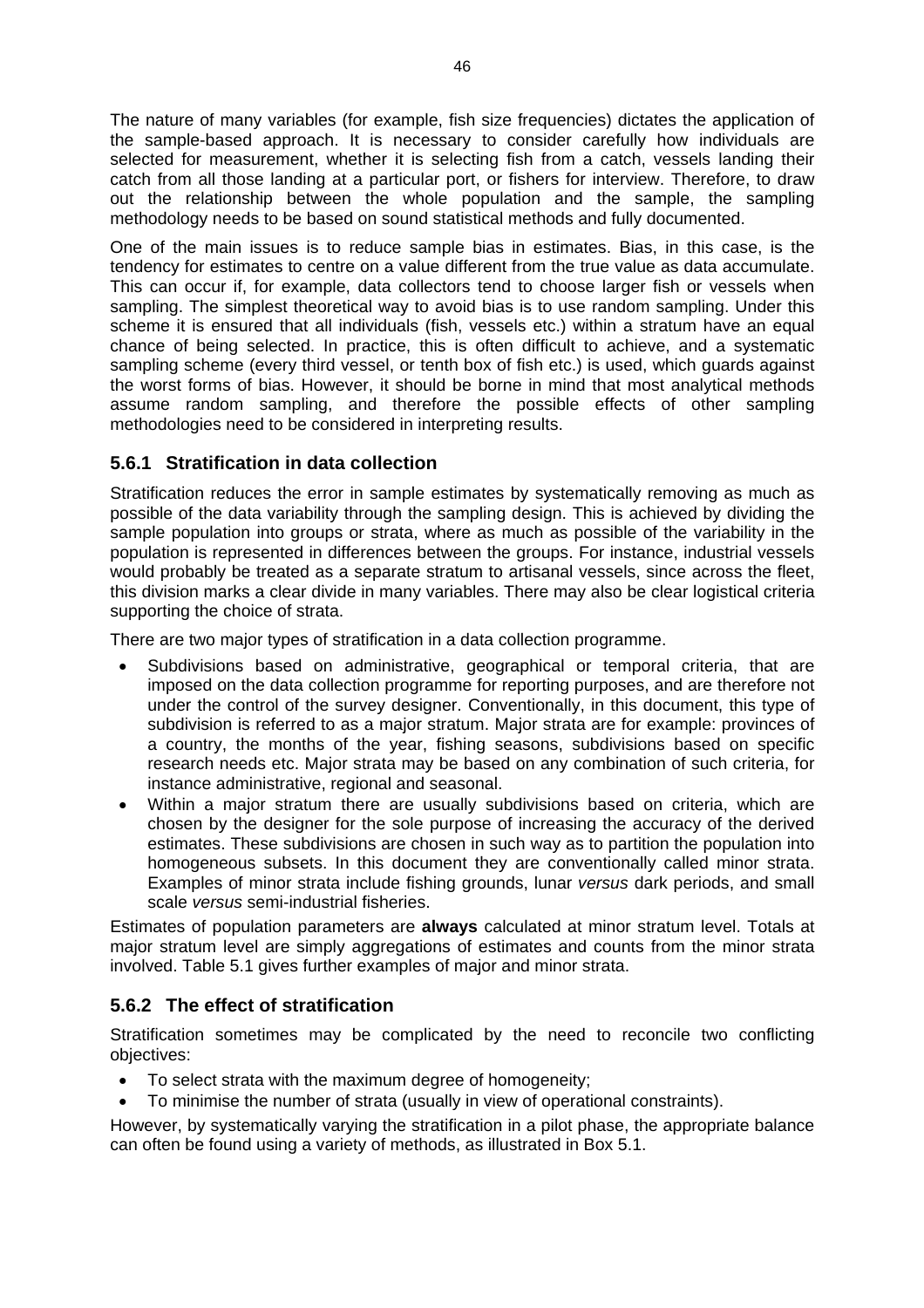| Strata group                                 | <b>Stratification</b>                                                           |  |
|----------------------------------------------|---------------------------------------------------------------------------------|--|
| Spatial                                      | Province of country or major city                                               |  |
|                                              | Districts (islands, villages)                                                   |  |
|                                              | Home port (place of registration)                                               |  |
|                                              | Base port of fishing                                                            |  |
|                                              | Community of residence                                                          |  |
|                                              | Landing place                                                                   |  |
|                                              | Fishing grounds                                                                 |  |
| Time                                         | Fishing season                                                                  |  |
|                                              | Basic time period (week, month, year)                                           |  |
|                                              | Day/night                                                                       |  |
| Enterprises                                  | Companies/co-operatives                                                         |  |
|                                              | Processing plants                                                               |  |
|                                              | Type of support industry                                                        |  |
| Trade                                        | Markets/auctions                                                                |  |
|                                              | Intermediaries/companies                                                        |  |
|                                              | Exporters/importers                                                             |  |
| Vessel/gear group                            | Fishing fleet                                                                   |  |
|                                              | Gear                                                                            |  |
|                                              | Vessel group (small scale, semi-industrial, industrial, joint venture, foreign) |  |
|                                              | Fishery (métier) (defined by fleet/target species/gear)                         |  |
| <b>Experimental fishery</b>                  | Geographical areas/depth zones/bottom types/habitats                            |  |
| or research vessels<br>Time period/day-night |                                                                                 |  |
|                                              | Gear/fishing operation                                                          |  |
| Landings                                     | Commercial species group (catch/effort, value)                                  |  |
|                                              | Commercial size/treatment group (catch/effort, value)                           |  |
|                                              | Ecological species groups                                                       |  |
|                                              | Landings agent                                                                  |  |
| People or households                         | Demographic sub-groups                                                          |  |
|                                              | Fishing community                                                               |  |
|                                              | Vessel group                                                                    |  |
|                                              | Economic sector (harvest, post-harvest, market, support industry)               |  |
|                                              | Status (captain, crew, vessel owner)                                            |  |
| Environment                                  | Habitats (floodplain, lake, mudflats, mangroves, upwelling areas)               |  |
|                                              | Season                                                                          |  |
|                                              | Physical oceanographic / limnological criteria                                  |  |

**Table 5.1 Some examples of stratifications for fisheries data collection**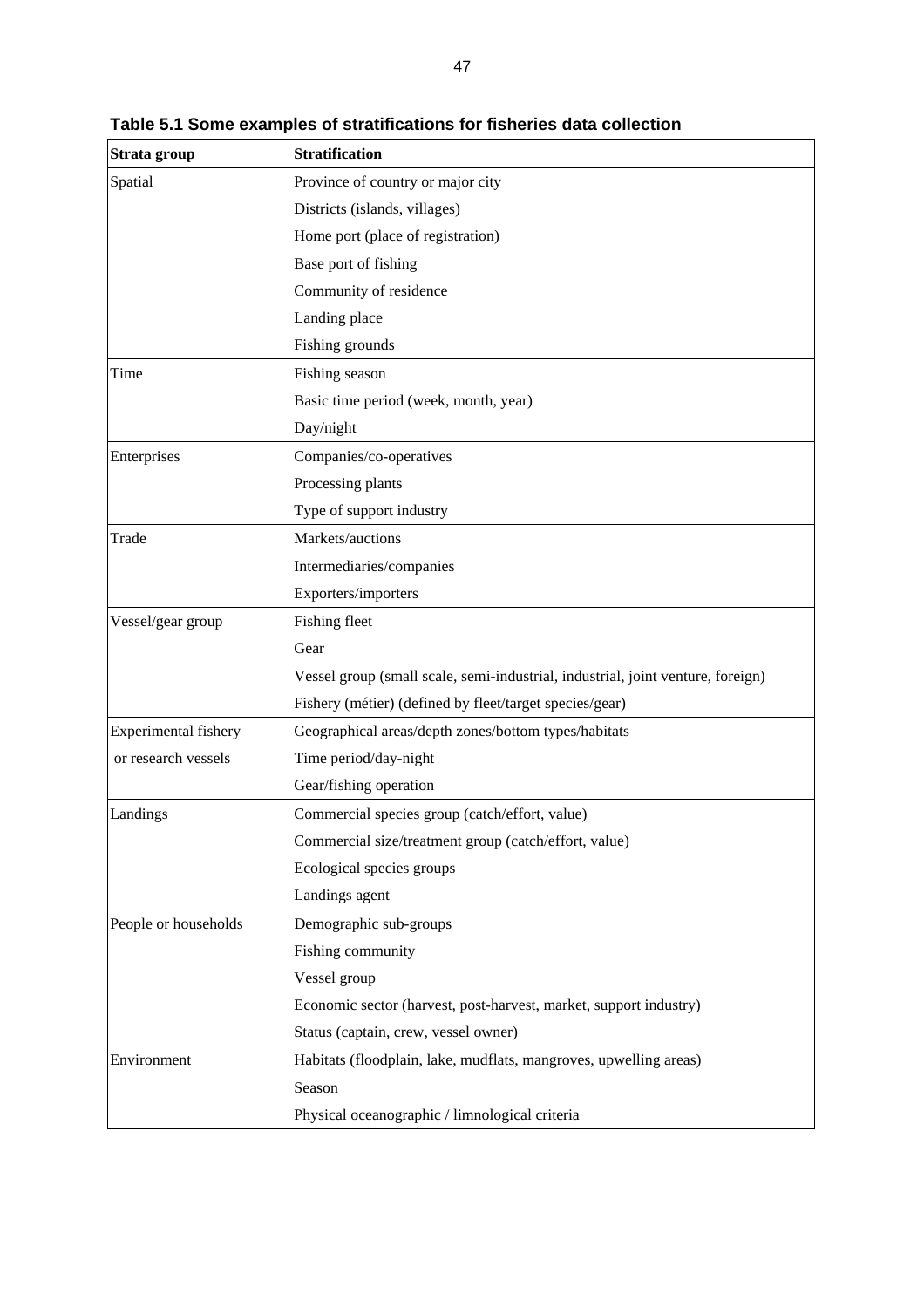# **Box 5.1 Examples of the use of stratification**

# **Combining two gears into one**

A boat/gear classification contains two different gear types (e.g. tangle nets of different mesh size), but repeated tests for species composition, average size of fish and CPUE have revealed that there are no statistically significant differences between the two types. It would thus seem reasonable to combine the two gears into one, thereby simplifying data collection operations in frame and catch/effort surveys.

# **Reduction of sampling effort**

Fishing effort for line fishing is collected 16 times a month and the variation for the Boat Activity Coefficient (BAC) is only 3% (an indication of high homogeneity in the level of fishing activity). Using the collected samples and simulating a reduction in the sampling days using a computer, it has been found that the new variation is 6% and the resulting estimates are close to the old ones. This suggests that data collection of fishing effort for this gear may be reduced from 16 to 8 days without seriously degrading the accuracy of estimates.

# **Stratification in time**

For all boat/gear types of an inshore fishery there have been consistent and highly significant differences in catch rates and species composition during the lunar and dark periods. This indicates that the reference period (a calendar month) should be further stratified in time (lunar period and dark period).

# **Stratification in space**

A large homeport contains most of the boats for a trap fishery and they all use a fishing ground that is inaccessible to other boats with traps. Catch rates are significantly different from the rest of the fleet that operate from other sites. This indicates that this particular homeport should become a minor stratum.

# **Stratification on size of landing places**

Stratification of landing places and/or homeports with respect to size is a simple arithmetic process involving an initial list of sites (rows) to which a variable number of indicators (columns) is associated. These indicators may refer to number of fishing units and/or gears by boat/gear type and may be supplemented with other quantitative criteria. The arithmetic process involves normalisation of each column (for instance by converting all values into dimensionless values between 0 and 1), and formulation of totals by site using the normalised values. The stratification criteria are then based on ranking the sites (rows) by their individual percentage of the grand total in descending order and formulating cumulative percentages that will range between the maximum percentage (first row) and 100% (last row). This percentage list can be used to determine partitioning schemes where sampling effort is proportional to the stratum size.

For instance, out of 600 sites the first 10 with up to 50% cumulative percentage will be "primary" and the remaining 590 "secondary". This, in turn, means that 50% of data collection effort must be allocated to only 10 primary sites and the other 50% to all 590 secondary sites. In this manner, data collection effort is allocated proportionally to the size/importance of sampling sites.

Once a stratification scheme has been decided upon, the next problem is the allocation of sampling effort to the strata. The basic three rules (known as "Von Neumann allocation") for optimisation are to allocate larger sampling effort to strata with i) greater size, ii) greater variation and iii) lower sampling cost.

The cost of a sample-based approach is mainly a function of its statistical coverage or sample size. When the sample size increases the survey cost also increases and the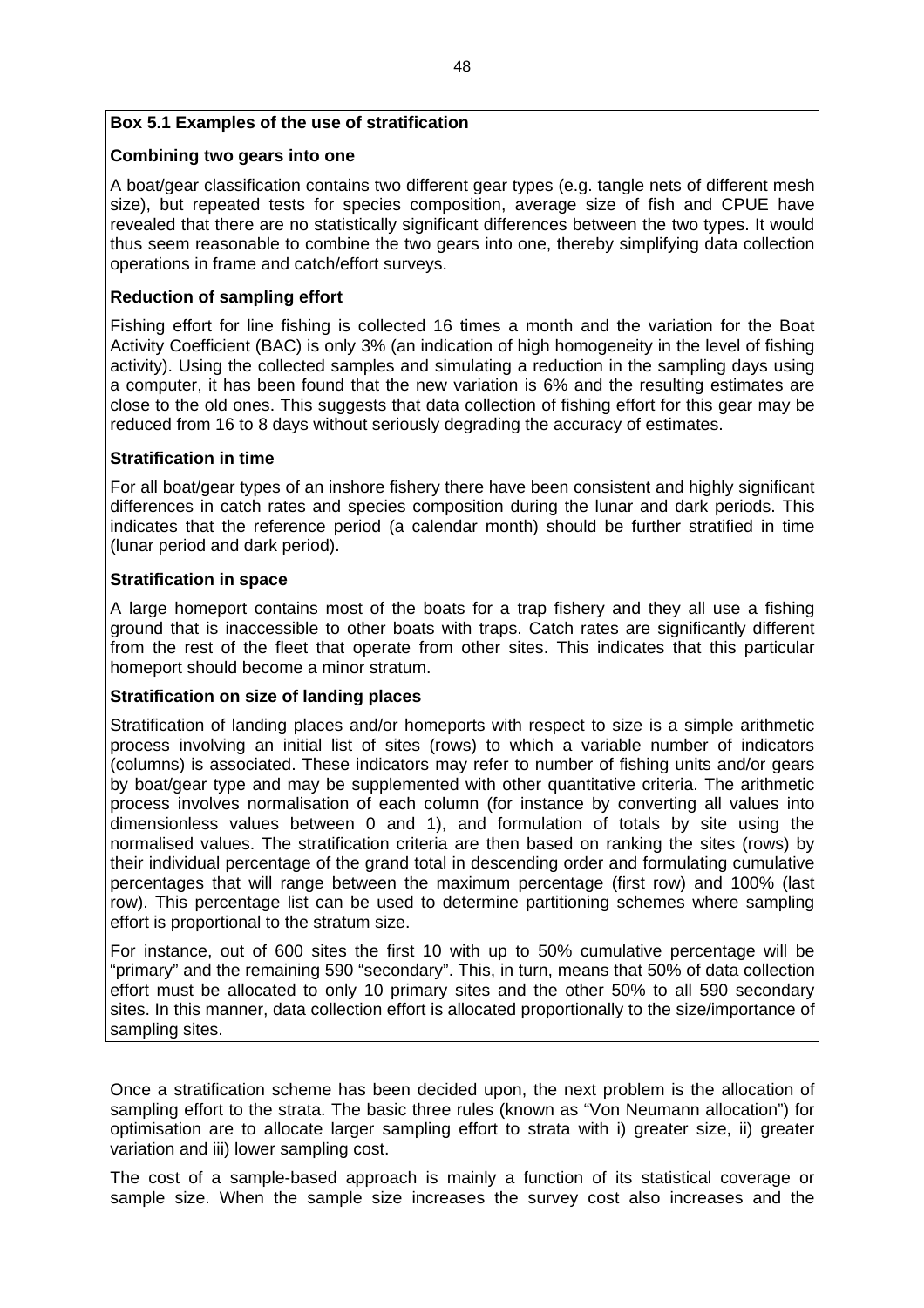expected accuracy is higher. However, the increase in accuracy is not proportional to the sample size, but suffers from diminishing returns. For example, to obtain a sufficiently accurate size frequency distribution requires only a relatively small random sample of all the fish landed.

# **5.7 OPERATIONAL CONSIDERATIONS**

Regularly conducted data collection programmes require consideration of operational criteria as well as statistical needs and cost-effectiveness. Methodological approaches, such as the selection of strata, will often be constrained by operational considerations including institutional, financial and human resources. Sampling effort for routine data collection has to be set for the long term. For example, the frequency of visits to landings sites has to be set realistically to a level which takes account of the number of data collectors and their other responsibilities. It is all to easy to set up an ambitious data collection programme, which proves unsustainable as enumerators find themselves unable to complete all tasks assigned to them.

Careful planning under operational criteria (see Table 5.2) will be needed to ensure that available resources support the choice of stratification and the required sampling intensity in space and time. Budgeting for institutional development and training will, therefore, need to be considered well in advance of implementation.

| <b>Parameter type</b>                                                                               | <b>Purpose</b>                                                                                                 |
|-----------------------------------------------------------------------------------------------------|----------------------------------------------------------------------------------------------------------------|
| Travel time and costs between sites using                                                           | To determine total time required for visiting sites using<br>existing transportation.                          |
| alternative transportation means                                                                    | To examine if investing in increased mobility will be cost-<br>effective.                                      |
| The times when boats usually land their<br>catch, by gear type.                                     | To determine the most convenient time intervals for<br>sampling landings.                                      |
| Whether boats land their catch at a different<br>site than their homeports                          | To determine whether it is possible to combine landings,<br>effort and other sampling into one visit.          |
| Whether boats migrate to other places (if so,<br>where and when).                                   | To include seasonal migration information into the frame<br>survey data                                        |
| Usual duration of a fishing trip, by fleet.                                                         | To simulate fishing trips.                                                                                     |
| Catch per day by fleet.                                                                             | To simulate CPUE and catch per trip.                                                                           |
| Number of gears (traps etc.) or gear<br>operations (e.g. net hauls) normally used, by<br>fleet.     | To simulate fishing operations and derive catch-per-<br>gear/operation.                                        |
| Maximum time required for a full recording<br>of landings and species composition from one<br>boat. | To determine how many boats can be sampled per hour.                                                           |
| Maximum time required for inquiring<br>whether a fishing unit was active or not.                    | To determine the total time required (per day and per<br>homeport) for recording boat/fishing unit activities. |

| Table 5.2 Examples of operational parameters used in planning data collection |
|-------------------------------------------------------------------------------|
| programmes.                                                                   |

General budget items will include:

- Human resources costs of salaries, training, contracts etc.
- Institutional resources costs of establishing and maintaining committees, working groups, focus groups between government institutions and private sector (companies, producer organisations, communities) etc.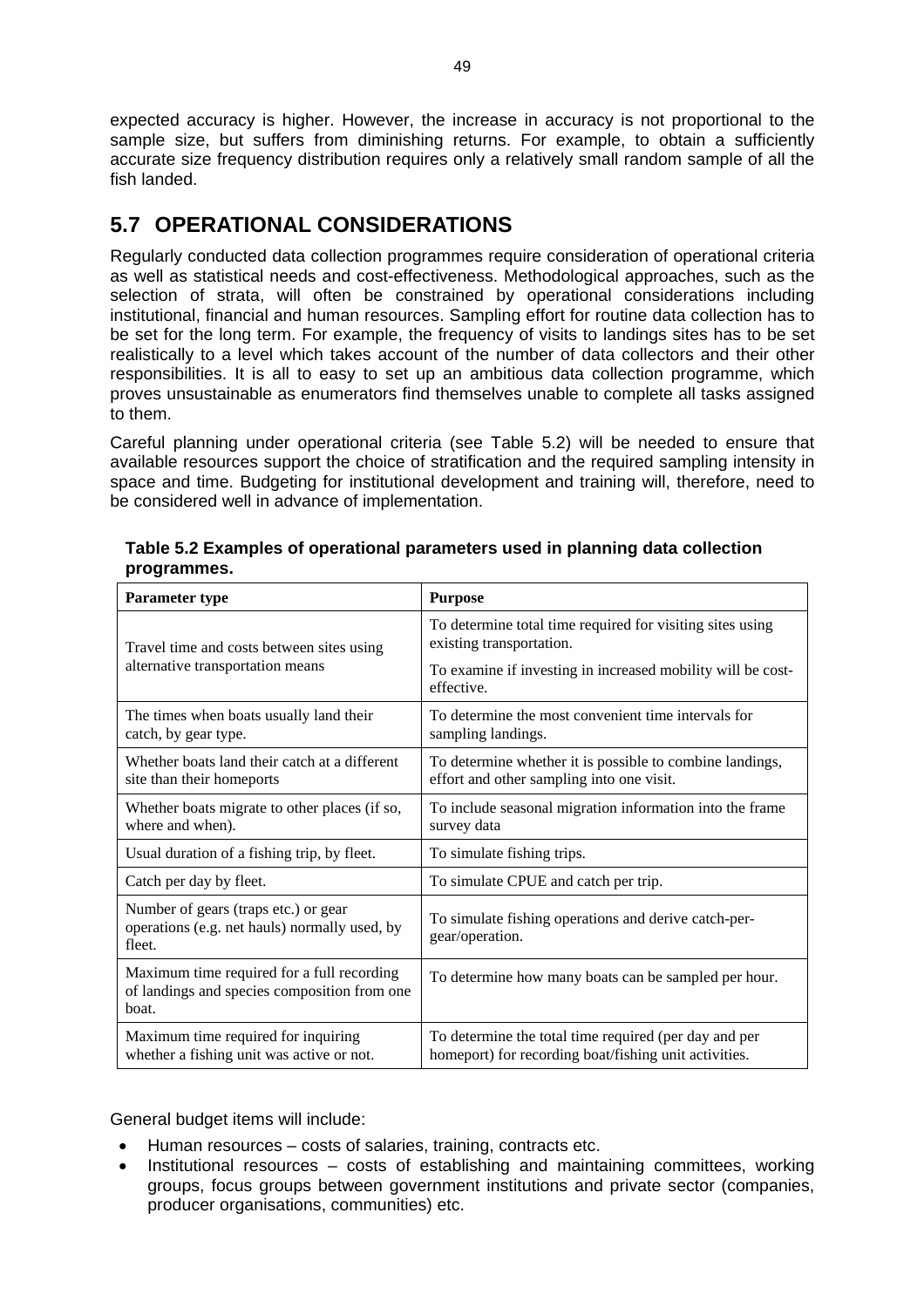- Capital expenditure costs of transport (including vessels), computers, offices, equipment etc.
- Recurrent expenditure costs of communications, travel, office, publications, utilities etc.

In developing countries, it may be possible to establish projects supported by other development partners. In the conduct of such projects, careful attention should be paid to sustainability after the project's end. This involves:

- Training
- Establishing appropriate enumeration or sampling methods in the expectation of declines in resources
- Development of analytical methods and tools (models, software)
- Seeking the establishment of positions within government and the finance for their management
- Preparing for alternative sources of funding (industry or local government; additional taxes or levies; etc.)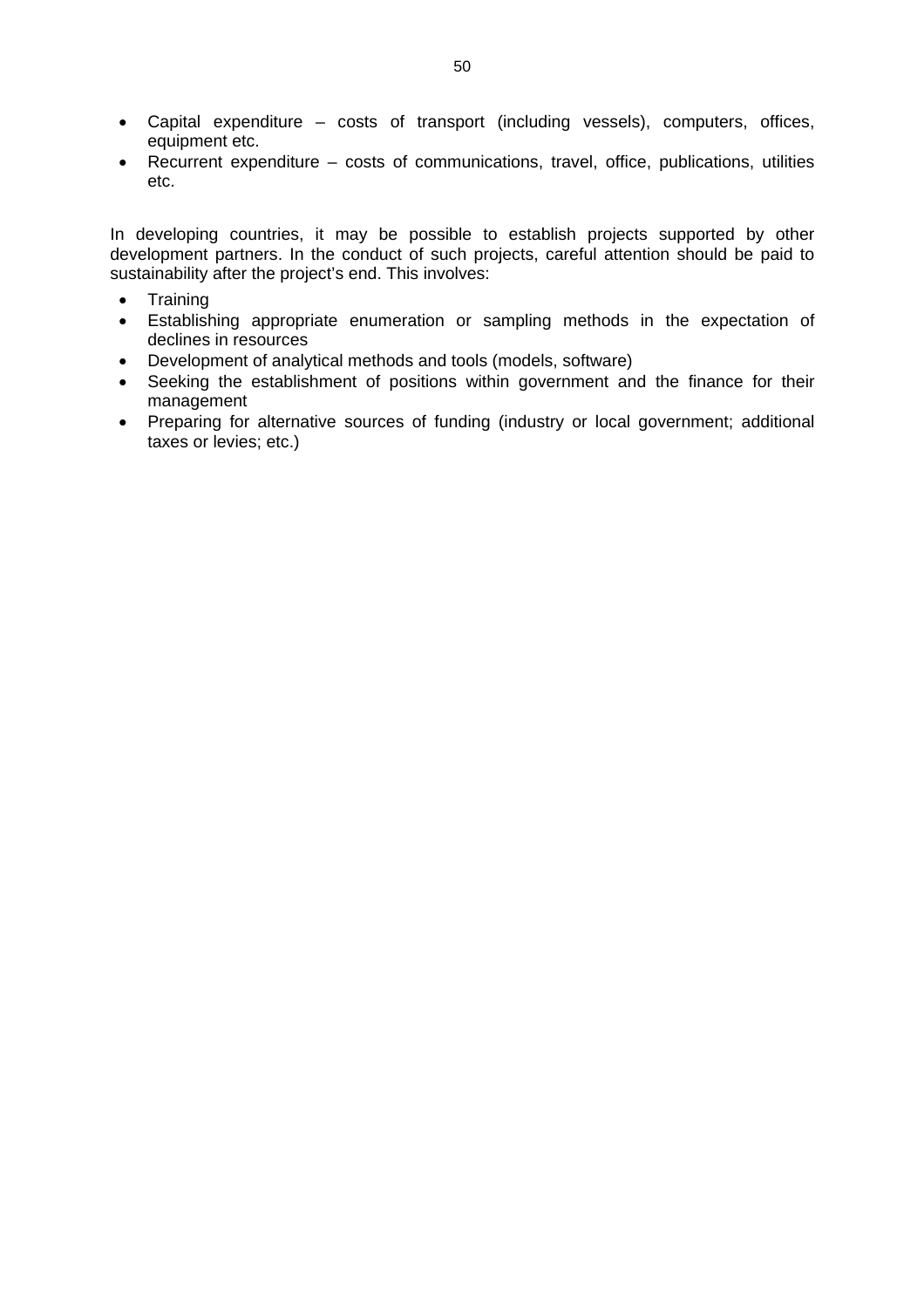# **6. DATA COLLECTION METHODS**

The choice of method is influenced by the data collection strategy, the type of variable, the accuracy required, the collection point and the skill of the enumerator. Links between a variable, its source and practical methods for its collection (Table 6.1, Table 6.2 and Table 6.3) can help in choosing appropriate methods. The main data collection methods are:

- Registration: registers and licences are particularly valuable for complete enumeration, but are limited to variables that change slowly, such as numbers of fishing vessels and their characteristics.
- Questionnaires: forms which are completed and returned by respondents. An inexpensive method that is useful where literacy rates are high and respondents are cooperative.
- Interviews: forms which are completed through an interview with the respondent. More expensive than questionnaires, but they are better for more complex questions, low literacy or less co-operation.
- Direct observations: making direct measurements is the most accurate method for many variables, such as catch, but is often expensive. Many methods, such as observer programmes, are limited to industrial fisheries.
- Reporting: the main alternative to making direct measurements is to require fishers and others to report their activities. Reporting requires literacy and co-operation, but can be backed up by a legal requirement and direct measurements.

# **6.1 VARIABLES, SOURCES AND METHODS**

The choice of the many methods for collecting fishery data will depend on the variables to be measured, the source and the resources available. In many cases, there is a natural way to collect particular variables. For example, relatively static variables, like vessel length or engine size, are often best collected through a registration system. Highly dynamic variables, like catch or effort, may often be best obtained through daily records, such as logsheets.

For the same variable, the methods can be different depending on the type of fishery. For example, for a large-scale fishery, catch data would be best collected from logbooks, whilst in a small-scale fishery interviews and/or questionnaires would often be the best method. The sources (fishers, processors etc.) are also an important factor for the choice and design of methods. Buyers, processors and other intermediaries are likely to keep their own sales records, which should be used as the basis of data forms. Small-scale fishers often do not keep any records, and data acquisition in this case would be restricted to one-to-one interviews, but the interview structure could be more flexible.

Data collection should be conducted at intervals sufficiently frequent for the management purpose. For example, data for stock monitoring have to be collected constantly, while household data can be at much longer time intervals. In general, frequently collected data will probably have to rely on fishers or industry personnel providing the data. Less frequent data can use enumerators since the costs of collection are much lower.

There are cases when fishery data collection programmes cannot be operated on a regular basis because of operational limits. These cases include small scale fishing operations in many inland or remote marine areas, where fishing operations are spread over a large area with part-time fishers using a large array of fishing gears and techniques, sometimes in many different habitats. Under these circumstances, a number of alternative approaches can be taken to assess the fisheries, including:

- limited scope census or sample-based pilot surveys;
- household surveys or surveys for fish consumption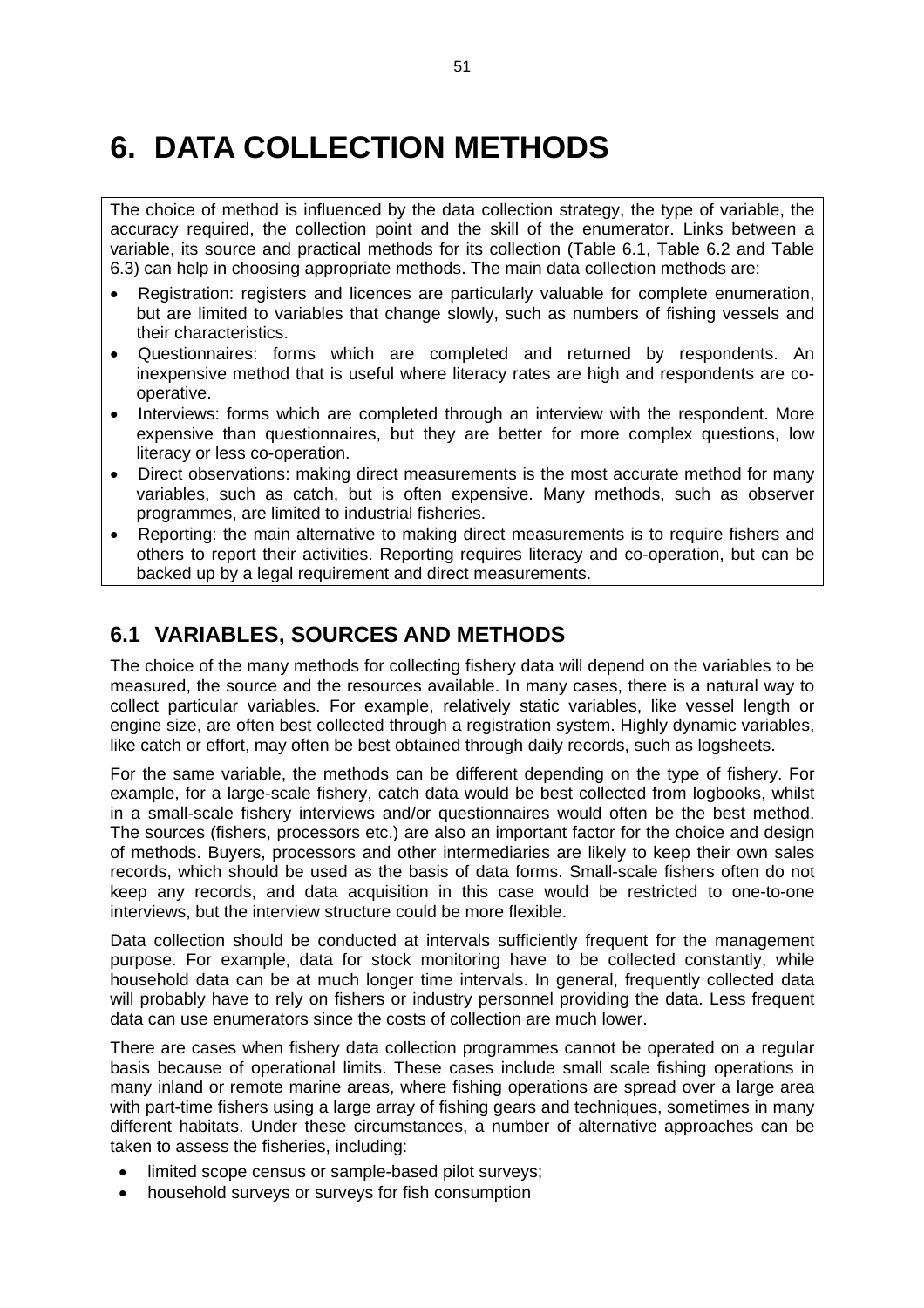- trade patterns;
- logbook systems.

All of these can be used for cross-checking landings data as well as providing production and socio-cultural information.

Many variables can be collected by more than one method and at different points from fishers to consumers. Where possible, data should be collected from several sources to crosscheck for errors. For example, catch data collected through logbooks can be crosschecked against reported landings based on sales slips, data collected by interview at landing sites and even consumer or trade data.

In almost all cases, many different variables can be collected simultaneously. For example, length frequency, species composition, average weight and first sale price can all be obtained when vessels land their catch. Collecting of data for different purposes reduces costs and thus due account should be made of this aspect when planning the data collection programme.

There are strong links between types of data, where they can be obtained and the methods, which are available for their collection. This section provides a guide for selecting data collection methods in relation to the data type and source, and gives some indication of what types of data can be collected simultaneously.

# **6.1.1 Data sources**

**Harvest:** at the level where fish are caught. The most direct approach to the fishery data (e.g. catch, effort).

**Post harvest:** levels through which fish are prepared for market. This may include middle person, fish auction, cold storage, processing farms and transport of products.

**Market:** all situations where fish are commercially transferred. It may include the fish market at landing port, transaction (secondary market) of products among brokers, processing farms and consumers' market.

**Consumers:** at the level where the products are finally consumed.

**Government-related agencies:** any agencies or institutes forming part of government (including the inter-governmental level). It would include various agencies outside of fisheries (e.g. custom, coast guard and meteorology department).

**Support industry:** industries which provide materials and services for fisheries, but are not directly involved in fisheries business (e.g. ship building industry, fishing gear suppliers).

# **6.1.2 Linkage among variables, sources and methods**

The linkage between variables, sources and methods are shown in three tables. These tables intend to give some guidance for selecting collecting methods and sources, and design a data collection system. The tables also would give ideas about what types of data can be collected simultaneously at the same source with the same method.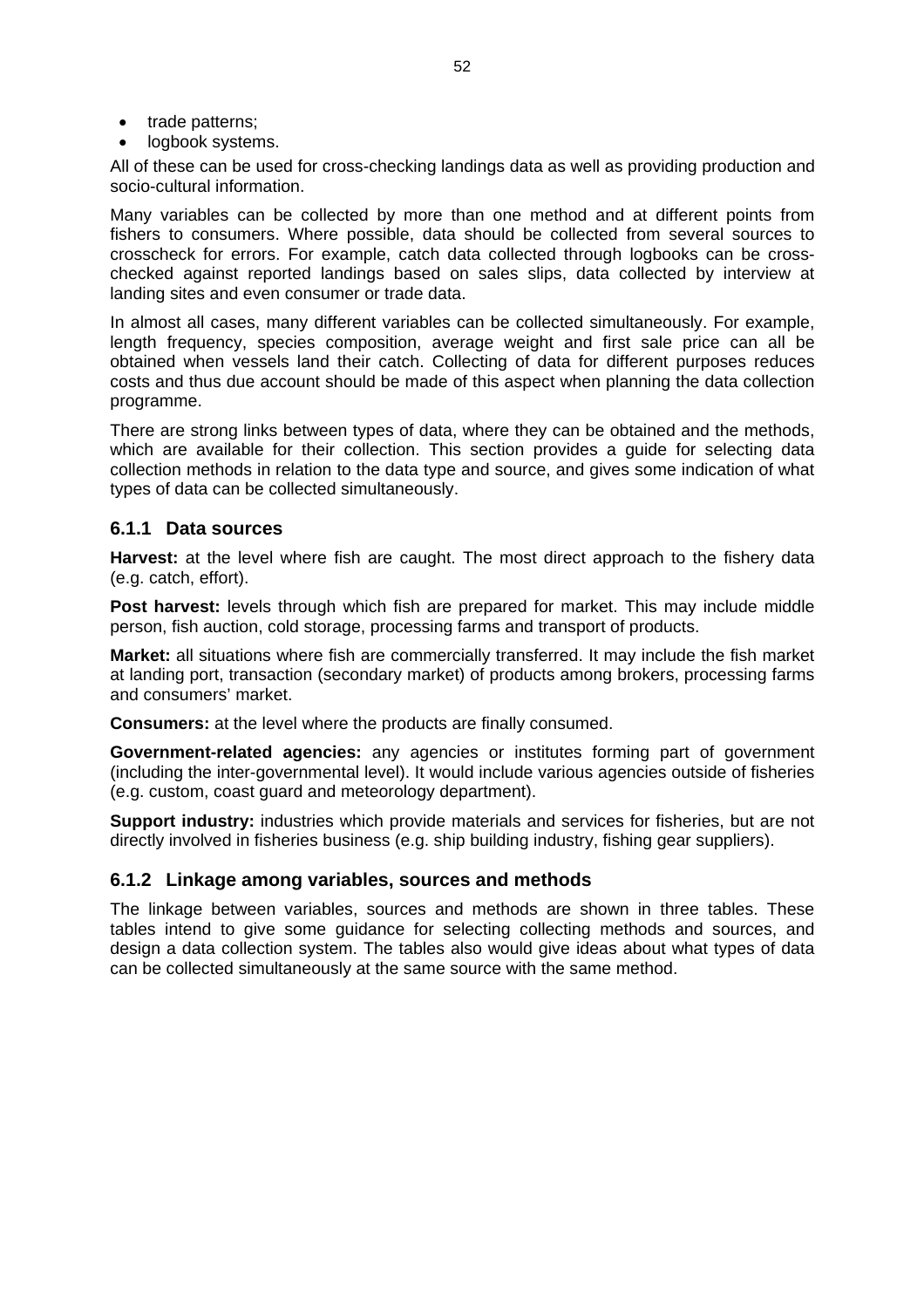|                                      | <b>Sources</b> |                        |                                  |                  |                                                  |                     |  |  |  |
|--------------------------------------|----------------|------------------------|----------------------------------|------------------|--------------------------------------------------|---------------------|--|--|--|
| <b>Main Data Types</b>               | <b>Harvest</b> | Post<br><b>Harvest</b> | Market<br>(including<br>retails) | <b>Consumers</b> | Government<br>related agencies<br>& institutions | Support<br>Industry |  |  |  |
| Catch (4.3.1.1)                      |                |                        | $\circ$                          |                  |                                                  |                     |  |  |  |
| Effort (4.3.1.2)                     |                |                        |                                  |                  |                                                  |                     |  |  |  |
| Vessel / gear data (4.3.1.4)         | ٠              |                        |                                  |                  |                                                  |                     |  |  |  |
| Operations data (4.3.1.4)            |                |                        |                                  |                  |                                                  |                     |  |  |  |
| Compliance data (4.3.1.5; 4.3.1.6)   | ٠              | $\circ$                |                                  |                  |                                                  | $\circ$             |  |  |  |
| Biological data (4.3.2)              |                |                        |                                  |                  |                                                  |                     |  |  |  |
| Environmental data (4.3.2.4)         | O              |                        |                                  |                  |                                                  |                     |  |  |  |
| Market data (4.3.3.1; 4.3.4.5)       | О              |                        |                                  | $\circ$          | O                                                |                     |  |  |  |
| Costs and earnings data (4.3.3.3)    |                |                        | O                                | 4                |                                                  |                     |  |  |  |
| Trade data (4.3.3.11; 4.3.3.12)      |                |                        | ÷                                |                  |                                                  |                     |  |  |  |
| Fisherfolk data (4.3.4)              |                |                        |                                  |                  |                                                  |                     |  |  |  |
| Household data (4.3.4)               | $\circ$        |                        | $\circ$                          |                  |                                                  |                     |  |  |  |
| Institutions data (4.3.3.5; 4.3.4.3) |                |                        |                                  |                  |                                                  |                     |  |  |  |

# Table 6.1 The different types of data that can be collected from the various data sources. Numbers in brackets refer to relevant sections in the main text.

# Table 6.2 The different data collection methods that can be used for the different sources.

| Method/sources                | <b>Harvest</b> | Post<br><b>Harvest</b> | Market  | <b>Consumers</b> | Government | Support<br>Industry |  |
|-------------------------------|----------------|------------------------|---------|------------------|------------|---------------------|--|
| Registration (6.3.1)          |                | $\circ$                |         |                  |            | $\circ$             |  |
| Questionnaires (6.3.2)        |                |                        |         |                  |            | $\circ$             |  |
| Interviews (6.3.3)            |                |                        |         |                  |            |                     |  |
| Open-ended (6.3.3.1)          |                |                        |         |                  |            |                     |  |
| Structured (6.3.3.2)          |                |                        |         |                  |            | ۰                   |  |
| Observations (6.3.4)          |                |                        |         |                  |            |                     |  |
| Observers (6.3.4.1)           |                |                        |         |                  |            |                     |  |
| Inspectors $(6.3.4.2)$        |                |                        |         |                  |            |                     |  |
| Scientific research (6.3.4.3) | O              | O                      | $\circ$ | $\circ$          |            |                     |  |
| Data logging (6.3.4.4)        |                |                        |         |                  | $\circ$    |                     |  |
| Reporting (6.3.5)             |                |                        |         |                  |            |                     |  |
| Harvest (6.3.5.1)             |                |                        |         |                  |            |                     |  |
| Post harvest (6.3.5.2)        |                |                        | $\circ$ |                  |            |                     |  |
| Sales (6.3.5.3)               |                |                        |         |                  | $\circ$    |                     |  |
| Trade (6.3.5.4)               |                |                        | ÷       |                  |            |                     |  |

Strong linkage: major relation (source)

O Secondary linkage: secondary source or important validation source<br>+ Possible source or secondary validation source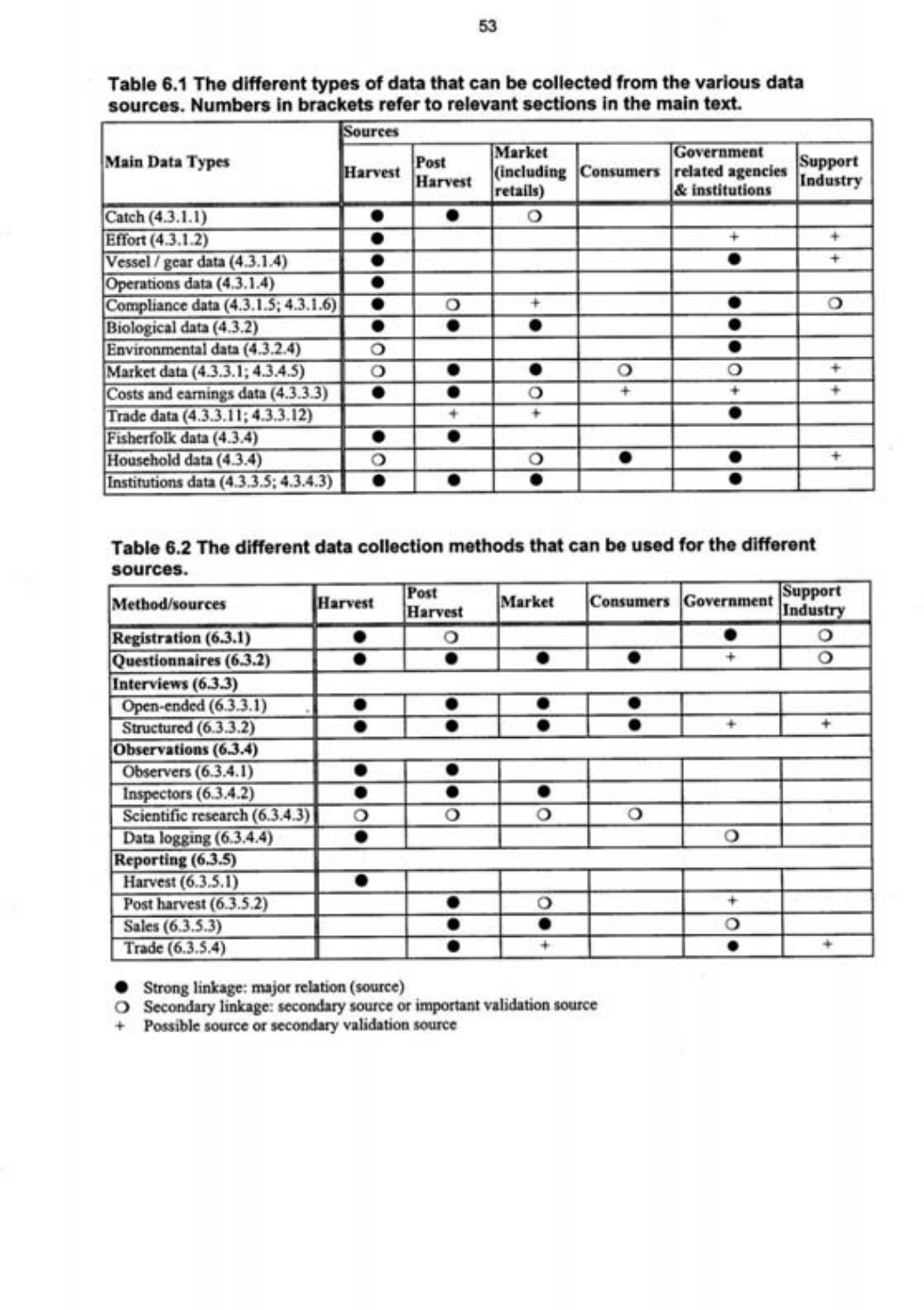|                                     | Regi-<br>stration<br>(6.3.1) |                                      | Interviews (6.3.3) |           | Direct Observations (6.3.4) |                                   |                                    |                              | Reporting (6.3.5)    |                              |       |                              |
|-------------------------------------|------------------------------|--------------------------------------|--------------------|-----------|-----------------------------|-----------------------------------|------------------------------------|------------------------------|----------------------|------------------------------|-------|------------------------------|
|                                     |                              | Quest-<br>jounaires ended<br>(6.3.2) | Open-<br>(6.3.3.1) | (6.3.3.2) | $(6.3.4.1)$ $(6.3.4.2)$     | Structured Observers Inspectors c | Scientifi<br>research<br>(6.3.4.3) | Data<br>logging<br>(6.3.4.4) | Harvest<br>(6.3.5.1) | Post<br>harvest<br>(6.3.5.2) | Sales | Trade<br>(6.3.5.3) (6.3.5.4) |
| Complete enumeration                |                              |                                      |                    |           |                             |                                   |                                    |                              |                      |                              |       |                              |
| Catch (4.3.1.1)                     |                              | ٠                                    |                    |           | ٠                           | $\circ$                           |                                    | $\ddot{}$                    | ٠                    | ÷                            | ٠     |                              |
| Effort (4.3.1.2)                    |                              | ٠                                    |                    |           | ٠                           | ٠                                 |                                    | ٠                            | ٠                    |                              |       |                              |
| Vessel / gear data (4.3.1.4)        | ٠                            | ٠                                    |                    |           | о                           | О                                 |                                    | $\div$                       | ٠                    |                              |       |                              |
| Operations data (4.3.1.4)           |                              | ٠                                    |                    |           | о                           | ÷                                 |                                    | ٠                            | ٠                    |                              |       |                              |
| Compliance data (4.3.1.5; 4.3.1.6)  | ٠                            |                                      |                    |           |                             | ٠                                 |                                    | ٠                            | ٠                    |                              |       |                              |
| Biological data (4.3.2)             |                              |                                      |                    |           | ÷                           |                                   |                                    |                              | о                    | $\ddot{}$                    |       |                              |
| Environmental data (4.3.2.4)        |                              |                                      |                    |           |                             |                                   |                                    | $\ddot{}$                    | $\circ$              |                              |       |                              |
| Market data (4.3.3.1; 4.3.4.5)      |                              | $\circ$                              |                    |           | О                           |                                   |                                    |                              |                      | $\div$                       |       |                              |
| Costs and earnings data (4.3.3.3)   |                              |                                      |                    |           | ٠                           |                                   |                                    |                              |                      | $\circ$                      | ٠     |                              |
| Trade data (4.3.3.11; 4.3.3.12)     |                              |                                      |                    |           |                             |                                   |                                    |                              |                      |                              |       | ٠                            |
| Fisherfolk data (4.3.4)             | ٠                            |                                      |                    |           |                             |                                   |                                    |                              | $\circ$              |                              |       |                              |
| Household data (4.3.4)              |                              |                                      |                    |           |                             |                                   |                                    |                              |                      |                              |       |                              |
| Institutions data (43.3.5; 4.3.4.3) |                              | $\circ$                              |                    |           |                             |                                   |                                    |                              |                      |                              |       |                              |
| Sampling                            |                              |                                      |                    |           |                             |                                   |                                    |                              |                      |                              |       |                              |
| Catch (4.3.1.1)                     |                              | ٠                                    | $\Omega$           | ٠         | ٠                           | $\circ$                           |                                    |                              | ÷                    | ٠                            | ÷     |                              |
| Effort (4.3.1.2)                    |                              | ٠                                    | о                  | ٠         | ٠                           | О                                 |                                    | О                            | ÷                    |                              |       |                              |
| Vessel / gear data (4.3.1.4)        |                              | ٠                                    | о                  | ٠         | ٠                           | о                                 |                                    |                              | $\ddot{}$            |                              |       |                              |
| Operations data (4.3.1.4)           |                              | ٠                                    | ٠                  | ٠         | ٠                           | О                                 |                                    | $\ddot{}$                    | $\ddot{}$            |                              |       |                              |
| Compliance data (4.3.1.5; 4.3.1.6)  |                              |                                      |                    |           |                             | ٠                                 |                                    |                              | $\ddot{}$            |                              |       |                              |
| Biological data (4.3.2)             |                              |                                      |                    |           | ٠                           | ÷                                 | ٠                                  |                              | ÷                    | $\circ$                      |       |                              |
| Environmental data (4.3.2.4)        |                              |                                      |                    |           |                             |                                   | ٠                                  | o                            | ÷                    |                              |       |                              |
| Market data (4.3.3.1; 4.3.4.5)      |                              | ٠                                    | ٠                  | ٠         | ٠                           |                                   |                                    |                              |                      | $\circ$                      |       |                              |
| Costs and earnings data (4.3.3.3)   |                              | ٠                                    | ٠                  | ٠         | $\bullet$                   |                                   |                                    |                              |                      |                              | ÷     |                              |
| Trade data (4.3.3.11; 4.3.3.12)     |                              |                                      |                    |           | о                           |                                   |                                    |                              |                      |                              |       |                              |
| Fisherfolk data (4.3.4)             |                              | ٠                                    | ٠                  | ٠         |                             |                                   | ٠                                  |                              | $\pm$                | o                            | ÷     |                              |
| Household data (4.3.4)              |                              | ٠                                    | ٠                  | ٠         |                             |                                   | ٠                                  |                              |                      |                              |       |                              |
| Institutions data (43.3.5; 4.3.4.3) |                              | ٠                                    | ٠                  | ٠         |                             |                                   |                                    |                              |                      | ÷                            |       |                              |

Table 6.3 The different types of data that can be collected by the various data collection methods.

• Strong linkage: major relation (source) O Secondary linkage: secondary source or important validation source + Possible source or secondary validation source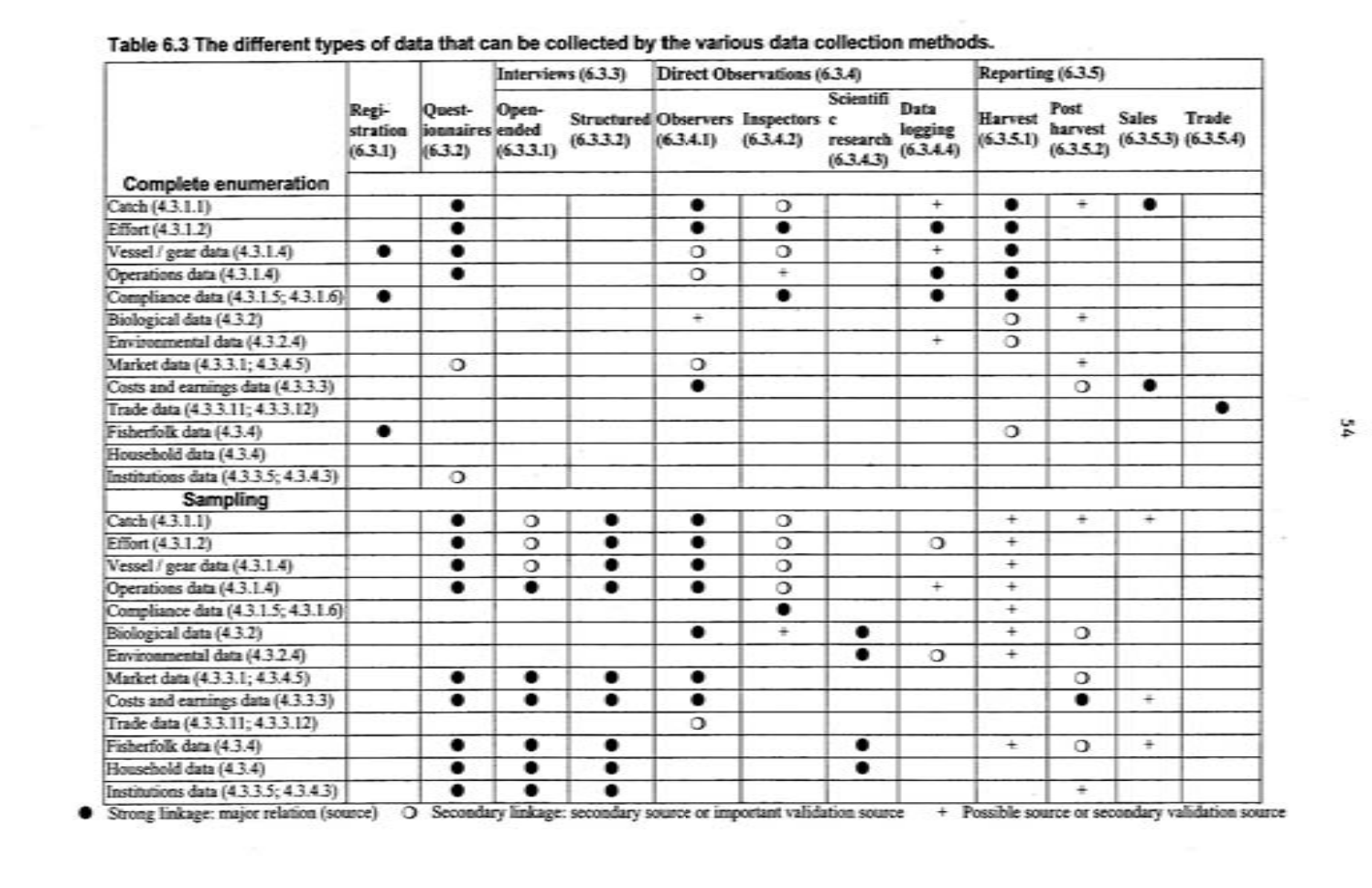# **6.2 RECORDING A VARIABLE**

It is important to assess the degree of precision required for the measurement of each variable. This will affect the method of collection, the design of the recording form and later analyses. For example, catch can be recorded in 1, 10, 100, 1000kg or other units. Total estimated catch can be disaggregated into species by relative proportions or each species mass can be estimated separately. Fishers' age can be recorded by year categories or locally derived groups such as "apprentice", "active" or "semi-retired". However, there is little point in requesting a captain to report and record the catch from a haul to the nearest kilogram, when his estimates are only accurate to the nearest tonne. If more precise measurements are required, the catch will have to be weighed on landing.

Sometimes decisions on the units of measure are complicated by the type of data to be collected. Data values may need to be represented by codes (e.g. sea state, degree of job satisfaction), which should be standardised.

# **6.3 DATA COLLECTION METHODS**

# **6.3.1 Registration**

A register is a depository of information on fishing vessels, companies, gear, licenses or individual fishers. It can be used to obtain complete enumeration through a legal requirement. Registers are implemented when there is a need for accurate knowledge of the size and type of the fishing fleet and for closer monitoring of fishing activities to ensure compliance with fishery regulations. They may also incorporate information related to fiscal purposes (e.g. issuance or renewal of fishing licenses). Although registers are usually implemented for purposes other than to collect data, they can be very useful in the design and implementation of a statistical system, provided that the data they contain are reliable, timely and complete

# *6.3.1.1 Registration data types*

In most countries, **vessels**, especially commercial fishing vessels, and chartered or contract fishing vessels are registered with the fisheries authorities. Data on vessel type, size, gear type, country of origin, fish holding capacity, number of fishers and engine horsepower should be made available for the registry.

**Companies** dealing with fisheries agencies are registered for various purposes. These companies may not only include fishing companies, but also other type of companies involved in processing and marketing fishery products. Data, such as the number of vessels, gear type and vessel size of registered fishing companies, should be recorded during such registration. Processing companies should provide basic data on the type of processing, type of raw material, capacity of processing, and even the source of material.

Fishing vessels and fishing gears may often be required to hold a valid **fishing licence**. Unlike vessel registers, licences tend to be issued for access to specific fisheries over a set period of time. Because licences may have to be periodically renewed, they can be a useful way to update information on vessel and gear characteristics.

# *6.3.1.2 Registry design*

A registry must not only capture new records, but be able to indicate that a particular record is inactive (e.g. a company has ceased operations) or record changes in operations (e.g. a company's processing capacity has increased). If licences must be renewed each year, data collected from licensing is particularly useful, as records are updated on an annual basis.

Registry data also contain criteria for the classification of fishing units into strata. These classifications are usually based on assumptions and *a priori* knowledge regarding differences on catch rates, species composition and species selectively.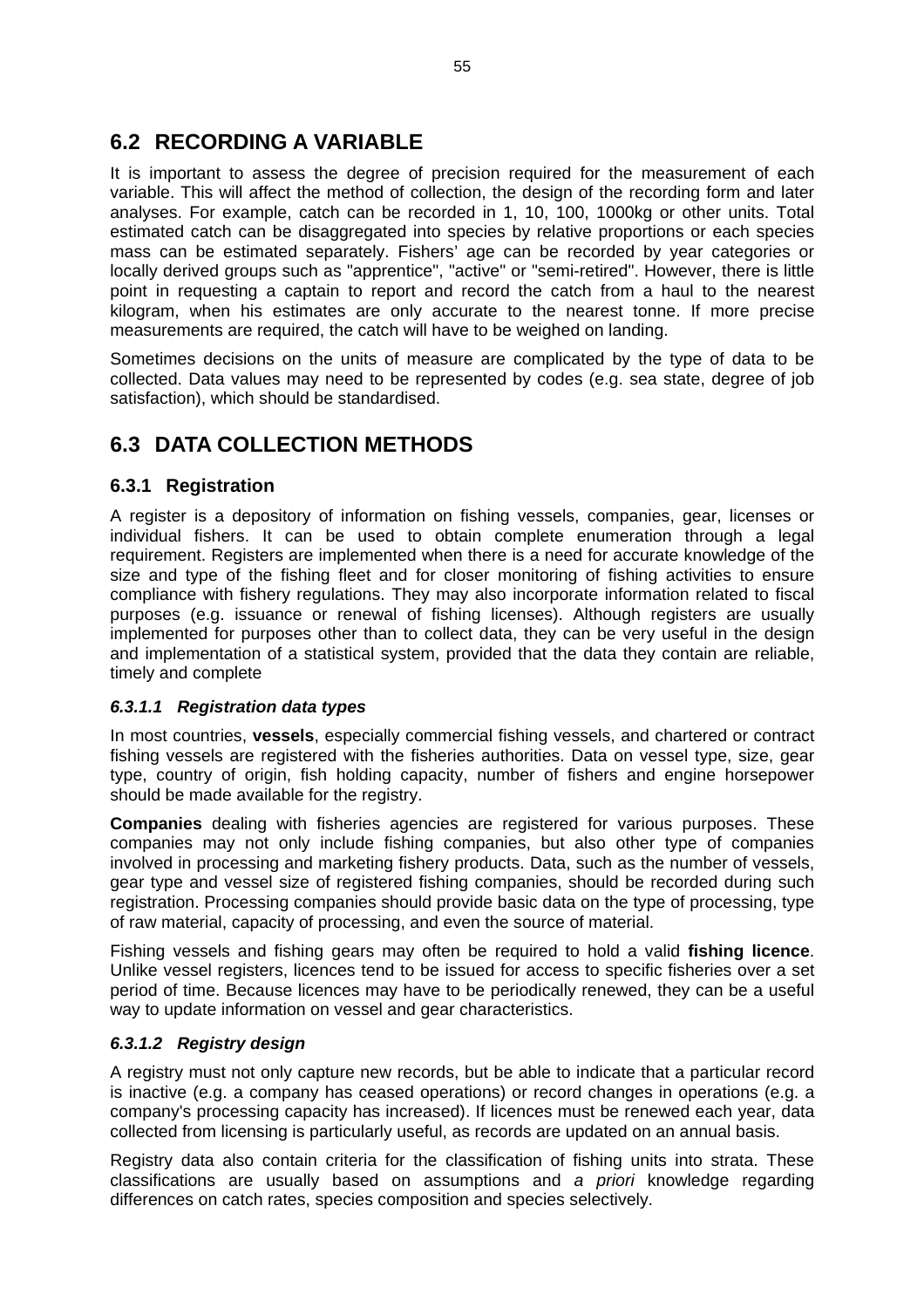In general, vessel registers are complex systems requiring well-established administrative procedures supported by effective data communications, data storage and processing components. As such, they predominantly deal with only certain types and size of fishing units, most often belonging to industrial and semi-industrial fleets. Small-scale and subsistence fisheries involving large numbers of fishing units are often not part of a register system or, if registered, are not easily traced so as to allow validation or updating.

# **6.3.2 Questionnaires**

In contrast with interviews, where an enumerator poses questions directly, questionnaires refer to forms filled in by respondents alone. Questionnaires can be handed out or sent by mail and later collected or returned by stamped addressed envelope. This method can be adopted for the entire population or sampled sectors.

Questionnaires may be used to collect regular or infrequent routine data, and data for specialised studies. While the information in this section applies to questionnaires for all these uses, examples will concern only routine data, whether regular or infrequent. Some of the data often obtained through questionnaires include demographic characteristics, fishing practices, opinions of stakeholders on fisheries issues or management, general information on fishers and household food budgets.

A questionnaire requires respondents to fill out the form themselves, and so requires a high level of literacy. Where multiple languages are common, questionnaires should be prepared using the major languages of the target group. Special care needs to be taken in these cases to ensure accurate translations.

In order to maximise return rates, questionnaires should be designed to be as simple and clear as possible, with targeted sections and questions. Most importantly, questionnaires should also be as short as possible. If the questionnaire is being given to a sample population, then it may be preferable to prepare several smaller, more targeted questionnaires, each provided to a sub-sample. If the questionnaire is used for a complete enumeration, then special care needs to be taken to avoid overburdening the respondent. If, for instance, several agencies require the same data, attempts should be made to coordinate its collection to avoid duplication.

The information that can be obtained through questionnaires consists of almost any data variable. For example, catch or landing information can be collected through questionnaire from fishers, market middle-persons, market sellers and buyers, processors etc. Likewise, socio-economic data can also be obtained through questionnaires from a variety of sources. However, in all cases variables obtained are an opinion and not a direct measurement, and so may be subject to serious errors. Using direct observations (6.3.4) or reporting systems (6.3.5) for these sorts of data is more reliable.

Questionnaires, like interviews, can contain either structured questions with blanks to be filled in, multiple choice questions, or they can contain open-ended questions where the respondent is encouraged to reply at length and choose their own focus to some extent.

To facilitate filling out forms and data entry in a structured format, the form should ideally be machine-readable, or at least laid out with data fields clearly identifiable and responses precoded. In general, writing should be reduced to a minimum (e.g. tick boxes, multiple choices), preferably being limited to numerals. In an open-ended format, keywords and other structuring procedures should be imposed later to facilitate database entry and analysis, if necessary.

# **6.3.3 Interviews**

In interviews information is obtained through inquiry and recorded by enumerators. Structured interviews are performed by using survey forms, whereas open interviews are notes taken while talking with respondents. The notes are subsequently structured (interpreted) for further analysis. Open-ended interviews, which need to be interpreted and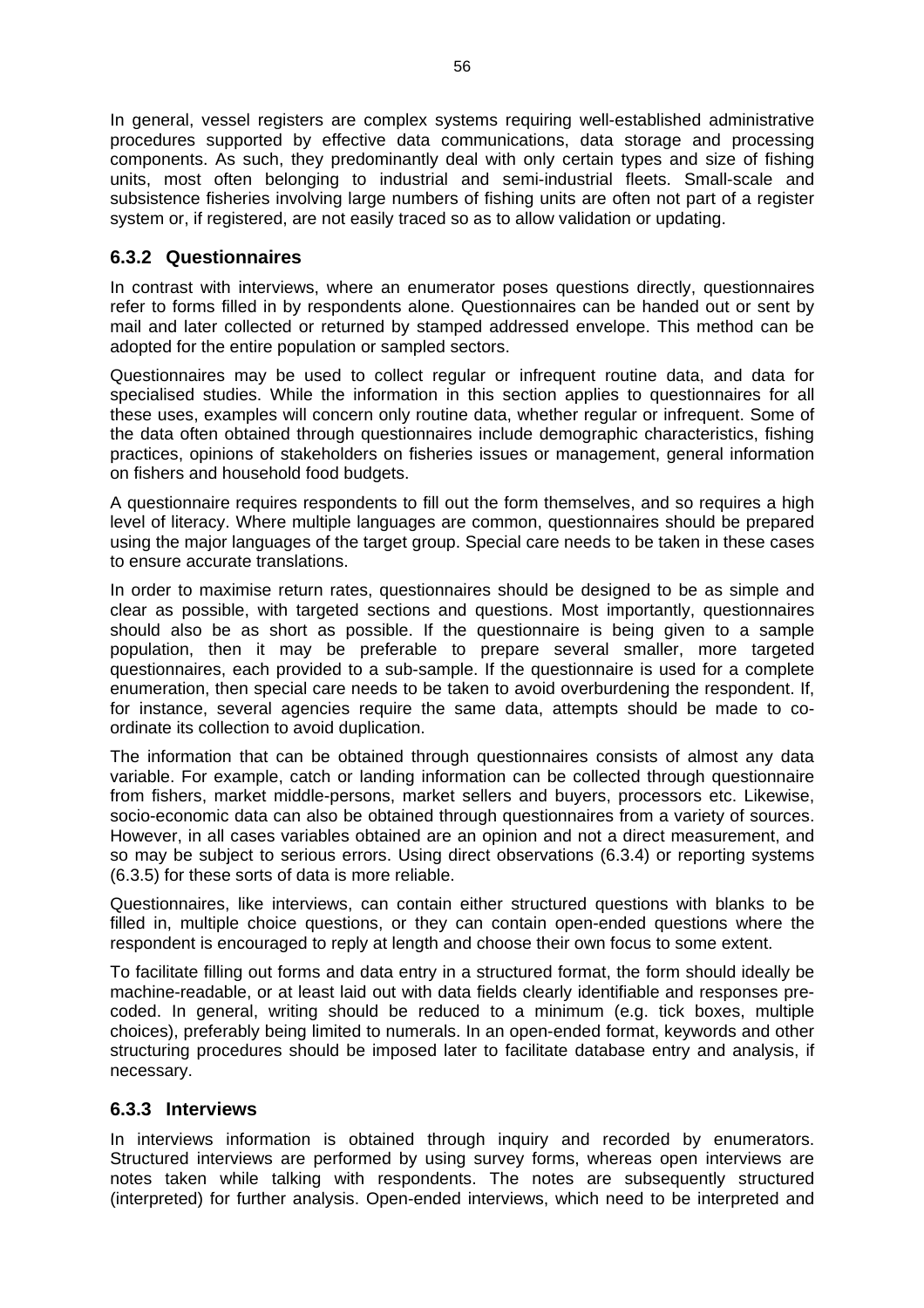analysed even during the interview, have to be carried out by well-trained observers and/or enumerators.

As in preparing a questionnaire, it is important to pilot test forms designed for the interviews. The best attempt to clarify and focus by the designer cannot anticipate all possible respondent interpretations. A small-scale test prior to actual use for data collection will assure better data and avoid wasting time and money.

Although structured interviews can be used to obtain almost any information, as with questionnaires, information is based on personal opinion. Data on variables such as catch or effort are potentially subject to large errors, due to poor estimates or intentional errors of sensitive information.

# *6.3.3.1 Open-ended interviews*

Open-ended interviews cover a variety of data-gathering activities, including a number of social science research methods.

**Focus groups** are small (5-15 individuals) and composed of representative members of a group whose beliefs, practises or opinions are sought. By asking initial questions and structuring the subsequent discussion, the facilitator/interviewer can obtain, for example, information on common gear use practices, responses to management regulations or opinions about fishing.

**Panel surveys** involve the random selection of a small number of representative individuals from a group, who agree to be available over an extended period – often one to three years. During that period, they serve as a stratified random sample of people from whom data can be elicited on a variety of topics.

# *6.3.3.2 Structured interview*

Generally, structured interviews are conducted with a well-designed form already established. Forms are filled in by researchers, instead of respondents, and in that it differs from questionnaires. While this approach is more expensive, more complicated questions can be asked and data can be validated as it is collected, improving data quality. Interviews can be undertaken with variety of data sources (fishers to consumers), and through alternative media, such as by telephone or in person.

Structured interviews form the basis for much of the data collection in small-scale fisheries.

In an **interview approach for sample catch, effort and prices,** the enumerators work according to a schedule of landing site visits to record data. Enumerators can be mobile (that is sites are visited on a rotational basis) or resident at a specific sampling site. Their job is to sample vessels, obtaining data on landings, effort and prices from all boat/gear types that are expected to operate during the sampling day. The sample should be as representative as possible of fleet activities. Some additional data related to fishing operations may be required for certain types of fishing units, such as beach seines or boats making multiple fishing trips in one day. For these, the interview may cover planned activities as well as activities already completed.

In an **interview approach for boat/gear activities,** the enumerators work according to a schedule of homeport visits to record data on boat/gear activities. Enumerators can be mobile (that is homeports are visited on a rotational basis) or resident at a specific sampling site. In either case, their job is to determine the total number of fishing units (and if feasible, fishing gears) for all boat/gear types based at that homeport and number of those that have been fishing during the sampling day.

There are several ways of recording boat/gear activities. In many cases, they combine the interview method with direct observations. Direct observations can be used to identify inactive fishing units by observing those that are moored or beached, and the total number of vessels based at the homeport are already known, perhaps from a frame survey or register.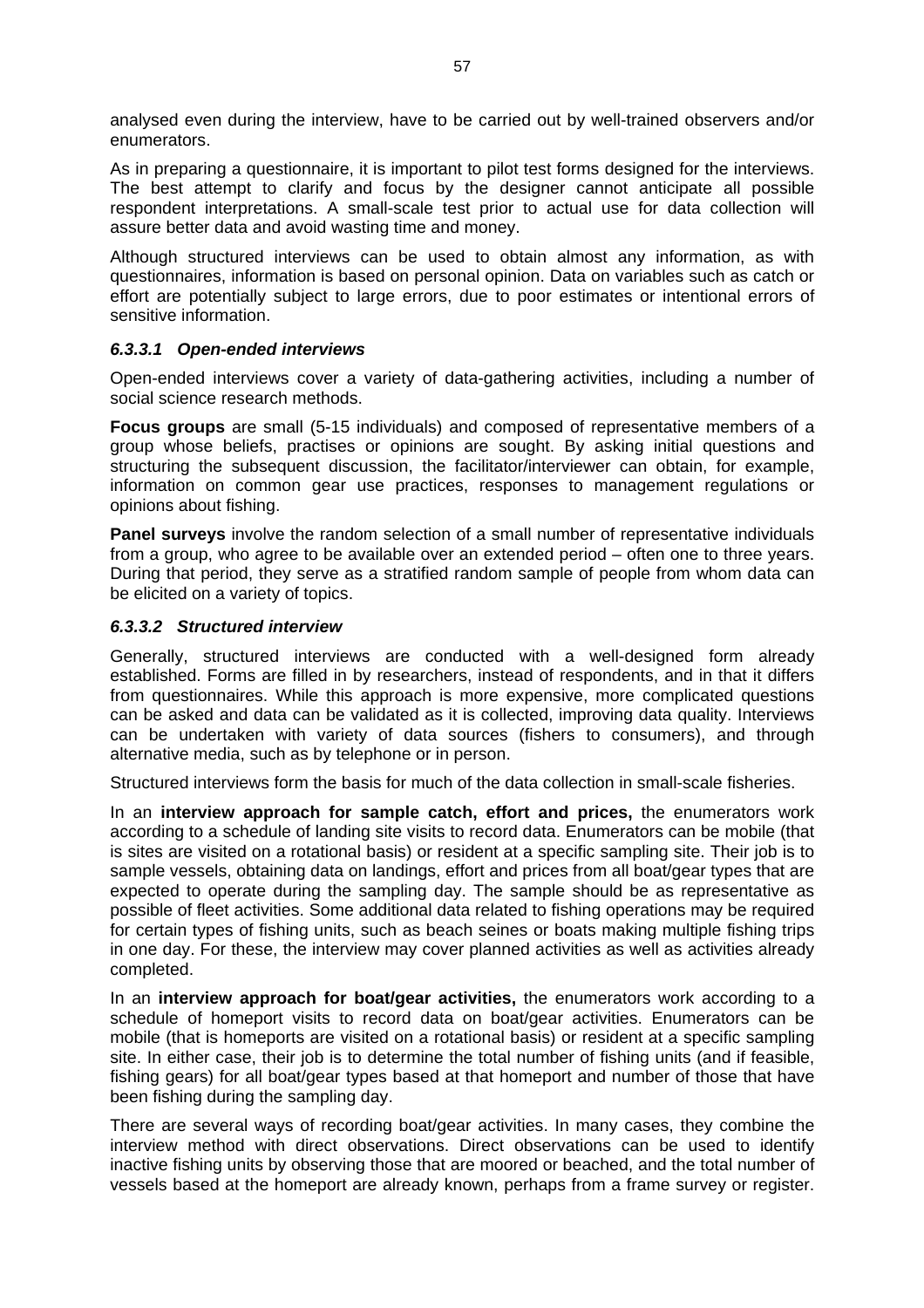Often enumerators will still have to verify that vessels are fishing as opposed to other activities by using interviews during the visit.

The pure interview approach can be used in those cases where a pre-determined sub-set of the fishing units has been selected. The enumerator's job is to trace all fishers on the list and, by means of interviewing, find out those that had been active during the sampling day. For sites involving a workable number of fishing units (e.g. not larger than 20), the interview may involve all fishing units.

Sometimes it is possible to ask questions on fishing activity which refer to the previous day or even to two days back. This extra information increases the sample size significantly with little extra cost, ultimately resulting in better estimates of total fishing effort. Experience has shown that most of the variability in boat/gear activity is in time rather than space.

# **6.3.4 Direct observations**

#### *6.3.4.1 Observers*

Observers can make direct measurements on the fishing vessels, at landing sites, processing plants, or in markets. The variables that enumerators can collect include catch (landing and discards), effort, vessel/gears, operations, environmental variables (e.g. sea state, temperature), biological variables (e.g. length, weight, age), the values and quantities of landings and sales.

In practice, observers do not only make direct measurements (observations), but also conduct interviews and surveys using questionnaires. They might also be involved in data processing and analysis. The tasks of an observer are difficult and adequate training and supervision are therefore essential.

Clear decisions need to be made on the nature and extent of data collected during any one trip. Often, the amount of data and frequency of collection can be established analytically with preliminary data.

Preferably, observers should only collect data, not carry out other activities, such as enforcement, licensing or tax collection. This should help to minimise bias by reducing the incentives to lie. Problems in terms of conflicts between data collection and law enforcement, for example, can be reduced by clear demarcation, separating activities by location or time. This becomes a necessity for at-sea observers. Their positions on fishing vessels and the tasks that they perform depend significantly on a good working relationship with the captain and crew, which can be lost if they are perceived as enforcement personnel.

The major data obtained through **at-sea observers** are catch and effort data, which are often used for cross checking fishing logs. At the same time, the at-sea observers can collect extra biological (fish size, maturity, and sex), by-catch and environmental data, as well as other information on the gears, fishing operations etc. Frequently, discards data can only be collected by at-sea observers.

The main data obtained from **observers at landing sites, processing plants and markets** include landing (amount, quality, value and price), biological (size, maturity), and effort (how many hauls, hours fishing) data. For the large-scale fishery where a logbook system is used, data collected at landing sites could be used to crosscheck data recorded in logbooks. Data collected from processing plants include quantities by species and, especially in modern factory practices, the batch number of raw materials, which can sometimes be traced back to fishing vessels. These data if collected can be used to validate landing data.

Collecting data to estimate raising factors for converting landed processed fish weight to the whole weight equivalent may be necessary. By sampling fish before and after processing, conversion factors may be improved. Potential seasonal, life history stage and other variations in body/gut weight ratios suggest date, species, sex and size should be recorded in samples.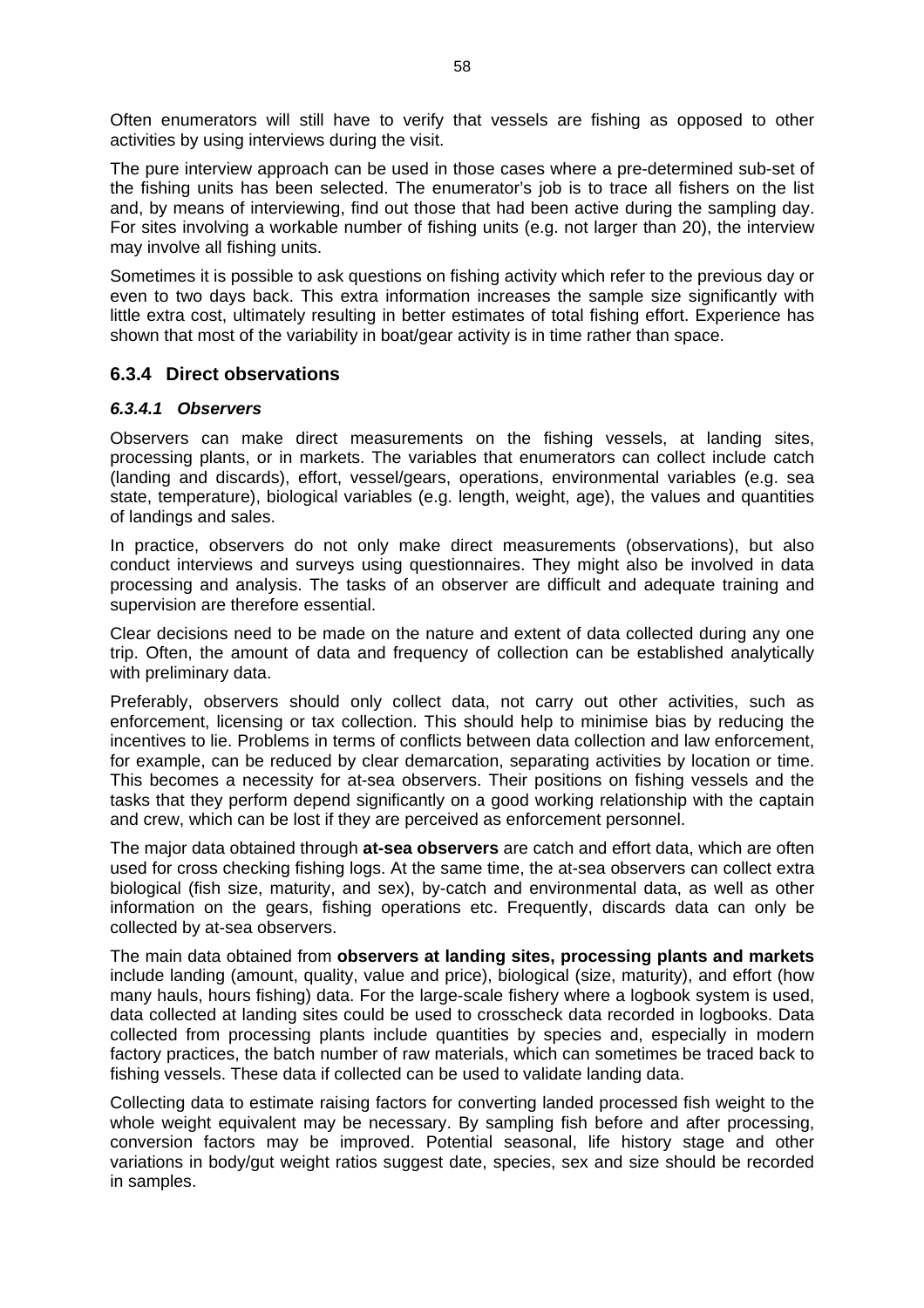Economic and demographic data at each level (e.g. input and output of various products to and from market and processors) are usually obtained by interview and questionnaire. However, the data directly collected by enumerators can also be the major source as well as supporting data for those collected through other methods.

While product data in processing plants can be collected through questionnaire (6.3.2) or interview (6.3.3), enumerators can directly collect many physical variables (weight, number, size etc.) more accurately. Automatic scales, through which a continuous stream of fish passes, can record the weight of fish mechanically or through computerised sensors. Similarly, mechanical or automatic weighing bins for whole frozen or defrosted fish, prior to entry to a processing line or cold store, can be used to record weights for each batch. Otherwise, boxes need to be counted and sub-sampled to ensure their fish contents are correctly identified and weighed.

Fish is often landed in bulk together with non-fish materials (e.g. ice, brine slurry, packing material and pallets). It can be very difficult to estimate the total fish weight, let alone weight by species, product and size grade. Methods need to be established to record whether nonfish material is included in any weighing process (e.g. are scales set to automatically subtract pallet weight?). In the case of processed fish in sealed boxes, it may be that sampling to determine an average weight and then box or pallet counting is sufficient. Alternatively, each box or pallet is weighed and a note taken whether box and pallet weight should be subtracted at a later data when processing the data.

Complete landings of all catch in relation to a vessel's trip (i.e. emptying of holds) is preferred since records can then be matched against logsheets. However, in some circumstances offloading in harbours, at the dock or at sea may only be partial, some being retained on board until the next off-loading. In this case, records should be maintained of both catch landed and retained on board.

#### *6.3.4.2 Inspectors*

Inspectors are a kind of enumerator involved in law enforcement and surveillance (for fishing regulations, sanitary inspections, labour control, etc.). They may work at sea on surveillance vessels, at landing sites on shore, at processing factories and at markets. In general, scientific data are better collected by enumerators who are not directly involved in law enforcement. Nevertheless, many variables collected by the inspectors are very useful, and include landings, operational information, effort, landing price, processing procedure and values of product to the market and processors. Inspectors are also useful in collecting employment data.

Inspectors may play an important role in verification. In many cases, reports can be physically checked with observations. For example, random samples of boxes can be taken to check box contents (species, product type and size grade) against box identification marks. Inspectors need to be skilled in such sampling strategies.

As with enumerators/observers, inspector data should be treated with caution because of the high chance of sampling bias. This potential bias of data collected by law-enforcement officers should be considered in analyses.

# *6.3.4.3 Scientific research*

Ecological research methods can be undertaken independent of commercial fishing operations to measure variables related to fish populations or the environment. Such research can be carried out by institutional research vessels or by industry or institutions using commercial fishing vessels. The objective is to obtain observations on biological (e.g. stock abundance or spatial distribution and fish size, maturity and spawning activities) and environmental (e.g. salinity and temperature) variables. It is important that this type of research is carried out periodically in order to obtain time sequential data.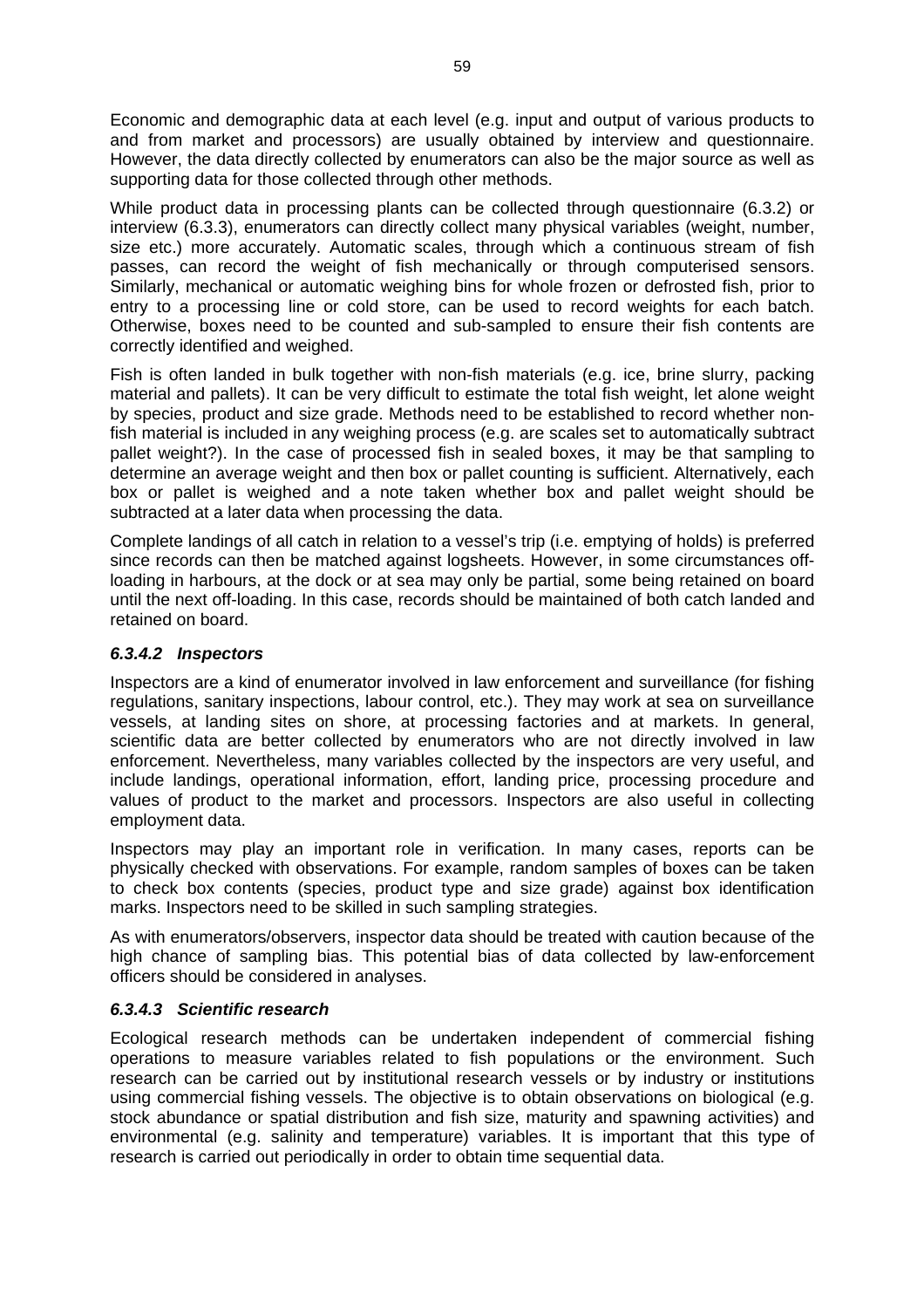Similarly, socio-cultural research methods can be used to obtain specific information useful to management. Although these methods may not often be considered routine, they provide important data and should be considered for infrequent data collection where possible.

**Key informants** are individuals with specialised knowledge on a particular topic. They may include academic specialists, community leaders, or especially skilled fishers. Interviews are usually begun with a set of baseline questions, but the interviewer expects to elicit new and perhaps unexpected information by requesting that the key informant expand on his or her answers to these initial questions. This method is ideal for obtaining in-depth descriptive data on beliefs and practices, including historical practices.

**Participant-observation** is a technique whereby the researcher spends an extended period of time (from weeks to years, depending on the objective and the context) living with a target community, both observing their behaviour and participating in their practices. During this time, the researcher will be conducting formal and informal open-ended interviewing on a variety of topics. This is a good method for learning about the actual processes of decisionmaking, as opposed to the formal procedures. Cultural and institutional rules are rarely followed to the letter, and there are usually informal standards for an acceptable leeway. However, information on these standards can often only be obtained through participantobservation.

# *6.3.4.4 Data logging*

Automatic Location Communicators (ALC) automatically log data through positioning and communications technology. They allow remote observation through recording of fishing activities at sea, and could replace logbooks and observers/inspectors on the bridges of fishing vessels. However, ALCs will be deficient in one simple respect: entry of data on the catch remains the responsibility of the captain.

Many data on fishing operations can be automatically recorded from bridge instrumentation. Position, speed, heading, deployment of gear through links to electronic instruments are likely to become more common in future. Once gathered, such data may be automatically transmitted to databases through satellite or ground communications.

The technology that combines vessel position and a catch assessment for management authorities through remote means is generally known as a Vessel Monitoring System (VMS). Confidentiality is the key to the widespread acceptance of VMS, as information on current fishing grounds, and therefore security of position information, is a major concern.

However, vessel positions, activities and catch reporting through these systems, directly to databases and thence to reports that either aggregate data or remove vessel identifiers are becoming possible. Since it will be relatively simple to check remotely sensed position against recorded position, logsheet records should become more representative of real vessel activities at sea.

# **6.3.5 Reporting**

In most complete enumeration approaches, fisheries staff do not directly undertake data collection, but use external data sources. Most commonly, these sources are data forms completed by the fishing companies themselves, middle persons, market operators, processors and even trading companies and custom offices. Such methods are almost exclusively used for semi-industrial and industrial fisheries and institutions.

Fishing companies are often a good source of information regarding basic data on catches and fishing effort. Regular submission of basic data is a part of the fishing licensing process. Data submitted by companies are often in the form of logbooks or landings declarations. Logbooks should contain detailed information on individual fishing operations, including fishing grounds, type and duration of operation, catch by species and other types of data relating to weather and sea conditions. Landings declarations usually deal with grouped data presented as summaries of fishing trips and catch by species.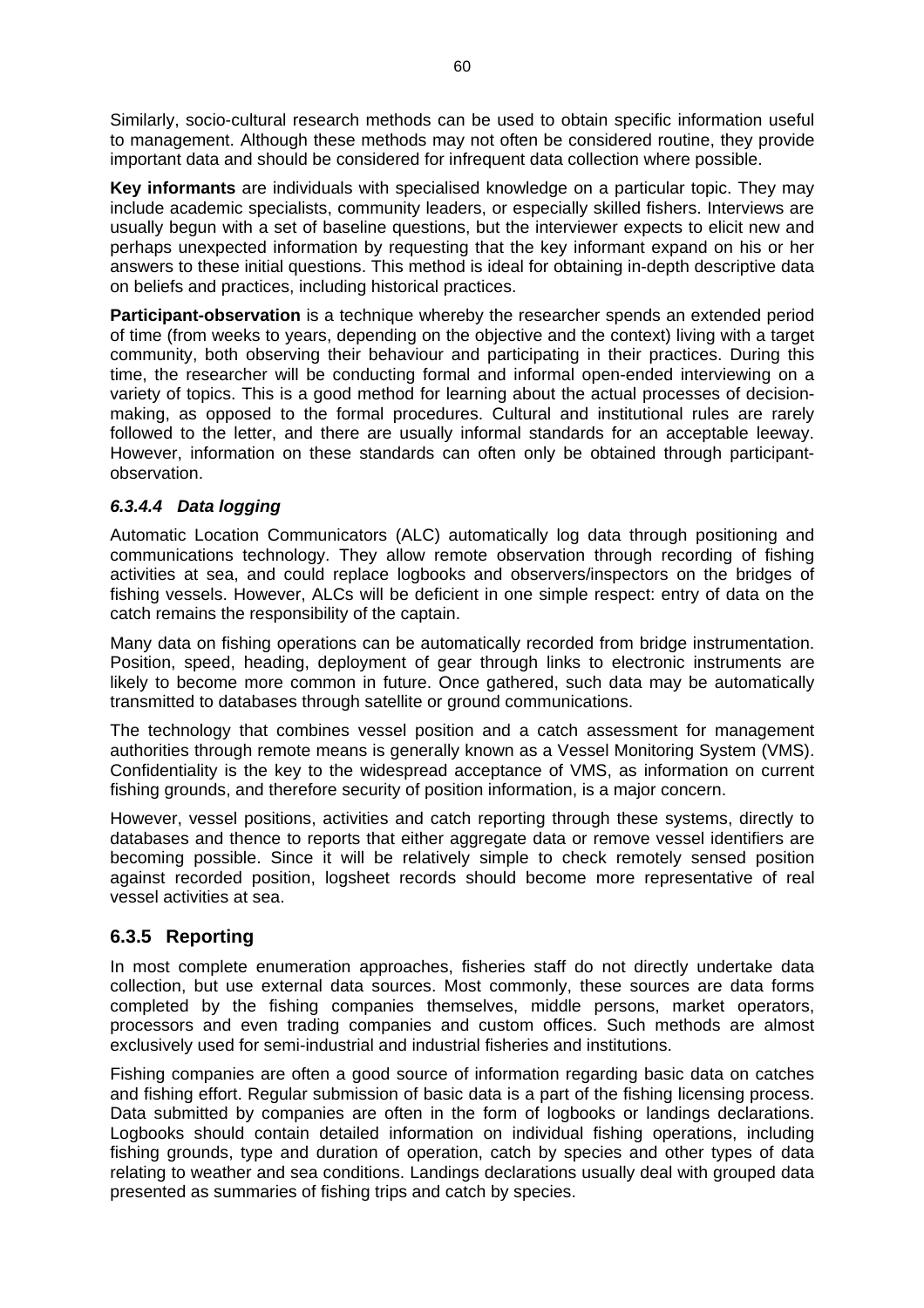The advantage of using reports is that data are compiled by agents other than fisheries staff and sometimes can be made available in pre-processed computerised format directly from the company's records, thereby reducing administration costs. Confidentiality of information (such as fishing grounds and catch rates) should be part of the agreement for data submission, and statistical outputs of the survey should not contain information related to individual fishing vessels or companies. However, there are also risks of under-reporting or of deliberate distortion of data, especially fishing ground, catch and revenue related information.

# *6.3.5.1 Harvest*

The collection of data from all vessels within a fishery sector is sometimes needed usually from large-scale fisheries. Normally each vessel will be required to record their catch and effort data for every trip on a specially designed logbook. Because it is a painstaking task, usually only essential data are required. For various reasons, the data collected by this method could be inaccurate and thus validation from time to time by inspectors is important.

# *6.3.5.2 Post harvest*

Data from post harvest operations are often used for obtaining information on landings, biology, markets, costs and earnings. Where logsheets, landings records and market reports are not available, reliable information can often only be obtained from processing factories. Reports by the processors generally include quantities and value of fish received and the resulting products. Additional information may include the origin of catch (fishing and transport vessels) and size categories of fish.

Monitoring off-loading catch in processed or whole round form requires considerable attention to detail and much depends on the relationship between the fishery authority and vessel captains or companies. It may be that sufficient trust has been developed to allow vessel or company off-loading records to be used directly, perhaps with random spot checks.

In some circumstances, off-loading may proceed directly to a processing factory or cold store (particularly by conveyor of bulk fish such as small pelagics, tuna etc.). Detailed landings can still be recorded as long as each batch is marked with its source (vessel name and trip identifier).

Most factories will maintain records of fish (by species, product type and size grade) that enter processing directly or cold store. They will also maintain information on their output and sales, including destination and price, although such data may be much more difficult or impossible to obtain unless legally required. Data forms will need to be customised to the type of processing and the factory management system.

# *6.3.5.3 Sale*

Market transaction records may form a feasible way of collecting landings with complete enumeration, particularly in large fleets of small-scale vessels that land in central locations. All invoices, sales slips or sales tallies should be designed with care as to content, style and availability to ensure completeness of coverage. Given the potential volume of paper work, simplicity and brevity will often be the most important criteria.

The primary identifier on records should be the name of the vessel (including all carrier vessels unloading from more distant fleets) that sold the catch, and the date or trip number, since vessels may make more than one sale from one landing. Total weight by species or commercial group, and price should be collected. Ideally, further data should be obtained on fishing ground and level of fishing effort, although often this is not possible.

In similar fashion to logsheets and landings sheets, sales records should be prepared in appropriately identified forms in multiple copies as required. Copies are likely to be required for the market administration (if necessary), the seller, the buyer and the fishery authority.

General sales records, such as volume of sales and prices by product type, provide useful information for bio-economic analyses and a source of data on catch and landings when all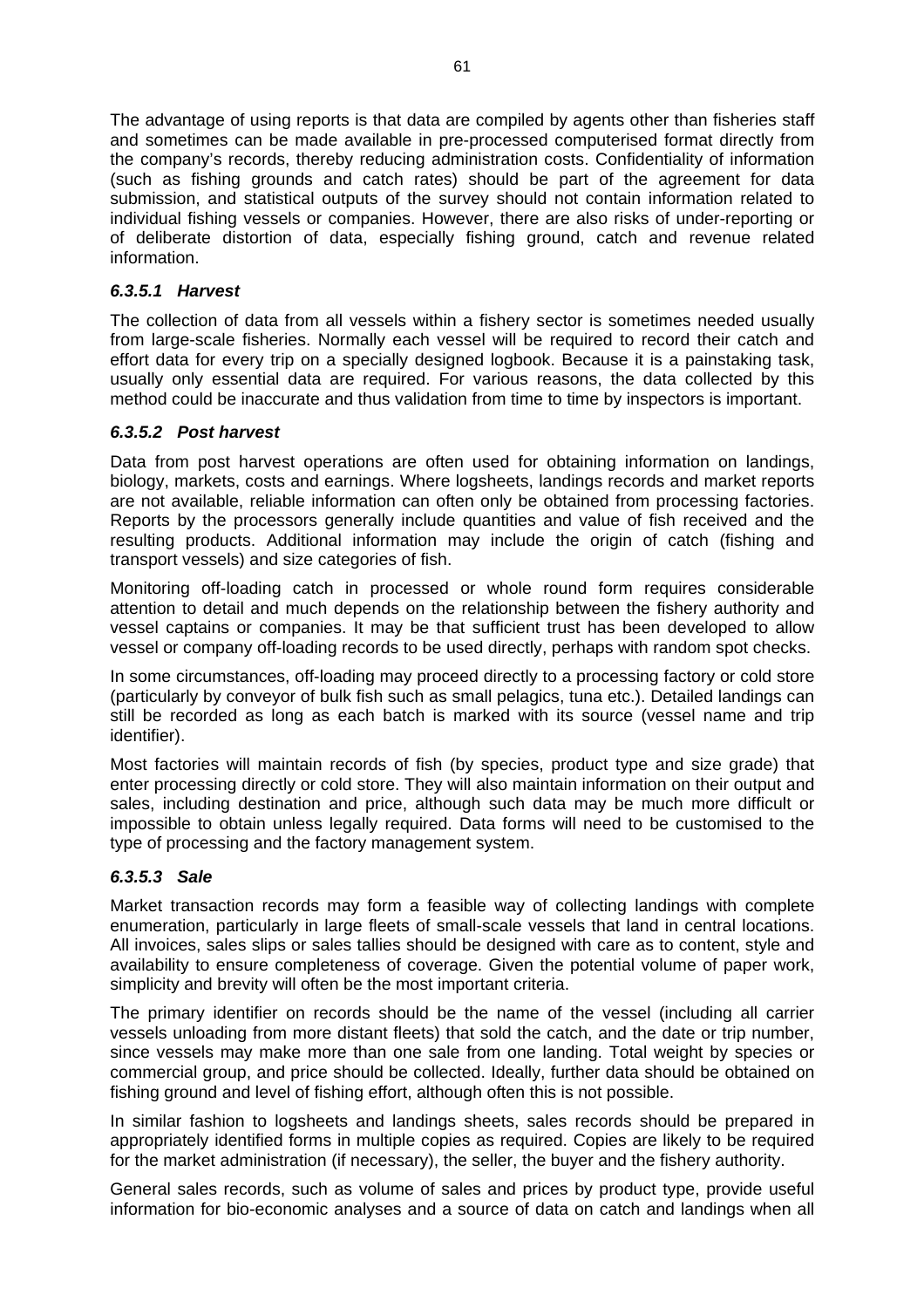other avenues for data collection are unavailable. Three information sources on general sales are usually available: market, processing factory and export data. However, these data must always be treated with care. The further away the data sources are from the primary source, the more errors will be introduced, and the more details (e.g. fishing ground, fishing effort) will be lost.

In addition to these, direct surveys of fishing companies may provide vital details upon which overall fisheries management and administration can be based. Annual fisheries statistical surveys can be voluntary or compulsory. If voluntary, responses will depend on the level of co-operation between the private sector and the authorities. If compulsory, legislation is required and can be drafted in various forms, such as Companies or Statistics Acts.

# *6.3.5.4 Trade*

Trade data refers to information from customs or similar sources on trade. These data are used in socio-economic indicators and, in some exceptional cases, support landings data.

Information on exports and imports is published in most countries. It is particularly important where export or import taxes are payable, or export incentives given. Of course, export and import data is of limited use in estimating the total production of fish unless there are also means to establish the proportion of catch that is used in domestic consumption. However, in some particular cases, the trade data are the main source for estimating landings (e.g. shark, tunas). If trade data are used for validating or estimating landings, the quantities will usually need converting to whole weight.

The lack of detail in export data can be a problem simply because of the form in which they are collected. Export categories recorded by the authorities (not usually in co-operation with fishery authorities) can mask much of the information required. Canned fish, frozen fish, fresh fish, dried fish and fishmeal may be the only relevant categories for export authorities. Together with accurate raising factors, these data can be used for total fish production. This method of estimation is fairly accurate when there is a small local market. However, unless they are broken down by species and linked back directly to sources of data closer to the harvest sector, they provide little value for fishery management purposes.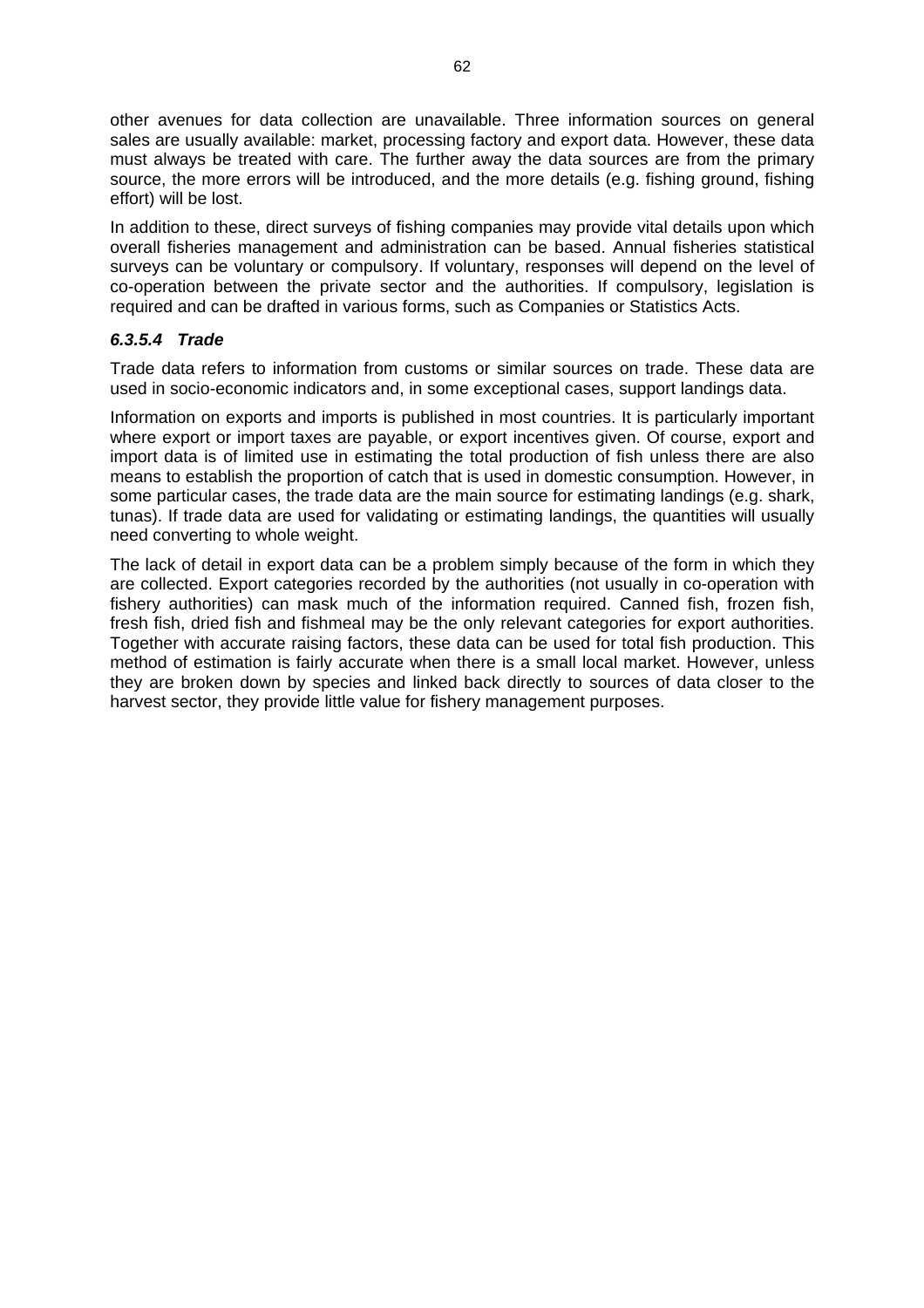# **7. DATA MANAGEMENT**

Fishery data must be stored securely, but made easily available for analysis. The design of a data management system should follow the basic data processing principles. The database should store the original raw data. The data management system should be integrated with the data collection system as far as possible. Database design and software development can vary in approach from adapting an existing system to designing a new system from scratch. In all cases, the system should be well documented. The human-computer interface needs to guide the user in getting the best out of the system, including help and local language facilities. Data entry should integrate import functions and validation controls, processing should use embedded functions for common procedures, and reporting should be flexible and include an export facility. The responsible authority must commit adequate financial and personnel resources for maintenance, make regular archives to protect the data, and periodically re-evaluate the design to be sure the system is meeting its objectives. Access should be controlled to ensure database integrity and confidentiality, but interfere as little as possible with legitimate access.

# **7.1 NEED FOR DATA MANAGEMENT**

Decision making for fisheries policy-making, planning and management relies largely on processed information, not raw data. Data have to be interpreted before they can be utilised. The volume of raw primary data is often very large, and so can only be used effectively if held in a Data Base Management System (DBMS). The functions of a DBMS are:

- to ensure data conform to standard classifications;
- to ensure validity of the data;
- to ensure data integrity and internal consistency;
- to secure and maintain primary data;
- to allow easy access to primary data;
- to process the data efficiently as required;
- to allow different data sets to be integrated, thereby increasing their overall utility.

A fundamental principle is to hold all data as they were collected, in their primary form. This allows flexibility in the way data can be processed (e.g. filtered, aggregated, transformed), and ensures all calculations are reproduced from source data incorporating all revisions. Considering the considerable investment in data collection and low costs storage and processing, there is little reason for not holding complete data in its primary form.

# **7.2 DATABASE DESIGN**

# **7.2.1 Methodology**

Information technology is diverse and changing rapidly, so it is important to seek the most up-to-date advice before selecting a system or developing an application.

Ideally, database developers should be involved in not just the data management, but also the sampling system. Although fisheries experts may be aware of computer technology, they should not be concerned with actual implementation of the database system. Likewise, computer professionals should not be concerned with developing a fishery sampling system. However, when the two activities occur at the same time, each can complement the other to mutual benefit, increasing the probability of a project's success.

A decentralised database design should be considered to make database management and data validation easier. In a distributed system, data are entered and validated locally, but linked with other databases for analysis. Data can be made accessible for analysis through a centralised database, preferably housed at a national institution.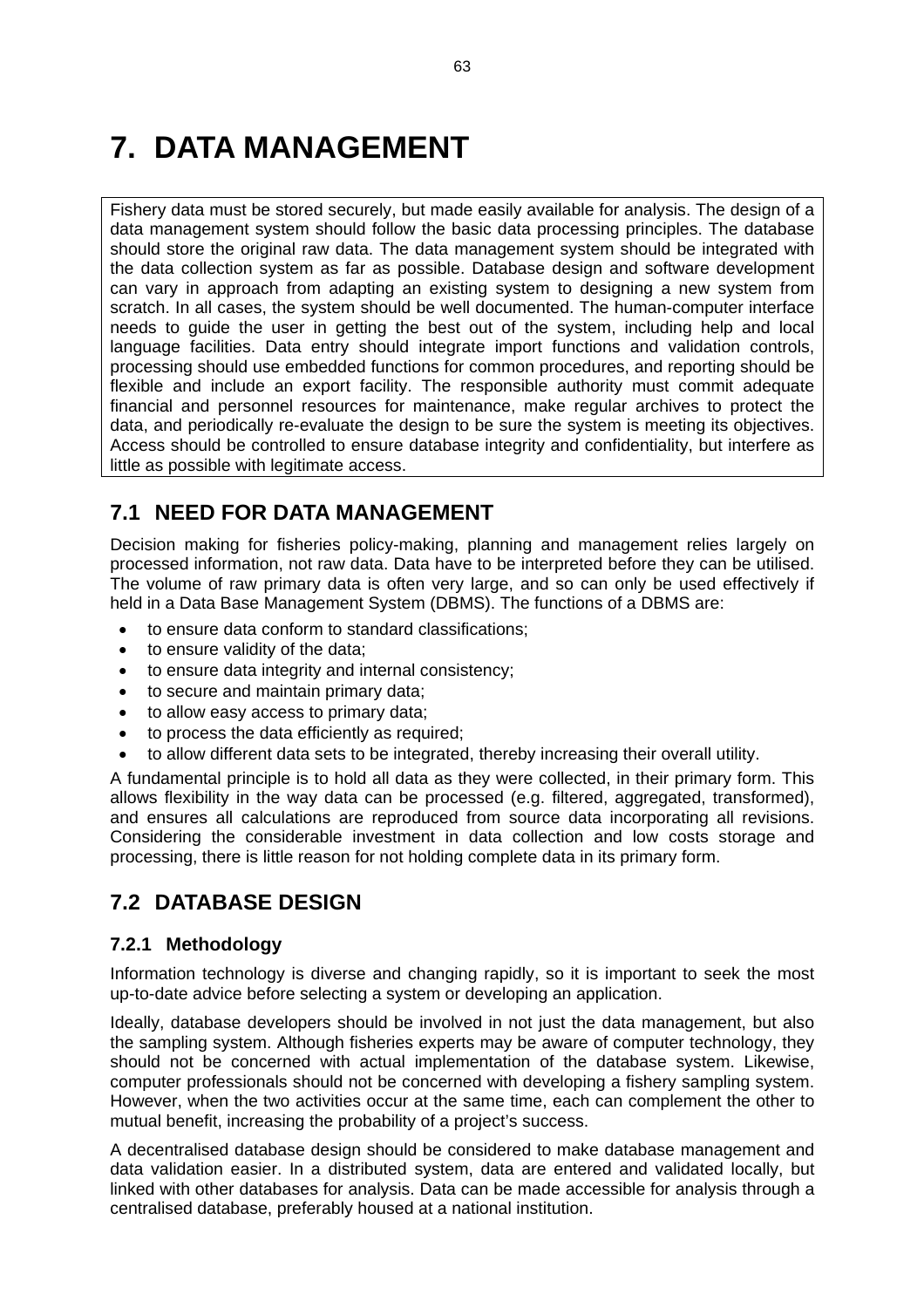When considering the approach to take for creating a new data collection system, there are various options available. These include:

- Taking a commercially available software and adapting it to new requirements;
- Piecing together a system with different software components;
- Creating a custom system from scratch.

The advantages and disadvantages vary for each approach and should be weighed carefully before committing resources.

Customised database systems rely on the presence and continuing involvement of the system developers. Contingency plans should be established to minimise the risk of system failure should these developers become unavailable. In all cases, the system should be fully documented. However, custom systems are often still better than on-site adaptation of a commercially available system, as significant modifications to an existing system can sometimes cripple their intended function. Although adapting a system has lower initial costs, it can sometimes prove more costly in the end because of increased maintenance requirements.

An important benefit of custom development is that it can be configured to match closely the data sampling methodology, so the system will be more efficient and easily accepted. Another possible benefit is that the database design can also be used as a tool to assist the development of the data collection programme. If the two development phases occur simultaneously, the use of common terminology (i.e. species identification, sampling techniques) and tools (i.e. data flow diagrams, task analysis) can be mutually beneficial to the two systems.

Depending on the quantity of data and the availability of resources, commercial desktop applications for database development can have long-term limitations. For larger fisheries, they should only be used for initiating data collection programmes and prototyping (i.e. scenarios, storyboards). The limits of these tools for large-scale sampling should be realised and the data collection methodology will eventually require migration into a more formal and robust system. Benefits from prototyping may include better identification of data flows and system components, which can assist integration of the data collection methodology and data storage design.



**Figure 7.1 Examples of established software development life cycles: the 'Waterfall' methodology (left) and the "Star Life Cycle" (right), which is a more contemporary approach to software engineering.** 

An established software development life cycle should be used when designing and developing a database system (Fig. 7.1). Failing to follow standard software development methodology is a major contributing factor to system failure or severe cost and schedule overruns.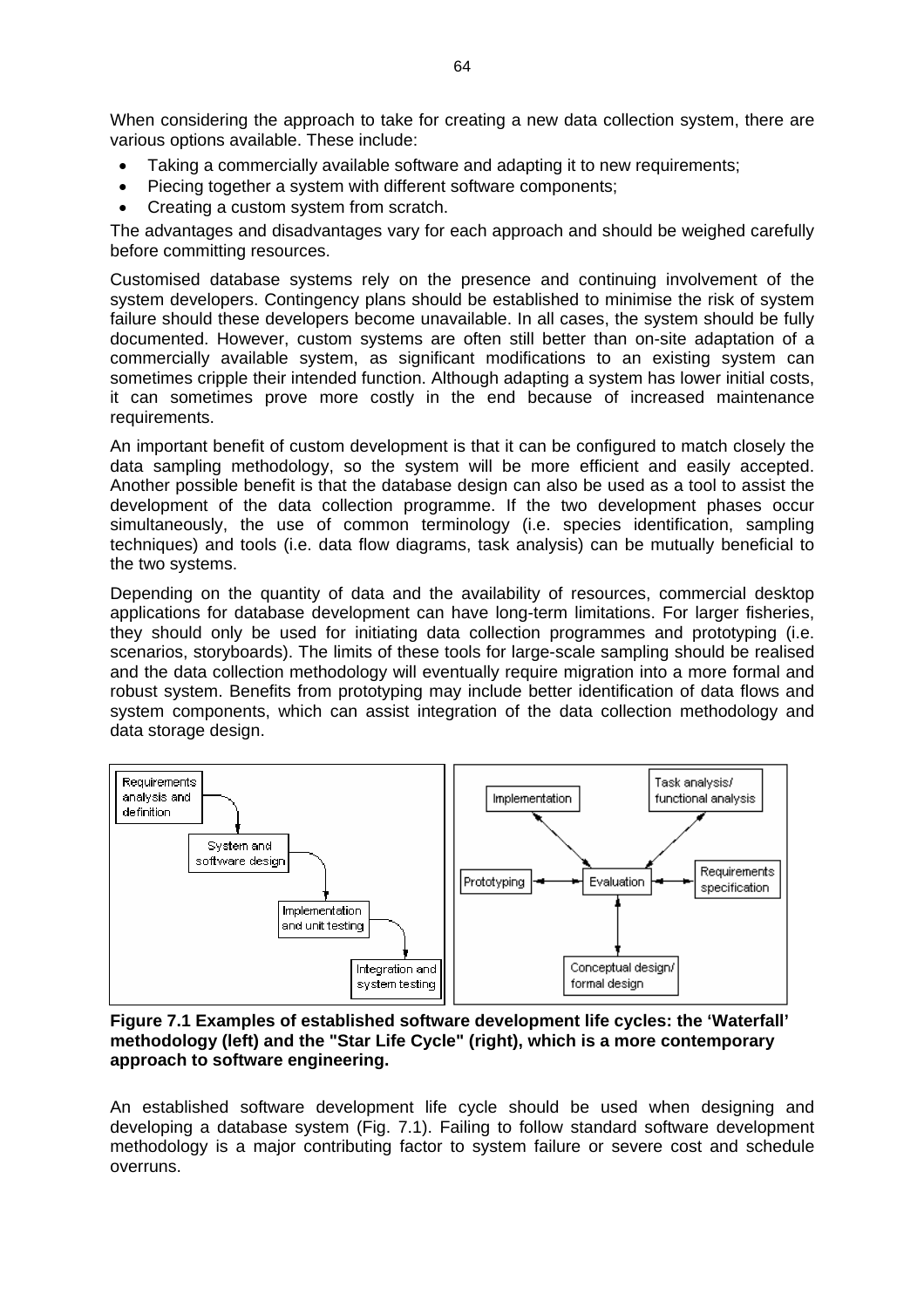## **7.2.2 Human-computer interface**

Important to the overall acceptability of DBMS is the Human-Computer Interface (HCI). Users of the DBMS (i.e. data encoders, scientists, decision-makers and policy planners) should be involved in the development of the HCI. The following are some basic principles that may be employed to develop effective HCI interfaces:

- Automated procedures to guide users on how to proceed when using the system;
- Use of graphical structures such as command-buttons in the HCI, preferably with commonly applied icons, to facilitate access to frequently used functions;
- Use of menus to list commands;
- Readily accessible "Help" keys or a command-button to access on-line help messages.

Whenever possible, efforts should be extended to provide HCI interfaces in the local language. This makes the system easier to understand for local users, increasing operator learning rates and overall data quality.

## **7.2.3 Computerised documentation**

On-line help, documentation, tutorials and training are contributing factors to the sustainability of a database. Special consideration should be placed on the development of these components within the system. Preferably, the development of these components should proceed in parallel with the development of the software/user-interfaces. However, this does not eliminate the need for hard copies of the documentation.

## **7.2.4 Data entry**

When creating or modifying a data entry system, it is often necessary to incorporate historical data that has been stored on non-computer media. In such cases, all possible methods of bulk data conversion (scanning, inexpensive local labour, etc.) should be considered for conversion to computer-compatible form. This allows for data integration, which is necessary for proper analysis.

Additionally, an 'Import' function should be available to incorporate data commonly held in alternative formats (e.g. word processor or spreadsheet). This function should ensure data integrity and quality is maintained.

When applicable, special structures or software links should be developed to facilitate retrieval of data from other computer sources such as electronic logbooks. Again, care should be taken that data integrity is maintained and data are properly validated.

Data validation can be implemented at various levels including data collection, compilation, data entry to a DBMS, data processing and analysis. Data entry user-interfaces should be structured to enforce sets of rules applied to validate inputs.

## **7.2.5 Data processing**

A feature of DBMS technology, which should be exploited when developing or modifying a data collection system, is the capability of imbedding control and processing within the database using stored procedures and queries. This approach has the advantages of:

- reducing the amount of exterior processing necessary;
- providing more immediate data validation;
- increasing flexibility for future system modifications.

An important consideration when processing data is the need for maintaining an audit trail of all actions performed on data to allow subsequent review of information quality.

Whenever possible, parameters should be used to make the system more flexible. Parameters are easilychanged values that alter the structure and function of the system. Often, requirements change over the life of a system, and allowing expansion and modification without major configuration changes can preserve the viability of the data collection system.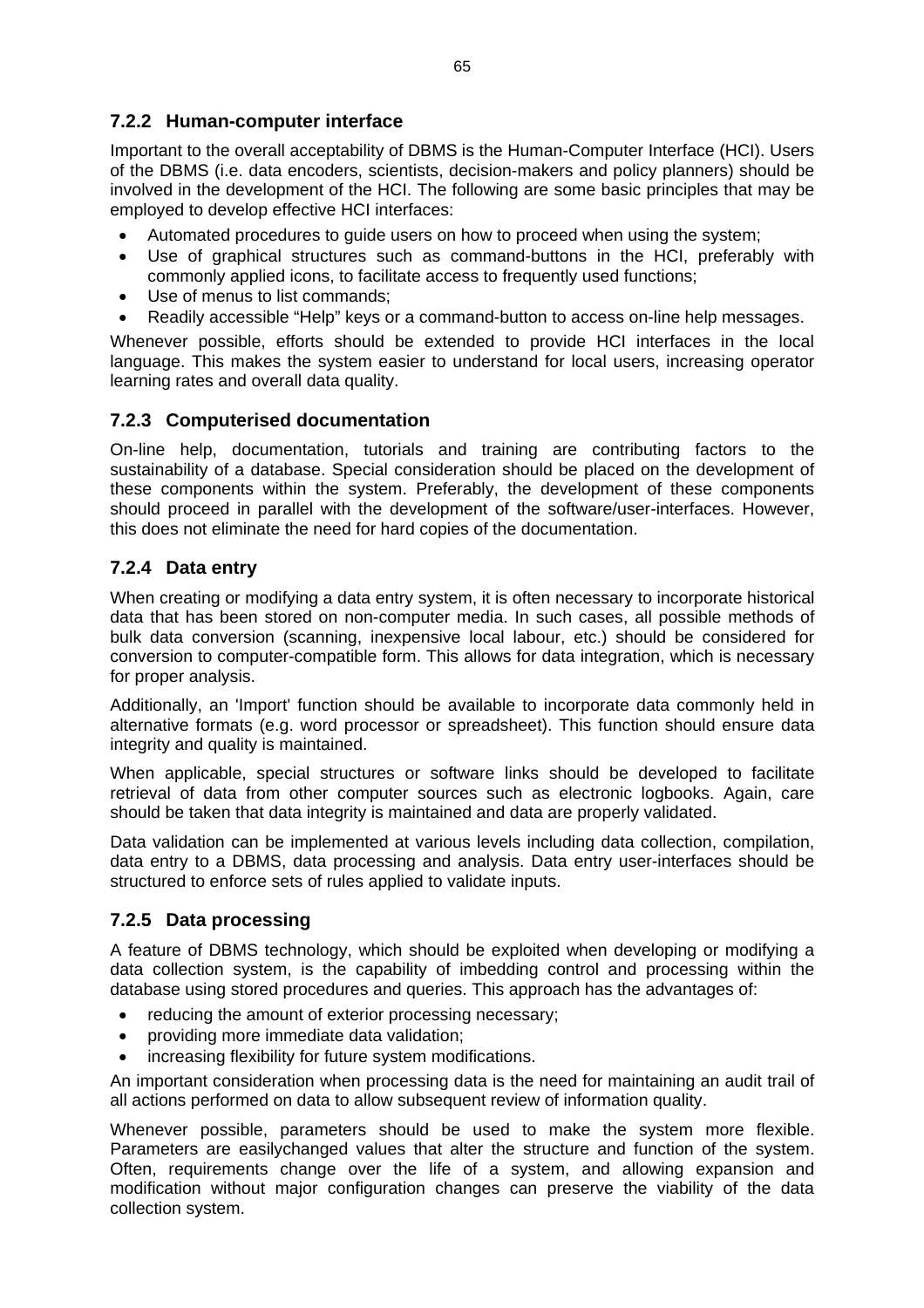## **7.2.6 Data reporting**

Flexibility when producing reports from data is important. Often, the potential uses of data are not fully recognised before a system is operational. To allow ease of retrieval/reporting helps prevent unnecessary secondary modifications to a system.

To facilitate report flexibility, a general-purpose 'export' function should be provided. Features that this function should have are:

- identifying name-tags for all exported data attributes;
- a summary of data types and formats;
- variable length records with user selected field delimiters (i.e. ASCII files with commas or tabs).

## **7.2.7 Geographic Information Systems (GIS)**

It is useful to present spatial data in graphical form. Presenting geo-referenced data graphically offers the advantage of allowing the view of the data relative to other geographical data like positions of rivers, mangroves, reefs or other features that are known to have an effect to fisheries production. Commercially available systems should be able to access geo-referenced data within the DBMS, however data management remains the responsibility of the DBMS.

## **7.3 DATA MANAGEMENT OPERATIONS AND MAINTENANCE**

## **7.3.1 Commitment**

In order to sustain the use of the database, there is the need for a long-term commitment to support the data management application. Adequate personnel should be available not only for routine operation, but also to modify the system as the need arises. Failure to provide such support is very likely to result in a gradual loss of system capabilities and ultimately may contribute to a collapse of the system.

## **7.3.2 Archives**

The database should be backed up regularly. The system should always be prepared for major hardware or software failures and data loss. Procedures should be made as simple as possible to ensure that backups are regularly made.

As the database evolves with time and changes in information technology occur, data archiving is essential to allow retrieval of historical data stored in former structure or design. Archiving of data should be done using a non-volatile media (e.g. CD-ROM) and system independent data format.

### **7.3.3 Design re-evaluation**

As a result of established feedback mechanisms and in order to ensure that the data management system is meeting its objectives (i.e. complying with the needs of clients) periodic evaluations should be undertaken. Representatives of those using the system should be present.

A continuing programme of design evaluation is recommended to ensure that the system takes advantage of recent developments in information technology. Special attention should be given to establish procedures for upgrading archived data so that data in the old format will continue to be accessible.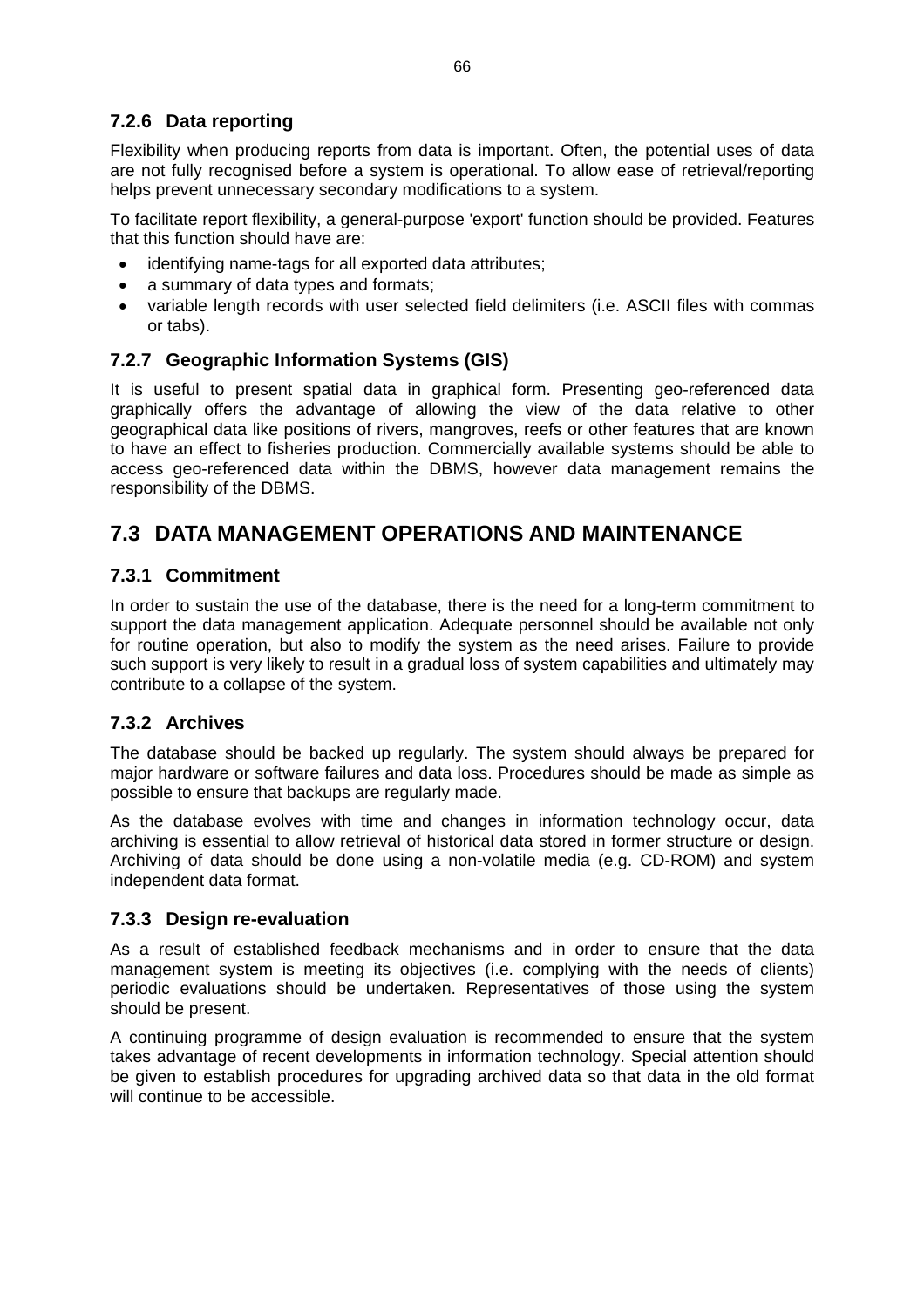## **7.4 DATA ACCESS AND DISSEMINATION**

## **7.4.1 Data ownership and control**

The state or agency where the data originated is the main owner of the data. Recognising that data are a resource and hence have values, economic or otherwise, the Government should exercise its right to maintain, secure and control access.

Control is the limit placed on the ability of an individual, a group of individuals, organisations or another state to have partial or full access to the data contained on a database. Partial data access is the inability to do any of the following: (i) view all of the data entered and stored by the system, (ii) append data, (iii) edit data, (iv) copy data, or (v) distribute/share the data by any means. Controls should be used to limit access in a manner consistent with any confidentiality requirements and protect the data from unauthorised changes. Of greatest importance is the protection of primary data from accidental corruption. The master copy of data must always be 'write protected'. However, although control and security are important, they should not hinder legitimate access. In particular, the security and control features of the DBMS should never hinder state-recognised scientific institutions from accessing data for resource management research.

Special provisions should be made in the DBMS to facilitate sharing of the data with other states and regional organisations as appropriate. The UN Fish Stocks Agreement requires states to exchange information for managing straddling and highly migratory fish stocks. Data exchange is facilitated if national standards and classifications share a common regional or inter-regional set of statistical standards, most specially at higher aggregating levels.

## **7.4.2 Communication networks**

Developments in communications technology open a new arena of possibilities with regard to the distribution of data. Whenever possible and appropriate, the DBMS design should consider structures that will facilitate distribution, or allow direct access of the data from remote locations.

## **7.4.3 Computerised publication**

Development of software for tutorials, demonstrations and related documents (e.g. on-line help text, computer-based user guide) is essential to long-term viability of the database. These documents may reside locally or, preferably, nationally in a form allowing network access.

The use of digital media should also be considered for disseminating statistics. For example, the Internet offers an inexpensive method to share information, allowing secure access to data and analytical results.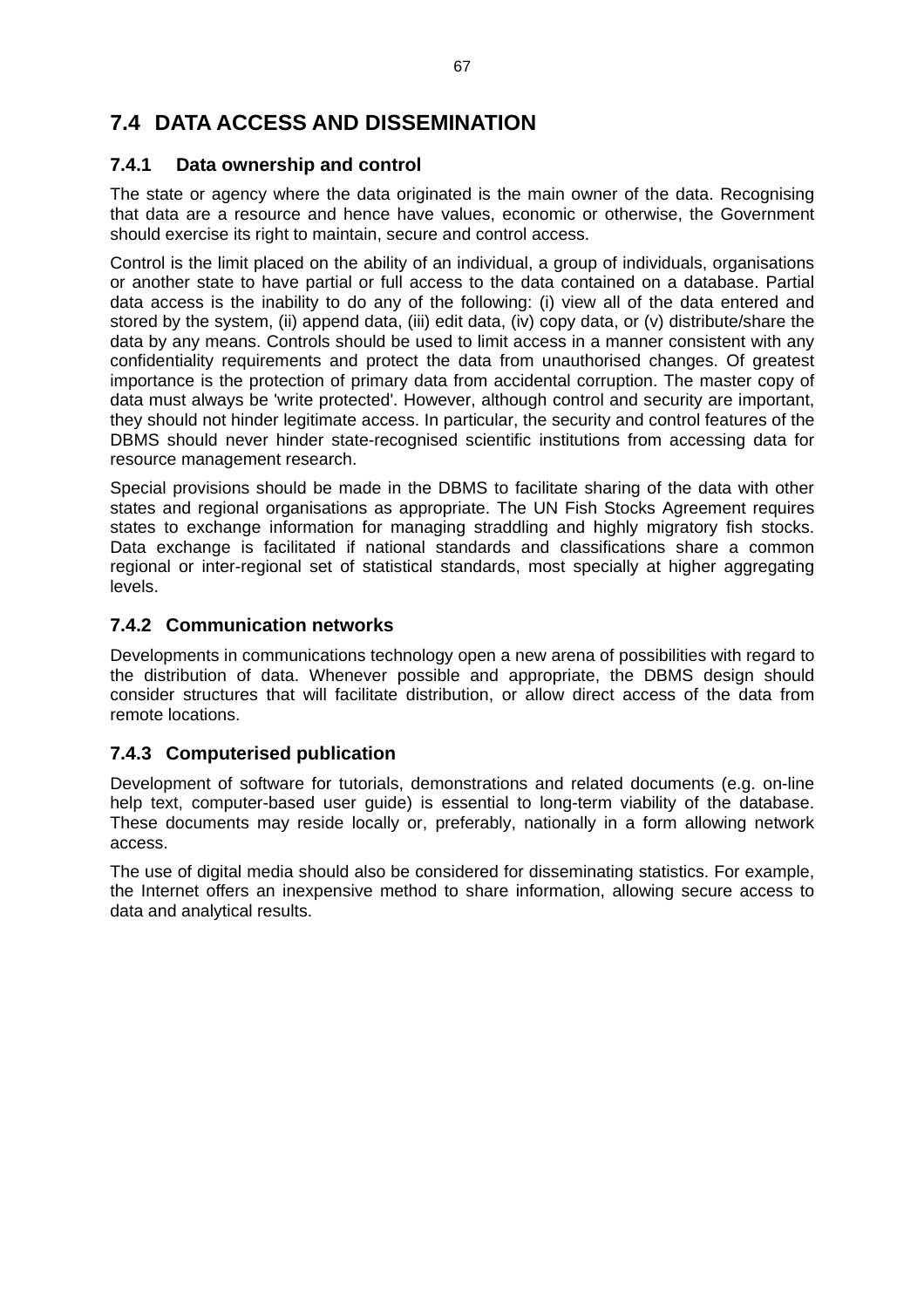# **8. PLANNING AND IMPLEMENTATION**

The implementation of a data collection programme should follow a normal project cycle. During the planning phase, a legal and institutional framework needs to be put in place, and the current working practices and budget will need to be reviewed, so that appropriate resources can be secured for a sustainable programme. During the implementation phase, the following must be addressed:

- Adequate incentives must be provided to ensure members of the fishing community will fully participate.
- All fisheries staff and others in the programme will need training and supervision.
- Exchange of common experience should be shared between countries.
- Technical committees can be set up to guide the programme.
- Data will need verification using methods integrated into the programme.
- Feedback should be obtained from all those involved to provide information on system performance.
- Finally, the whole system must periodically be appraised to guide adjustments as needs and resources change.

## **8.1 THE NEED FOR PLANNING**

The establishment or improvement of systems for data collection require careful planning to ensure that the implementation proceeds in comprehensive, cost-effective and timely ways. This involves a range of tasks that can be encompassed within a *project cycle framework* from identification and analysis of needs, through project formulation and budgeting, to system design, implementation, monitoring and appraisal.

Identification and analysis of needs is a crucial phase of the project cycle. Infrastructure requirements, mainly policy, legal and institutional frameworks, are often not given enough emphasis. These issues are sometimes more important for sustaining a Fisheries Information System than more obvious requirements such as assessment of the required information technology.

The most important considerations are:

- The information system policy must be formulated at a high government level, as it will eventually have to provide support for the fisheries policy at this level.
- A legal framework ensuring the active participation of fishermen in providing information must be available in an early stage of development.
- The institutional framework needs to be analysed and then altered to facilitate the active involvement of all fisheries stakeholders and institutions.
- In designing a functional Fisheries Information system, budgeting must consider the current and future personnel and capital assets for a sustainable system.
- In the implementation phase, considerable attention and resources must be directed towards continuous training of all staff involved. Often, this is only superficially considered.
- It is always advisable to start with a pilot system and then expand when the core system has been appraised and proved stable.

The system should be reviewed continuously to ensure it supports fisheries policy and management objectives. The review should include a continuous process of data verification. An iterative appraisal of the design and function will give a higher probability of system adequacy and stability.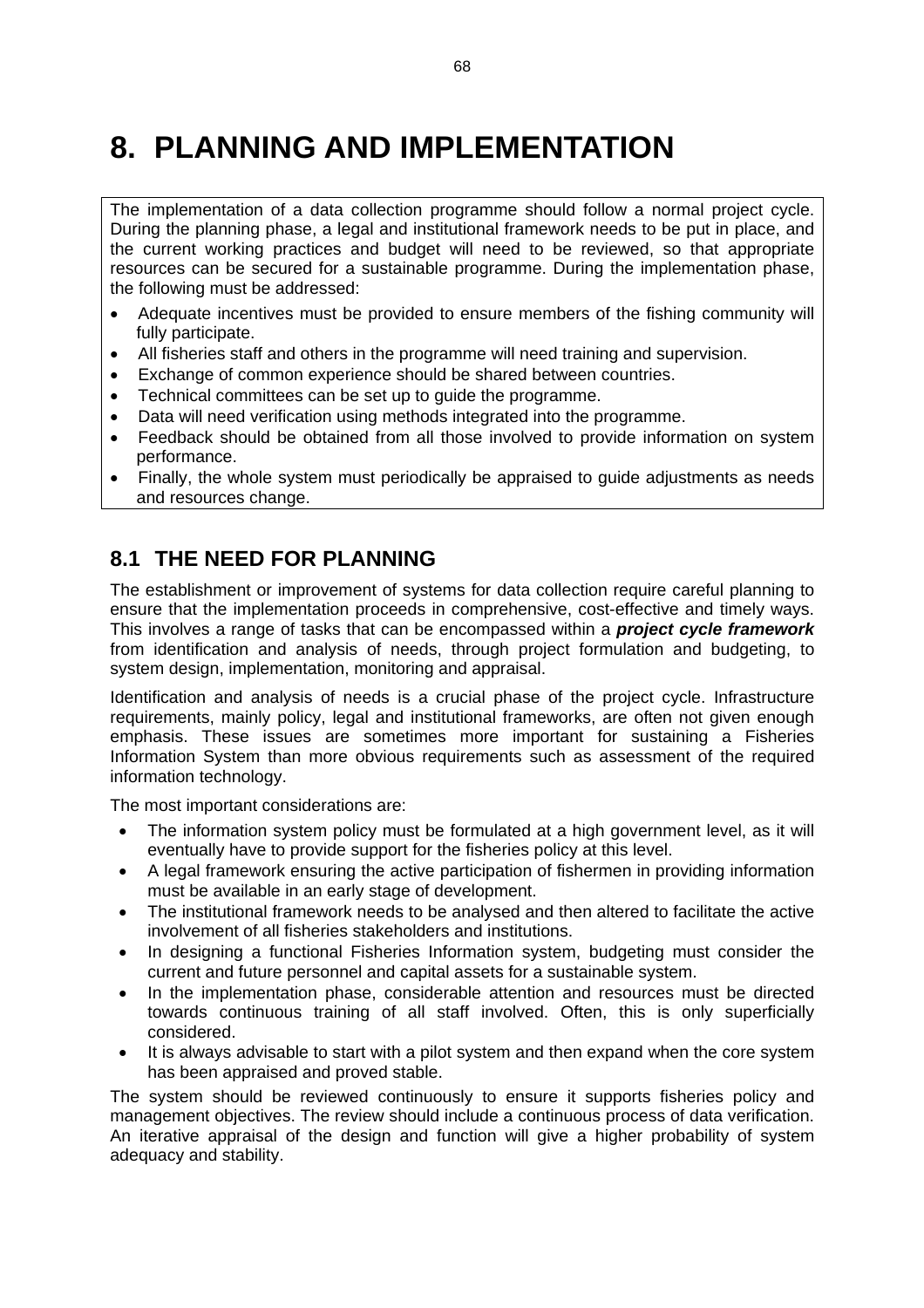Continuous feedback to all stakeholders (e.g. fishers, industry, institutions and enumerators) is essential in sustaining a viable system. Feedback requirements will naturally be different at all levels, and these requirements will have to be specified.

## **8.2 PLANNING PHASE (PRE-IMPLEMENTATION)**

## **8.2.1 Legal framework**

The appropriate legal framework and policy instruments need to be placed before the initiation of the operational phase. In particular, legal instruments that oblige the fishing sector to provide the appropriate information on essential variables (e.g. catch and effort) should be enacted.

Legal instruments that govern national, regional and international industrial fishery regimes should always contain a general stipulation that the captains of fishing vessels shall:

"Maintain on board a fishing log which shall be completed on a daily basis as a true record of all fishing activities and related matters in a manner as shall be determined from time to time by….(the Minister/Director/this organisation/this agreement)."

Furthermore, such laws may also allow for the presence of observers who are empowered to:

"Observe fishing operations, evaluate fishing logs, inspect fish storage holds and processing areas, take fish and biological samples and measurements and undertake any other action in the performance of their duties as shall be determined from time to time by….(etc.)".

These records of operations of single vessels at sea may be supplemented by visits of Inspectors at sea or during landings of fish to shore or to other ships. Inspectors are similarly empowered, but will often also have enforcement powers and, where the requirements of the law with regard to information are not fulfilled, can demand immediate compliance under threat or actual sanction.

Log sheets, thus defined in law, are legal documents to which a Captain or senior crew member should add their signature, attesting that they are correct. Unfortunately, all too often, the legal nature of these documents is sometimes overlooked and non-compliance is treated as an administrative failure. In many fisheries, catch logs are the only data source and they therefore may also be used for compliance control. Consequently, non-compliance with log completion and delivery should be treated as a serious breach of licence or fishing conditions.

## **8.2.2 Institutional framework**

Fishery data collection programmes concern not only the agencies responsible for their implementation, but also various other major parties that, directly or indirectly, are involved in its operation or affected by its results and conclusions. Such parties may be the national statistical bureau, other national institutions, functional Non-Governmental Organisations, universities or the different private sectors of the fishing industry. The active participation of all possible stakeholders in the preparation and implementation phases of a data collection programme is fundamental. It provides opportunities for important aspects of data collection to be discussed by all stakeholders, and not just fishery administrators and managers. This will produce a better data collection system, which is integrated with the industry as opposed to an onerous system imposed by government.

## **8.2.3 Working practices**

Current data collection systems will often need to be modified to meet new or revised objectives. The working practices of participants in the chain of data supply and processing (e.g. from enumerators to information technologists), some of which may have become established over many years, are likely to need changes. It is important, therefore, to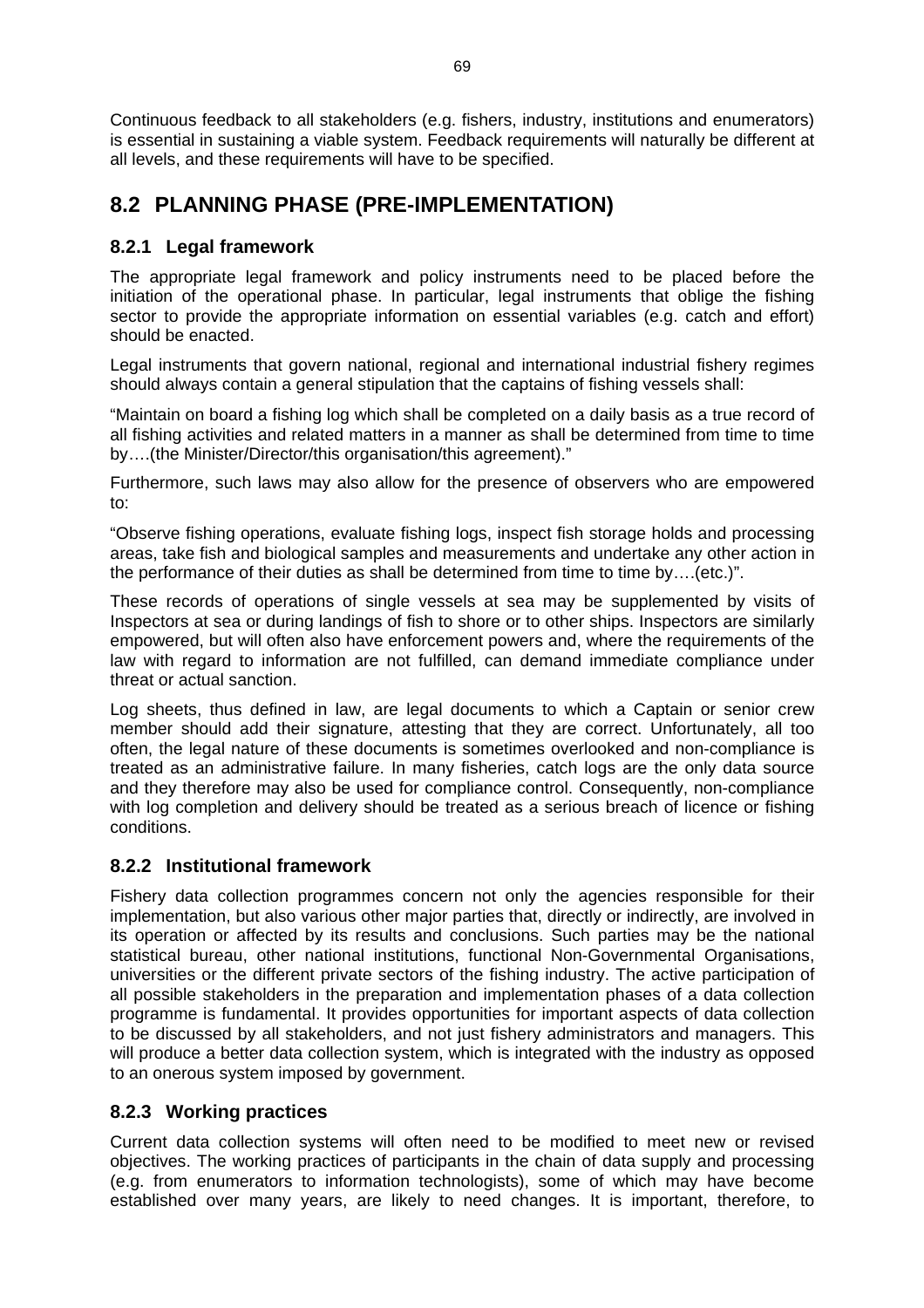undertake an analysis of current working practices and to develop programmes for working practice changes that are realistic and achievable within reasonable time-periods. It may be that the ideal situation cannot be achieved immediately, and changes may need to take a step-wise approach, again with a continued appraisal to ensure that the next steps are on track. The regular use of management analysis methods should provide information upon which further recommendations for change can be made, including:

- organisational structure (personnel and information flow);
- performance measures (days/hours worked on tasks, average task completion times);
- data recording and processing methods (the nature and accuracy of the audit trail);
- methods of filing and archiving;
- administration practices.

## **8.2.4 Budgets**

Regularly conducted data collection programmes necessitate careful planning and the provision of human and financial resources to carry out the large variety of functions related to field operations, computerisation and data analysis (Table 8.1). For developing countries initial investment costs may at times be met through foreign technical assistance. Recurring costs

| Table 8.1 Examples of basic costs related to a fishery data collection |  |
|------------------------------------------------------------------------|--|
| programme                                                              |  |
|                                                                        |  |

| <b>Initial investment</b>                                               | <b>Recurring costs</b>                                                                         |
|-------------------------------------------------------------------------|------------------------------------------------------------------------------------------------|
| Needs assessment, analysis of working practices                         | Salaries and travel allowances for data collectors,<br>supervisors, encoders and support staff |
| Pilot system design costs                                               |                                                                                                |
| Acquisition of computing units and software                             | Support and maintenance costs for all equipment                                                |
| Acquisition of transportation, vessels (if not<br>chartered) etc.       | Operational and maintenance costs                                                              |
| Acquisition of office equipment and materials<br>for survey preparation | Dissemination of information and preparation of<br>reports and publications                    |
| Training on all levels to initiate programme.                           | Organising and running of workshops and training<br>courses                                    |

nearly always have to be met by the national agency or fishery research institute responsible for implementing the fishery data collection programme, and should thus be planned for and budgeted on a long-term basis. Care must be taken in preparation of the preliminary budgets during the design phase to account for all investment and recurrent costs. Once the collection programme is up and running, the budget will probably have to be adjusted to ensure adequate resources are available to support the programme and meet its objectives.

## **8.3 IMPLEMENTATION PHASE**

## **8.3.1 Incentives**

To implement a data collection programme, a reasonable support must be obtained from the informants supplying the data (i.e. fishers, market middle person, factories, traders, consumers, institutions, etc.). There are several ways to achieve this:

- make informants aware about the objective and importance of data collection and its consequent uses (e.g. special publicity campaign, leaflet, meetings);
- provide continuous feed-back on the results from the data collection (see section 8.3.6);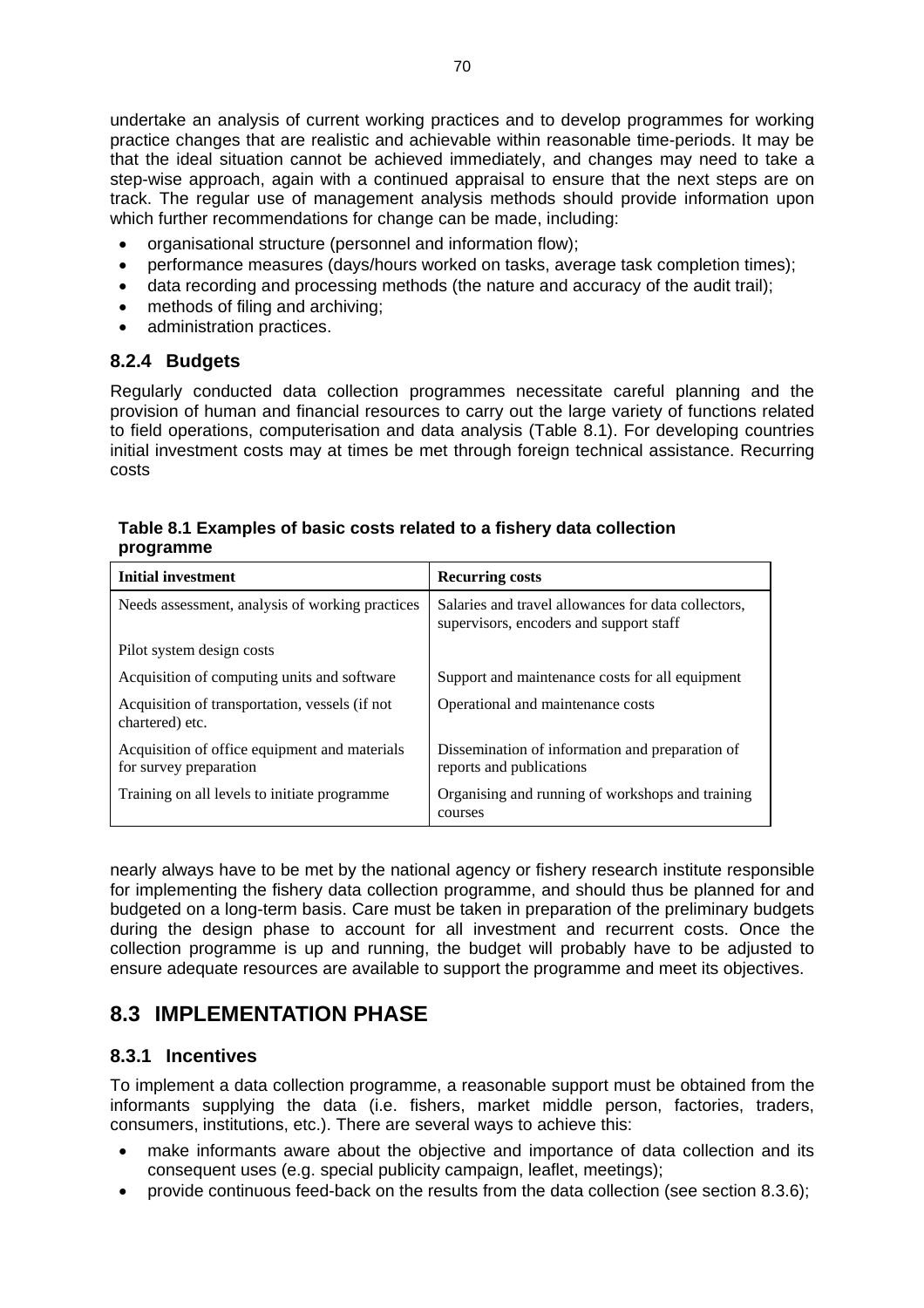- establish good relationships between enumerators and informants;
- give incentives for co-operation (e.g. free licenses, rewards);
- impose a penalty on those that do not co-operate (e.g. lower quota, suspension of licence, fines).

In general, data collection for scientific purposes should be separated from data collection for enforcement. The reason for this is to remove the incentive for fishers to bias sampling. Enforcement officers will tend to get less co-operation when trying to obtain data since fishers may feel threatened, or may have broken regulations which they will try to hide. For instance, size frequency sampling, where fishers hide fish below the minimum size, will bias the data. Such biased data may result in management decisions that damage the fishery much more than simply catching undersized fish. Data collection needs to concentrate on what is really happening in the fishery, not what is supposed to be happening.

### **8.3.2 Training**

Training is one of the most crucial components in the preparation and successful implementation of data collection programmes, and must always be given high priority.

Adequate training and supervision of staff involved in monitoring are essential if the data collected are to be valid. Data collectors are frequently junior in organisational hierarchies and are rewarded accordingly. However, they are also expected to work in remote areas or as the sole observers aboard ships, often with no contact with their supervisors or colleagues for lengthy periods. It is important that care is taken in identifying appropriate staff that are prepared with adequate training. Every effort should be made to maintain morale and an awareness of the role of their task in the broader fisheries context. Supervisory staff should make regular site visits to maintain data quality, and regular in-service training sessions should be held.

In general, training courses and workshops should target a representative number of national staff involved in the preparatory and operational phases of a programme, and should thus be an on-going activity. Participants should include fishers, data collectors, supervisors, researchers, computer operators, other decision-makers, data sources and users.

National workshops are a good means for addressing methodological and operational problems encountered during the implementation phase. They provide the opportunity for bringing together staff with different responsibilities and activities, such as data collectors and supervisors, information system operators, statisticians and researchers. In addition, periodic dialogue meetings should be arranged with all those participating in or contributing to a data collection programme. This way, adequate transfer and dispersal of information will be assured and the problems that may have occurred in the interim period will be addressed.

Data collectors and supervisors are the backbone of a data collection system since they are in direct contact with the fishers and have first-hand experience regarding field operations. Their participation will make them feel they are part of the entire survey programme and will greatly assist in the identification of problem areas related to data collection operations.

Participation of information system operators is also important since their observations regarding inputting and data storage operations may bring out suggestions for improving the format of source forms and their compilation by the data collectors.

Statisticians and researchers can explain basic statistical aspects, train junior staff in data collection and sampling approaches, verify the utility of the statistics and discuss improvements in data dissemination and analysis.

National workshops of this nature ideally take place over a period of 20-25 days, and should be organised at the end of a full year cycle. An example of a workshop schedule, contents and participation is given in Table 8.2.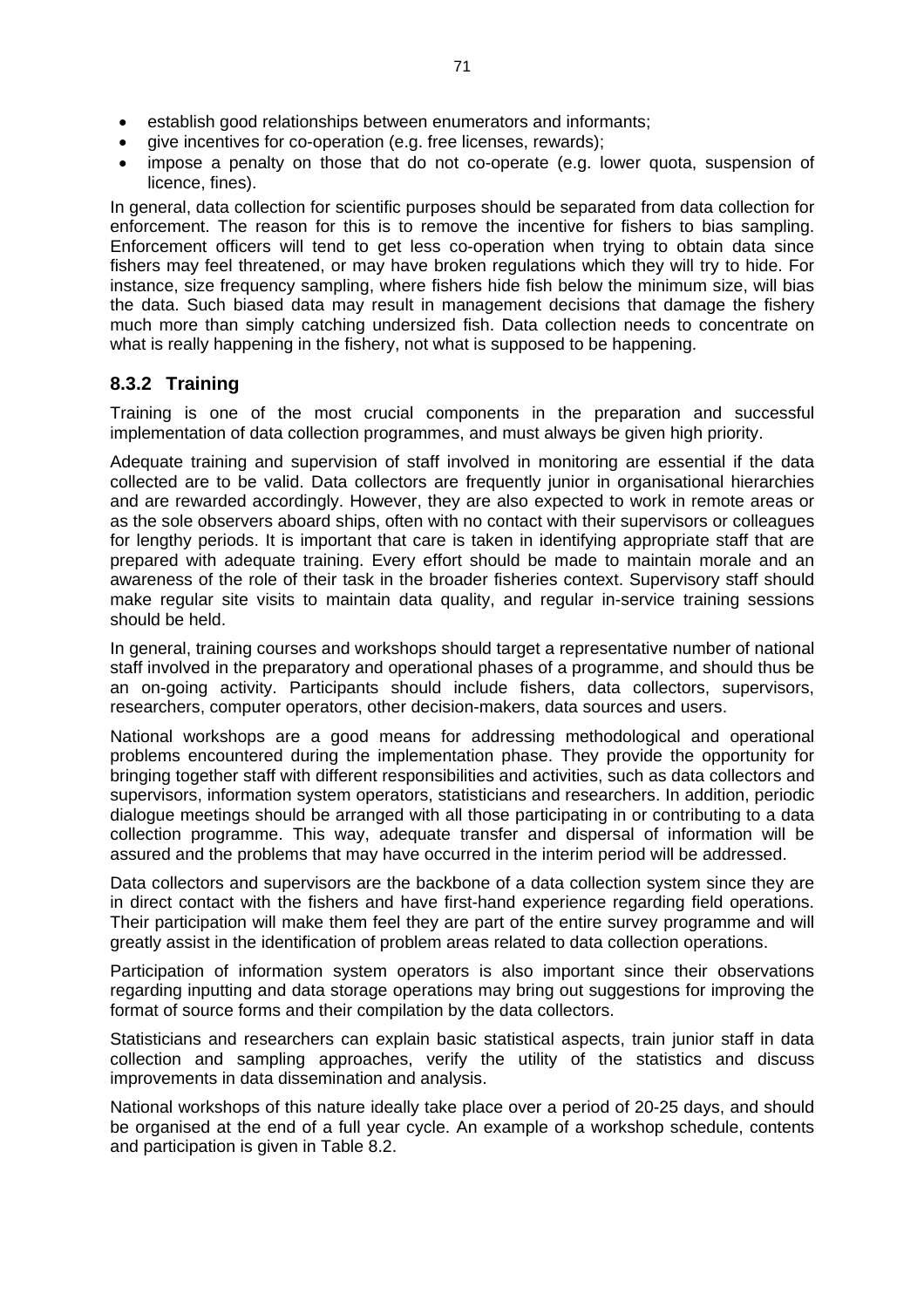| Period            | <b>Activity</b>                                                                                                                                                                                                                                                             | <b>Participants</b>                                                               |
|-------------------|-----------------------------------------------------------------------------------------------------------------------------------------------------------------------------------------------------------------------------------------------------------------------------|-----------------------------------------------------------------------------------|
| Day $1 - Day 3$   | Basic sampling theory, statistical concepts and exercises.                                                                                                                                                                                                                  | Statisticians,<br>researchers and other<br>users                                  |
| Day $4 - Day 13$  | Compilation of data to be used as case studies. Editing of<br>collected information. Guidelines for general format and<br>structure of data collection forms. Discussions on field<br>activities and data collection problems.                                              | Data collectors,<br>researchers and<br>statisticians                              |
| Day 14 – Day 19   | Using a computer system operating with databases of<br>reference tables, frame survey data and samples of<br>landings and boat/gear activities. Computation of<br>estimates and variances. Exercises and case studies with<br>actual data from pilot or full-scale surveys. | Statisticians,<br>information system<br>operators and<br>researchers              |
| Day $20 - Day 25$ | Reporting techniques. Exercises and case studies with<br>actual data from pilot surveys.                                                                                                                                                                                    | Statisticians,<br>researchers, other users<br>and information system<br>operators |

**Table 8.2 Example of a schedule for a National Workshop.** 

### **8.3.3 Exchange of experiences with other countries**

Irrespective of differences in type and size of fishing industries, fishery data collection programmes are generally based on certain basic and commonly accepted methodological and operational foundation. They often utilise standardised data collection schemes and computer software. It may thus be of interest for a country in the process of initiating or enhancing a fishery data collection programme, to benefit from the experience and knowledge of other countries that have already made good progress.

Such exchange of expertise can be facilitated by:

- regional workshops and expert consultations;
- study tours;
- continuous exchange of information;
- documentation, including annual reports, manuals, forms etc.

### **8.3.4 Technical committees**

Standing committees on fishery statistics (e.g. for stock assessment or statistical standardisation) can play a key role in the co-ordination of data collection programmes. They are particularly useful where different agencies or institutions are involved in various components of an overall survey system. Their terms of reference may include:

- set-up priorities and provide advice related to statistical development activities;
- provide a forum for consultations and co-ordination regarding progress evaluation, performance and diagnostics;
- use feedback information from National Workshops for the preparation of reports with findings, conclusions and recommendations;
- advise on corrective actions if and when needed;
- provide recommendations on staff and other resource needs.

Technical Committees should meet on a regular basis and their composition and level of authority should allow submission of their recommendations to higher government authorities for consideration and action.

Additional permanent working groups can be established:

- to discuss the relevance of the output in relation to objectives;
- to standardise the way measurements are made;
- to set up utilities.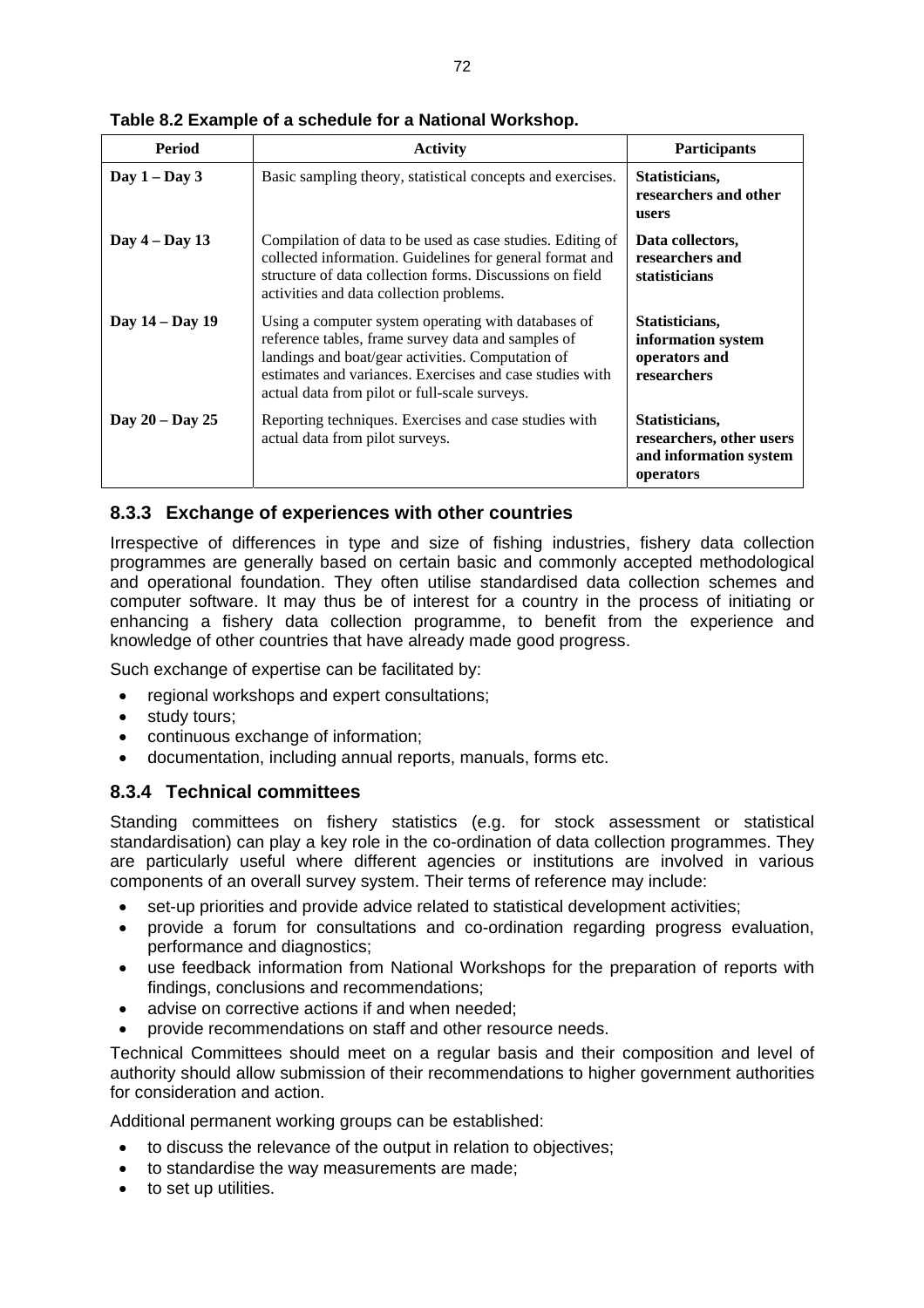## **8.3.5 Data verification***<sup>8</sup>*

The verification of data is essential to ensure that data are accurate, complete and give a true indication of the state or value of the factors under consideration. The problems associated with the collection of fisheries data mean that the risks of collecting erroneous or inappropriate data are very high without careful and statistically valid design and monitoring.

Different types of data will need to be verified in different ways. Some examples of methods to verify data include:

- checking logbooks against landings data (e.g. sales notes);
- sampling catches for species or grade composition;
- comparing landings statistics with certificates of origin, trade and commodity production statistics (e.g. processed fish) and similar sources of information;
- inspecting data collection methods by statistical staff:
- interviews with fishers:
- observer schemes or inspections;
- reporting from sea on retained catch on entering and leaving the fishing zones;
- using vessel monitoring systems, such as transponders, to monitor the position, catch and activities of vessels;
- instituting airborne and shipboard surveillance, together with the boarding of vessels.

In cases where fishery-independent data, such as stock abundance indices from research surveys, are available, it is possible to use these as an independent check on CPUE indices based on commercial fishery catch and effort data. In cases of suspected serious misreporting of catches, it is even possible to use such fishery-independent data to obtain estimates of the commercial catches.*<sup>9</sup>*

At the macro-level (typically national), food balance sheets can be used as an overall check of the consistency between production, utilisation, trade and consumption statistics. For such an exercise, it is necessary to convert all figures into live-weight equivalent units using appropriate conversion factors. Total fish production from capture fisheries and aquaculture, less quantities used for non-food purposes (e.g. fishmeal production) plus imports minus exports should correspond to the domestic food fish supply. It is usually expressed in per capita terms by dividing by the population size. The average per capita fish supply can then be compared with fish consumption estimates derived from food surveys. Large deviations from food survey results or large fluctuations from year to year suggest that there are problems with some of the statistics used in the calculations.

## **8.3.6 Feedback**

Since data collection is a co-operative effort, all parties involved should receive some benefit from the data gathering, analysis and dissemination programme. This is to ensure the continuing co-operation between primary data sources (informants) and data collectors. Providing valuable feedback to fishers on changes and trends in their performance should promote this co-operation. On the other hand, disregarding the importance of feedback would severely constrain the co-operation with informants becoming suspicious about the outcome of the analysis and the dissemination of the information.

In general, feedback from informants and data users should always be encouraged in order to ensure that the information system responds to the needs of all parties, as effectively as possible.

If the feedback mechanism recognises inadequacies in the data collection system, these should be addressed immediately and monitored. Consequently, the system should always

 8 Extracted from section 2.1.2 of FAO Technical Guidelines for Responsible Fisheries. No. 4. Fisheries Management. Rome, FAO. 1997. 82pp.

<sup>&</sup>lt;sup>9</sup> Such a procedure has been used in some analyses undertaken by the International Council for the Exploration of the Sea (ICES) and an account was presented to the Co-ordinating Working Party on Fishery Statistics at its Seventeenth Session (FAO Fisheries Report No. 555, paragraph 91).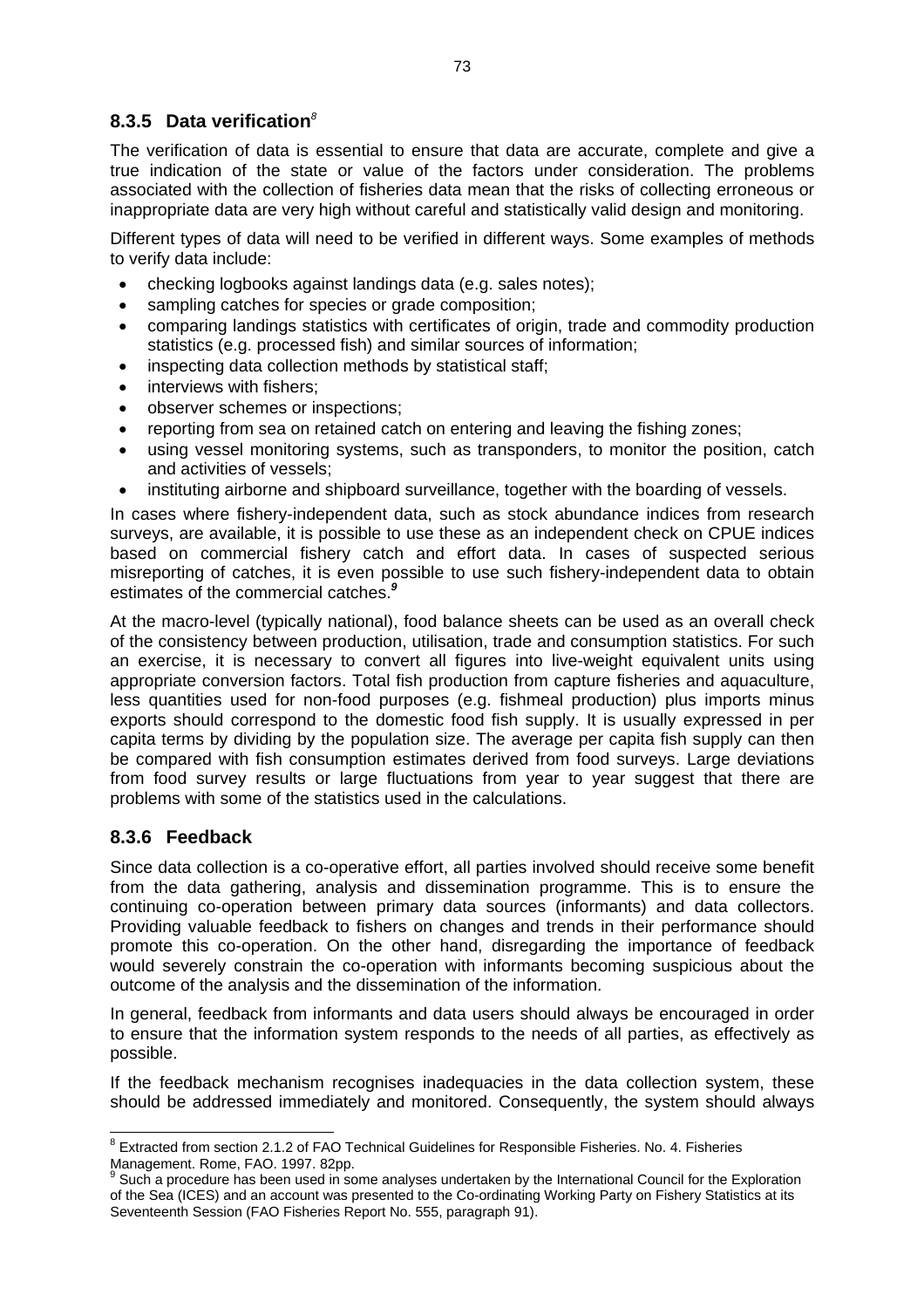be sufficiently flexible to allow for periodic adjustments, in particular, when the target fishery is dynamic and subject to change.

## **8.3.7 System appraisal**

The establishment or development of a data collection system should be the subject of continuous appraisal to ensure that it is meeting its desired objectives. This is critical if the system is to function efficiently and be sustainable on a long-term basis. The system needs to be continuously scrutinised by the operators and users to resolve any problems that may occur in the data trail. Consequently, resources should be allocated in the annual budget to resolve the problems that are inevitably going to occur. No system is perfect and it is not until the programme has been up and running for some time that all the major obstacles will be overcome.

Particular attention should be given to reviewing whether the system provides the necessary output to meet the management objectives and support for the fisheries policy. The links between the management objectives, the indicators chosen and the data collected should be clarified and established (if missing), following the rational process described in these guidelines.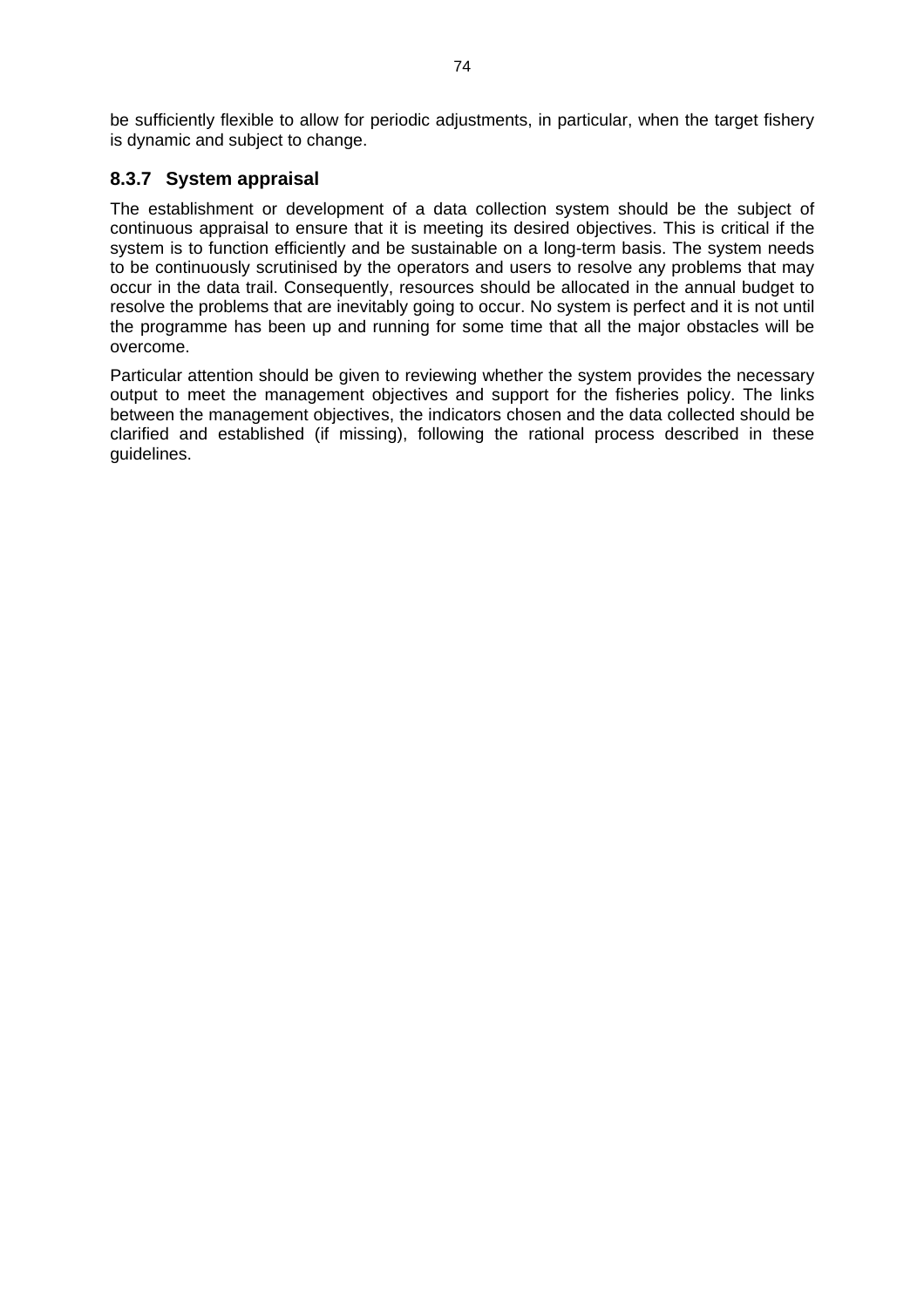## **9. REFERENCES AND FURTHER READING**

Acheson, J. M. (1981). Anthropology of Fishing. *Annual Review of Anthropology* 10:275-316.

- Anderson, J.E. (1987). Quotas as options: optimality and quota licence pricing under uncertainty. *Journal of International Economics*, 23(1/2):21-39.
- Arnason, R. (1993). Ocean fisheries management: recent international developments. *Marine Policy*, 17(5):334-339.
- Arte, S. (1988). *Data Base: Structured techniques for design, performance, and management:* New York, John Wiley & Sons, Inc. 430p.
- Asia-Pacific Fishery Commission (1997). Status of fishery statistics in Asia. Report of the first session of the joint Working Party on fishery statistics and economics, Bangkok, Thailand, 19 to 23 August 1997*. RAP Publication* 1997/43. Bangkok, FAO Regional Office for Asia and the Pacific, 24p.
- Barg, U.C. (1992). Guidelines for the promotion of environmental management of coastal aquaculture development. *FAO Fish. Tech. Pap.* No. 328. Rome, FAO, 122p.
- Brainerd, T., Clay, P.M., Haksever, D., Hall-Arber, M., Kellog, C., Kitts, A. and McCarron, D. (1993). Report to ASMFC Committee on Economics and Social Sciences: Commercial Sector Reference Document on identification and prioritization of economic and sociocultural data elements. Available from the Atlantic States Marine Fisheries Commission (ASMFC), 1444 "I" Street NW, 6<sup>th</sup> floor, Washington, DC 20005.
- Caddy, J. (1998). A short review of precautionary reference points and some proposals for their use in data-poor situations. *FAO Fish. Tech. Pap.* No. 379. Rome, FAO, 30p.
- Caddy, J. and Bazigos, G. (1985) Practical guidelines for statistical monitoring of fisheries in manpower limited situations. *FAO Fish. Tech. Pap.* No. 257. Rome, FAO, 86p. (Also issued in Arabic, French and Spanish).
- Caddy, J. and Mahon, R. (1995). Reference points for fisheries management. *FAO Fish. Tech. Pap.* No. 347. Rome, FAO, 83p.
- Calow, P.and Petts, G.E. (1992). *The river handbook* Parts I and II. Blackwell.
- Campbell, D. and Haynes, J. (1990). Resource rent in fisheries, *ABARE Discussion Paper* 90.10, Canberra.
- Charles, A. (1989). Bio-socio-economic Fishery Models: Labour Dynamics and Multiobjective Management. *Can. J. Fish. Aquat. Sci.* 46(8):1313-1322
- Cochran, W.G. (1977). *Sampling techniques.* 3rd ed., London, John Wiley & Sons, Inc., 428p.
- Concerted Action (1995). *Assessing the economic status of fisheries-methodology and data needs*. Concerted action on co-ordination of research in fisheries economics. The Hague, Agricultural Economic Research Institute (LEI-DLO).
- Cunningham, S., Dunn, M.R. and Whitmarsh, D. (1985). *Fisheries Economics: An Introduction.* London, Mansell Publishing, 372p.
- Danielsson, A. (1994). Productivity growth in the Icelandic fisheries and natural resource. Paper presented at the VIth Conference of the European Association of Fisheries Economics, Crete, 28-30 March 1994.
- Date, C. J. (1995). *Introduction to Database Systems* Sixth Edition. Addison-Wesley. 839p.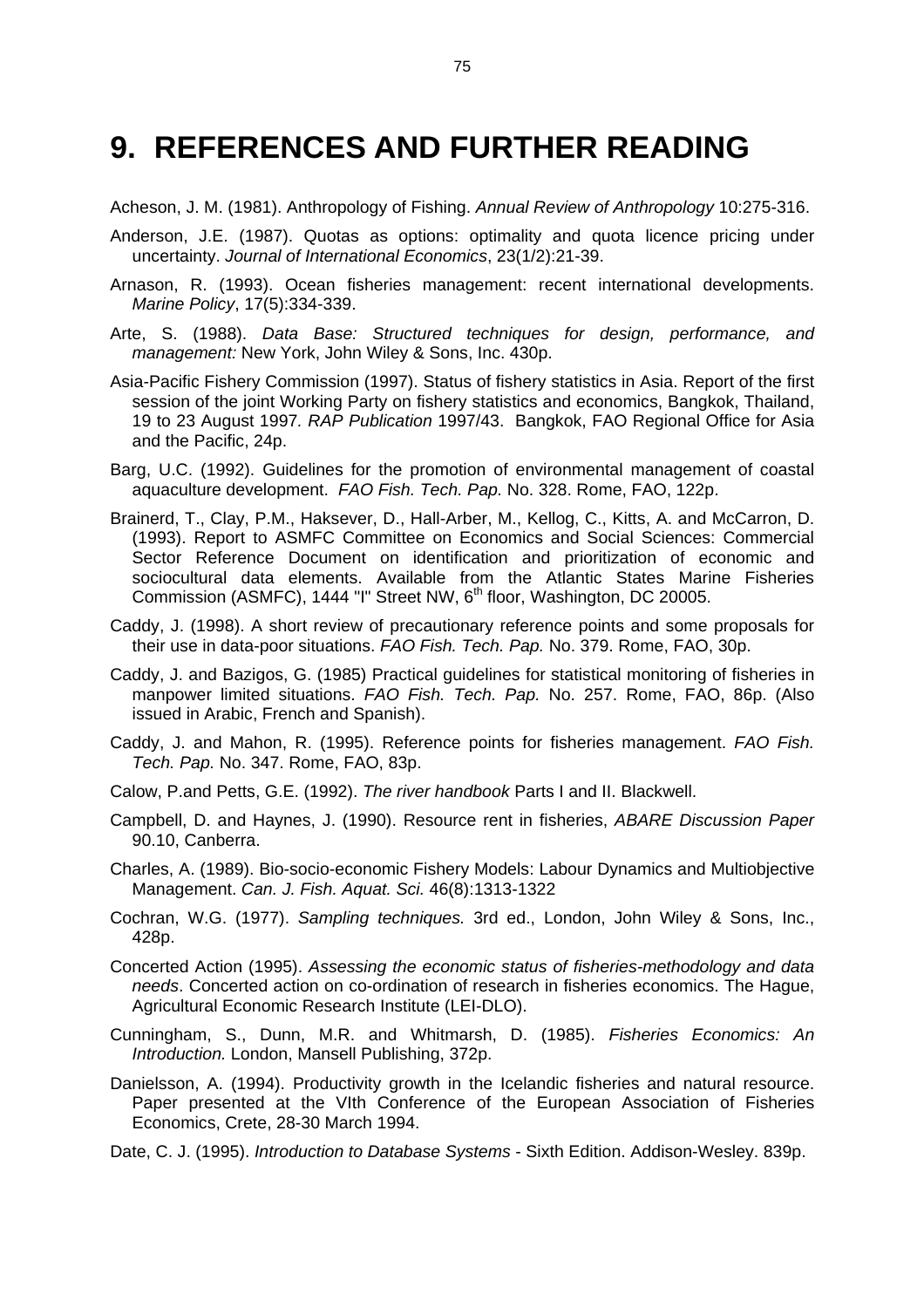- Davidse, W.P., Cormack, K., Oakeshott, E., Frost, H., Jensen, C., Rey, H.S., Foucault, F. and Taal, C. (1993). Costs and earnings of fishing fleets in four EC countries calculated on a uniform basis for the development of sectoral fleet models. The Hague, Agricultural Economic Research Institute (LEI-DLO).
- Doulman, D.J. (1995). Structure and process of the 1993-1995 United Nations conference on straddling fish stocks and highly migratory fish stocks. *FAO Fish. Circ*. No. 898, 81p.
- Elliott, J.M. (1983). *Some methods for the statistical analysis of samples of benthic invertebrates.* Ambleside, UK. Freshwater Biological Association Scientific Publication No. 25. 159p.
- Emmerson, D. (1980). *Rethinking artisanal fisheries development: Western concepts, Asian experiences.* World Bank Staff Working Report No. 423, 97p.
- English, S., Wilkinson, C. and Baker, V. (eds) (1994). *Survey manual for tropical marine resources*. Townsville, Australia. Australian Institute of Marine Science. 368p.
- Eurostat (1997). New techniques and technologies for Statistics II- Proceedings of the Second Bonn Seminar. IOS Press. 288p.
- FAO, (1995a). Code of conduct for responsible fisheries. Rome, FAO, 41p.
- FAO, (1995b). Programme for the World Census of Agriculture 2000 (WCA 2000). *FAO Statistical Development Series* No 5, Rome, FAO, 79 p.
- FAO, (1995c). Precautionary approach to fisheries. Part 1: Guidelines on the precautionary approach to capture fisheries and species introductions. *FAO Fish. Tech. Pap.* No. 350/1. Rome, FAO, 52p.
- FAO, (1996a). Precautionary approach to fisheries. Part 2: Scientific papers. *FAO Fish. Tech. Pap.* No. 350/2. Rome, FAO, 210p.
- FAO, (1996b). Precautionary approach to capture fisheries and species introductions. Elaborated by the Technical Consultation on the precautionary approach to capture fisheries (Including species introductions). Lysekil, Sweden, 6-13 June 1995. *FAO Technical Guidelines for Responsible Fisheries* No.2. Rome, FAO, 54p.
- FAO, (1996c) Fishing operations. *FAO Technical Guidelines for Responsible Fisheries* No. 1. Rome, FAO, 26p. 6 annexes.
- FAO, (1996d). Integration of fisheries into coastal area management*. FAO Technical Guidelines for Responsible Fisheries* No. 3. Rome, FAO, 17p.
- FAO, (1996e). Multiple frame agricultural surveys. Volume 1: Current surveys based on area and list sampling methods. *FAO Statistical Development Series* No. 7, Rome, FAO, 119p. (see also for more references).
- FAO, (1997a). Fisheries management. *FAO Technical Guidelines for Responsible Fisheries* No. 4. Rome, FAO, 82p.
- FAO, (1997b). Aquaculture development. *FAO Technical Guidelines for Responsible Fisheries.* No. 5. Rome, FAO, 40p.
- FAO, (1997c). Inland fisheries. *FAO Technical Guidelines for Responsible Fisheries.* No. 6. Rome, FAO, 36p.
- FAO, (1998a). Responsible fish utilization. *FAO Technical Guidelines for Responsible Fisheries.* No. 7. Rome, FAO, 33p.
- FAO, (1998b). Fishing operations. 1. Vessel monitoring systems. *FAO Technical Guidelines for Responsible Fisheries*, No. 1, Suppl. 1, Rome, FAO, 58p.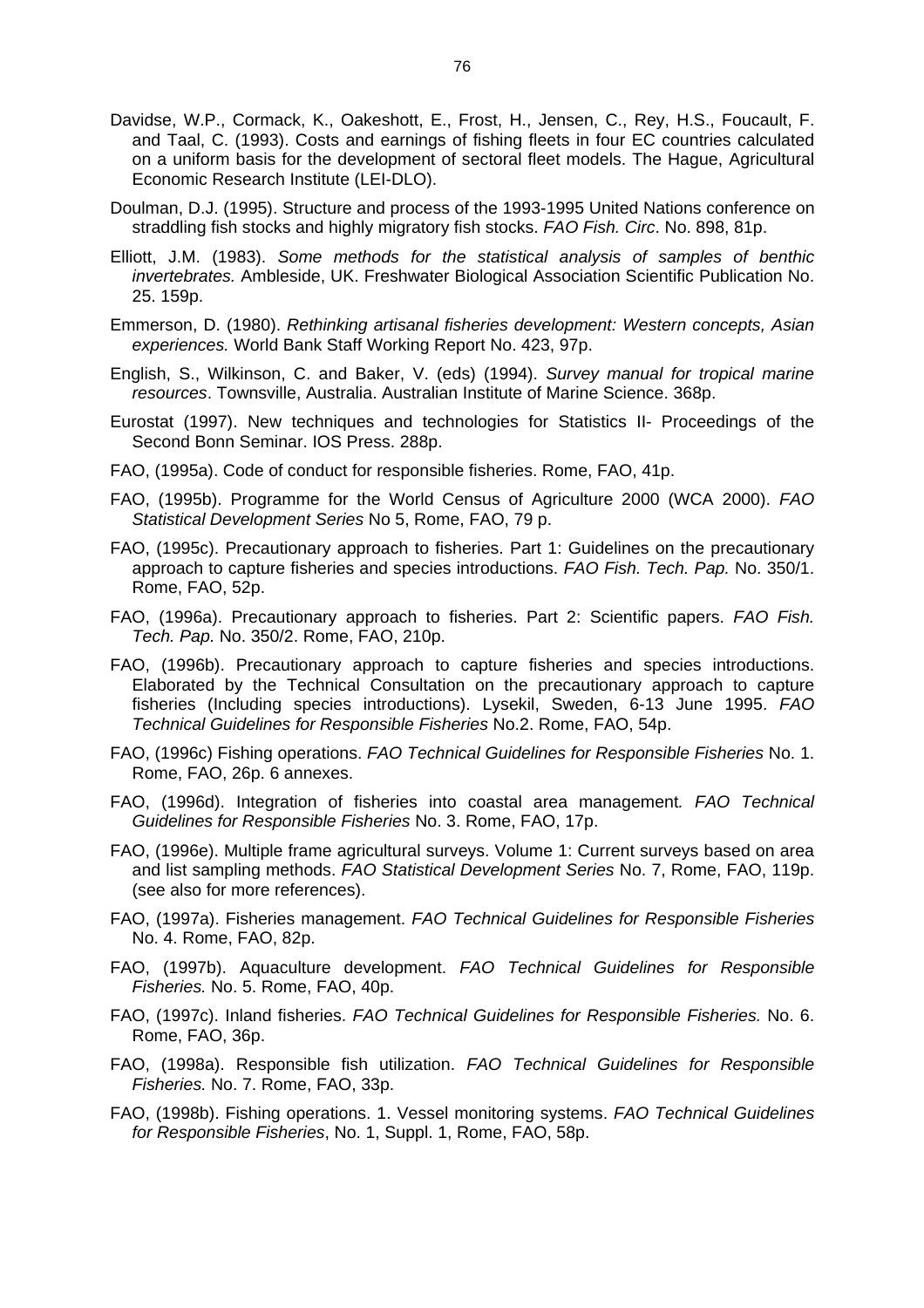- FAO, (in press). Development and use of indicators for sustainable development of marine capture fisheries. Prepared by the Australian-FAO Technical Consultation on sustainability indicators in marine capture fisheries (Sydney, Australia, 18-22 January 1999). *FAO Technical Guidelines for Responsible Fisheries.* No. to be assigned. Rome, FAO.
- Flewwelling, P. (1994). An introduction to monitoring, control and surveillance systems for capture fisheries. *FAO Fish. Tech. Pap.* No. 338. Rome, FAO, 217p.
- Fowler, J. and Cohen, L. (1995). Statistics for ornithologists. 2nd ed. *British Trust for Ornithology Guide* No. 22.150p.
- Gallucci V.F., Saila, S.B., Gustafson, D.J. and Rothschild, B.J. (eds) (1996). *Stock assessment: Quantitative methods and application for small-scale fisheries.* Boca Ratton, New York, CRC. Lewis Publishers, 527p.
- Granger Morgan, M. and Henrion, M. (1992). *Uncertainty. A guide to dealing with uncertainty in quantitative risk and policy analysis*. Cambridge University Press.
- Green, R.H. (1979). *Sampling design and methods for environmental biologists*. New York, John Wiley & Sons, Inc. 257p.
- Gunderson, D.R. (1993). *Surveys of fisheries resources.* New York, John Wiley & Sons, Inc., 248p.
- Hannesson, R. (1993). *Bioeconomic analysis of fisheries.* UK, Fishing News Books
- Hilborn, R. and Walters, C.J. (1992). *Quantitative fisheries stock assessment: Choice, dynamics and uncertainty.* New York, Chapman and Hall, 570p.
- Indo-Pacific Fishery Commission (1994). Proceedings of the Symposium on Socio-economic Issues in Coastal Fisheries Management, Bangkok, Thailand, 23-26 November 1993. *RAPA Publication* 8, 442 p.
- ICGPSIA (Interorganizational Committeee on Guidelines and Principles for Social Impact Assessment) (1993). Guidelines and principles for social impact assessment. Available from IAIA (International Association for Impact Assessment), P.O. Box., Belhaven, NC 27819, USA.
- Kitts, A.W. and Steinback, S.R. (draft). Data needs for economic analysis of fishery managament regulations. NOAA/NMFS, Washington, USA.
- Kohli, K.N. (1993). *Economic analysis of investment projects: A practical approach.* Hong Kong, Oxford University Press.
- Leveque, C. (1997). *Biodiversity, dynamics and conservation. The freshwater fish of tropical Africa.* ORSTOM. Cambridge University Press.
- Mardle, S. and Pascoe, S. (1997). A review of applications to fisheries using multi-objective programming techniques. CEMARE Research Paper 117, Porthsmouth, University of Porthmouth.
- MacInnes, D. Jentoft, S. and Davis, A. (eds) (1991). *Social Research and Public Policy: Norwegian and Canadian Experiences.* Halifax, Nova Scotia, Oceans Institute of Canada.
- Maiolo, J.R. and Orbach, M.K. (ed.) (1982). *Modernization and Marine Fisheries Policy.* Ann Arbor, MI., Ann Arbor Science Publishers, 330p.
- McGoodwin, J.R. (1990). C*risis in the world's fisheries: people, problems, and policies*. Stanford, Stanford University Press.
- Medley, P.A., Gaudian, G. and Wells, S. (1993). Coral reef fisheries stock assessment. *Reviews in Fish Biology and Fisheries.*
- Megrey, B. and Moksness, E. (1996). Computers in Fisheries Research: 254 p.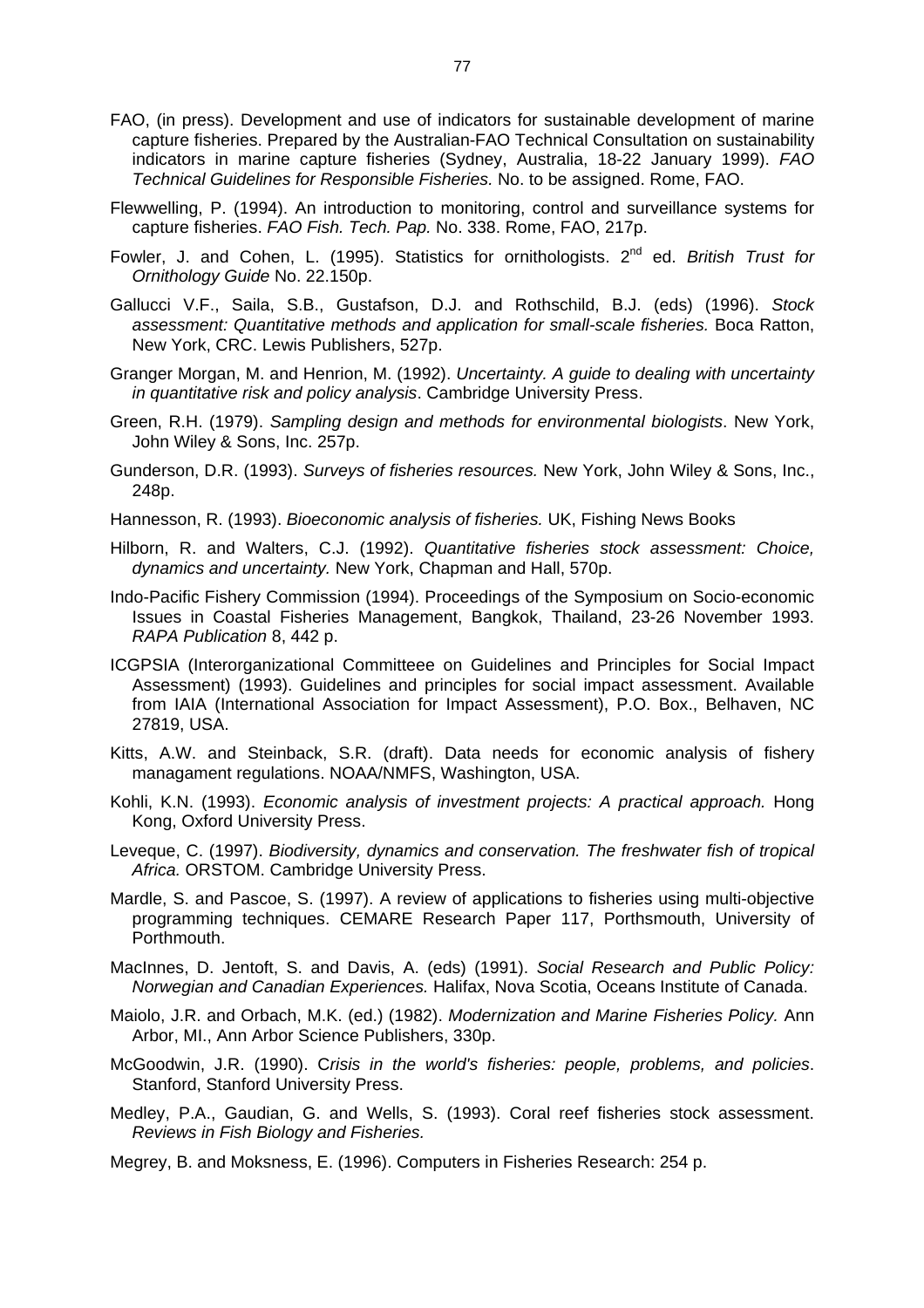- Miyake, M. (1990). Field manual for the statistics and sampling Atlantic tunas and tuna-like fishes. Madrid, Spain, International Commission for the Conservation of Atlantic tunas, 184 p.
- Namibia, Ministry of Fisheries and Marine Resources, (1996). Fisheries Information Management System. User's Guide. Version 1.0. 161p.
- ODA (Overseas Development Administration) (1988). *Appraisal of Projects in Developing Countries: A guide for economists.* HMSO, London.
- Pascoe, S. and Stephens, M. (1994). Making sense of ABARE survey results. *Australian Fisheries* 53(4): 33-36.
- Pido, M.D., Pomeroy, R.S., Carlos, M.B. and Garces, L.R. (1996). A handbook for rapid appraisal of fisheries management systems (Version I). *ICLARM Education Series* 16, 85p.
- Pinkerton, E.W. (ed.) (1989). *Co-operative management of local fisheries: New directions for improved management and community development.* Vancouver, British Columbia, Univ. of British Columbia Press, 312p.
- Poggie, J.J. and Pollnac, R.B. (eds) (1991). Small-scale fishery development: sociocultural perspectives. ICMRD (International Center for Marine Resource Development), 126 Woodward Hall, University of Rhode Island, Kingston R.I., 02881 USA.
- Pollnac, R.B. and Littlefield, S.J. (1983). Sociocultural Aspects of Fisheries Management. *Ocean Development & International Law* 12(3-4): 209-246.
- Preece, J. (1994). Human-computer interaction: Addison-Wesley 775 p.
- Rana, K.J. (1997). Guidelines on the collection of structural aquaculture statistics. Supplement to the programme for the World Census of Agriculture 2000. *FAO Statistical Development Series* No 5b, Rome, FAO, 56 p.
- Ruddle, K. and Johannes, R.E. (eds) (1985). *The traditional knowledge and management of coastal systems in Asia and the Pacific.* Jakarta, UNESCO.
- Sakagawa, G. (1995). *Assessment methodologies and management-Proceedings of the World Fisheries Congress, Theme 5*: 195p.
- Sparre, P. and Venema, S.C. (1998). *Introduction to tropical fish stock assessment.* Part 1 Manual *FAO Fish. Tech. Pap.* 306/1 Rev.2., Rome,FAO, 407p.
- Sulit, V.T., Gayamat, E.S., Bhatiyasevi, U. Grainger, R. and Hongskul, V. (1997a). Fishery and aquaculture statistics in Asia. Proceedings of the FAO/SEAFDEC Regional Workshop on Fishery Statistics, Bangkok, Thailand, 19-21 August 1997 Volume I. Report of the Workshop. Bangkok, The Secretariat Southeast Asian Fisheries Development Center, 57p.
- Sulit, V.T., Gayamat, E.S., Bhatiyasevi, U. Grainger, R. and Hongskul, V. (1997). Fishery and aquaculture statistics in Asia. Proceedings of the FAO/SEAFDEC Regional Workshop on Fishery Statistics, Bangkok, Thailand, 19-21 August 1997 Volume II. Fishery and aquaculture statistical systems and programs. (Papers presented at the workshop). Bangkok, The Secretariat Southeast Asian Fisheries Development Center, 331p.
- Thomas, S.J., Maril, L., Durrenberger, E.P. (eds) (1989). *Marine Resource Utilization: A Conference on Social Science Issues.* Mobile, Alabama, Univ. of South Alabama Publication Services.
- Thompson, S.K. (1992). *Sampling.* New York, J. Wiley-Interscience.
- Thompson, S.K. and Seber, G.A.F. (1996). *Adaptive sampling.* New York, J.Wiley-Interscience.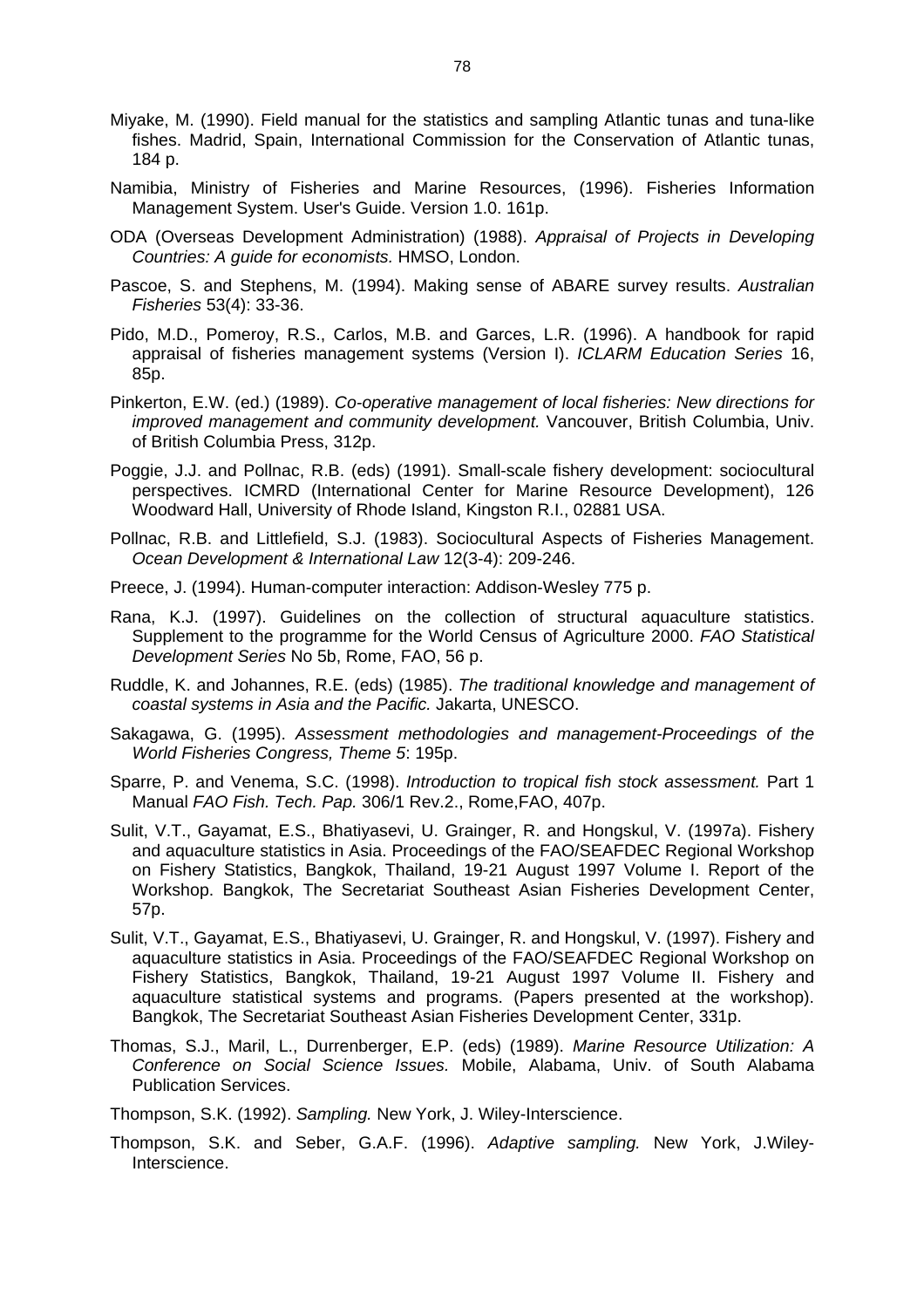- UN/FAO, (1998). International fisheries instruments with index. Agreement for the implementation of the provisions of the United Nations Conference on the Law of the Sea of 10 December 1982 relating to the conservation and management of straddling fish stocks and highly migratory fish stocks. Agreement to promote compliance with international conservation and management measures by fishing vessels at high seas. Code of conduct for responsible fisheries. New York, United Nations, Division for Ocean Affairs and the Law of the Sea. 110p.
- Visser, T.A.M. (1997). Status of fishery statistics in the South Pacific. *RAP Publication,* 1997/30. Bangkok, FAO Regional Office for Asia and the Pacific, 78p.
- Willmann, R. (1983). Economic data needs for small-scale fisheries management. In FAO (ed.) Report of the ACMRR (Advisory Committee on Marine Resources Research) Working Party on the Management of Living Resources in Tropical Waters. *FAO Fish. Rep.* No. 284. Rome, FAO.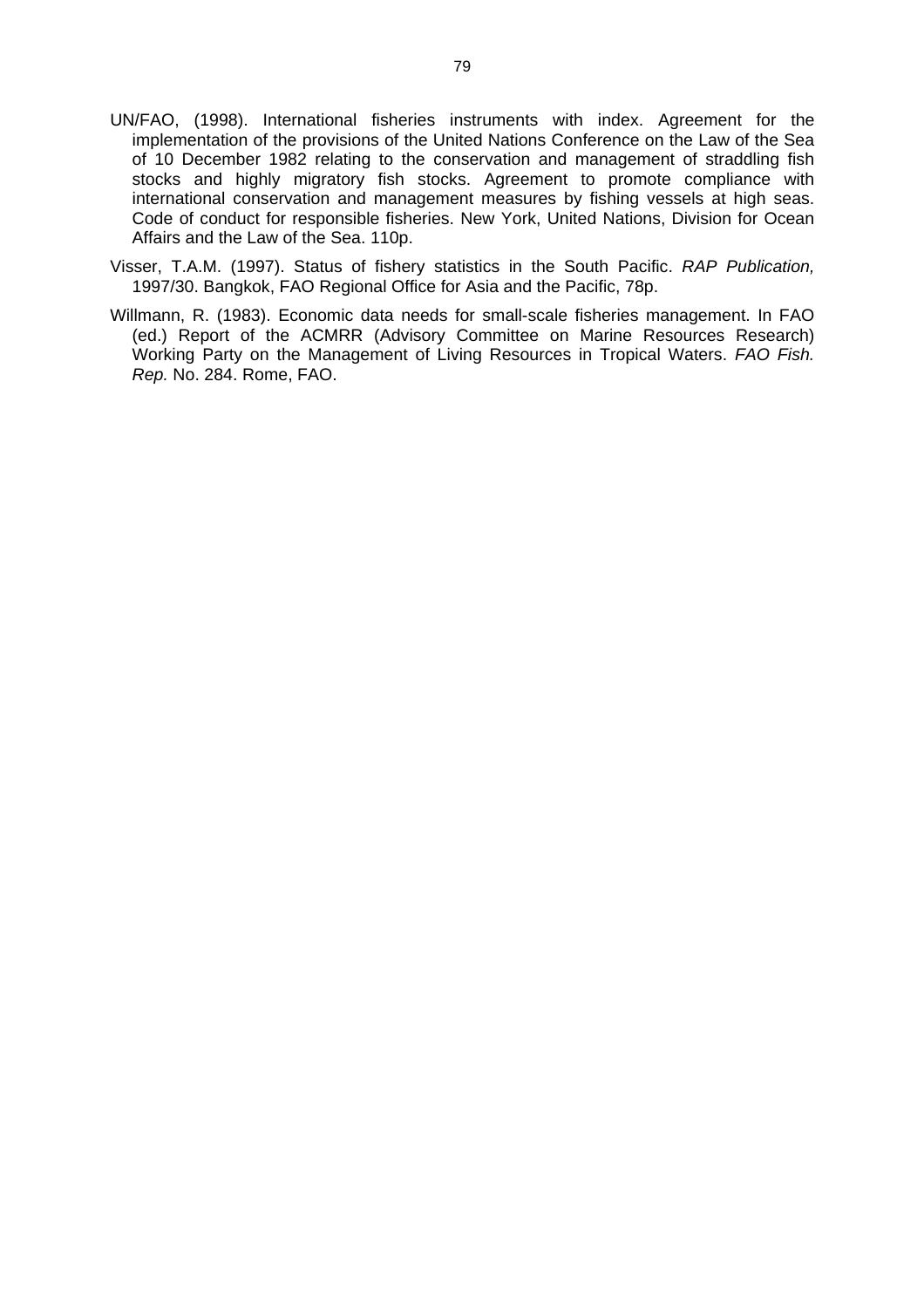## **ANNEX 1. Data Requirements Specified in the United Nations Fish Stocks Agreement**

### AGREEMENT FOR THE IMPLEMENTATION OF THE PROVISIONS OF THE UNITED NATIONS CONVENTION ON THE LAW OF THE SEA OF 10 DECEMBER 1982 RELATING TO THE CONSERVATION AND MANAGEMENT OF STRADDLING FISH STOCKS AND HIGHLY MIGRATORY FISH STOCKS

### **ANNEX I STANDARD REQUIREMENTS FOR THE COLLECTION AND SHARING OF DATA**

#### Article 1

#### General principles

1. The timely collection, compilation and analysis of data are fundamental to the effective conservation and management of straddling fish stocks and highly migratory fish stocks. To this end, data from fisheries for these stocks on the high seas and those in areas under national jurisdiction are required and should be collected and compiled in such a way as to enable statistically meaningful analysis for the purposes of fishery resource conservation and management. These data include catch and fishing effort statistics and other fishery-related information, such as vessel-related and other data for standardizing fishing effort. Data collected should also include information on non-target and associated or dependent species. All data should be verified to ensure accuracy. Confidentiality of non-aggregated data shall be maintained. The dissemination of such data shall be subject to the terms on which they have been provided.

2. Assistance, including training as well as financial and technical assistance, shall be provided to developing States in order to build capacity in the field of conservation and management of living marine resources. Assistance should focus on enhancing capacity to implement data collection and verification, observer programmes, data analysis and research projects supporting stock assessments. The fullest possible involvement of developing State scientists and managers in conservation and management of straddling fish stocks and highly migratory fish stocks should be promoted.

#### Article 2

#### Principles of data collection, compilation and exchange

 The following general principles should be considered in defining the parameters for collection, compilation and exchange of data from fishing operations for straddling fish stocks and highly migratory fish stocks:

 (a) States should ensure that data are collected from vessels flying their flag on fishing activities according to the operational characteristics of each fishing method (e.g., each individual tow for trawl, each set for long-line and purse-seine, each school fished for pole-and-line and each day fished for troll) and in sufficient detail to facilitate effective stock assessment;

(b) States should ensure that fishery data are verified through an appropriate system;

 (c) States should compile fishery-related and other supporting scientific data and provide them in an agreed format and in a timely manner to the relevant subregional or regional fisheries management organization or arrangement where one exists. Otherwise, States should cooperate to exchange data either directly or through such other cooperative mechanisms as may be agreed among them;

 (d) States should agree, within the framework of subregional or regional fisheries management organizations or arrangements, or otherwise, on the specification of data and the format in which they are to be provided, in accordance with this Annex and taking into account the nature of the stocks and the fisheries for those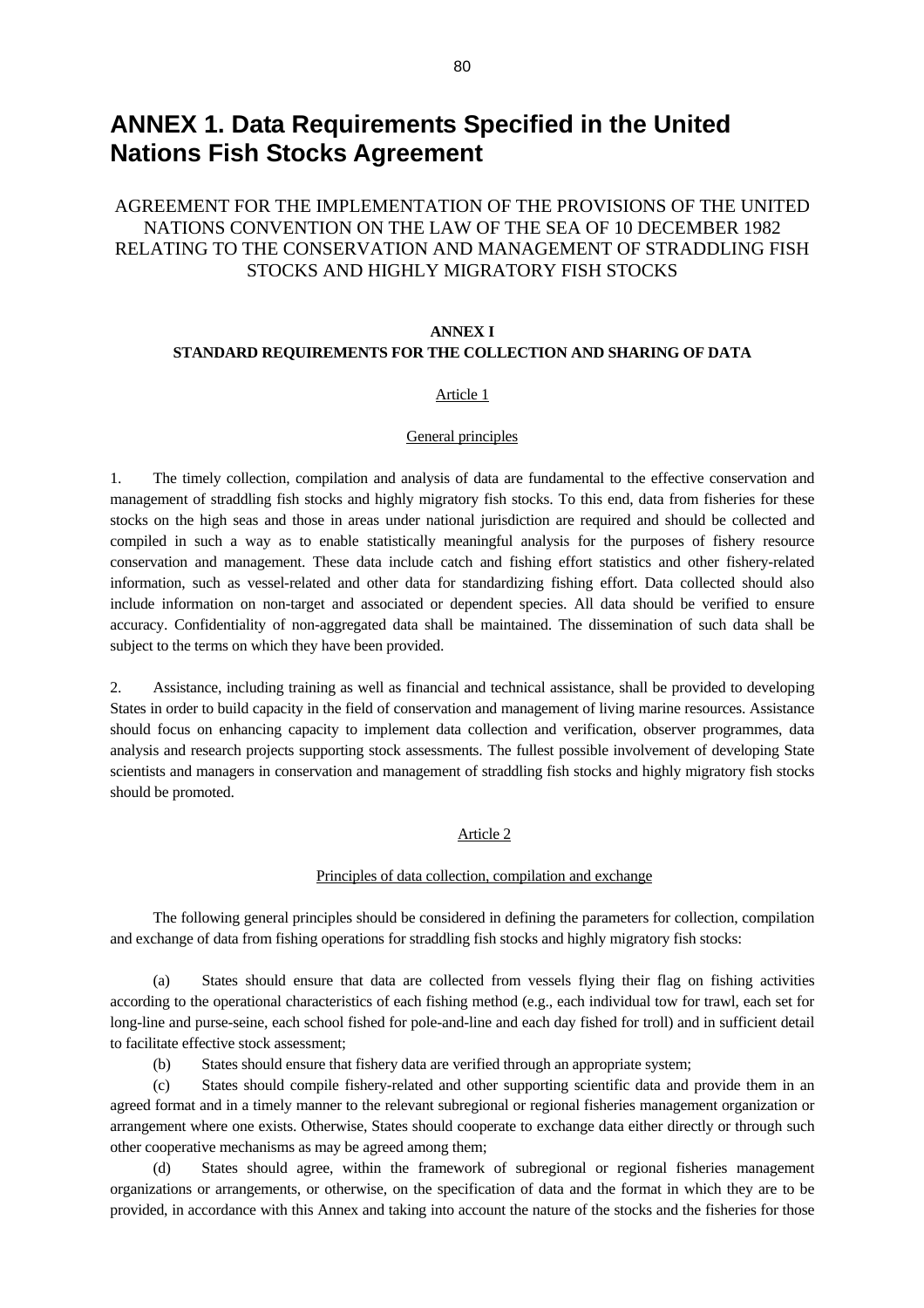stocks in the region. Such organizations or arrangements should request non-members or non-participants to provide data concerning relevant fishing activities by vessels flying their flag;

such organizations or arrangements shall compile data and make them available in a timely manner and in an agreed format to all interested States under the terms and conditions established by the organization or arrangement; and

 (f) scientists of the flag State and from the relevant subregional or regional fisheries management organization or arrangement should analyse the data separately or jointly, as appropriate.

#### Article 3

#### Basic fishery data

1. States shall collect and make available to the relevant subregional or regional fisheries management organization or arrangement the following types of data in sufficient detail to facilitate effective stock assessment in accordance with agreed procedures:

(a) time series of catch and effort statistics by fishery and fleet;

 (b) total catch in number, nominal weight, or both, by species (both target and non-target) as is appropriate to each fishery. [Nominal weight is defined by the Food and Agriculture Organization of the United Nations as the live-weight equivalent of the landings];

 (c) discard statistics, including estimates where necessary, reported as number or nominal weight by species, as is appropriate to each fishery;

- (d) effort statistics appropriate to each fishing method; and
- (e) fishing location, date and time fished and other statistics on fishing operations as appropriate.

2. States shall also collect where appropriate and provide to the relevant subregional or regional fisheries management organization or arrangement information to support stock assessment, including:

(a) composition of the catch according to length, weight and sex;

 (b) other biological information supporting stock assessments, such as information on age, growth, recruitment, distribution and stock identity; and

 (c) other relevant research, including surveys of abundance, biomass surveys, hydro-acoustic surveys, research on environmental factors affecting stock abundance, and oceanographic and ecological studies.

#### Article 4

#### Vessel data and information

1. States should collect the following types of vessel-related data for standardizing fleet composition and vessel fishing power and for converting between different measures of effort in the analysis of catch and effort data:

- (a) vessel identification, flag and port of registry;
- (b) vessel type;

 (c) vessel specifications (e.g., material of construction, date built, registered length, gross registered tonnage, power of main engines, hold capacity and catch storage methods); and

(d) fishing gear description (e.g., types, gear specifications and quantity).

2. The flag State will collect the following information:

- (a) navigation and position fixing aids;
- (b) communication equipment and international radio call sign; and
- (c) crew size.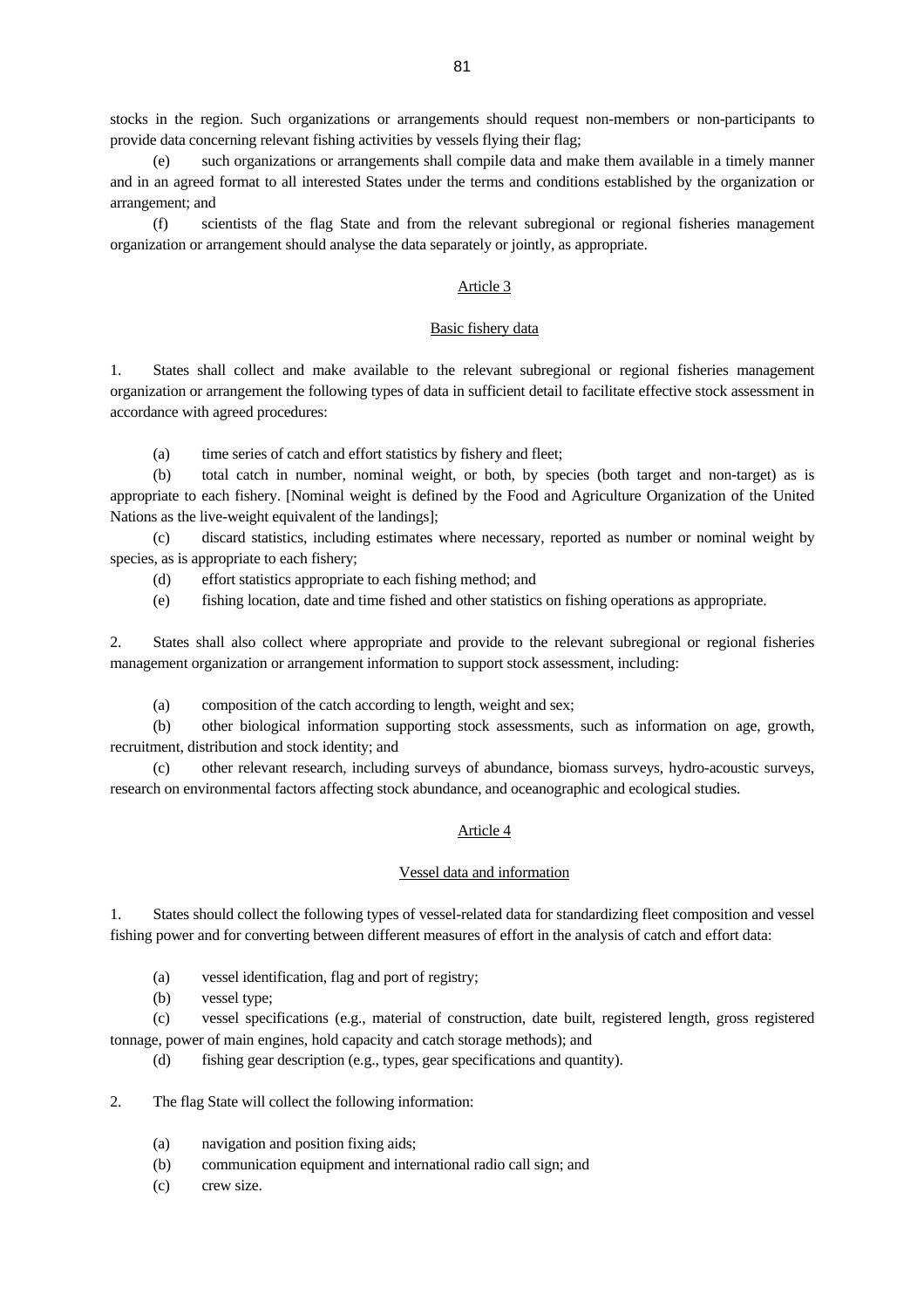#### Article 5

### **Reporting**

 A State shall ensure that vessels flying its flag send to its national fisheries administration and, where agreed, to the relevant subregional or regional fisheries management organization or arrangement, logbook data on catch and effort, including data on fishing operations on the high seas, at sufficiently frequent intervals to meet national requirements and regional and international obligations. Such data shall be transmitted, where necessary, by radio, telex, facsimile or satellite transmission or by other means.

#### Article 6

#### Data verification

 States or, as appropriate, subregional or regional fisheries management organizations or arrangements should establish mechanisms for verifying fishery data, such as:

(a) position verification through vessel monitoring systems;

 (b) scientific observer programmes to monitor catch, effort, catch composition (target and non-target) and other details of fishing operations;

- (c) vessel trip, landing and transshipment reports; and
- (d) port sampling.

#### Article 7

### Data exchange

1. Data collected by flag States must be shared with other flag States and relevant coastal States through appropriate subregional or regional fisheries management organizations or arrangements. Such organizations or arrangements shall compile data and make them available in a timely manner and in an agreed format to all interested States under the terms and conditions established by the organization or arrangement, while maintaining confidentiality of non-aggregated data, and should, to the extent feasible, develop database systems which provide efficient access to data.

2. At the global level, collection and dissemination of data should be effected through the Food and Agriculture Organization of the United Nations. Where a subregional or regional fisheries management organization or arrangement does not exist, that organization may also do the same at the subregional or regional level by arrangement with the States concerned.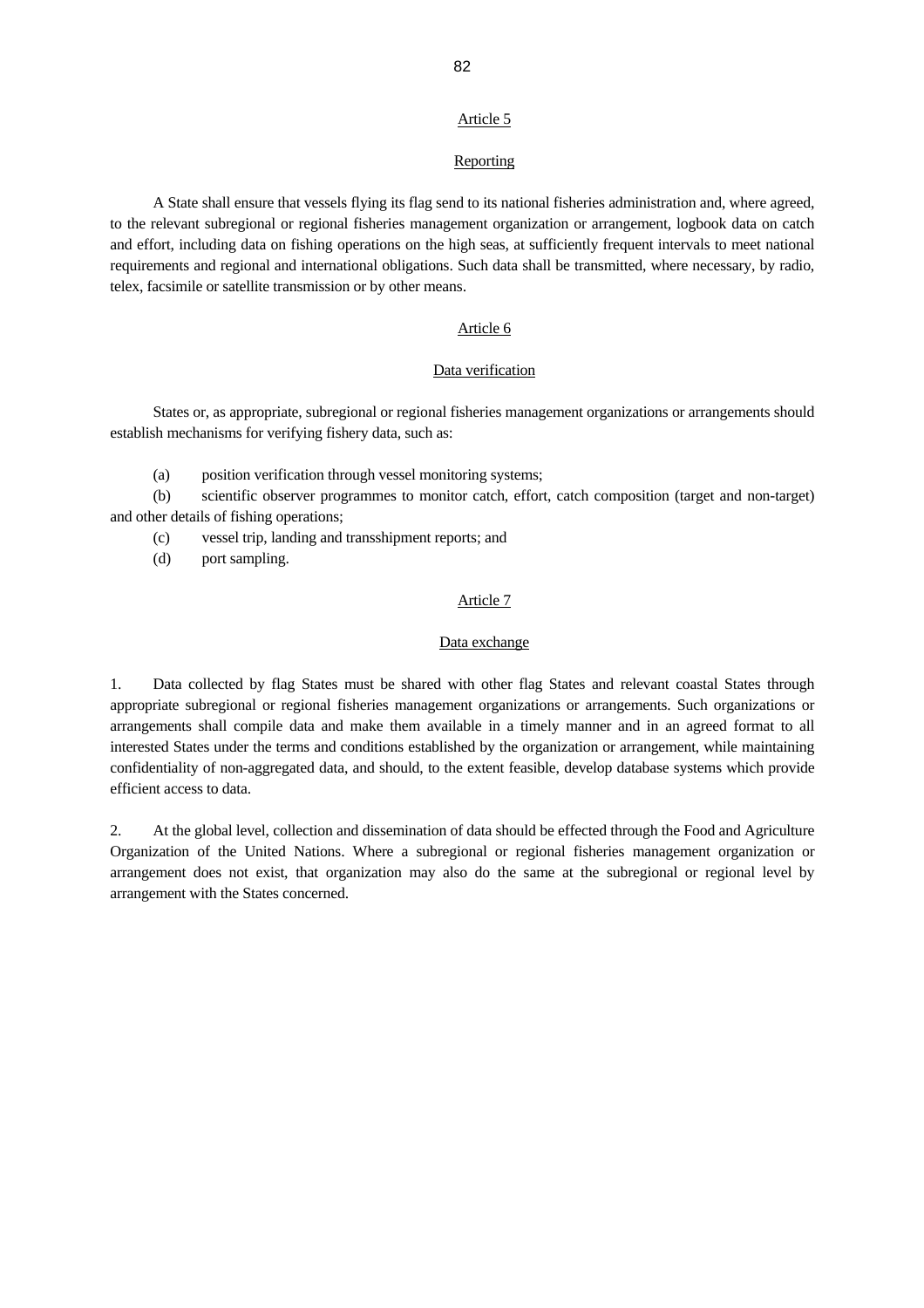## **ANNEX 2. Fishing Effort Measures By Gear Categories**

These measures are modified from Appendix T of the Report of the Ad Hoc Consultation on the Role of Regional Fishery Agencies in Relation to High Seas Fishery Statistics (La Jolla, California, USA, 13-16 December 1993), FAO Fisheries Report No. 500. The measures are suggested for the purpose of carrying out stock assessment. The measures may require modification or additional information before being appropriate for other purposes.

| <b>FISHING GEAR</b>                                                                        | <b>EFFORT</b><br><b>MEASURE</b><br><b>DESCRIPTORS</b> | <b>DEFINITION</b>                                                                                                                                                                                                                                                                                                                                                                                                                 |
|--------------------------------------------------------------------------------------------|-------------------------------------------------------|-----------------------------------------------------------------------------------------------------------------------------------------------------------------------------------------------------------------------------------------------------------------------------------------------------------------------------------------------------------------------------------------------------------------------------------|
| <b>FIRST PRIORITY</b>                                                                      |                                                       |                                                                                                                                                                                                                                                                                                                                                                                                                                   |
| Surrounding nets (e.g.<br>purse seines)                                                    | Number of sets                                        | Number of times the gear has been set or shot,<br>whether or not a catch was made. This measure is<br>appropriate when school size and packing density is<br>related to stock abundance or sets are made in a<br>random manner.                                                                                                                                                                                                   |
| Surrounding nets (e.g.<br>purse seines)                                                    | Searching time                                        | This represents time on the grounds less time spent<br>shooting net and retrieving the catch as well as time<br>hove to. This measure is complicated by the use of<br>aircraft spotting as well as by the dissemination of<br>information from vessel to vessel. The measure is<br>appropriate when school size and packing density are<br>unrelated to stock abundance and a set is only made<br>when a school has been located. |
| Surrounding nets (e.g.<br>purse seines) if fishing<br>with Fish Attracting<br>Device (FAD) | Number of hours<br>since last fishing<br>this FAD     | Time in which FAD (Fishing Attracting Device) is<br>left in the water since it was last fished.                                                                                                                                                                                                                                                                                                                                   |
| Boat seines (Danish<br>seine, etc.)                                                        | Number of hours<br>fished                             | Number of hours during which the seine was on the<br>bottom and fishing.                                                                                                                                                                                                                                                                                                                                                          |
| <b>Beach seines</b>                                                                        | Number of sets                                        | Number of times the gear has been set or shot,<br>whether or not a catch was made.                                                                                                                                                                                                                                                                                                                                                |
| Castnet                                                                                    | Number of casts                                       | Number of times the gear has been cast, whether or<br>not a catch was made.                                                                                                                                                                                                                                                                                                                                                       |
| <b>Trawls</b>                                                                              | Number of hours<br>fished                             | Number of hours during which the trawl was in the<br>water (midwater trawl), or on the bottom (bottom<br>trawl), and fishing.                                                                                                                                                                                                                                                                                                     |
| Boat dredges                                                                               | Number of hours<br>fished                             | Number of hours during which the dredge was on the<br>bottom and fishing.                                                                                                                                                                                                                                                                                                                                                         |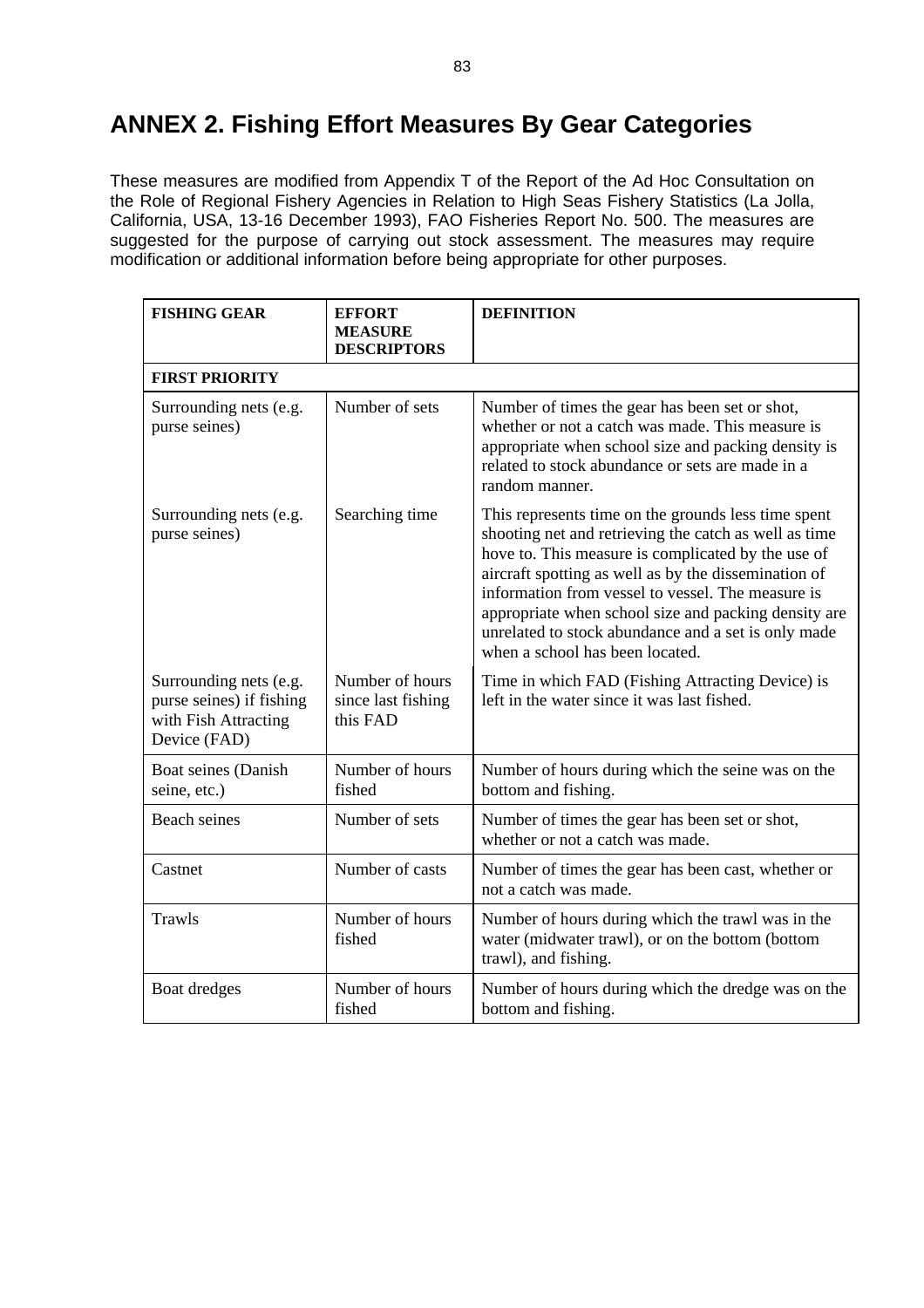| <b>FISHING GEAR</b>                   | <b>EFFORT</b><br><b>MEASURE</b><br><b>DESCRIPTORS</b> | <b>DEFINITION</b>                                                                                                                                                                           |
|---------------------------------------|-------------------------------------------------------|---------------------------------------------------------------------------------------------------------------------------------------------------------------------------------------------|
| Gillnets (set or drift)               | Number of effort<br>units                             | Length of nets expressed in 100-metre units<br>multiplied by the number of sets made $(=$<br>accumulated total length in metres of nets used in a<br>given time period divided by 100).     |
| Gillnets (fixed)                      | Number of effort<br>units                             | Length of net expressed in 100-metre units multiplied<br>by the number of times the net was cleared.                                                                                        |
| Lift net                              | Number of hours<br>fished                             | Number of hours during which the net was in the<br>water, whether or not a catch was made.                                                                                                  |
| Traps (uncovered<br>pound nets)       | Number of effort<br>units                             | Number of days fished times the number of units<br>hauled.                                                                                                                                  |
| Covered pots and fyke<br>nets         | Number of effort<br>units                             | Number of lifts times the number of units $(= total)$<br>number of units fished in a given time period).                                                                                    |
| Longlines (set or drift)              | Numbers of hooks                                      | Number of hooks fished in a given time period.                                                                                                                                              |
| Pole-and-line                         | Number of days<br>fished                              | The number of days (24-hour periods, reckoned from<br>midnight to midnight), on which any fishing took<br>place, including days during which searching took<br>place without fishing.       |
| Rod-and-reel<br>(recreational)        | Number of line-<br>hours                              | Number of hours during which the lines were in the<br>water times number of lines used.                                                                                                     |
| Troll                                 | Number of line-<br>days                               | Total number of line days in the given time period.                                                                                                                                         |
| Jigs (hand and<br>mechanical)         | Number of line-<br>days                               | Total number of line days in the given time period.                                                                                                                                         |
| Other small scale net<br>gears        | Number of<br>operations                               | Those small scale gears including push net, scoop<br>net, drive-in net etc. Number of fishing operation,<br>whether or not a catch was made.                                                |
| Other small scale<br>stationary gears | Number of hours<br>fished                             | Those gears include guiding barriers, bag net, stow<br>net, portable net, etc. Number of hours during which<br>the gears were in the water for fishing, whether or not<br>a catch was made. |
| Harpoons, spears etc.                 | Number of days<br>fished                              | The number of days (24-hour periods, reckoned from<br>midnight to midnight), on which any fishing took<br>place, including days during which searching took<br>place without fishing.       |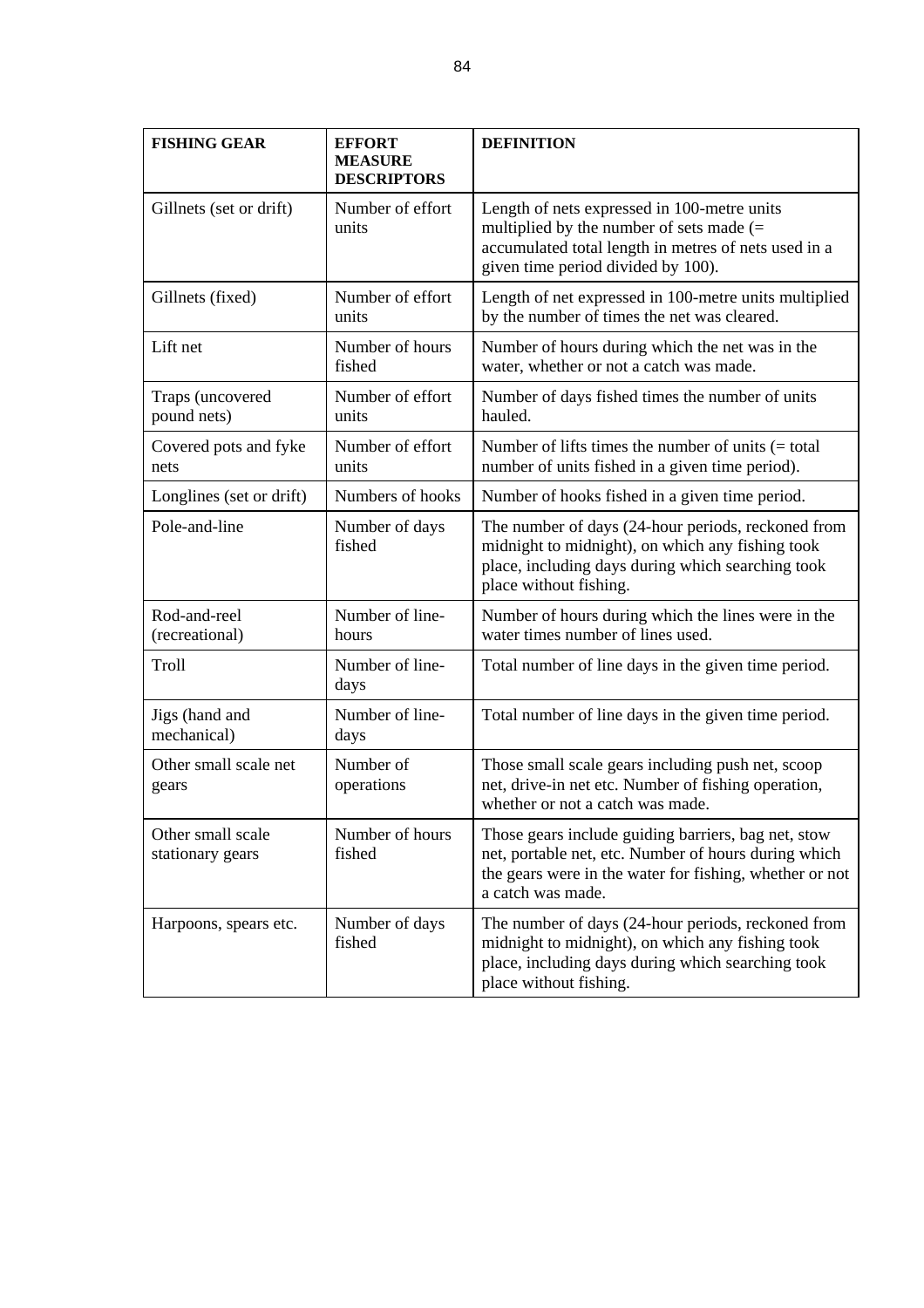| <b>FISHING GEAR</b>                 | <b>EFFORT</b><br><b>MEASURE</b><br><b>DESCRIPTORS</b> | <b>DEFINITION</b>                                                                                                                                                                                                                                                                                                                                                                                                                                                                                                                                                                                                                                                                                                                                                                                        |
|-------------------------------------|-------------------------------------------------------|----------------------------------------------------------------------------------------------------------------------------------------------------------------------------------------------------------------------------------------------------------------------------------------------------------------------------------------------------------------------------------------------------------------------------------------------------------------------------------------------------------------------------------------------------------------------------------------------------------------------------------------------------------------------------------------------------------------------------------------------------------------------------------------------------------|
| <b>SECOND PRIORITY</b>              |                                                       |                                                                                                                                                                                                                                                                                                                                                                                                                                                                                                                                                                                                                                                                                                                                                                                                          |
| Boat seines (Danish<br>seine, etc.) | Number of sets<br>made                                | Number of times the gear has been set or shot,<br>whether or not a catch was made.                                                                                                                                                                                                                                                                                                                                                                                                                                                                                                                                                                                                                                                                                                                       |
| Trawls                              | Number of sets<br>made                                | Number of times the gear has been set or shot (either<br>in mid-water or to the bottom), whether or not a catch<br>was made.                                                                                                                                                                                                                                                                                                                                                                                                                                                                                                                                                                                                                                                                             |
| Lift net                            | Number of hours<br>fished                             | Number of times the net was set or shot in the water,<br>whether or not a catch was made.                                                                                                                                                                                                                                                                                                                                                                                                                                                                                                                                                                                                                                                                                                                |
| All gears                           | Number of days<br>fished                              | The number of days (24-hour period, reckoned from<br>midnight to midnight) on which any fishing took<br>place. For those fisheries in which searching is a<br>substantial part of the fishing operation, days in<br>which searching but no fishing took place should be<br>included in "days fished" data.                                                                                                                                                                                                                                                                                                                                                                                                                                                                                               |
| <b>THIRD PRIORITY</b>               |                                                       |                                                                                                                                                                                                                                                                                                                                                                                                                                                                                                                                                                                                                                                                                                                                                                                                          |
| All gears                           | Number of days<br>on ground                           | The number of days (24-hour periods, reckoned from<br>midnight to midnight, in which the vessel was on the<br>fishing ground, and includes in addition to the days<br>fishing and searching also all the other days while the<br>vessel was on the ground.                                                                                                                                                                                                                                                                                                                                                                                                                                                                                                                                               |
| <b>FOURTH PRIORITY</b>              |                                                       |                                                                                                                                                                                                                                                                                                                                                                                                                                                                                                                                                                                                                                                                                                                                                                                                          |
| All gears                           | Number of days<br>absent from port                    | The number of days absent from port on any one trip<br>should include the day the fishing craft sailed but not<br>the day of landing. Where it is known that fishing<br>took place on each day of the trip the number of<br>"days absent from port" should include not only the<br>day of departure but also the day of arrival back in<br>port. Where on any trip a fishing craft visits more<br>than one "fishing area" (as defined for statistical<br>purposes) an appropriate fraction of the total number<br>of days absent from port should be allocated to each<br>"fising area" in proportion to the number of days<br>spent in each, so that the total number of days absent<br>on the trip will be the sum of the number of days<br>allocated to all of the different "fishing areas" visited. |
| <b>FIFTH PRIORITY</b>               |                                                       |                                                                                                                                                                                                                                                                                                                                                                                                                                                                                                                                                                                                                                                                                                                                                                                                          |
| All gears                           | Number of trips<br>made                               | Any voyage during which fishing took place in only<br>one "fishing area" is to be counted as one trip. When<br>in a single trip a craft visits more than one "fishing<br>area" an appropriate fraction of the trips should be<br>apportioned to each "fishing area" in proportion to<br>the number of days spent fishing in each, so that the<br>total number of trips for the Statistical Area as a<br>whole will be the same as the sum of trips to each<br>"fishing area".                                                                                                                                                                                                                                                                                                                            |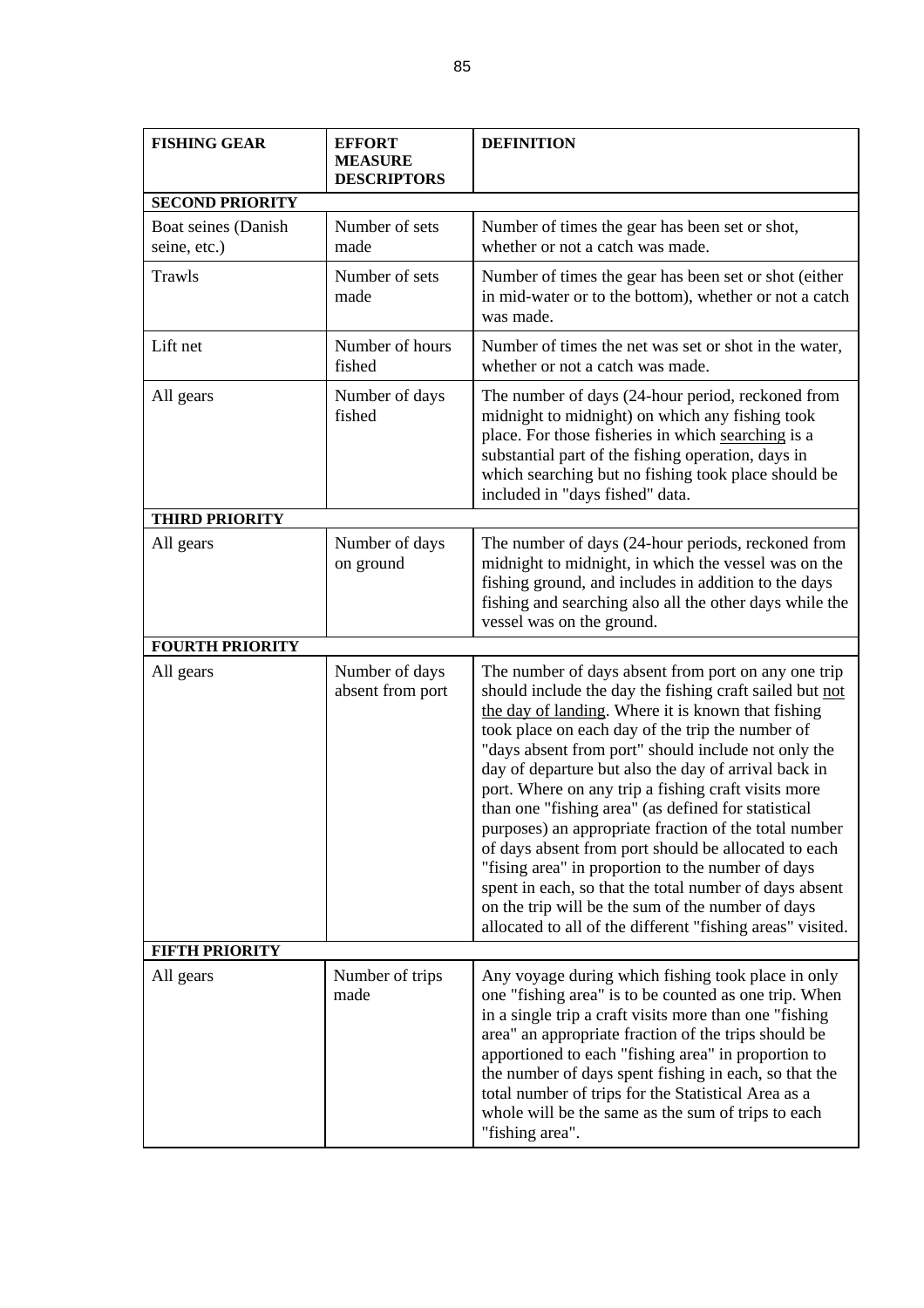## **ANNEX 3. Data Sheet Design, Use and Processing**

This annex gives details on the design and use data sheets. It provides a general table on decision-making in design, together with a narrative on each design issue. This is followed by a table on decision-making in the data sheet use and management, with an explanatory narrative. Two types of data sheet are discussed, logsheets (reporting) and socio-cultural datasheets (interviewing). Similar principles apply to developing data forms for other types of data.

Most fishery authorities throughout the world process at least some of the data collected into computerised databases for two purposes: fisheries administration and management, and scientific, operational and economic research. In general, the former requirement is for the immediate purposes of daily administration of licences, quota and effort control and the statutory elements of fisheries law. The latter purpose is much less urgent, but the entry of data to databases for research purposes is no less essential.

What is most important is the speed of processing and this entirely depends on the use of the information? Is it for quota/effort management in which case speed is of major concern? Or is it for analytical and general statistical research? In the latter case the addition of logsheet data to catch and effort time series is of less urgency, but even so, in the time between receiving data and processing it into useful information should rarely be delayed beyond 3 months to avoid backlogs, misplaced logsheets etc.

## **LOGBOOKS/LOGSHEETS**

## **DESIGN**

| <b>DECISION-MAKING IN DESIGN</b> |                                     |                        |                                                                                                                                                                                                                                                                                                                                                                                                                                                                                                                                                                                                                 |
|----------------------------------|-------------------------------------|------------------------|-----------------------------------------------------------------------------------------------------------------------------------------------------------------------------------------------------------------------------------------------------------------------------------------------------------------------------------------------------------------------------------------------------------------------------------------------------------------------------------------------------------------------------------------------------------------------------------------------------------------|
| <b>DATA</b><br><b>TYPES</b>      | ESSENTIAL  .<br><b>DESIRABLE</b>  • | $\bullet$              | Identifiers: logsheet, vessel and gear in use; date.<br>Retained catch and discards: total weight for all species, for target<br>species and others, or for each species; or numbers and average<br>weights.<br><b>Effort:</b> location; total number of gear, amount of time used, distance;<br>details by day or by set/haul, etc.<br>Production: processed product by species, product type, size grades;<br>by weight or box numbers, plus box average.<br>Environment: wind (speed, direction, Beaufort scale); water<br>temperature (surface, at-gear, and bottom); sea state, sky cover;<br>water depth. |
| <b>DATA PRECISION</b>            |                                     | $\bullet$              | Weight/mass: 1, 10, 100 or 1000 kg units or metric tonnes;<br>pounds/tons; other measure. Indicator whether weight is estimated or<br>calculated using conversion factors from processing production.<br>Species or species group weight: actual weight or proportion of total<br>weight.<br>Temperature: degree or decimal degree; centigrade or Fahrenheit.<br>Depth: metres, fathoms, or feet; to the nearest unit or decimal unit.                                                                                                                                                                          |
| <b>DATA CHECKING</b>             |                                     | $\bullet$              | <b>Effort:</b> double recording through time and position of start and end,<br>and through distance.<br>Weight/Mass: double recording through catch estimation and through<br>production records with conversion factors.                                                                                                                                                                                                                                                                                                                                                                                       |
|                                  | <b>STANDARDISATION</b>              | $\bullet$<br>$\bullet$ | Form choice: Choose from<br>Common form for all fisheries, or<br>Fishery specific form; and<br>Common headers on forms: identifiers, operations, catch, production,<br>environment, confirmation, boxes for office use only                                                                                                                                                                                                                                                                                                                                                                                     |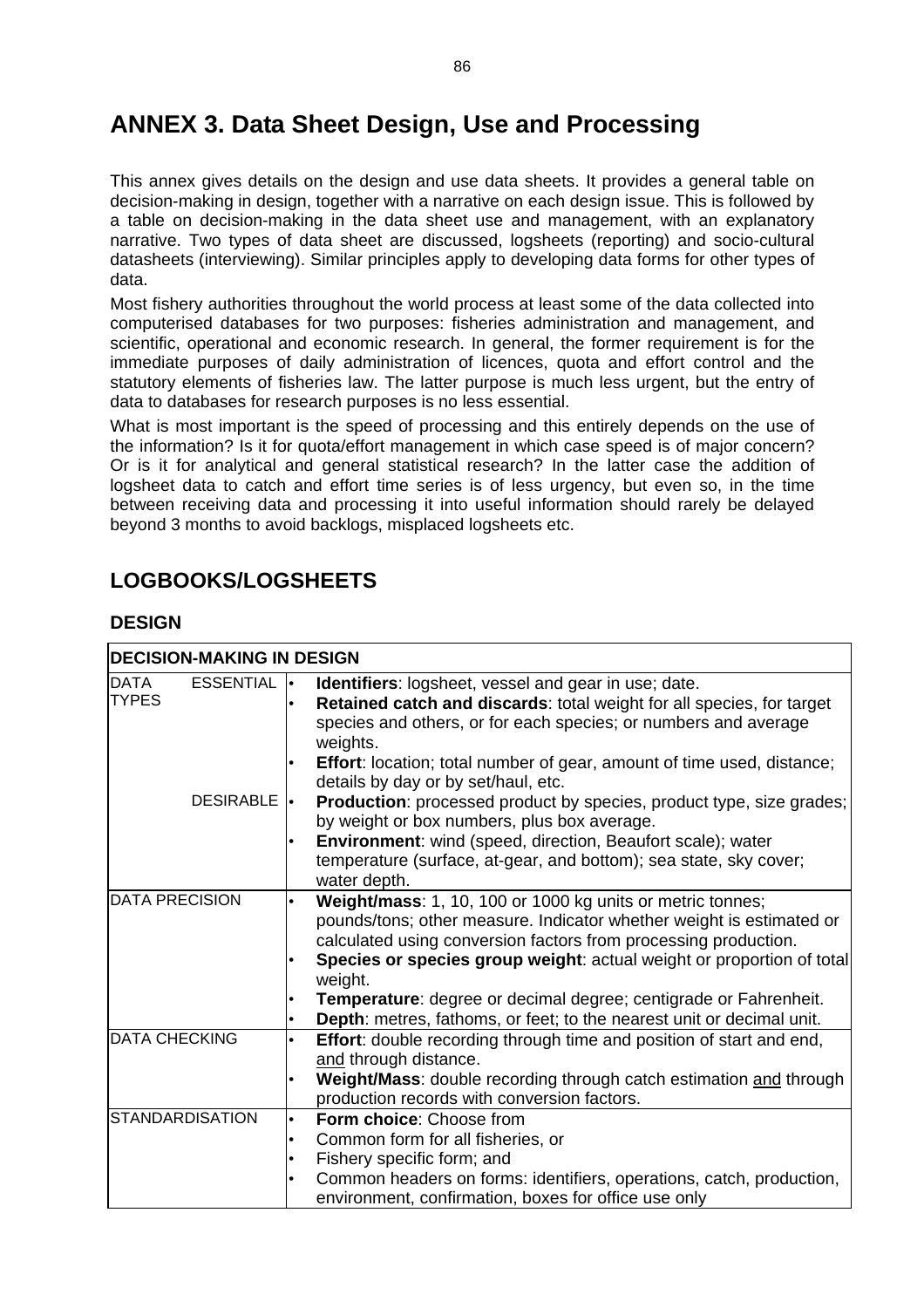| <b>DECISION-MAKING IN DESIGN</b>                                            |                                                                                                                                                                                                                                                                                                                                                                                                                                                                                                                                                                                                                                |  |  |
|-----------------------------------------------------------------------------|--------------------------------------------------------------------------------------------------------------------------------------------------------------------------------------------------------------------------------------------------------------------------------------------------------------------------------------------------------------------------------------------------------------------------------------------------------------------------------------------------------------------------------------------------------------------------------------------------------------------------------|--|--|
| <b>FORMAT</b><br><b>COPIES AND</b>                                          | Codes: use international standards or create codes for species,<br>environment, operations, fishing gear, products, size grades, etc.<br>Language: use national/regional/foreign or combination.<br>٠<br><b>Check Boxes:</b> use as alternatives to codes or information<br>$\bullet$<br>descriptions where choices are limited.<br>Copies: how many and for whom - usually 3 copies for vessel,<br>$\bullet$                                                                                                                                                                                                                  |  |  |
| <b>NUMBERING</b>                                                            | company, fishery authority, plus optional for research, municipality,<br>etc.<br>Numbering: Logbook identifier on front cover, with sheets in<br>numbered sequence. Logsheet identifier, including type, batch,<br>sequential sheet number (use as primary key in logsheet data<br>processing).<br>Batch: identifier for new year, new design, new print run.<br>$\bullet$<br>Distribution: decide who keeps which copy; if whole book is to be<br>$\bullet$<br>submitted or appropriate logsheets. Estimate number of pages per<br>logbook sufficient for trip/season and take into account processing<br>speed requirements. |  |  |
| <b>DATA PROCESSING</b><br><b>DESIGN TO ASSIST</b><br><b>DATA PROCESSING</b> | Information grouping: Information common to all fishery specific<br>$\bullet$<br>logsheets placed in similar boxes (position, size and shape) to<br>correspond to data entry screens.<br><b>Identifiers:</b> sheet, vessel, date and other key fields placed in same<br>$\bullet$<br>place on all logsheets. (If logsheet issue is registered sheet identifier<br>can be used as primary key and can retrieve vessel details directly, for<br>checking and less data entry.)                                                                                                                                                   |  |  |
| <b>ADDITIONAL</b><br><b>INFORMATION</b>                                     | Radio Reports: transmission details<br>٠<br>Associations: FADs, buoys, sharks, marine mammals, birds, etc.<br>$\bullet$<br>Seabed: rough ground, wrecks, cables, etc.<br>$\bullet$<br>Sketches: school shape, ground shape, etc.<br>$\bullet$<br>Blank space: space to allow fishers to make own notes on crew,<br>$\bullet$<br>gear, vessel, supplies, etc.                                                                                                                                                                                                                                                                   |  |  |
| <b>ERGONOMICS</b>                                                           | Layout: ensure logical layout according to sequence of fishing<br>$\bullet$<br>operations or events. (get professional form designer, if possible)<br>Space: ensure sufficient overall size and space for each data item<br>entry.<br>Identification of Space: ensure proper identification (words, codes or<br>$\bullet$<br>graphics) and delineation of data space, e.g. for check boxes, column<br>heads, event numbers, etc.<br>Logbook: decide on external markings (vessel identifier, etc) and<br>$\bullet$<br>correct place for printing of instructions for completion and<br>submission.                             |  |  |
| <b>EASE OF USE AND</b><br><b>DURABILITY</b>                                 | Use: Ensure some form of completed form fold-away method.<br>$\bullet$<br>Supply pre-addressed submission envelopes, or logsheet pre-printed<br>$\bullet$<br>on reverse for folding into an envelope.<br>Different copy logsheets should be readily identifiable by text or<br>$\bullet$<br>coloured papers.<br>Durability: Paper quality; should be carbon-less copy; might need to<br>be water/grease resistance.<br>Supply sealable, reusable folders, or in hard cover logbooks.                                                                                                                                           |  |  |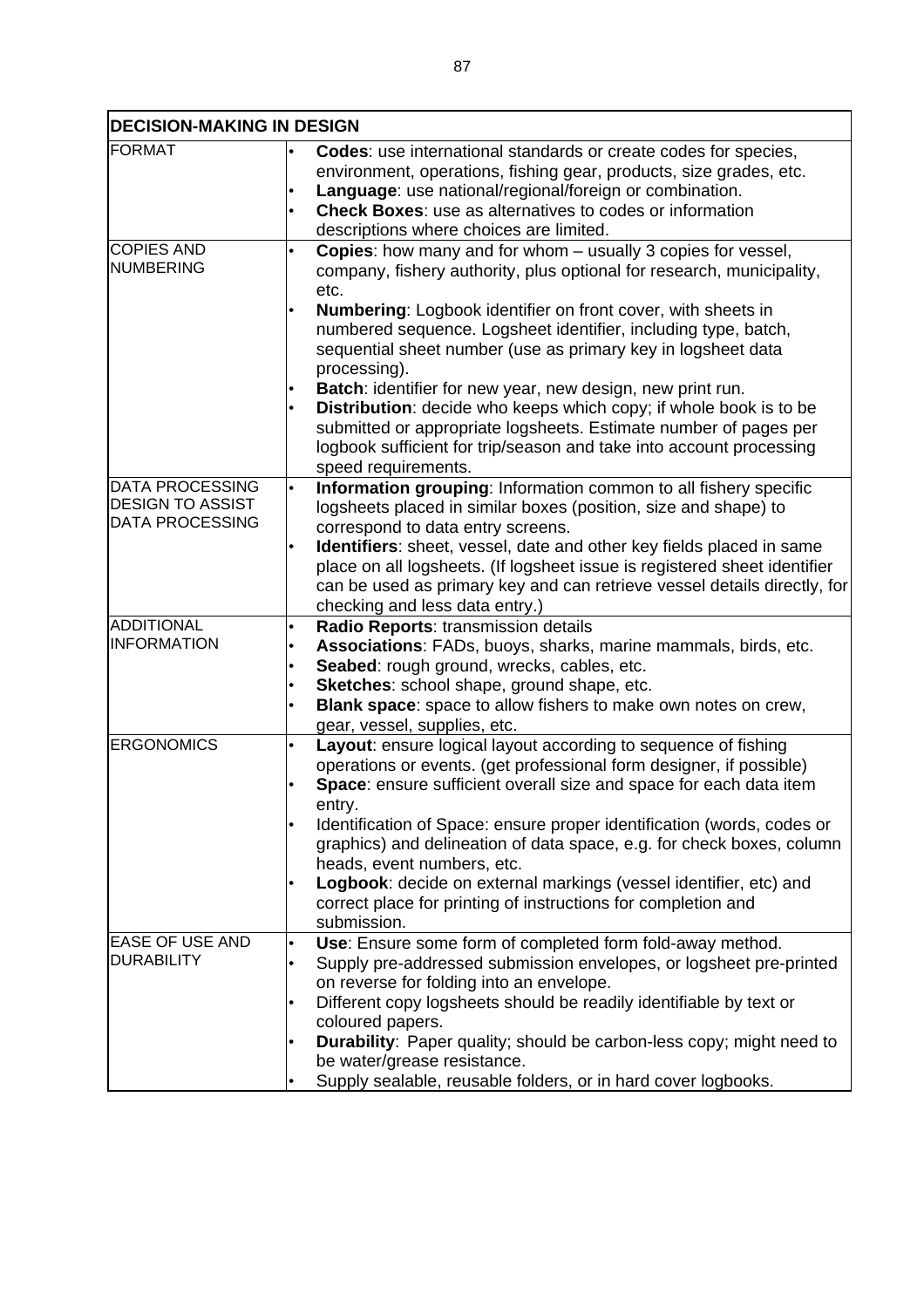### **Decision-making on data types**

Following some decisions on what data is possible to collect from a fishing operation, it is then necessary to decide on what data is required, and what is only desirable. It is clear that the fundamental estimation of catch (or production) and effort for research and compliance control purposes is always likely to be essential, but it is still necessary to determine exactly how these data need to be collected. Should the position and depth of fishing activities and the time of gear use be collected on a haul-by-haul basis in trawl fisheries? Should catch estimation be aggregated as a total amount or dis-aggregated by species groups or species? Or separated only for target species, others and discards?

Much of this decision-making depends on the type of down-stream processing that will occur and the objectives of that processing. For example, with highly detailed haul-by-haul catch and effort information in demersal trawl fisheries it is possible to analyse census data for swept area/volume estimates of direct use in biomass assessment. Highly detailed species composition data also directly obtained from on-board records may offer support to studies of population dynamics and environmental and fisheries change. Production data that reveals detailed species, product and size grade information, together with other information, can reveal patterns of population structure also useful to stock dynamics and assessment. Thus, the characteristics of census data sets will also vary according to their use; the forms of analysis that are essential or desirable for fisheries research and management.

### **Degree of precision required**

Once the type and extent of data have been decided it is also very important to assess the degree of accuracy required. This will have multiple effects; at the stages of 1) designing the recording form, 2) compiling and processing the data, and 3) carrying out later analyses. Should catch weight be measured in 1 kg, 10 kg, 100 kg or 1000 kg units? Should position be accurate to the nearest second of arc; should it be recorded in decimal minutes? Should a total estimated catch be qualified by estimation of relative proportions of the species/group composition; or should each species mass be estimated separately? Should production data be recorded for every species, product type and size grade; should 'box' weight be recorded as gross or net of packaging/non-fish material?

For environmental data, the measures may also be complicated by the type of data to be collected and the fact that codes may need to be used or developed to represent the data e.g. sea state, sea colour. Should water temperature be to the nearest degree or decimal degree?

### **Design**

Although the extent of data types may be large for any one fishery, the key to successful logsheet/logbook system design is primarily the relative simplicity of their completion by fishers and enumerators. Secondarily, it is useful if the methods of data processing are reflected in the design and layout of the form. Lastly, the methods used for the management of the paper should be explicit in the forms themselves. Details of logsheet design in relation to databases are addressed in a later section. In this section general attributes of logsheets are reviewed including their design, use and submission.

### **Standardisation and use of common formats**

Within a national or regional fisheries sector, efforts should be made to maintain single standards for data types and forms. The use of one standard form for all fisheries has often been attempted but, in so doing and given the demand for increasingly complex and extensive data coverage, it is often the case that for some fisheries the data on a standardised form is too simplistic for requirements. For other fisheries, the form may have data requirements that are too complex and may not be useful. Nevertheless, certain aspects of forms may be amenable to standardisation and the use of some common formats, and this can be taken into account when designing a logsheet form.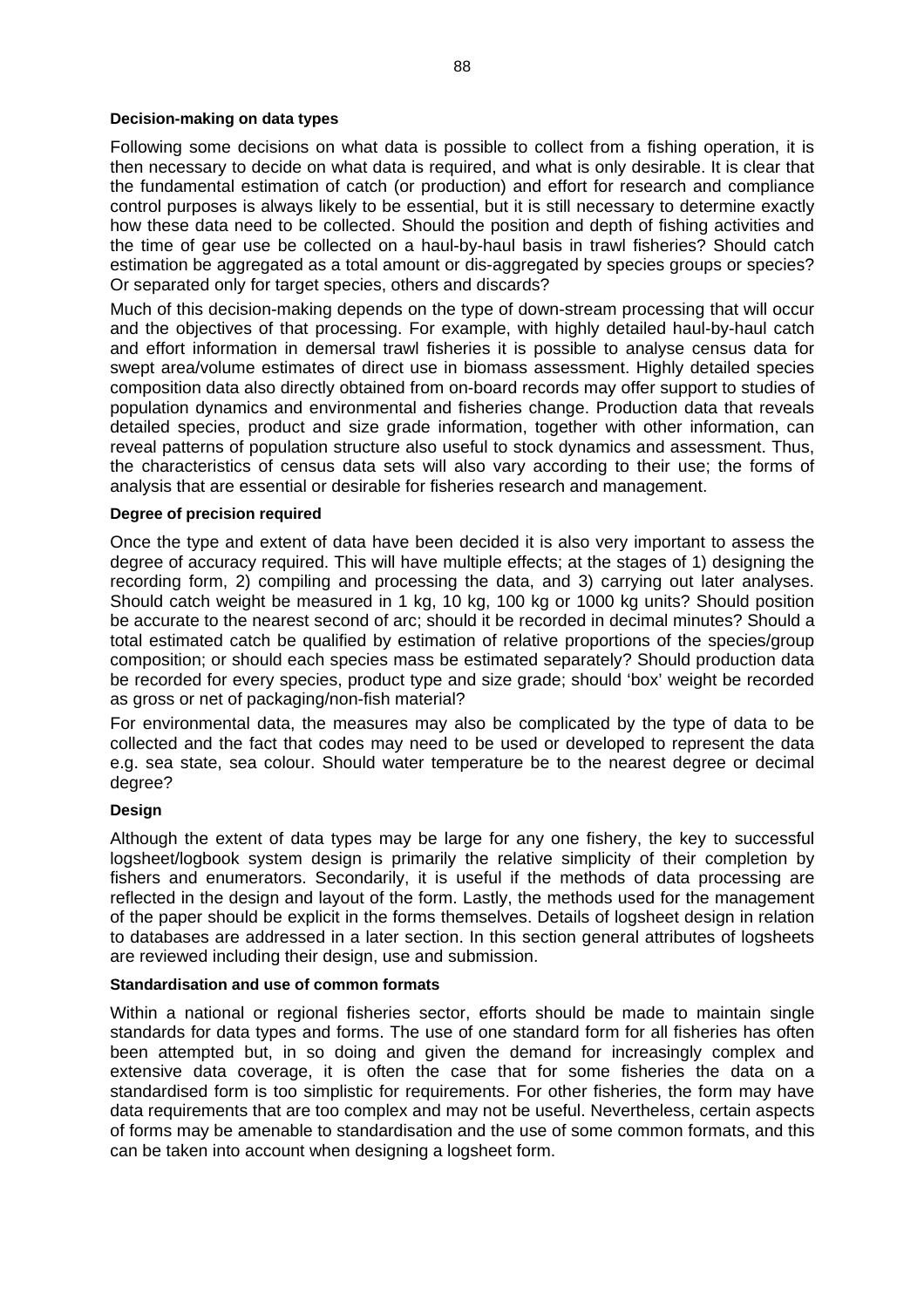### **Fishery specific logsheets**

While common formats for some groups of data on logsheets can be defined (see common headers and identifiers below), logsheets for specific fisheries should limit their data entry requirement to that required for the fishery. Thus, there is no reason to issue a logbook containing areas for production records if the vessels only land whole round fresh fish; similarly, if records are amenable to completion line by line on a daily basis (say for one week or one month on a single form), then a single logsheet for every day is not required.

### **Registration and copies**

The demand that fishers maintain a fishing vessel log in a statutory form places a responsibility on fishery authorities to administer its reception and processing in ways that assure both the authorities and the fisher or company that he has completed his responsibility. In complex fisheries, where several types of logsheet are maintained and fleet numbers are high, the administration of daily and monthly logs can be very great. There is therefore no real alternative but to issue logbooks/logsheets against a vessel and to register their return to the fishery authority. This can be done in a number of ways. Individual logbook numbers can be pre-printed on books together with a hand completion of the vessel details. In addition, individual logsheets can also be pre-printed with numbers running in consecutive order, so that a batch of sheets within one book can be registered with a start and end number. The return of the whole logbook or individual sheets can then be controlled.

Decisions will also need to be made on the number of copies of each sheet, depending on the particular needs of the authority, the company and the fisher. Also, the retention of a completed book once all sheets are submitted needs to be decided. Will the logbook remain on board the vessel, or should the fisher retain only the copy of each sheet. In the former, the management of the paper on board is simpler in book form and inspection procedures can demand a whole book for review, rather than just the copies currently on board. However, this makes the management of the paper by the authority more difficult with the danger that single sheets may be lost before processing. Nevertheless, the submission of individual sheets in this case can provide the authority with immediate access to the information at first landing or on first inspection without waiting for the logbook to be completed before submission.

Thus, the management of the individual logsheets and logbooks needs to be carefully addressed prior to printing. If logbooks are to be retained by the vessel then individual sheets should be numbered; if logbooks are submitted complete to the authority then it may only be necessary to number the whole book.

It is often the case that additional information is required or that general design of logbook changes. To maintain the continuity of databases when data types and quantities vary in this way it will be necessary to identify the batch of a particular logsheet form for a fishery. For example, the identification sequence for a particular logsheet might be TLA00050 which identifies TL (Tuna Longline), A (first batch number), 00050 (sheet number). Similarly, a logbook serial number might be DWB00100-150, identifying DW (demersal wetfish), B (second batch number), 100-150 (consecutive sheet numbers in logbook). The additional advantage of such a scheme is that registered issue of logbooks/sheets against a vessel can be indexed through the database so that at data entry from a logsheet the primary logsheet identifier can be used to access vessel data (name, call sign, company etc.). The computerised vessel data can then be verified against the logsheet data and the data can be retrieved directly so that identification data need not be entered for each sheet.

### **Common headers and identifiers**

It is desirable to develop logsheet designs (and hence databases) that reflect the particular information requirements from specific fisheries. However, there are many common features of logsheets that can be designed and used between different logsheets. In particular, common headers and identifiers that will work for all fisheries might include the following data.

*Identifiers:* Vessel name, company name, international radio, and call sign, licence number, trip number, etc.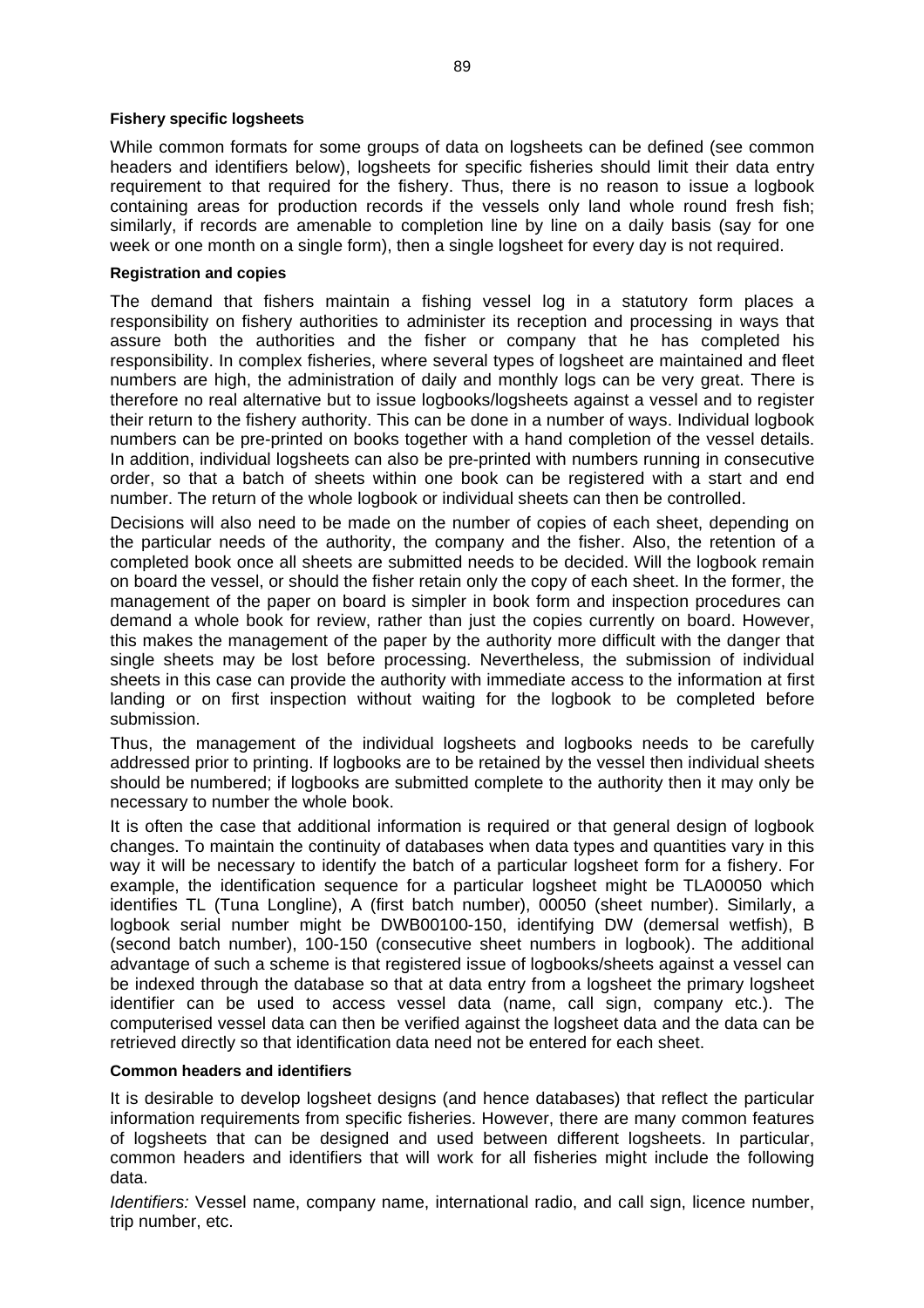Operational Headers:

- Fishing gear description (through codes)
- Environment water conditions (temperature, wave height, colour etc.) or climate conditions (air temperature, wind speed and direction etc.)
- Operations activities and target species, fishing success (all identified by predetermined codes or descriptions).
- Production species identification, product format with data based on pre-determined codes *etc.*

As pointed out in the previous section, the use of common identifiers (e.g. logsheet number or trip number) can be used in a number of ways, including:

- access to the correct data entry program for a particular fishery;
- allow for validity and completeness checking; and
- provide a means for data entry operators to process similar data from a wide variety of forms in familiar ways, thus assisting in accuracy and efficiency.

### **Ergonomics, durability and ease of use**

The key features of ergonomics, durability and ease of use of logsheet/logbook designs are often overlooked. The layout of a logsheet design needs to take into account the working practices of the fisher and vessel. The space available for each data entry item needs to be adequate at the appropriate level of data precision; it also needs to be positioned in the appropriate place for the sequence of events during fishing to allow a logical continuity of data entry.

Logsheets need to be durable for the period they cover; daily, weekly, monthly or continuous (from sheet to sheet). Thus, paper quality can be important, in some circumstances perhaps water or grease resistant. They should also be easy to use both in terms of clarity about what is required (a detailed set of completion instructions should accompany the sheets) and, where multiple copies are required, the use of carbon-less copy paper and top/middle/bottom copies identified directly e.g. *Copy 1 to Fishery Authority, Copy 2 to Company, Copy 3 to Fisher* or by different coloured papers.

Ideally, durable and re-usable folders containing the logbook, instructions for completion, place for other stationary (notes, pre-addressed submission envelopes, pencil, calculator, calendar, diary, etc.) would provide a useful 'kit' which would assist fishers in managing the way logbooks are used and kept in good condition.

### **Language**

In fisheries where there may be foreign operators/fishers from distant water fishing nations, in joint ventures or simply contracted foreign employees, it is desirable to offer some forms of assistance in language through logsheet design. This may be undertaken in a number of ways, including:

- minimization of required written descriptions through the use of codes;
- instructions for completion (with examples) in the foreign language;
- header and column/row identifiers in dual language; and
- the fisher's sheet, as copy 1, in the foreign language and copies 2 and 3 in the national language, so that top copy completion is easy for the fisher.

The objective of this is to ensure that there are no errors of translation or interpretation.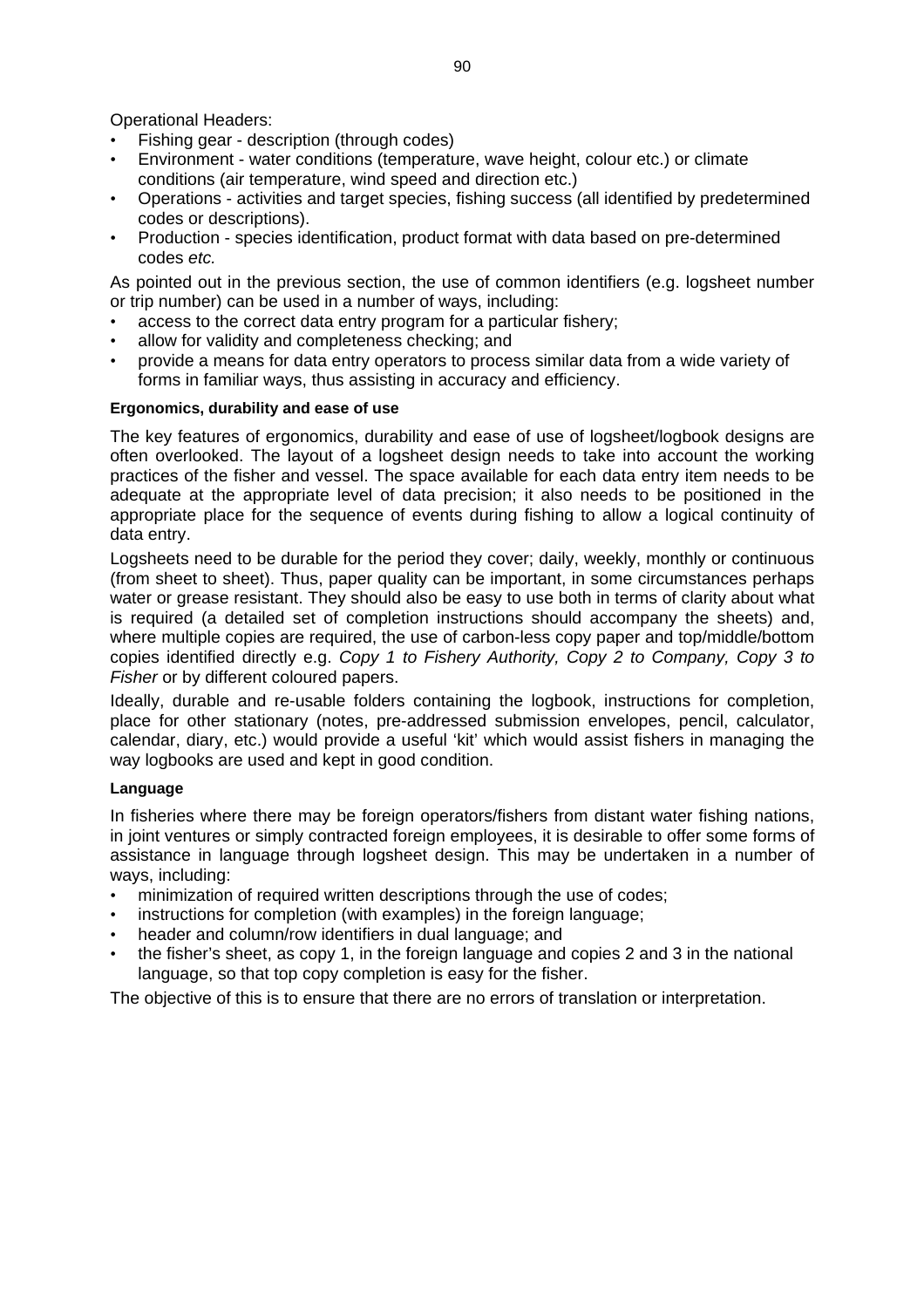| <b>LOGBOOKS - DECISION-MAKING IN THEIR USE</b>      |                                                                                                                                                                                                                                                                                                                                                                                                                                                                                                                                                                                                                    |  |  |  |
|-----------------------------------------------------|--------------------------------------------------------------------------------------------------------------------------------------------------------------------------------------------------------------------------------------------------------------------------------------------------------------------------------------------------------------------------------------------------------------------------------------------------------------------------------------------------------------------------------------------------------------------------------------------------------------------|--|--|--|
| <b>REGISTRATION AND ISSUE</b>                       | Purpose: To monitor logsheet returns against other sources of<br>information on vessel activity e.g. trip management records,<br>landings, port movement records.<br>Method:<br>Register logbook/logsheet numbers in a paper register<br>or preferably database by entering the identifier,<br>including start and end sequence number.<br>Mark the outer cover of the logbook with the vessel<br>$\bullet$<br>identifiers, issuing authority or person and date issued.<br>Issue sufficient logbooks/logsheets in advance to cover<br>$\bullet$<br>fishing trip, fishing season or other period to be<br>decided. |  |  |  |
| <b>INSTRUCTION FOR</b>                              | Purpose: To ensure vessel fishers (or others) know how to                                                                                                                                                                                                                                                                                                                                                                                                                                                                                                                                                          |  |  |  |
| <b>COMPLETION</b>                                   | complete logsheets.                                                                                                                                                                                                                                                                                                                                                                                                                                                                                                                                                                                                |  |  |  |
|                                                     | Method:<br>Summary instructions for completion printed on the<br>٠<br>inside or back cover of the logbook and or insertions to<br>provide a primary guide, in particular in relation to the<br>specific codes used in the particular logsheet.<br>Detailed instructions for completion should be made<br>$\bullet$<br>available to fishers, fleet managers/shore fishers,<br>company managers, observers and inspectors to<br>provide all concerned with the precise manner in which<br>they are to be completed.                                                                                                  |  |  |  |
| TRAINING FISHERS AND USE AS<br><b>FISHER'S LOG</b>  | Purpose: To satisfy fishers, companies and fishery authorities<br>that all has been done to assist fishers in logsheet completion                                                                                                                                                                                                                                                                                                                                                                                                                                                                                  |  |  |  |
|                                                     | and submission.                                                                                                                                                                                                                                                                                                                                                                                                                                                                                                                                                                                                    |  |  |  |
|                                                     | Method:                                                                                                                                                                                                                                                                                                                                                                                                                                                                                                                                                                                                            |  |  |  |
|                                                     | There are likely to be many methods depending on the<br>fishery (formal, ad hoc, video/demo; through observers,<br>inspectors or researchers.)<br>Train fleet managers who then train fishers.<br>$\bullet$<br>Encourage fisher to use logsheet as primary vessel<br>٠<br>record to prevent transcription errors (see: provision of<br>blank space for fishers notes in logsheet design).                                                                                                                                                                                                                          |  |  |  |
| DECLARATION BY FISHERS,<br>OBSERVERS AND INSPECTORS | <b>Purpose:</b> Logsheets to be signed since they are (often) legal<br>documents, which must be completed and submitted as a true<br>representation of fishing activities.<br>Method:<br>fishers to sign logsheet (all copies).<br>$\bullet$<br>observers to check contents against independent<br>٠<br>observations (catch, effort, location, etc) and sign.<br>inspectors to sign, if inspected at sea or received on<br>٠<br>land.                                                                                                                                                                              |  |  |  |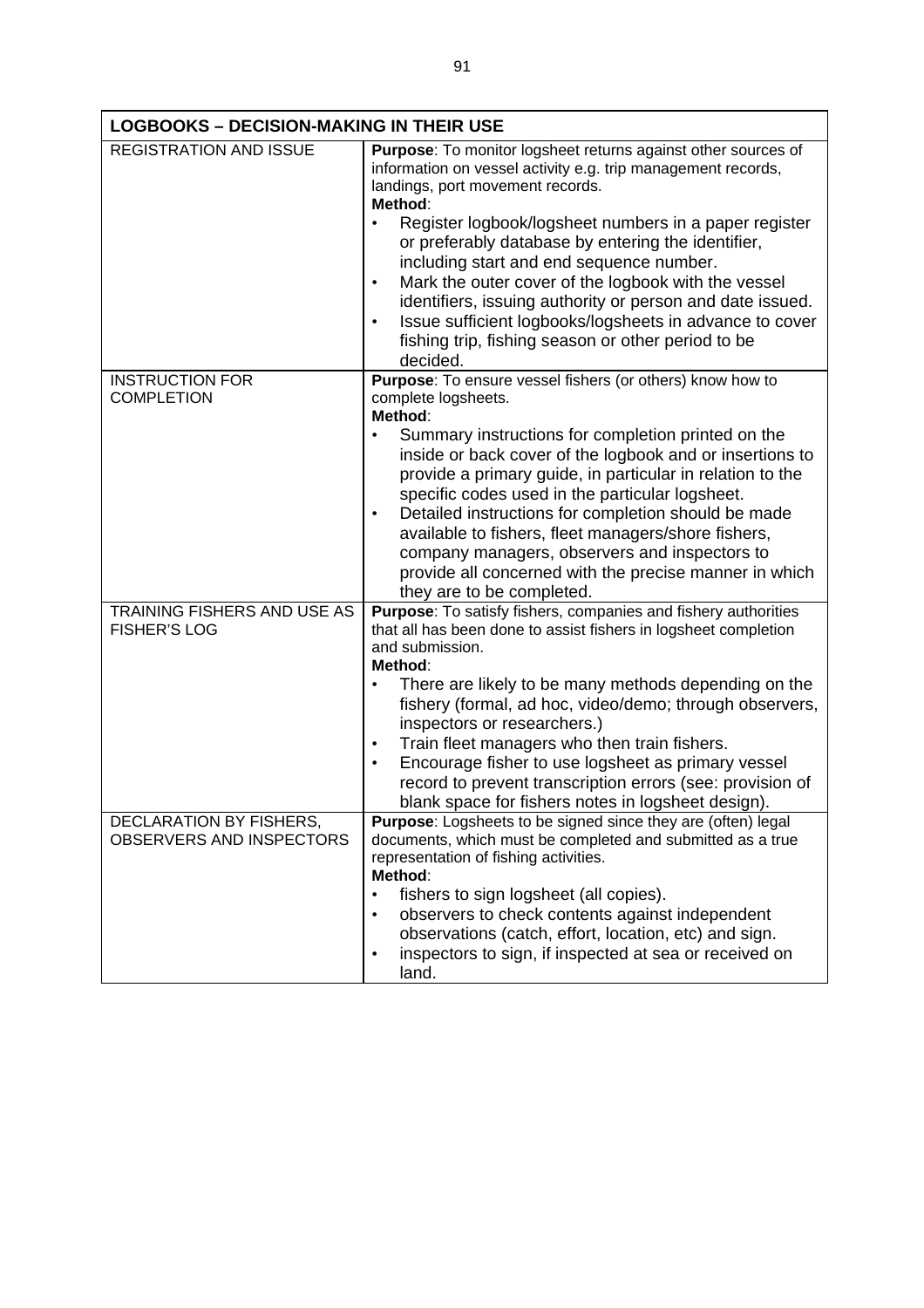| <b>LOGBOOKS - DECISION-MAKING IN THEIR USE</b> |                                                                                                                                                                                                                                                                                                                                                                                                                                                                                                                                                                                                         |  |
|------------------------------------------------|---------------------------------------------------------------------------------------------------------------------------------------------------------------------------------------------------------------------------------------------------------------------------------------------------------------------------------------------------------------------------------------------------------------------------------------------------------------------------------------------------------------------------------------------------------------------------------------------------------|--|
| <b>SUBMISSION</b>                              | Purpose: To return logsheets according to legal/administrative<br>requirements.<br>Method:<br>Distribution of copies: Decide on who gets which copy<br>of the logsheet; does the logbook stay with the vessel,<br>or is it submitted to the fishery authority as the<br>complete logbook, and vessel keeps removable<br>sheets, etc.<br>Timeliness: Decide appropriate time interval between<br>$\bullet$<br>return to port and logbook/logsheet submission, taking<br>into account the method of submission and distance<br>from reception centre i.e. to inspector/observer or<br>office, or by post. |  |
| <b>LOGSHEET RETURN</b><br><b>REGISTRATION</b>  | Purpose: To maintain an audit trail of the paper between<br>issuance and submission to ensure the legal/administrative<br>requirement is satisfied; to ensure full data coverage.<br>Method: Register logbook/logsheet identifier, return date/time<br>and receiving person in paper register or preferably in licence<br>database against the vessel.                                                                                                                                                                                                                                                  |  |
| LOGSHEET PROCESSING                            | Purpose: To update the database at appropriate time.<br>Method: Enter data to database at appropriate time; decide<br>whether data is needed for quota or other immediate<br>management purposes (process quickly) or for research (short<br>delay to processing allowable).                                                                                                                                                                                                                                                                                                                            |  |

## **LOGBOOK USE**

### **Registration and issue**

Logbooks should be registered and issued to allow the fishery authority to monitor their rate of return. This offers a method for estimating data coverage, particularly where census data is needed for production statistics and forms the source information for analytical stock assessment methods. The 'paper chase' is often overlooked in administrative practices, but forms an essential part of fishery authority tasks. Although this can be relatively simple in small fisheries, in large fisheries when hundreds, perhaps thousands, of fishing vessels are involved, a daily mechanism to follow up outstanding logsheets becomes essential. Nonsubmission when logsheets are compulsory should lead to legal or administrative penalties and thus record keeping on their registration, issuance and submission will provide primary evidence for any legal action.

### **Instructions for completion and training of Fishers**

Although simplicity is desirable on data types and daily data coverage, it may not always be possible and thus high quantities of data in complex forms may be required; codings may often be necessary as a way of capturing descriptions. Thus, detailed instruction to fishers on how to complete logsheet forms will always be required. This should be printed on cover pages of logbooks in separately issued instructions (and in appropriate languages). Ideally fishers should undergo some training in their completion both at initial introduction and when a new logsheet batch with altered contents or layout replace an original.

### **Maintenance of information and mechanisms to ensure active completion**

Regulations usually require that logsheets are completed on a daily basis and submitted within a certain number of days following return to port. Procedures to ensure this revolve largely around active compliance control through reports by observers, inspectors and through a registration system. A register will enable identification of logsheets not returned after a certain period and prompt any follow up, including legal action.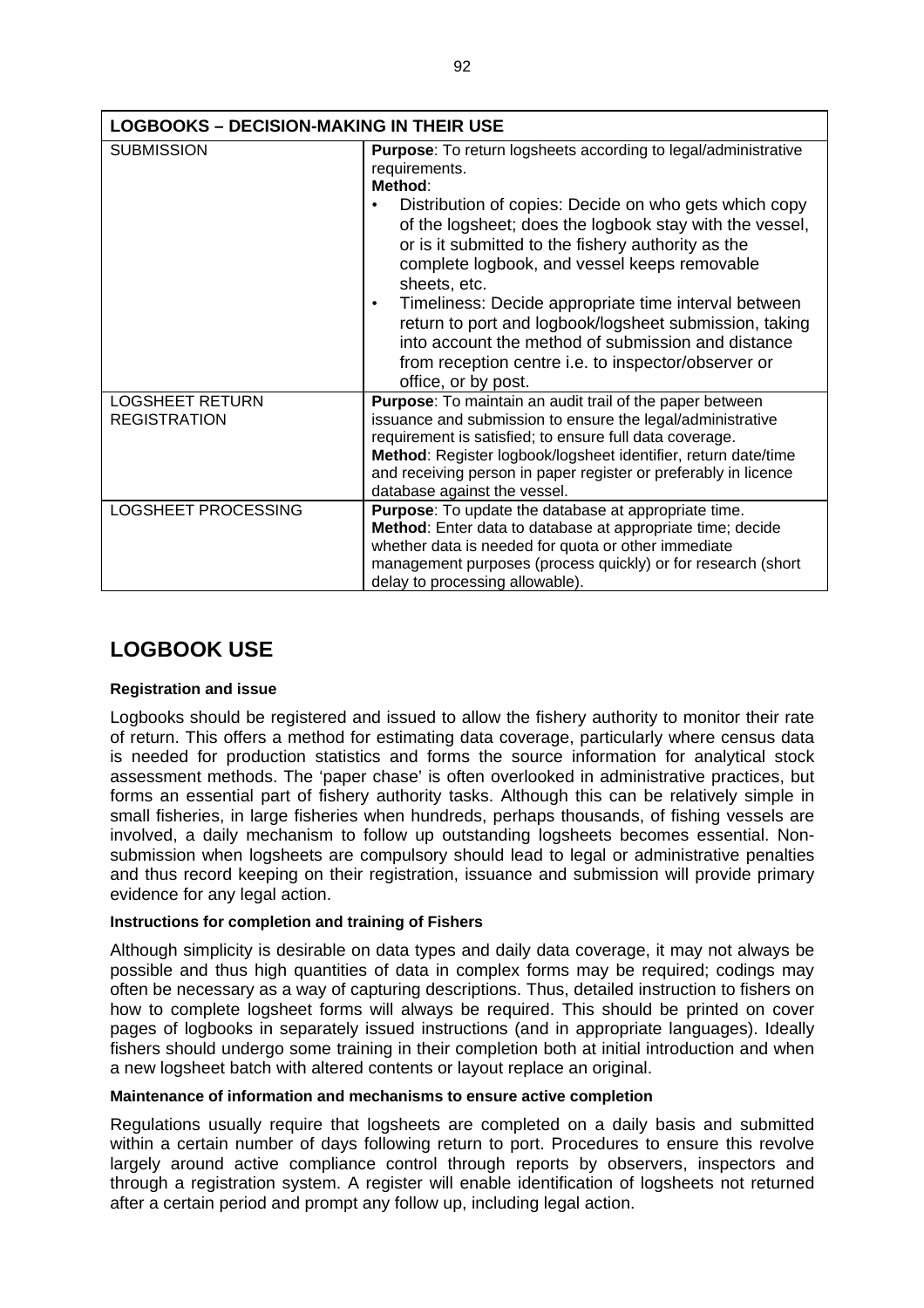### **Use as fisher's log**

In large industrial fisheries most fishers will also keep their own log but in smaller scale operations this may not be done or even be feasible. Therefore, logsheets might offer an alternative to other forms of fishers logs, perhaps by including areas on the form in which special notes can be made only of relevance to his use e.g. crew, supplies, maintenance etc.

### **Catch and Production data**

Catch data is usually based on the experienced estimate of the fisher at the time of landing the fish and will always only form an approximate guide to the true tonnage landed. It can be recorded by trap, by haul or other measure of effort but can also be estimated through production data, usually on a daily or processing shift basis. Data on processed fish will usually be in the form of boxes/weight by species, product type and size grade. (See later section for methods of recording these).

### **Effort verification**

There are many ways to design logsheets to record and thus verify the fishing effort applied. In most cases, this relates to recording the amount of time that the gear has been actively fishing or the area/volume of water through which the gear fished. Both time and distance measures for the same operation should be recorded where this is possible.

### **SUBMISSION AND REGISTRATION**

### **Checking by observers and inspectors**

When observers are on board they will usually be tasked to make their own determinations of the data on logsheets, from area fished to effort applied, total catch and species composition. At regular intervals (daily, weekly or at landing) these officials should compare their information to the fisher's and reach agreement on the accurate completion of the logsheet to which they attach their signature.

### **Declaration by Fishers**

When logsheets are legally required (in fisheries acts and regulations), it is important to ensure that fishers attest the accuracy of their completion by a signed declaration.

### **Timeliness of submission**

Fishery authorities generally would wish to receive and process logsheet data at the earliest opportunity. The timing of this is dependent on a number of factors including:

- the operating characteristics of the fishery (trip length, remoteness of landing site and means of communication);
- the fishery authority requirements (individual logsheet submission at landing or return to port, or whole logbook submission when it has been completed), which in turn depends on the processing and analytical requirements: is the data used for quota/effort management or research?

If the legal requirement is for daily completion, then there is no reason to delay submission following return to port. Although immediate submission can be insisted upon in places where fishery authorities are represented, due consideration should be given to transmission times from remote sites.

### **Logsheet return registration**

As part of the 'audit trial' that keeps control of the paper logsheets, registration that the logsheets have been received should be made. In this way, issued logsheets are immediately checked against returns, as part of the process to ensure complete fleet data coverage.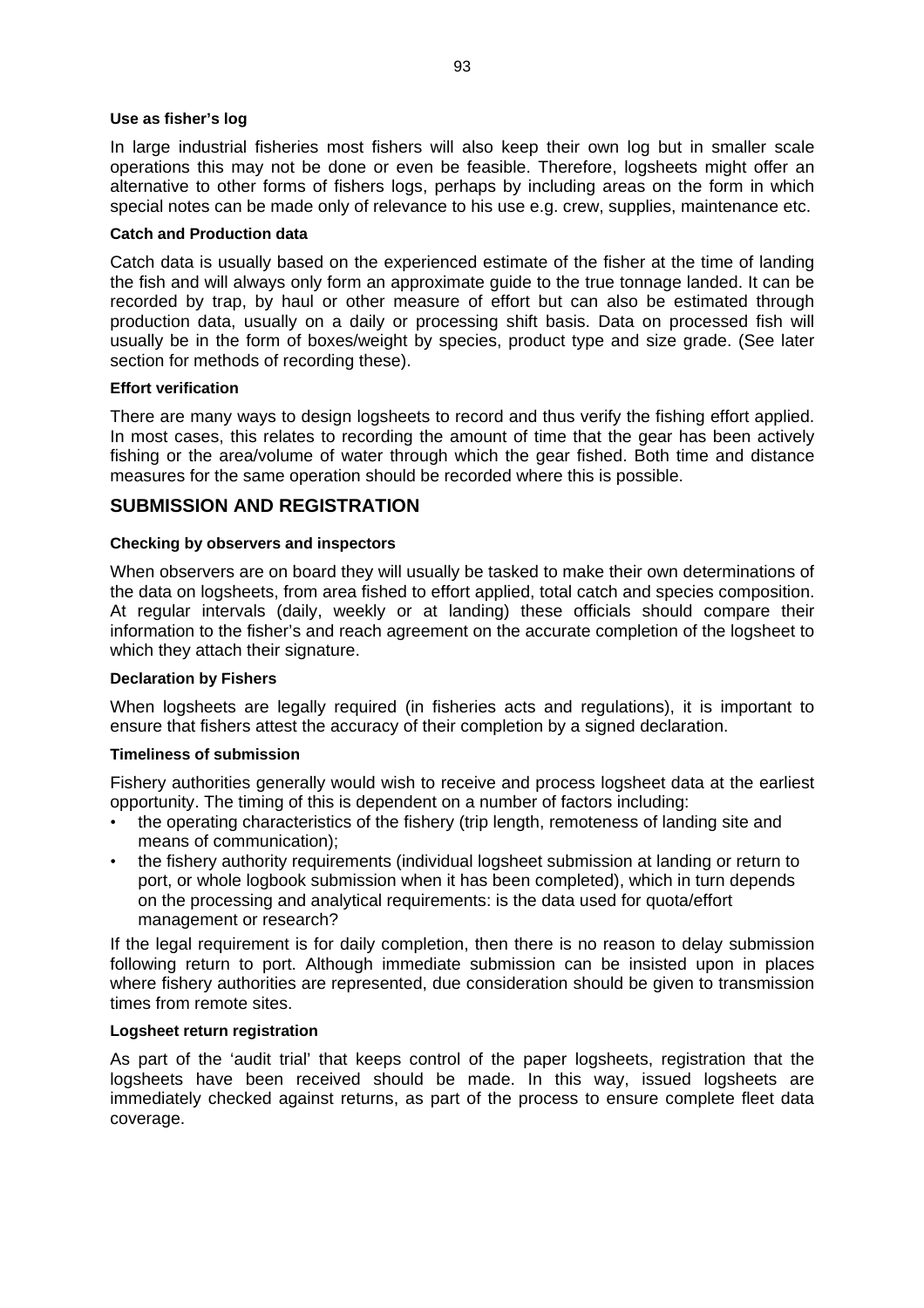## **LOGSHEET DESIGN AND DATABASES**

The processing of increasingly complex logsheet data sets can be a difficult task. Not only are large quantities of data being generated by fleets, but also these are submitted almost daily. Keeping a track on these records requires serious administrative effort, attention to detail and careful follow up if the census data that is received is not to accumulate into unprocessed piles or failure to submit is over-looked and the coverage of data is incomplete.

### **Design in relation to data entry screens**

Data entry to processing systems, whether manual or computerised, should be made as simple and as accurate as possible. One way of doing this is to ensure that logsheet design in some ways mirrors the processing methods. A logical flow of data on the logsheet should be reflected in an equivalent 'view' in data processing. Data entry screens can be developed to capture the different areas of a logsheet, as follows;

*Header information:* the name, licence and IRCS of the vessel; fisher's name; trip number or trip start date, logsheet number, date (if daily catch log).

*Fishing Gear and General Fishing Operations:* identification of fishing gear used (that day), environment information, general fishing area if not identified as precise location for each fishing activity (haul, line or trap set).

*Operations and Catch:* for each fishing activity, the target species, date (if weekly, monthly or continuous catch log), start time and position, end time and position (latitude/longitude or grid square code or area code), gear and bottom depth, success, catch and discard weight or number (total, species group or species).

*Production:* for each day or shift and for each species, product type and size grade, the total box weight or number of standard boxes.

### **Coding and Measures**

Standard codes and measures should be used wherever practicable. This enables simplified recording on logsheets but is also very useful in database design. They can be alphanumeric or simple numeric, and they can act as keys to data retrieval and verification. In some cases, there may be international standard codes that can be used; otherwise codes can be simply developed and used as long as their description and purpose are made clear in instructions to fishers.

*Species:* the 3-alpha species code used in many international species lists is the most useful since it can be set up in the database against scientific and local names in a number of languages.

*Fishing Gear:* There is no accepted standard coding perhaps because there are so many variations used, but it should be possible to develop a code list once fishery characteristics are known. These can be added to as new gears are introduced and perhaps should be alpha-numeric to enable variations on one type of gear to be identified e.g. DL01, where DL  $=$  demersal longline,  $01$  = hook spacing type 1, etc.

*Gear Deployment:* code to identify the way in which the gear has been set, the success of the set (hang-up, lost, etc.), type of bait used, escape panels/doors set, grids/TEDs, etc.

*Product:* code to identify the product type e.g. WR (whole round or green weight), GU (gutted), GG (gilled and gutted), HG (headed and gutted), HT (headed and tailed), FU (fillet untrimmed), FT (fillet trimmed), FM (fish meal), FO (fish oil), etc.; code to identify size grade these may be industry or company standards, and in the latter databases can contain lookup tables to translate these as required.

*Environment:* international code for sea state; sky cover; wind direction, etc.

Standard measures should also be adopted for weight (kilograms or metric tonnes, pounds or tons), temperature ( ${}^{0}$ F or  ${}^{0}$ C), depth (fathoms or metres), vessel and wind speed (knots or kilometres), latitude and longitude (degrees, minutes and seconds or degrees and decimal minutes), etc.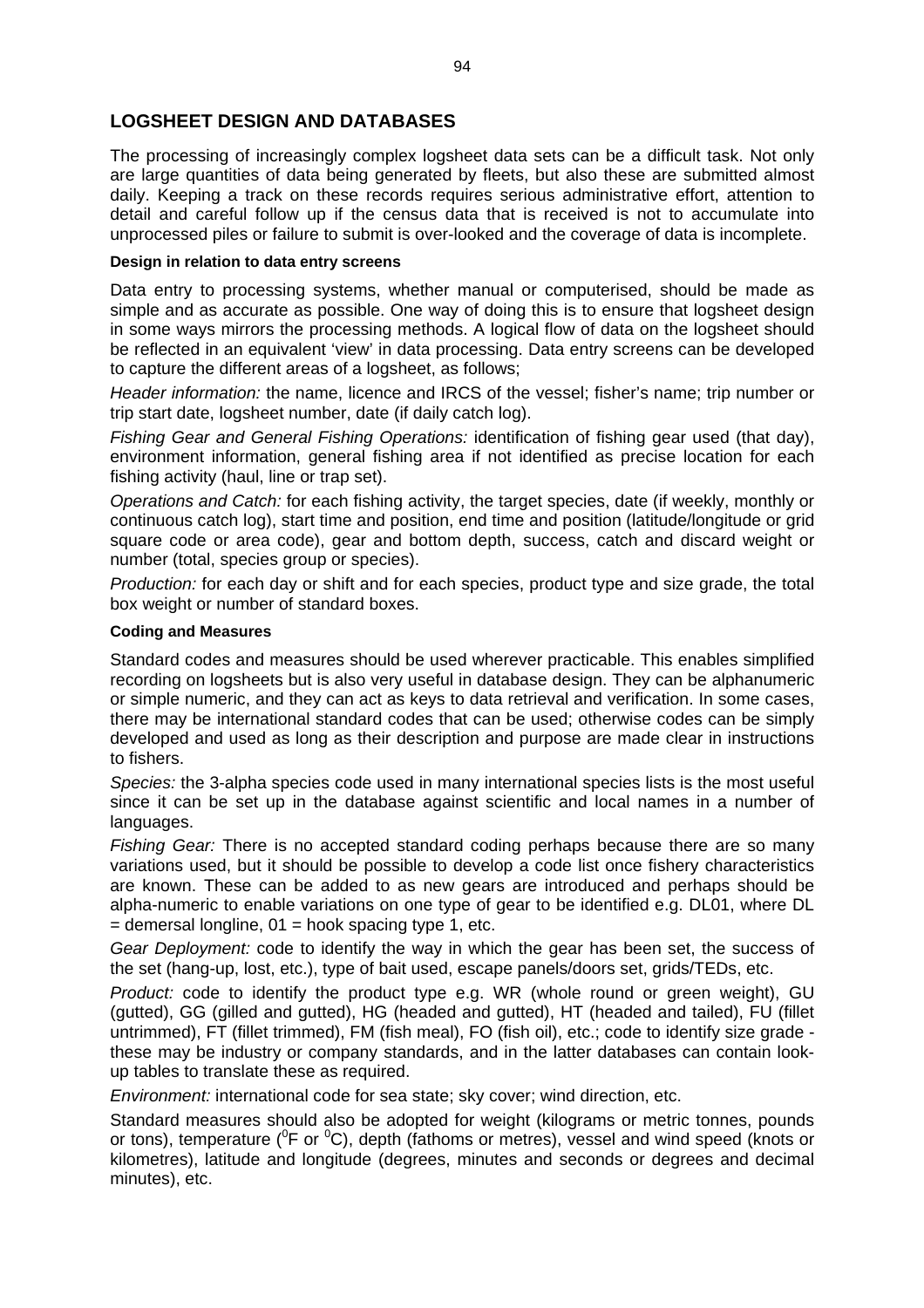### **Check boxes and their use**

For some data types, it is possible to use check boxes or graphics that can be marked rather than descriptions or codes being entered. This simplifies recording but also simplifies data entry procedures e.g. for environment information such as sea state, wind direction, sky cover; or gear type and operation (in port, transhipping, steaming, fishing, broken down etc).

### **Serial numbers and their registration**

If logsheets have serial numbers and their issue is registered against a vessel, then entering only the logsheet number should enable the system to index it against all the vessel details and so fill in much of the header information automatically. Data entry operators can then check these against the recorded details as a first level of error trapping.

### **Verification of activities against licence type and conditions**

In addition to accepting data, a logsheet processing system can also provide for a range of preliminary analyses, in particular checking that the vessels activities as recorded in the logsheet are in accordance with its licence and general fishing conditions. The vessel identifier and date can be used immediately to assess if, in fact, fishing was allowed on that day, say in the case of limited effort fisheries with tie-up periods, or season open and closure dates. The vessel and fishing area will check whether the allowable area was fished. Fishing gear, target species, permissible by-catch, etc. can all be checked against licence conditions. Either the data entry for that logsheet could be terminated if anomalies are found, or be allowed to proceed but with a specific report generated after completion.

### **Error trapping and use of raising factors**

Computer systems not only offer the ability to assess whether the fishing registered on the logsheet was allowable but also the scale and type of data entered. Data range checking should be implemented for all critical data to prevent such things as unlikely positions (latitude/longitude within the range of the fishery) or unlikely masses (tonnes instead of kilograms for example).

Raising factors applying to fish mass recorded can be applied at the time of data entry, or more usually at the time of analysis. The raw data should be stored as this is the record as agreed to by the fisher and could form the basis of argument if paper and database records are different because of the use of raising factors.

### **Electronic logbooks**

Electronic logbooks can be used in a number of ways. They are still being developed. Essentially they can provide a simplified way of processing data that can be passed on to fishery authorities directly, thus avoiding errors and costs in transcription and data entry. They can also be used to simplify the data capture process in the first place. For example, during a whole fishing trip on a particular vessel there would be no need to enter the vessel identifiers, this would simply be added to the whole data file for that trip. The logbook could automatically move to the next day, or date and time stamp each data entry by the fisher, thus assisting in proper identification of fishing effort when it occurs over midnight.

Electronic logbooks also allow for greater use of automatic data capture through attachment to sensors, such as GPS, further simplifying data entry (see section on VMS).

### **Coding and measures**

The same codes would be used as for logsheets and landings sheets. However, the data entry screen could easily be adapted to use specific front ends (user interfaces) that use greater descriptions while only entering the codes to the database. The measures used would be fixed within that system.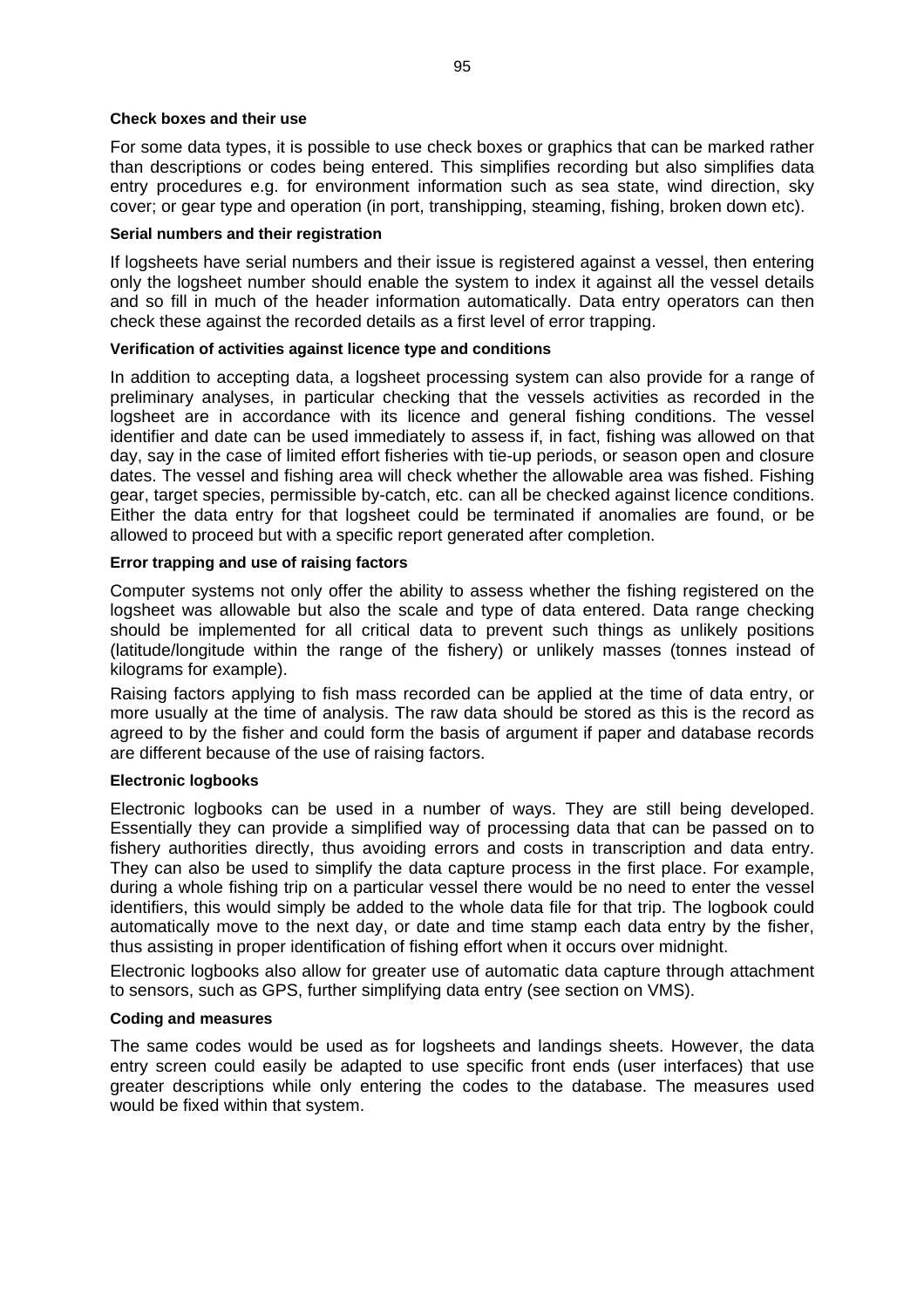### **Interfaces to equipment sensors**

Ideally, electronic logbooks would be integrated with other onboard systems including GPS, navigation software and equipment, and environmental and engineering sensors. Through a specific interface, for example, pressing one key (or clicking on the appropriate fishing position box on the screen) would automatically check and input the latitude and longitude directly from a GPS unit. To that event position, such as gear on bottom/gear being hauled, would be added the date and time, and it might be possible also to add surface water temperature, temperature at the gear, bottom and gear depth, or other environmental data.

### **Data storage and communications**

Clearly, the harsh environment of a vessel's bridge is not the place for non-ruggedised computer equipment and care would need to be taken in storage of data through tape or disk backup procedures, although these of course can be automated. Even immediate printout and paper file storage would be a likely additional level of data security. Both printouts and data files could be supplied to fishery authorities immediately the vessel returns to port. However, modern communications methods, such as access to the Internet for electronic messaging may be a method for the future.

### **Summary outputs**

One of the most attractive features of electronic logbooks would be their ability to prepare summary outputs directly for the vessel's records, the fisher's records and for the company or fishery authority, in addition to the detail offered in each logsheet. These might include fishing maps and environmental summaries and, of course, fishers may analyse their databases over time to assess/recall their favourite fishing ground.

## **SOCIO-CULTURAL QUESTIONNAIRES/INTERVIEWS**

The three fundamental goals of socio-cultural research on fisheries are:

*To understand the social and cultural value of the resource to harvesters and their communities.* This involves describing and enumerating ways in which the resource and its harvesting and processing are perceived of and valued as a way of life. The fishery, its activities and products, may be intertwined with many details of daily life, such as how individuals spend their time, make a living, form families, friends, and/or a community, in what institutions they participate (e.g., schools, churches, clubs, government, etc.). Comparisons between and among different groups helps identify potential sources of conflict and compromise.

*To describe the multiple communities (both discrete and overlapping) of which stakeholders consider themselves to be members.* In addition to individual behaviour, it is important to understand the culture or society as a whole. This involves mapping the networks and institutions of stakeholders, assessing the degree of overlapping membership and goals both among harvester and/or processor dominated communities and between such communities and those less directly tied to harvesting and/or processing. It is also critical to evaluate the fishery management institutions, since their beliefs and perceptions are as critical to understanding the fishery and its behaviour as are those of the fishing industry and fishing communities. We need to understand these different spheres individually, but also how these spheres interact and influence one another.

*To enhance the effectiveness of fisheries management.* This involves identifying such cases as a) where resource access needs to be restricted in order to provide for future sustainability, the option or options that provide the least social and economic disruption and dislocation to the associated fishing population or community, b) in any circumstances, cases of differential impact or potential conflict and the perceived fairness of those impacts and c) promising local resource management regimes.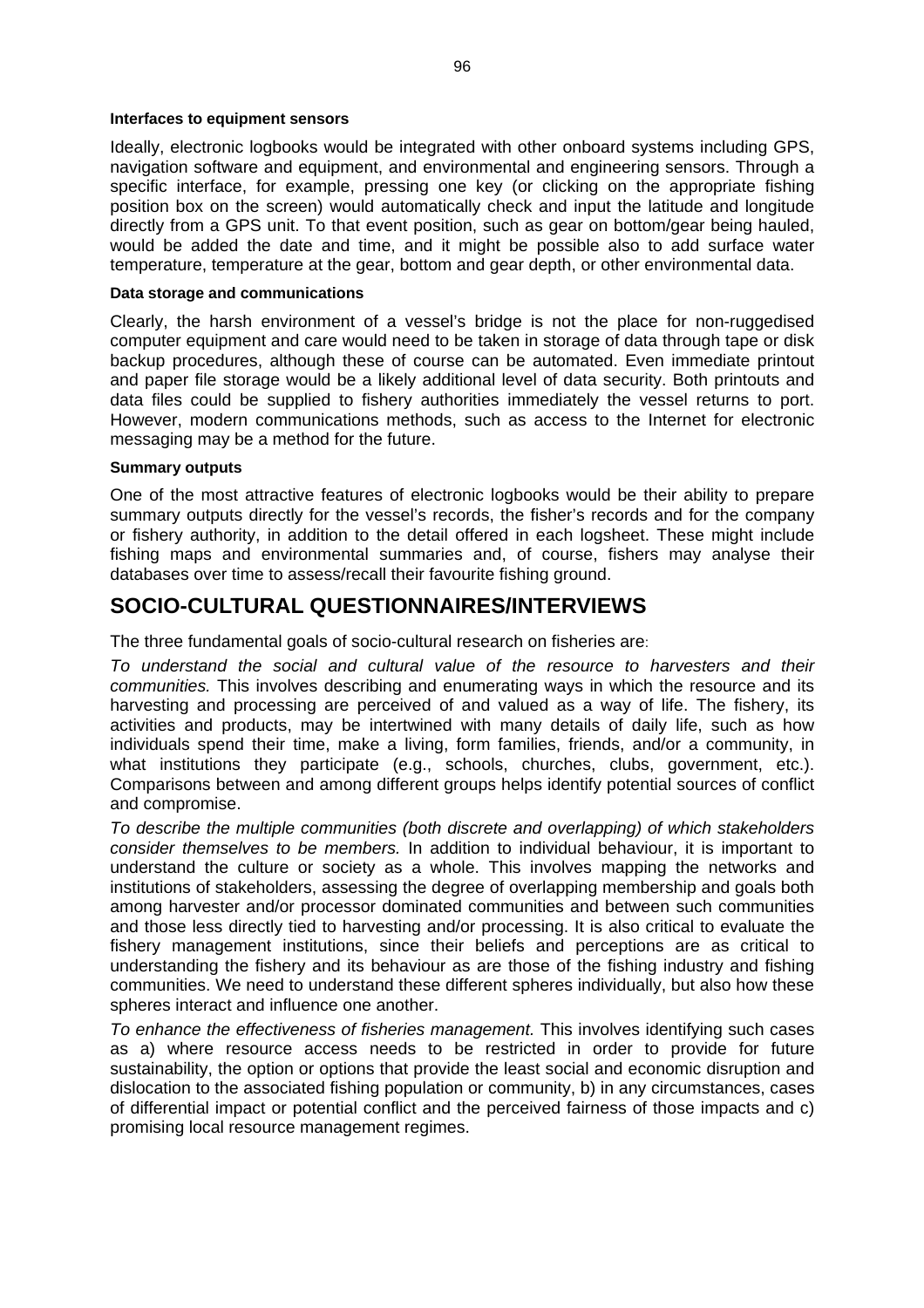This section gives details on the design and use of three basic socio-cultural data forms: a owner/fisher/crew member questionnaire, a fishing household questionnaire, and a fishing community questionnaire. Each section is designed so it can be used alone. It provides background and use for each form and its data elements, and a general table on decisionmaking in design for each form. Additional social scientific research may need to be carried out by social scientists, but the forms below offer examples of data that can be collected by any trained enumerator.

Socio-culture cannot be examined in isolation from economic and biological data and issues. Cultural beliefs interact with the state of the biological resource, social institutional constraints, and economic conditions. Thus, it is imperative that all socio-cultural forms include variables that allow linking to other data sets of biological, economic, and operational data.

These data are used primarily for policy analysis, to measure management indicators and for research. As such, they are generally gathered at most annually and sometimes at longer intervals (e.g. 3, 5, or 10 years). Once gathered, however, the data should be entered as quickly as possible into databases to facilitate data verification and validation. If long periods are allowed to pass before the data are computerised and initial analyses made, then it may be impossible to ascertain the source of or reason for any anomalous data.

## **OWNER/FISHER/CREW QUESTIONNAIRE/INTERVIEW**

This questionnaire is administered to each vessel owner, vessel fisher and vessel crew member. It gathers several types of data, used for different purposes:

- **Identifiers** are of two types: 1) those which will allow these data to be linked to other datasets such as vessel registers, fisher licences, trip interview data (e.g. catch, effort, variable costs, value), and the household questionnaire; 2) those which allow the individual questionnaire to be followed through the data audit system, e.g. sample number, enumerator, encoder.
- **Demographic data** on the individual, which will 1) allow for general descriptions of the fishing population for country fishery profiles, 2) provide the base data for analysing patterns in the distribution of fishing income, dependence on fish for food, etc. by fishery, and 3) allow for analysis of changes in fishing pattern that may be linked to location of residence, ethnic background, age of the fisher, level of education, etc.
- **Household data** to serve as a cross-check for data in the household questionnaire. Adding these questions here also provides some very minimal household data in the event that Household Questionnaires are unavailable.
- **Social data** are one measure of the degree of social organisation within the fishing community and also the degree to which fishers are embedded within the larger society. These provide more detailed individual level data specifically on fishers than those requested on the household questionnaire, which are for the household as a whole.
- **Employment data** are important for analysing dependence on the fishery by both the individual and the household. They can also be used in assessing opportunity costs, since they provide data on the individual's experience in non-fishing employment and their likely choice of alternate occupation should that become necessary or desirable. They are a check against household questionnaire data and also provide a minimum set of data when household questionnaires are not available.
- **Fishery data** serve as a cross-check for data from trip interviews. And in the absence of a vessel register, these data may be the only way to link individuals to vessel types and fisheries. If this link to fishery types/fleets cannot be made then the data from this questionnaire are of limited use.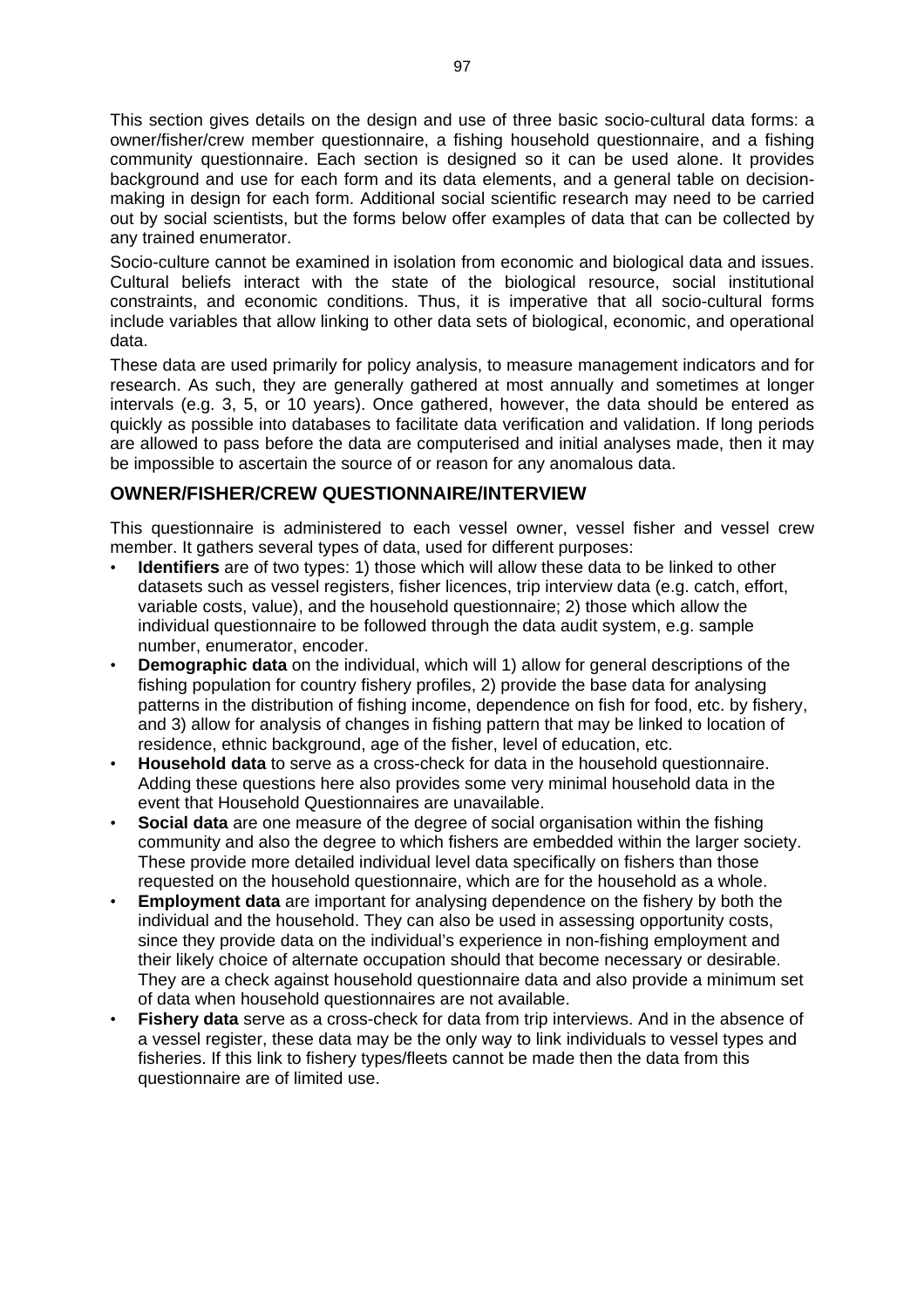|                             |                       | OWNER/FISHER/CREW QUESTIONNAIRE - DECISION-MAKING IN DESIGN                                                                                                                                                                                                                                                                                                                                                                                                                                                                                                                                                                                                                                                                                                                                                                                                                                                                                                                                                                                                                                                                                                                                                                                                                                                                                                                                                                                                                                                                                                                                                                                                                                                                                                                                                                                                                                                                                                                                                                                                                                                                                                                                                                                                                                                                                                                                                                                                      |
|-----------------------------|-----------------------|------------------------------------------------------------------------------------------------------------------------------------------------------------------------------------------------------------------------------------------------------------------------------------------------------------------------------------------------------------------------------------------------------------------------------------------------------------------------------------------------------------------------------------------------------------------------------------------------------------------------------------------------------------------------------------------------------------------------------------------------------------------------------------------------------------------------------------------------------------------------------------------------------------------------------------------------------------------------------------------------------------------------------------------------------------------------------------------------------------------------------------------------------------------------------------------------------------------------------------------------------------------------------------------------------------------------------------------------------------------------------------------------------------------------------------------------------------------------------------------------------------------------------------------------------------------------------------------------------------------------------------------------------------------------------------------------------------------------------------------------------------------------------------------------------------------------------------------------------------------------------------------------------------------------------------------------------------------------------------------------------------------------------------------------------------------------------------------------------------------------------------------------------------------------------------------------------------------------------------------------------------------------------------------------------------------------------------------------------------------------------------------------------------------------------------------------------------------|
| <b>DATA</b><br><b>TYPES</b> | <b>ESSENTIAL .</b>    | Identifiers & Fishery Data: vessel registration number or vessel<br>size and gear data, fisher licence number or name and address,<br>enumerator, encoder, sample number (for auditing the paper trail)<br>Demographic Data: age, ethnicity, language use and fluency,<br>٠<br>marital status, number of children, general health, level of<br>education, etc.<br><b>Current Employment, Employment History &amp; Employment</b><br>Preferences of Respondent: experience in non-fishing jobs,<br>expected activity if unable to fish<br>Social Data: membership in fisheries and other                                                                                                                                                                                                                                                                                                                                                                                                                                                                                                                                                                                                                                                                                                                                                                                                                                                                                                                                                                                                                                                                                                                                                                                                                                                                                                                                                                                                                                                                                                                                                                                                                                                                                                                                                                                                                                                                          |
|                             | <b>DESIRABLE</b>      | organisations/associations<br>Household Data: household size by gender and adult/child<br>I۰<br><b>Current Employment of Other Members of Respondent's</b><br>$\bullet$<br>Household & Household Income Data: for each household<br>member, employment by category (e.g. fishing, fishing-related,<br>agriculture, etc.)                                                                                                                                                                                                                                                                                                                                                                                                                                                                                                                                                                                                                                                                                                                                                                                                                                                                                                                                                                                                                                                                                                                                                                                                                                                                                                                                                                                                                                                                                                                                                                                                                                                                                                                                                                                                                                                                                                                                                                                                                                                                                                                                         |
|                             | <b>DATA PRECISION</b> | Age: May be collected by actual age, by census categories, or by<br>locally significant groupings (e.g. apprentice, master, retiree).<br>Actual age is often preferable, since it can usually be converted to<br>various other categories as needed. However, where actual age is<br>not known then local categories are the most useful.<br>Ethnic Background: This is usually by categories normally used<br>$\bullet$<br>in the national census, facilitating comparison with those census<br>data. Alternatively, locally significant distinctions may be used. If<br>the two sets of categories are distinct, it may be important to<br>gather data for both.<br>Language Fluency & Primary Language Spoken in the Home:<br>If the national census uses language categories, then these are<br>preferred. Alternatively, gradations may be used such as "Not very<br>well", "Pretty well", "Completely"; or "Poor", "Average", Excellent".<br><b>Owner/Crew Status:</b> The precise options will vary by fishery, but<br>$\bullet$<br>some common ones are "Vessel Owner (not fisher)", "Fisher (not<br>owner)", "Fisher/Owner", "Mate", "Engineer", "Cook", Deckhand",<br>"Other".<br><b>Season:</b> The specific number and type of seasons used will differ<br>by geographic location. They may, for instance, be "spring",<br>"summer", "autumn", and "winter" or "rainy season" and "dry<br>season."<br>Marital Status: This usually is divided into "married", "single", "co-<br>habitating (not married but living together)", "divorced", etc. The<br>definition of "married" may also need to be examined. In some<br>nations marriage may be broken out by categories such as civil<br>marriage, religious marriage, and common-law marriage.<br>Number of people in the household: This is broken out as male<br>adults, female adults, and children. In many cultures jobs are<br>gender-specific or age-specific, or assumed to be so. It is<br>important therefore to count these groups separately. It may be<br>desirable to break out male children from female children.<br>Furthermore, in each situation to will be important to establish an<br>appropriate age as the dividing line between adult and child, and<br>enumerators will then need to confirm that respondents are<br>dividing their household members by that same criterion. In some<br>cultures this may be as old as 18-21. In others it may be as young<br>as 12-15. |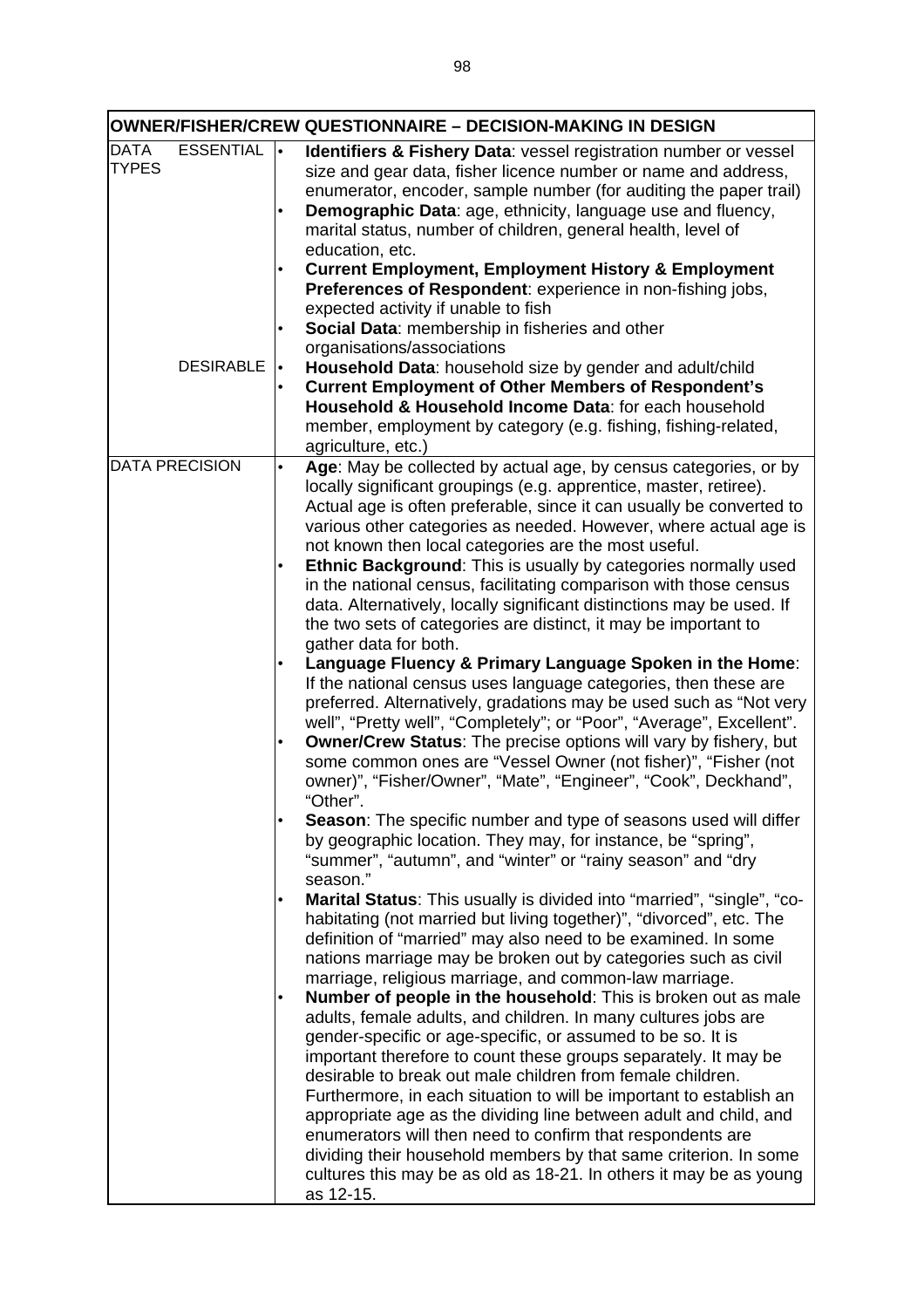| <b>OWNER/FISHER/CREW QUESTIONNAIRE - DECISION-MAKING IN DESIGN</b>                                                                                                                                                                                                                                                                                                                                                                                                                                                                                                                                                                                                                                                                                                                                                                                                                                                                                                                                                                                                                                                                                                                                                                                                                                             |
|----------------------------------------------------------------------------------------------------------------------------------------------------------------------------------------------------------------------------------------------------------------------------------------------------------------------------------------------------------------------------------------------------------------------------------------------------------------------------------------------------------------------------------------------------------------------------------------------------------------------------------------------------------------------------------------------------------------------------------------------------------------------------------------------------------------------------------------------------------------------------------------------------------------------------------------------------------------------------------------------------------------------------------------------------------------------------------------------------------------------------------------------------------------------------------------------------------------------------------------------------------------------------------------------------------------|
| Employment categories: "Fishing" may be commercial-fishing<br>only, or it may include recreational-fishing. "Fishing-related" will<br>definitely vary from situation to situation in its specifics, but<br>generally will include anyone involved in post-harvest processing<br>(whether as owner or employee of a large processing plant, or as a<br>very small operator such as a shrimp peeler), wholesale and retail<br>fish sellers, and those employed in direct support industries (e.g.<br>marine fuel dealers, ice suppliers, chandlers, ship or boat yards).<br>Other common categories are "agriculture", "aquaculture", "full-<br>time student", and "other". In some locations it may be desirable to<br>use other specific categories such as "mining", "electronics<br>industry," etc. – based on the common industrial and employment<br>profile of the region or nation.<br>Household: It is important to define who constitutes a member of<br>a household. Members of a household include both 1) those living<br>at the same place of residence and 2) those who have been away<br>for less than a year (as for example a student away at school or a<br>person engaged in seasonal migratory labour). Members of a<br>household may be kin (relatives) or non-kin, as long as they reside |
| together and share income and expenses.<br>Form choice:                                                                                                                                                                                                                                                                                                                                                                                                                                                                                                                                                                                                                                                                                                                                                                                                                                                                                                                                                                                                                                                                                                                                                                                                                                                        |
| Always include:<br>Common headers on forms: identifiers, vessel data links,<br>household data links, boxes for office use only<br>Choose from<br>Common form for all fisheries or fishery specific form                                                                                                                                                                                                                                                                                                                                                                                                                                                                                                                                                                                                                                                                                                                                                                                                                                                                                                                                                                                                                                                                                                        |
| Common form for owners versus non-owners                                                                                                                                                                                                                                                                                                                                                                                                                                                                                                                                                                                                                                                                                                                                                                                                                                                                                                                                                                                                                                                                                                                                                                                                                                                                       |
| Codes: use international or national standards or create codes for<br>$\bullet$<br>target species, fishing gear, ethnicity, language<br>Language: use national/regional/foreign or combination<br><b>Check Boxes:</b> use as alternatives to codes or information<br>descriptions where choices are limited                                                                                                                                                                                                                                                                                                                                                                                                                                                                                                                                                                                                                                                                                                                                                                                                                                                                                                                                                                                                    |
| <b>Copies:</b> how many, for whom $-$ e.g. respondent, fishery authority,<br>$\bullet$                                                                                                                                                                                                                                                                                                                                                                                                                                                                                                                                                                                                                                                                                                                                                                                                                                                                                                                                                                                                                                                                                                                                                                                                                         |
| plus optional for research, municipality, etc.<br><b>Numbering:</b> Questionnaire identifier on front page, plus sheets in<br>numbered sequence, or on each sheet including type, batch,<br>sequential sheet number (use as primary key in questionnaire data<br>processing)                                                                                                                                                                                                                                                                                                                                                                                                                                                                                                                                                                                                                                                                                                                                                                                                                                                                                                                                                                                                                                   |
| Batch: identifier, for new year, new design, new print run<br>Method choice:                                                                                                                                                                                                                                                                                                                                                                                                                                                                                                                                                                                                                                                                                                                                                                                                                                                                                                                                                                                                                                                                                                                                                                                                                                   |
| Form used as a questionnaire, i.e. provided to the respondent who<br>fills it out and later returns it to the fisheries authority<br>Form used as an interview, i.e. filled out by an enumerator who<br>$\bullet$<br>poses the questions to the respondent and records them him or<br>herself                                                                                                                                                                                                                                                                                                                                                                                                                                                                                                                                                                                                                                                                                                                                                                                                                                                                                                                                                                                                                  |
| Information grouping: Information common to all fishery or<br>$\bullet$<br>ownership specific questionnaire forms placed in similar boxes<br>(position, size and shape) to correspond to data entry screens.<br>Identifiers: form, vessel, respondent identifiers, date and other<br>key fields placed in same place on all forms.                                                                                                                                                                                                                                                                                                                                                                                                                                                                                                                                                                                                                                                                                                                                                                                                                                                                                                                                                                             |
| Blank space: space to allow enumerator to note additional<br>٠<br>comments made by respondents or observations made by the<br>enumerator                                                                                                                                                                                                                                                                                                                                                                                                                                                                                                                                                                                                                                                                                                                                                                                                                                                                                                                                                                                                                                                                                                                                                                       |
|                                                                                                                                                                                                                                                                                                                                                                                                                                                                                                                                                                                                                                                                                                                                                                                                                                                                                                                                                                                                                                                                                                                                                                                                                                                                                                                |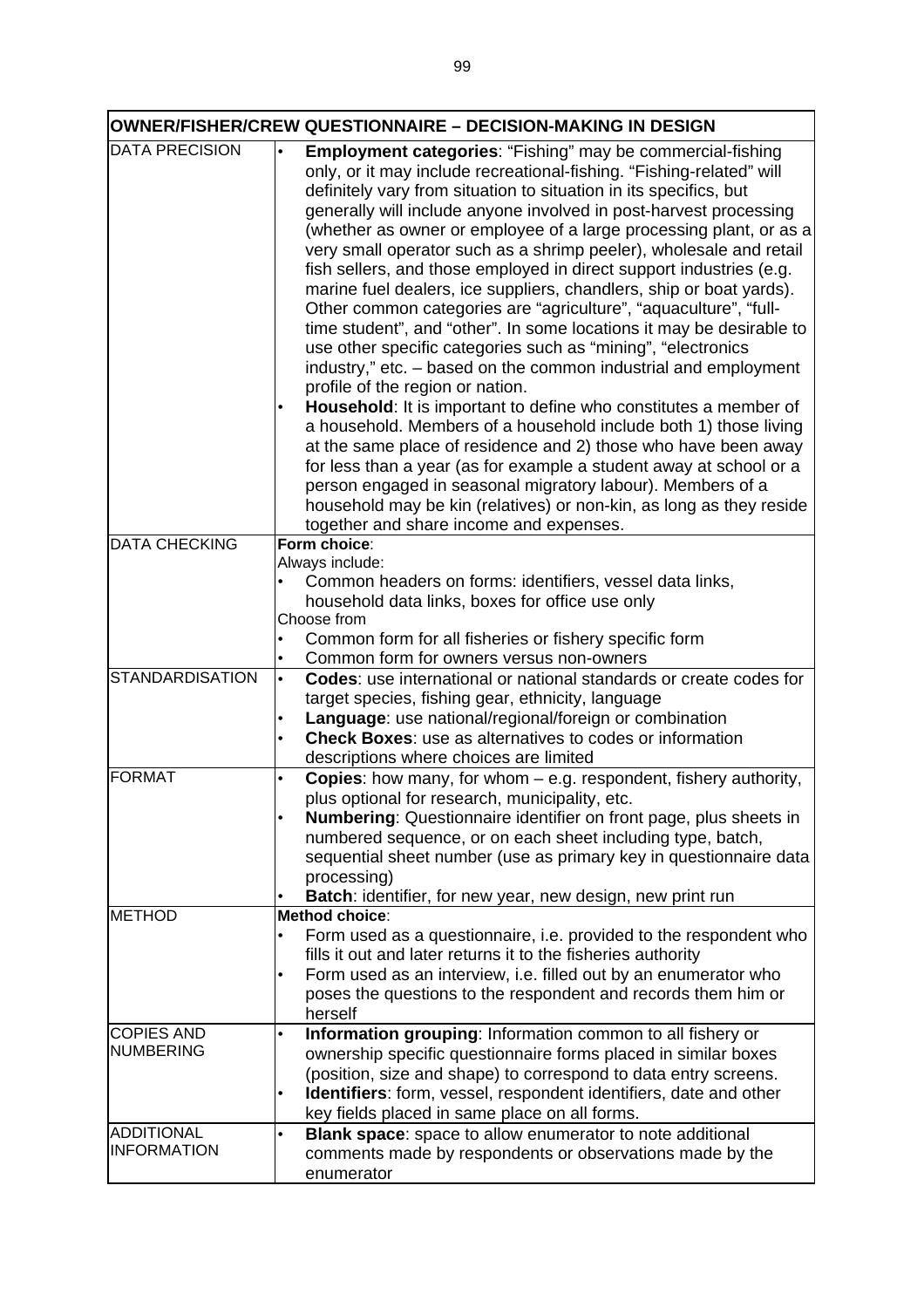| <b>OWNER/FISHER/CREW QUESTIONNAIRE - DECISION-MAKING IN DESIGN</b>   |  |                                                                                                                                                                                                                                                                                                                                                                                                                                                                                                                                           |
|----------------------------------------------------------------------|--|-------------------------------------------------------------------------------------------------------------------------------------------------------------------------------------------------------------------------------------------------------------------------------------------------------------------------------------------------------------------------------------------------------------------------------------------------------------------------------------------------------------------------------------------|
| DATA PROCESSING<br><b>DESIGN TO ASSIST</b><br><b>DATA PROCESSING</b> |  | Layout: ensure logical layout with related information grouped<br>together (get professional form designer, if possible)<br>Space: ensure sufficient overall size and space for each data item<br>entry.<br>Identification of Space: ensure proper identification (words,<br>codes or graphics) and delineation of data space, e.g. for check<br>boxes, column heads, event numbers, etc.<br>Form: decide on external markings (respondent name, etc) and<br>correct place for printing of instructions for completion and<br>submission. |
| <b>IERGONOMICS</b>                                                   |  | Use: For questionnaires, supply pre-addressed submission<br>envelopes, or questionnaire pre-printed on reverse for folding into<br>an envelope.                                                                                                                                                                                                                                                                                                                                                                                           |

## **FISHING HOUSEHOLD QUESTIONNAIRE/INTERVIEW**

This questionnaire is administered in a fishing community to each household, which has at least one fisher as a member. The respondent should be an adult. It gathers several types of data, used for different purposes:

- **Identifiers** are of two types: 1) those which will allow these data to be linked to other data sets such as vessel registers, fisher licences, trip interview data, and the fisher/owner/crew questionnaire; 2) those which allow the individual questionnaire to be followed through the data audit system, e.g. sample number, enumerator, encoder.
- **Demographic data** on the household, which will 1) allow for general descriptions of the fishing communities for country fishery profiles, and 2) provide the base data for analysing patterns in the distribution of and dependence on fishing income, dependence on fish for food, etc. at the household and community level for impact analysis.
- **Social data** are one measure of the degree of social organisation within the fishing community and also the degree to which fishers are embedded within the larger society.
- **Employment data** are important for analysing household dependence on the fishery. These data also cross-check those gathered at the individual level in the owner/fisher/crew questionnaire.
- **Food dependence data** are used in assessing the relative dependence of different fishing households, fleets and communities on fish as a food source.
- **Fishery data** Vessel descriptive data are needed in the absence of a vessel register, in order to link individuals to vessel types and fisheries. If this link to fishery types/fleets cannot be made then the data from this questionnaire are of limited use. If vessel registers exist, then only the vessel registration number of the vessel each fisher is associated with need be collected.
- **Infrastructure data** enable evaluation of the quality of life of fishing households relative to the general state of infrastructure in the community as described by data from the fishing community infrastructure and institution questionnaire.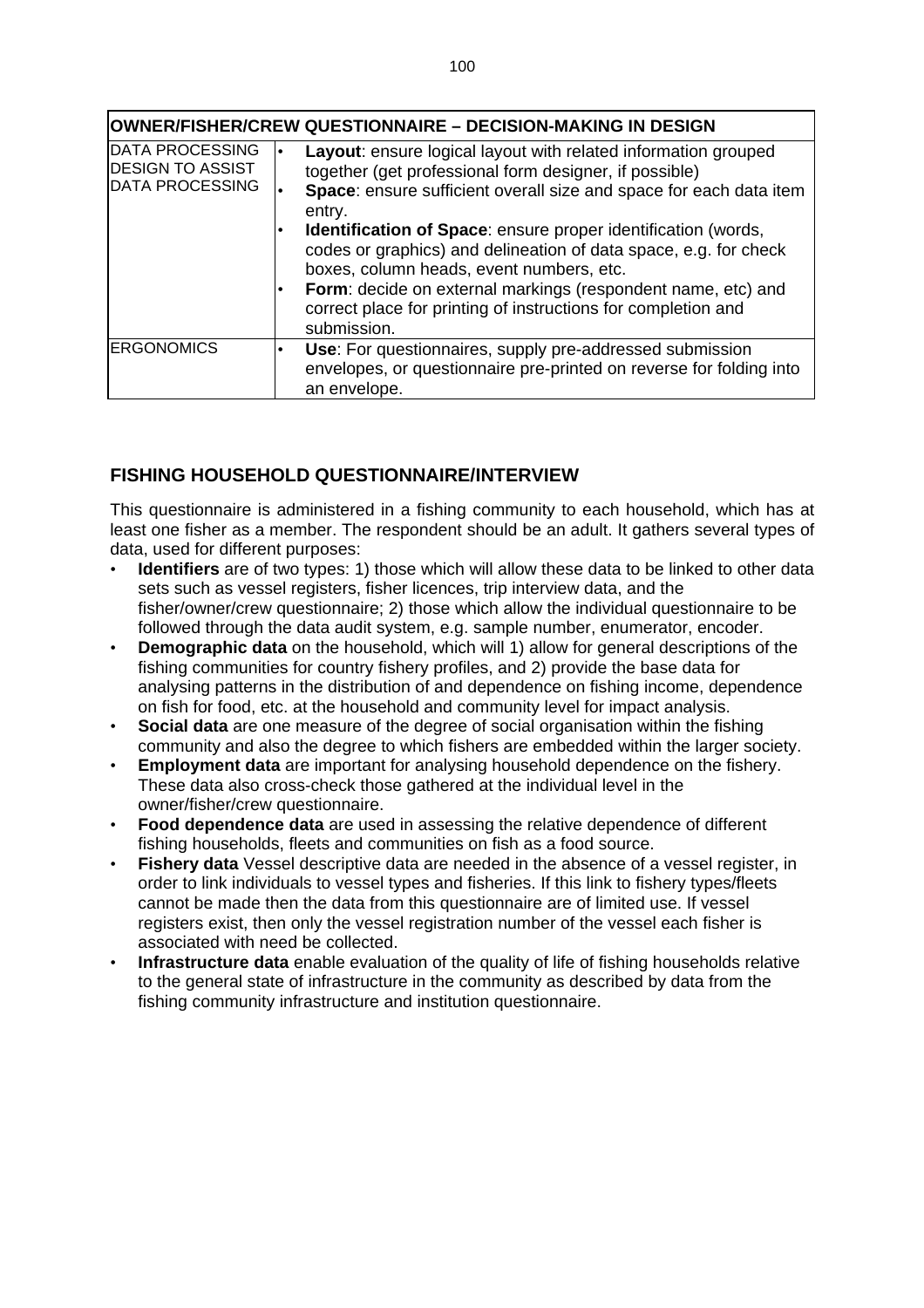|                                                                                                                                 | <b>FISHING HOUSEHOLD QUESTIONNAIRE - DECISION-MAKING IN DESIGN</b> |  |  |  |
|---------------------------------------------------------------------------------------------------------------------------------|--------------------------------------------------------------------|--|--|--|
| <b>DATA</b><br>ESSENTIA <sup>l</sup> •<br><b>Identifiers &amp; Fishery Data: vessel registration number or vessel size</b>      |                                                                    |  |  |  |
| <b>TYPES</b><br>L<br>and gear data, fisher licence number or name and address,                                                  |                                                                    |  |  |  |
| enumerator, encoder, sample number (for auditing the paper trail)                                                               |                                                                    |  |  |  |
| Social Data: membership in fisheries and other<br>٠                                                                             |                                                                    |  |  |  |
| organisations/associations                                                                                                      |                                                                    |  |  |  |
| Household Demographic Data: household size by gender and<br>٠                                                                   |                                                                    |  |  |  |
| adult/child                                                                                                                     |                                                                    |  |  |  |
| <b>Current Employment of Other Members of Respondent's</b>                                                                      |                                                                    |  |  |  |
| Household & Household Income Data: for each household member,                                                                   |                                                                    |  |  |  |
| employment by category (e.g. fishing, fishing-related, agriculture, etc.)                                                       |                                                                    |  |  |  |
| Infrastructure Data: plumbing, electricity, communications, etc.<br>٠                                                           |                                                                    |  |  |  |
| <b>DATA PRECISION</b><br>Ethnic Background: This is usually by categories normally used in<br>$\bullet$                         |                                                                    |  |  |  |
| the national census, facilitating comparison with those census data.                                                            |                                                                    |  |  |  |
| Alternatively, locally significant distinctions may be used. If the two                                                         |                                                                    |  |  |  |
| sets of categories are distinct, it may be important to gather data for                                                         |                                                                    |  |  |  |
| both.                                                                                                                           |                                                                    |  |  |  |
| Language Fluency & Primary Language Spoken in the Home: If                                                                      |                                                                    |  |  |  |
|                                                                                                                                 |                                                                    |  |  |  |
| the national census uses language categories, then these are                                                                    |                                                                    |  |  |  |
| preferred. Alternatively, gradations may be used such as "Not very",                                                            |                                                                    |  |  |  |
| "Pretty well", "Completely"; or "Poor", "Average", Excellent".                                                                  |                                                                    |  |  |  |
| <b>Owner/Crew Status:</b> The precise options will vary by fishery, but<br>$\bullet$                                            |                                                                    |  |  |  |
| some common ones are "Vessel Owner (not fisher)", "Fisher (not                                                                  |                                                                    |  |  |  |
| owner)", "Fisher/Owner", "Mate", "Engineer", "Cook", Deckhand",                                                                 |                                                                    |  |  |  |
| "Other".                                                                                                                        |                                                                    |  |  |  |
|                                                                                                                                 |                                                                    |  |  |  |
| <b>DATA PRECISION</b><br>Number of people in the household: This is broken out as male<br>$\bullet$                             |                                                                    |  |  |  |
| adults, female adults, and children. In many cultures jobs are gender-                                                          |                                                                    |  |  |  |
| specific or age-specific – or assumed to be so. It is important therefore                                                       |                                                                    |  |  |  |
| to count these groups separately. Further, in each situation to will be                                                         |                                                                    |  |  |  |
| important to establish an appropriate age as the dividing line between                                                          |                                                                    |  |  |  |
| adult and child, and enumerators will then need to confirm that                                                                 |                                                                    |  |  |  |
| respondents are dividing their household members by that same                                                                   |                                                                    |  |  |  |
| criterion. In some cultures this may be as old as 18-21. In others it                                                           |                                                                    |  |  |  |
| may be as young as 12-15.                                                                                                       |                                                                    |  |  |  |
| Employment categories: Fishing may be commercial-fishing only, or<br>$\bullet$                                                  |                                                                    |  |  |  |
| it may include recreational-fishing. "Fishing-related," for instance, will                                                      |                                                                    |  |  |  |
| vary from situation to situation in its specifics, but generally will include                                                   |                                                                    |  |  |  |
| anyone involved in post-harvest processing (whether as owner or                                                                 |                                                                    |  |  |  |
| employee of a large processing plant or as a very small operator such                                                           |                                                                    |  |  |  |
| as a shrimp peeler), wholesale and retail fish sellers, and those                                                               |                                                                    |  |  |  |
| employed in direct support industries (e.g. marine fuel dealers, ice                                                            |                                                                    |  |  |  |
| suppliers, chandleries, shipyards). Other common categories are                                                                 |                                                                    |  |  |  |
| "agriculture", "aquaculture", "full-time student", and "other". In some                                                         |                                                                    |  |  |  |
| locations it may be desirable to use other specific categories such as                                                          |                                                                    |  |  |  |
| "mining", "electronics industry," etc. - based on the common industrial                                                         |                                                                    |  |  |  |
| and employment profile of the region or nation.                                                                                 |                                                                    |  |  |  |
| <b>Household:</b> It is important to define who constitutes a member of a<br>٠                                                  |                                                                    |  |  |  |
| household. Members of a household include both 1) those living at the                                                           |                                                                    |  |  |  |
| same place of residence and 2) those who have been away for less                                                                |                                                                    |  |  |  |
| than a year (as for example a student away at school or a person                                                                |                                                                    |  |  |  |
| engaged in seasonal migratory labour). Members of a household may                                                               |                                                                    |  |  |  |
| be kin (relatives) or non-kin, as long as they reside together and share                                                        |                                                                    |  |  |  |
|                                                                                                                                 |                                                                    |  |  |  |
|                                                                                                                                 |                                                                    |  |  |  |
| income and expenses.<br>Common headers: Always include on forms - identifiers, vessel data<br><b>DATA CHECKING</b><br>$\bullet$ |                                                                    |  |  |  |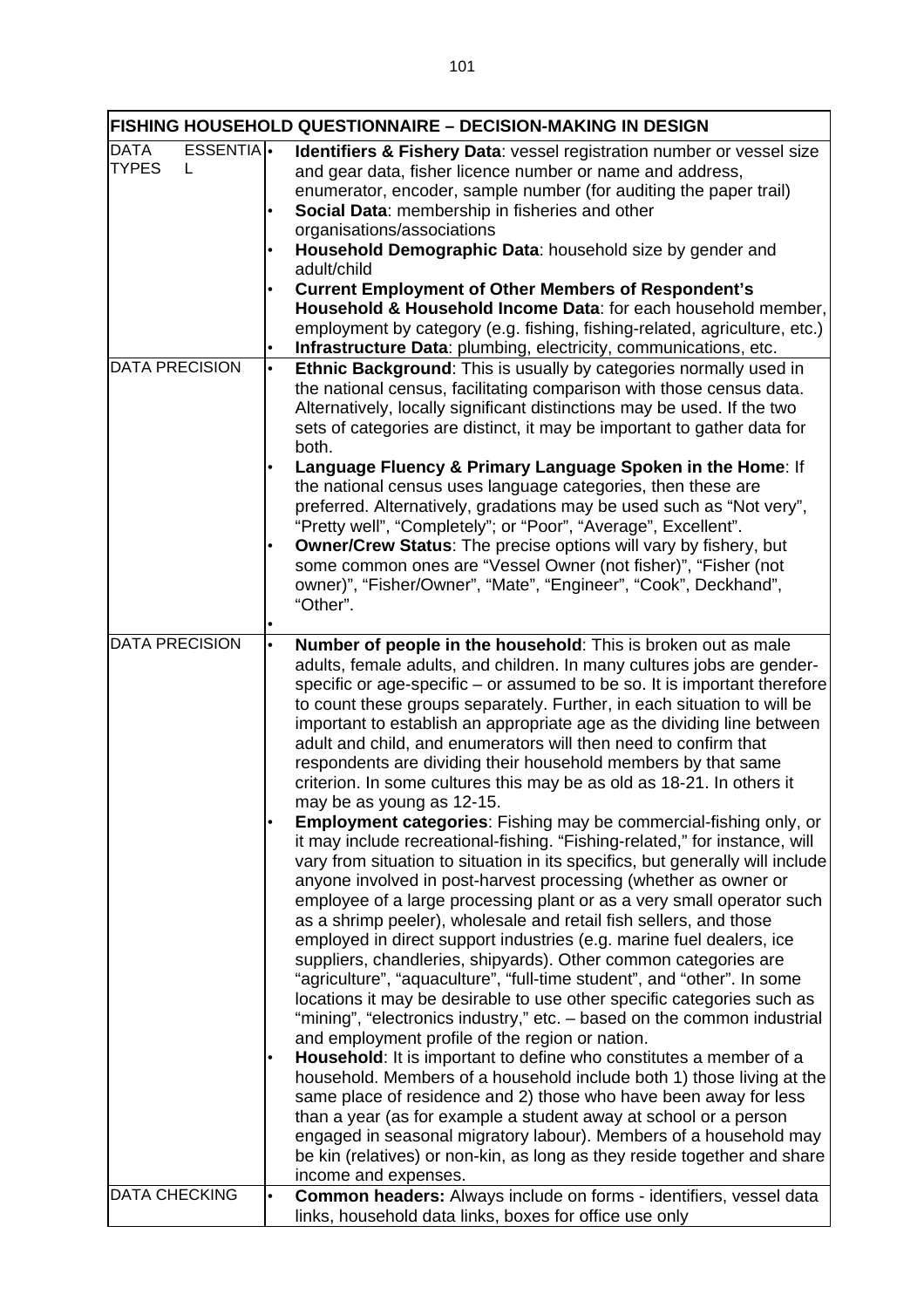| <b>FISHING HOUSEHOLD QUESTIONNAIRE - DECISION-MAKING IN DESIGN</b> |           |                                                                                |  |
|--------------------------------------------------------------------|-----------|--------------------------------------------------------------------------------|--|
| STANDARDISATION  .                                                 |           | Codes: use international or national standards or create codes for             |  |
|                                                                    |           | target species, fishing gear, ethnicity, language                              |  |
|                                                                    | $\bullet$ | Language: use national/regional/foreign or combination                         |  |
|                                                                    | $\bullet$ | <b>Check Boxes:</b> use as alternatives to codes or information                |  |
|                                                                    |           | descriptions where choices are limited                                         |  |
| <b>FORMAT</b>                                                      | $\bullet$ | <b>Copies:</b> how many, for whom $-$ e.g. respondent, fishery authority, plus |  |
|                                                                    |           | optional for research, municipality, etc.                                      |  |
|                                                                    | $\bullet$ | Numbering: Questionnaire identifier on front page, plus sheets in              |  |
|                                                                    |           | numbered sequence                                                              |  |
|                                                                    | $\bullet$ | Questionnaire identifier, including type, batch, sequential sheet              |  |
|                                                                    |           | number (use as primary key in questionnaire data processing)                   |  |
|                                                                    |           | Batch: identifier, for new year, new design, new print run                     |  |
| <b>METHOD</b>                                                      |           | Method choice:                                                                 |  |
|                                                                    | $\bullet$ | Form used as a questionnaire, i.e. provided to the respondent who fills        |  |
|                                                                    |           | it out and later returns it to the fisheries authority                         |  |
|                                                                    | $\bullet$ | Form used as an interview, i.e. filled out by an enumerator who poses          |  |
|                                                                    |           | the questions to the respondent and records them him or herself                |  |
| <b>COPIES AND</b>                                                  | $\bullet$ | Information grouping: Information common to all questionnaire                  |  |
| <b>NUMBERING</b>                                                   |           | forms placed in similar boxes (position, size and shape) to correspond         |  |
|                                                                    |           | to data entry screens.                                                         |  |
|                                                                    | $\bullet$ | Identifiers: form, vessel, respondent identifiers, town, date and other        |  |
|                                                                    |           | key fields placed in same place on all forms.                                  |  |
| <b>ADDITIONAL</b>                                                  | $\bullet$ | Blank space: space to allow enumerator to note additional comments             |  |
| <b>INFORMATION</b>                                                 |           | made by respondents or observations made by the enumerator                     |  |
| <b>DATA PROCESSING</b> .                                           |           | Layout: ensure logical layout with related information grouped                 |  |
| <b>DESIGN TO ASSIST</b>                                            |           | together (get professional form designer, if possible)                         |  |
| DATA PROCESSING                                                    | $\bullet$ | Space: ensure sufficient overall size and space for each data item             |  |
|                                                                    |           | entry.                                                                         |  |
|                                                                    | $\bullet$ | Identification of Space: ensure proper identification (words, codes or         |  |
|                                                                    |           | graphics) and delineation of data space, e.g. for check boxes, column          |  |
|                                                                    |           | heads, event numbers, etc.                                                     |  |
|                                                                    | $\bullet$ | Form: decide on external markings (town name, etc) and correct                 |  |
|                                                                    |           | place for printing of instructions for completion and submission.              |  |
| <b>ERGONOMICS</b>                                                  | $\bullet$ | Use: For questionnaires, supply pre-addressed submission                       |  |
|                                                                    |           | envelopes, or questionnaire pre-printed on reverse for folding into an         |  |
|                                                                    |           | envelope.                                                                      |  |

### **FISHING COMMUNITY INFRASTRUCTURE & INSTITUTION QUESTIONNAIRE**

This questionnaire is conducted in each fishing community. The enumerator/observer will obtain some of the data by observation of infrastructure elements, and other data by visiting local vital statistics and fisheries offices. The questionnaire gathers several types of data, used for different purposes:

- **Identifiers** are of two types: 1) those which will allow these data to be linked to the fishing household questionnaire; 2) those which allow the individual questionnaire to be followed through the data audit system, e.g. sample number, enumerator, encoder.
- **Demographic data** noted here are summary vital statistics available from other agencies.
- **Fishing and Fishing-Related Infrastructure & Institution data** indicate the relative dependence of the community on fishing and are also useful for assessing the opportunities and potential need for investment in new infrastructure. The data on fishing and fishing-related institutions, such as fisher associations and co-operatives, will be important for analysing the management structure and potential interfaces for comanagement.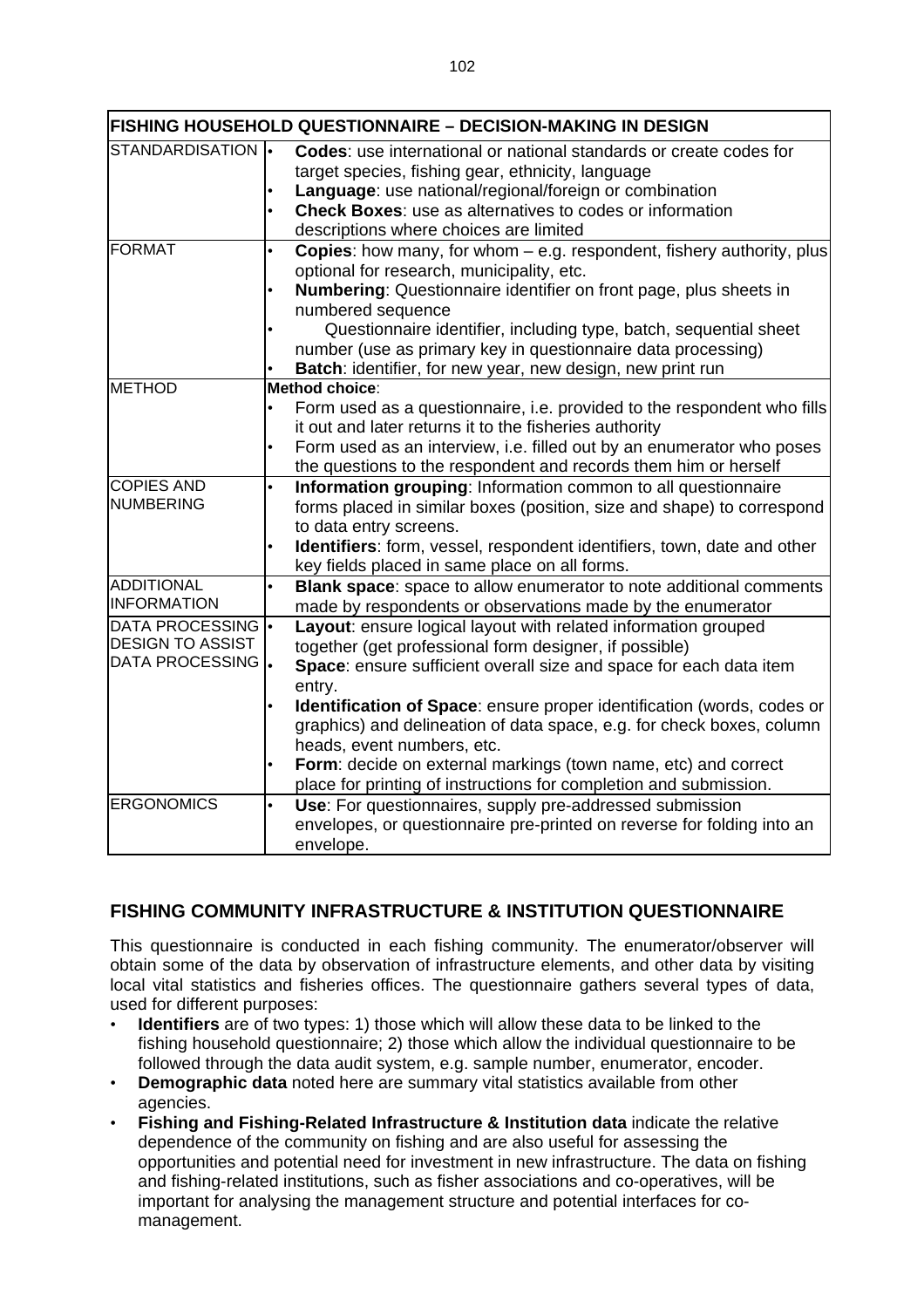- **Educational Infrastructure & Institution data** are needed for comparison with education data from the owner/fisher/crew questionnaire and the fishing household questionnaire in order to assess the status of fishers and fishing households in relation to the community as a whole.
- **Transportation and Communications Infrastructure & Institution data** are needed for comparison with data from the fishing household questionnaire in order to assess the status of fishers and fishing households in relation to the community as a whole.
- **General Community Infrastructure & Institution data** are needed for comparison with data from the fishing household questionnaire in order to assess the status of fishers and fishing households in relation to the community as a whole.

### **FISHING COMMUNITY INFRASTRUCTURE & INSTITUTION QUESTIONNAIRE – DECISION-MAKING IN DESIGN**

| <b>ESSENTIAL</b><br><b>DATA</b><br><b>TYPES</b>                      | Identifiers & Fishery Data: vessel registration number or vessel<br>$\bullet$<br>size and gear data, fisher licence number or name and address,<br>enumerator, encoder, sample number (for auditing the paper<br>trail)<br>Infrastructure & Institution data: These should include data<br>$\bullet$<br>under the categories of fishing and fishing-related, educational,<br>transportation and communications, and general community.                                                                                                                                  |
|----------------------------------------------------------------------|-------------------------------------------------------------------------------------------------------------------------------------------------------------------------------------------------------------------------------------------------------------------------------------------------------------------------------------------------------------------------------------------------------------------------------------------------------------------------------------------------------------------------------------------------------------------------|
| <b>DESIRABLE</b>                                                     | Demographic Data: total population, broken out by male and<br>$\bullet$<br>female; vital statistics such as birth rate, death rate,<br>immigration/emigration data; crime rate.                                                                                                                                                                                                                                                                                                                                                                                         |
| <b>DATA PRECISION</b>                                                | These data are mostly actual counts or simple yes/no responses<br>$\bullet$                                                                                                                                                                                                                                                                                                                                                                                                                                                                                             |
| <b>DATA CHECKING</b>                                                 | Always include common headers on forms: identifiers, vessel<br>$\bullet$<br>data links, household data links, boxes for office use only                                                                                                                                                                                                                                                                                                                                                                                                                                 |
| <b>STANDARDISATION</b>                                               | Language: use national/regional/foreign or combination<br>$\bullet$<br><b>Check Boxes:</b> use as alternatives to codes or information<br>$\bullet$<br>descriptions where choices are limited                                                                                                                                                                                                                                                                                                                                                                           |
| <b>FORMAT</b>                                                        | <b>Copies:</b> how many, for whom - usually 2: fishery authority, plus<br>$\bullet$<br>optional for research, municipality, etc.<br>Numbering: Questionnaire identifier on front page, plus sheets<br>$\bullet$<br>in numbered sequence                                                                                                                                                                                                                                                                                                                                 |
|                                                                      | Questionnaire identifier, including type, batch, sequential<br>sheet number (use as primary key in questionnaire data<br>processing)<br>Batch: identifier, for new year, new design, new print run<br>$\bullet$                                                                                                                                                                                                                                                                                                                                                         |
| <b>METHOD</b>                                                        | Form must be used as an interview, i.e. filled out by an<br>$\bullet$<br>enumerator/observer who poses the questions or records<br>observations                                                                                                                                                                                                                                                                                                                                                                                                                         |
| <b>COPIES AND</b><br><b>NUMBERING</b>                                | Information grouping: Information common to all questionnaire<br>$\bullet$<br>forms placed in similar boxes (position, size and shape) to<br>correspond to data entry screens<br>Identifiers: form, identifiers, date and other key fields placed in<br>$\bullet$<br>same place on all forms.                                                                                                                                                                                                                                                                           |
| <b>ADDITIONAL</b><br><b>INFORMATION</b>                              | Blank space: space to allow enumerator to note additional<br>$\bullet$<br>observations                                                                                                                                                                                                                                                                                                                                                                                                                                                                                  |
| <b>DATA PROCESSING</b><br><b>DESIGN TO ASSIST</b><br>DATA PROCESSING | Layout: ensure logical layout with related information grouped<br>together (get professional form designer, if possible)<br>Space: ensure sufficient overall size and space for each data<br>$\bullet$<br>item entry.<br>Identification of Space: ensure proper identification (words,<br>$\bullet$<br>codes or graphics) and delineation of data space, e.g. for check<br>boxes, column heads, event numbers, etc.<br>Form: decide on external markings (town name, etc) and correct<br>$\bullet$<br>place for printing of instructions for completion and submission. |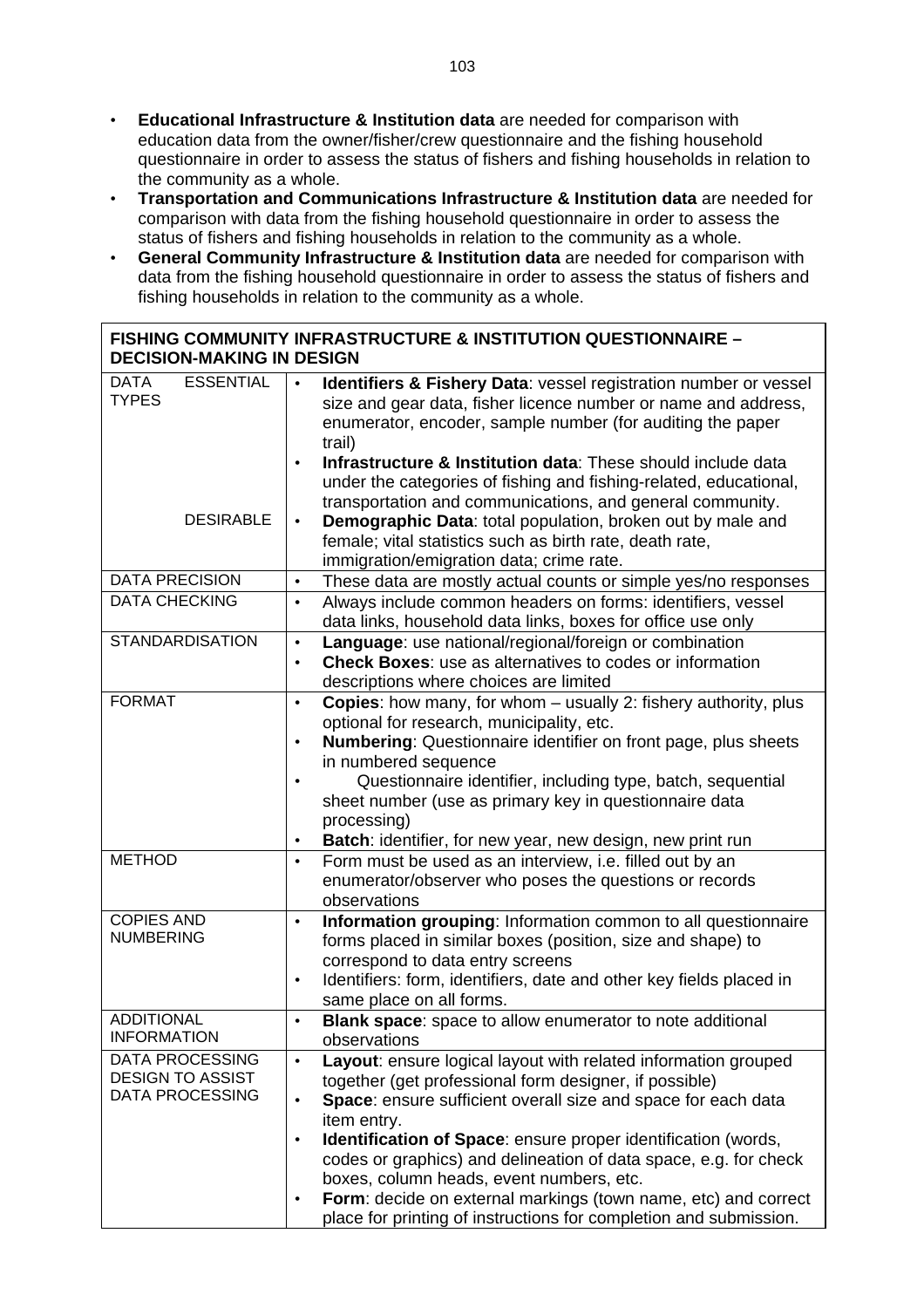# **ANNEX 4. Example of Use of Key Terms**

The following example (modified from FAO, 1999. FAO Technical Guidelines for Responsible Fisheries Development and Use of Indicators for Sustainable Development of Marine Capture Fisheries, In press) illustrates with an example from the economic dimension of fisheries, the meaning and hierarchy of key terms used in this document.

| <b>Dimension:</b>       | Economic                                                                              |
|-------------------------|---------------------------------------------------------------------------------------|
| Objective:              | Economic efficiency                                                                   |
| Criteria:               | Capital productivity                                                                  |
| Indicator:              | Financial net return/capitalized value                                                |
| Data type:              | Total value of landings                                                               |
|                         | Total operation costs                                                                 |
|                         | Taxes and subsidies                                                                   |
|                         | Capitalized value                                                                     |
| Variables:              | Investment                                                                            |
|                         | Vessel replacement value                                                              |
|                         | Depreciation rate                                                                     |
|                         | Inflation index                                                                       |
| <b>DATA SOURCES:</b>    | <b>Banks</b>                                                                          |
|                         | Administrations                                                                       |
|                         | Treasury                                                                              |
|                         | Industry                                                                              |
|                         | <b>Boatbuilders</b>                                                                   |
|                         | names of boatbuilders                                                                 |
|                         | address                                                                               |
|                         | vessel size etc.                                                                      |
| <b>SCALE:</b>           | Fishery                                                                               |
|                         | Fleet segment (e.g., trawlers)                                                        |
| Limit reference point:  | Capital productivity at the bio-economic equilibrium point under<br>open $access = 0$ |
| Target reference point: | Capital productivity set by policy - possibly at MEY level                            |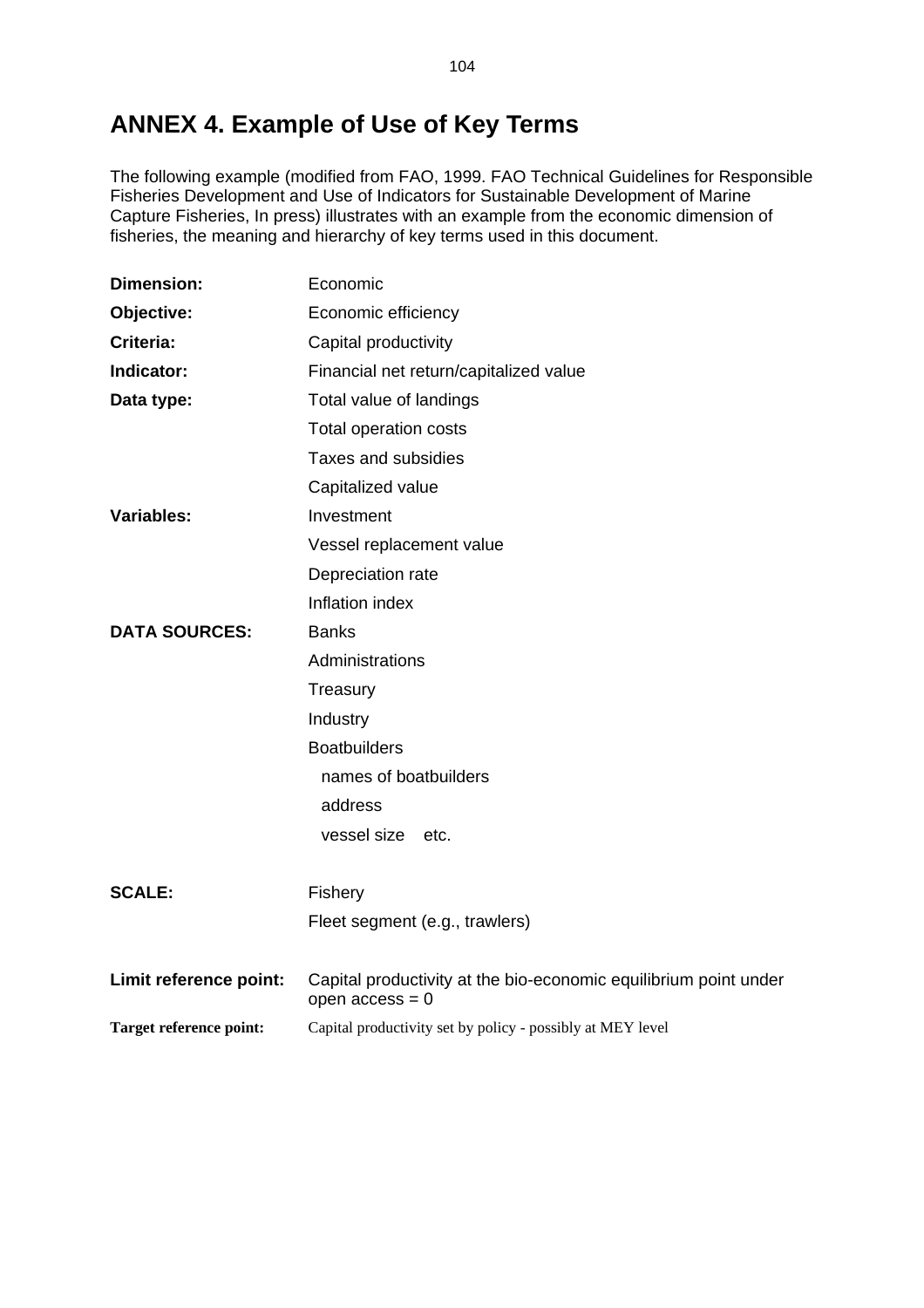## **ANNEX 5 Glossary**

This glossary has been compiled from various sources including FishBase, Appendix 12 of ICCAT Report 1994-95 (II) and the FAO Atlas. It provides an explanation of many of the technical terms relating to data collection and use which a fisheries manager will be confronted with.

- **Accuracy of estimates:** An indicator of the closeness of an estimated population parameter to the actual population value. Accuracy is generally not known unless crosschecking procedures are conducted from time to time using other survey approaches. It should not be confused with *precision* which measures the variability of the estimates and can always be computed from the samples.
- **Active fishing days:** Time extrapolating factor used in the estimation of total fishing effort. It is boat/gear specific and defined as the number of days in a reference period (e.g. a calendar month) during which fishing activities are "normal". Usually this variable is defined in reverse manner, that is by subtracting from the calendar days those days known for zero or negligible activity. Definition of active days is in itself a samplebased survey involving several sites and boat/gear types, but it is often specified at minor stratum level by means of empirical knowledge and/or information from the enumerators.
- **Allowable catch:** The catch allowed to be taken from a stock, by a fishery during a specified time period. Often defined as the **Total Allowable Catch (TAC)**, it is often allocated explicitly amongst those having a right of access to the stock. See: **Quota.**
- **Artisanal fisheries:** Traditional fisheries involving fishing households (as opposed to commercial companies), using relatively small amount of capital and energy, relatively small fishing vessels (if any), making short fishing trips, close to shore, mainly for local consumption. In practice, definition varies between countries, e.g. from gleaning or a one-man canoe in poor developing countries, to more than 20 m trawlers, seiners, or long-liners in developed ones. Artisanal fisheries can be subsistence or commercial fisheries, providing for local consumption or export. Sometimes referred to as small-scale fisheries. See: **Subsistence fishery.**
- **Base port:** The port from which fishing units operate, irrespective of where they are registered (homeport). The differentiation between base ports and homeports occurs when fishing units migrate from the locations indicated by the frame survey to other sites, usually on a seasonal basis.
- **Bias in estimates:** Estimated population parameters that are systematically smaller (negative bias) or higher (positive bias) than the actual population value. Biases are not traceable unless cross-checking parallel surveys are conducted from time to time. High precision is not an indication of unbiased estimates; in fact extremely high precision (= very low variability in the samples) may well be associated with positively biased samples.
- **Bio-economic model:** An analytical tool to facilitate management decisions. Bio-economic models establish functional relationships between specific characteristics of the natural resource base, (e.g. a fishery resource), and the activities of man to make use of such resource. The formalization of such relationships require certain abstractions from reality, as well as assumptions about the biological processes and human behaviour. To the extent that these assumptions may be partially violated in a specific fishery under study, the results of models should be considered as theoretical and potentially biased. While the reliability of models increases with the validity of the assumptions, there are limits to formalizing and to interpreting the results of highly complex systems.
- **Biomass:** 1) The total weight of the living organisms concerned, whether in a system, a stock, or a fraction of a stock: e.g. plankton biomass in an area, biomass of spawners or of newly recruited fish. 2) Total weight of a resource, a stock, or a component of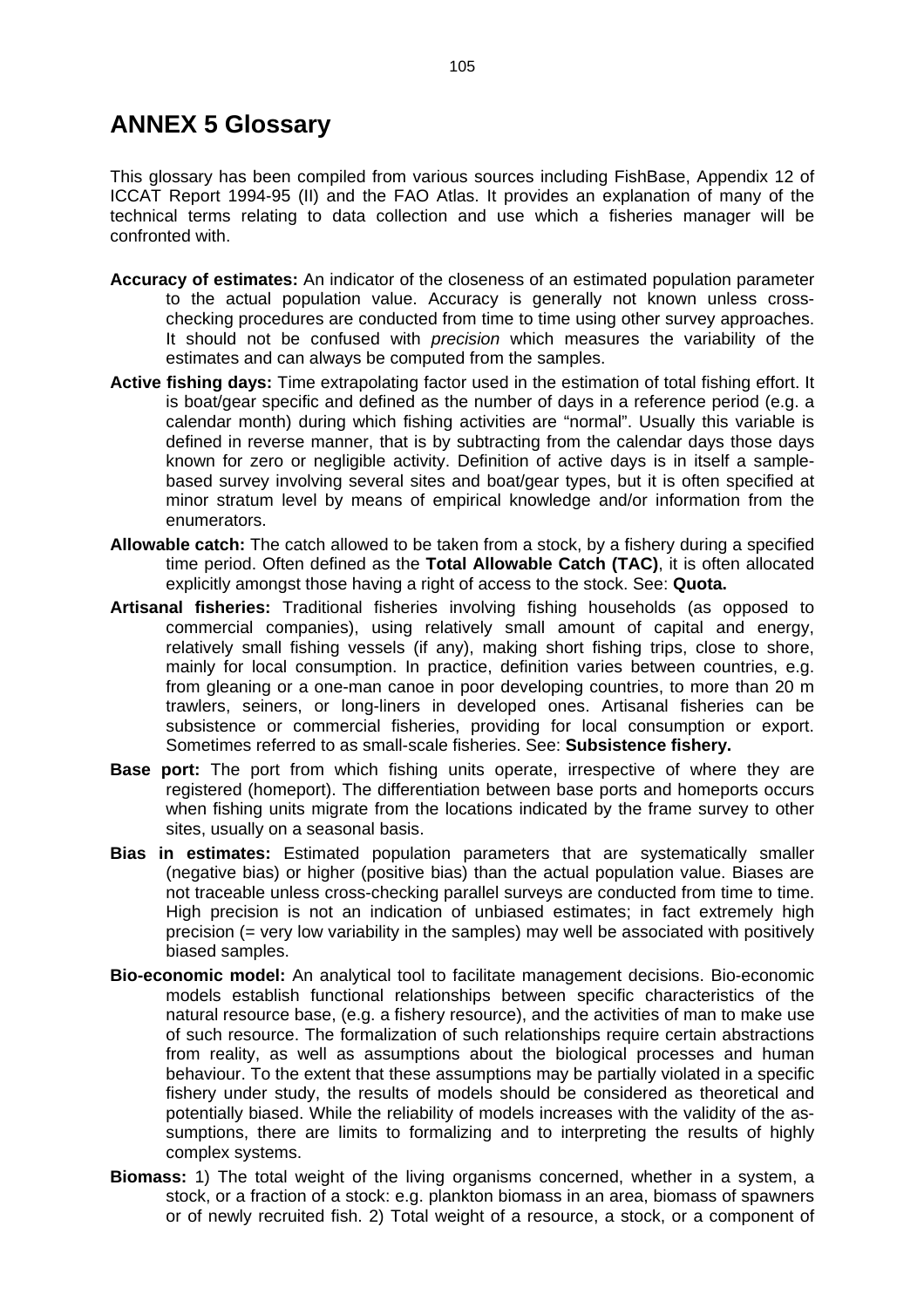such stock. Examples: the biomass of all demersal fish on the Georges Bank; the biomass of the cod stock; the spawning biomass (i.e. the weight of mature females) (also standing stock).

- **Boat Activity Coefficient (BAC):** The proportion of fishing units that are expected to be fishing during any given day of the survey period. It is a sample effort parameter and usually expressed in percentage form.
- **Boat day:** A measure of fishing effort; e.g. 10 vessels in a fishery, each fishing for 50 days, would have expended 500 boat-days of effort.
- **By-catch:** Part of a catch of a fishing unit taken incidentally in addition to the target species towards which fishing effort is directed. Some or all of it may be returned to the sea as discards.
- **Catch:** 1) Any activity that results in killing any fish or bringing any live fish on board a vessel. 2) The component of fish encountering fishing gear which is retained by the gear.
- **Catch per unit effort (CPUE):** The amount of catch that is taken per unit of fishing gear, e.g. number of fish per longline hook-months is one way to express CPUE. CPUE can be used as a measure of the economic efficiency of a type of gear, but normally it is used as an index of abundance, i.e. a proportional change in CPUE is hoped to represent the same proportional change in abundance. Nominal CPUE is simply the measure of CPUE from the fishery. However, it is known that there are many factors (including economics, geographical distributions) which may affect CPUE but do not represent changes in abundance. Therefore, CPUEs are often "standardized" using a variety of statistical techniques to remove the effect of those factors which are known not to be related to abundance. Thus, using the standardized CPUE will be more appropriate for an index of abundance. Most assessment analyses (production models, virtual population analyses) use the index of abundance data to fit to calibrate (tune) the models.
- **Census:** A fisheries census is a survey in which the value of each variable for the survey area is obtained from the values of the variable in all reporting units, that are usually fishing households. The primary objective of fisheries censuses is to provide a detailed classification of the fisheries structure of the country. It provides estimates for each household, and therefore, aggregate data for the smallest administrative, political or statistical subdivisions of the country and for classifications of households by size or other subgroups of interest.
- **Data:** Facts that result from measurements or observations.
- **Data base:** A logically structured and consistent set of data that can be used for analysis.
- **Data Base Management System (DBMS):** Application software that stores, maintains, locates and retrieves data for a database.
- **Data flow:** A representational tool that shows how information moves in an organization or process. Special symbols represent different types of data flow.
- **Data set:** A collection of data and accompanying documentation which relate to a specific theme (usually consisting of one or more computer readable files on the same system).
- **Data validation:** Confirmation of the reliability of data through a checking process, usually involving information from an alternative source.
- **Discard:** 1) To release or return fish to the sea, whether or not such fish are brought fully on board a fishing vessel. 2) Part of the catch, which is not retained and is returned to the sea. Discard typically consists of "non-target" species or undersized specimens. While some species (clams, sea stars, etc.) might survive the process, most fish will die. See: **By-catch.**
- **Exclusive Economic Zone (EEZ):** 1) A zone under national jurisdiction (up to 200-nautical miles wide) declared in line with the provisions of 1982 United Nations Convention of the Law of the Sea, within which the coastal State has the right to explore and exploit,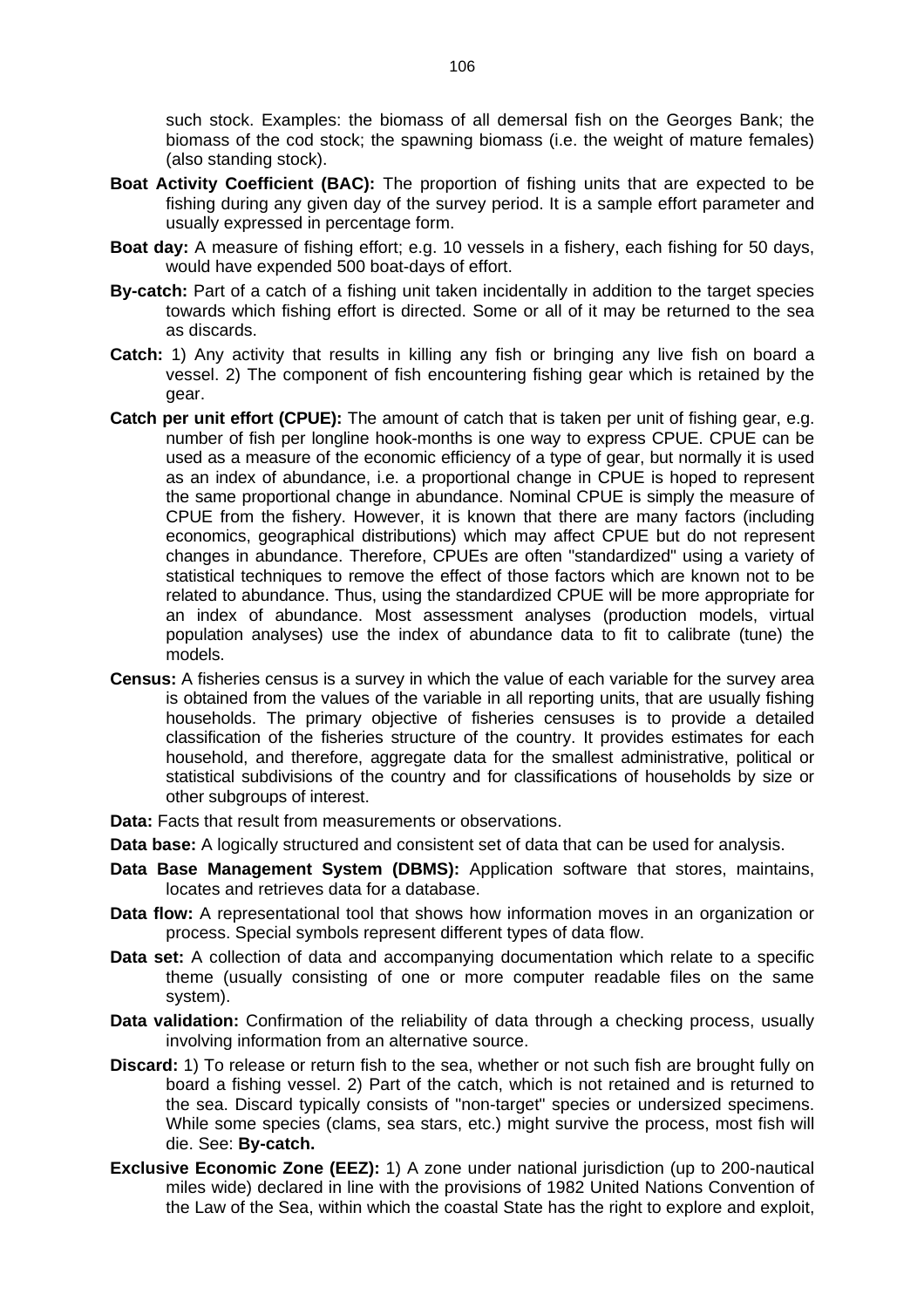and the responsibility to conserve and manage, the living and non-living resources. 2) The area adjacent to a coastal state which encompasses all waters between: (a) the seaward boundary of that state, (b) a line on which each point is 200 nautical miles (370.40 km) from the baseline from which the territorial sea of the coastal state is measured (except when other international boundaries need to be accommodated), and (c) the maritime boundaries agreed between that state and the neighbouring states.

- **Fillet:** A slice of meat without bones, cut out for human consumption.
- **Fisher:** A person (male or female) participating in a fishery (in preference to the previously used term 'fisherman'). An individual who takes part in fishing conducted from a fishing vessel, platform (whether fixed or floating) or from the shore.
- **Fishery:** 1) The sum (or range) of all fishing activities on a given resource (e.g. a hake fishery or shrimp fishery). It may also refer to the activities of a single type or style of fishing (e.g. beach seine fishery or trawl fishery). The fishery can be artisanal, or/and industrial, commercial, subsistence, and recreational, and can be annual or seasonal. 2) Activity of catching fish, from one or more stocks of fish, that can be treated as a unit for purposes of conservation and management and that is identified on the basis of geographic, scientific, technical, recreational, social or economic characteristics, and/or method of catch. See: **Fishing.**
- **Fishery-independent:** Characteristic of information (e.g. stock abundance index) or an activity (e.g. research vessels survey) obtained or undertaken independently of the activity of the fishing sector. Intended to avoid the biases inherent to fishery-related data.
- Fish stock: The living resources in the community or population from which catches are taken in a fishery. Use of the term fish stock usually implies that the particular population is more or less isolated from other stocks of the same species and hence self-sustaining. See: **Fishery resource**
- **Fishery management:** The integrated process of information gathering, analysis, planning, decision-making, allocation of resources and formulation and enforcement of fishery regulations by which the fishery management authority controls the present and future behaviour of interested parties in the fisheries, in order to ensure the continued productivity of the living resources.
- **Fishery resource:** Any stock of aquatic living animals (except those specifically prohibited by law) which can be caught by fishing, and their habitat.
- **Fishing:** Any activity, other than scientific research conducted by a scientific research vessel, that involves the catching, taking, or harvesting of fish; or any attempt to do so; or any activity that can reasonably be expected to result in the catching, taking, or harvesting of fish and any operations at sea in support of it (Modified from US Department of Commerce, 1996).
- **Fishing effort:** 1) The amount of fishing gear of a specific type used on the fishing grounds over a given unit of time e.g. hours trawled per day, number of hooks set per day or number of hauls of a beach seine per day. 2) The overall amount of fishing (usually per unit of time) expressed in units such as: boat days on the fishing ground, number of traps, or trawl hauls, or (gillnet length x soaking time), etc. The effort may be *nominal*, reflecting the simple total of effort units exerted on a stock in a given time period). It may also be *standard* or *effective* when corrected to take account of differences in fishing power and efficiency and ensure direct proportionality with fishing mortality). Relates usually to a specific fishery and gear. If more than one gear is considered, standardization in relation to one of them is necessary. For biologists, a good measure of fishing effort should be proportional to fishing mortality. For economists it should be proportional to the cost of fishing.
- **Fishing industry:** Includes both recreational, subsistence and commercial fishing, and the harvesting, processing, and marketing sectors.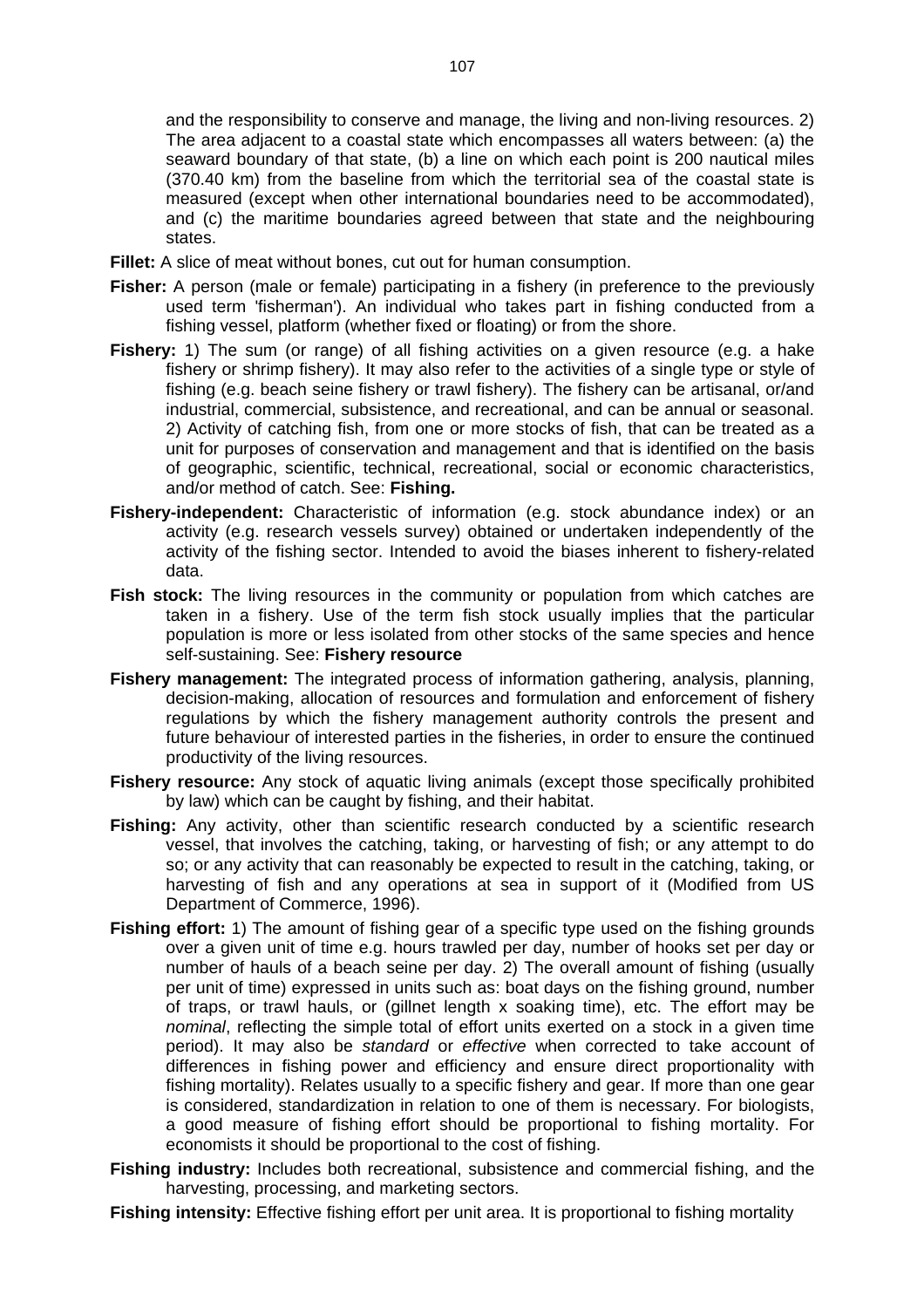**Fishing mortality:** A mathematical expression of the rate of deaths of fish due to fishing. See: **Natural mortality, Total mortality rate.** 

**Fishing vessel:** Any vessel, boat, ship, or other craft that is used for, equipped to be used for, or of a type that is normally used for the exploitation of living aquatic resources or in support of such activity. This definition may include any vessel aiding or assisting one or more vessels at sea in the performance of any activity relating to fishing, including, but not limited to, preparation, supply, storage, refrigeration, transportation, or processing (e.g. mother ships).

**Flag State:** State having registered a vessel under the national flag.

- **Fleet:** The aggregation of units of any discrete type of fishing activity utilising a specific resource. Hence, for example, a fleet may be all the purse seine vessels in a specific sardine fishery, or all the fishers setting nets from the shore in a tropical multispecies fishery.
- **Frame survey:** A complete description of the structure of the primary fishery sector including an inventory of ports, landing places, number and type of fishing units (boats and gears), and a description of fishing and landing activity patterns, fish distribution routes, processing and marketing patterns, supply centres for goods and services, etc.
- **Gear:** Any tools used to catch fish, such as hook and line, trawls, gill nets, traps, spears, etc.
- **Geographic Information System (GIS):** An information system that stores and manipulates data which is referenced to locations on the earth's surface, such as digital maps and sample locations.
- **Geo-referenced data:** Data which is connected to a specific location on the earth's surface.
- **Home port:** Refer to **base port** described above. Boat and gear activities are sampled from homeports or base ports, in contrast to catches and species composition, prices, etc. that are sampled at **landing sites.**
- **Household:** A basic unit for socio-cultural and economic analysis. It includes all persons, kin and non-kin, who live in the same dwelling and share income, expenses and daily subsistence tasks. The concept of household is based on the arrangements made by persons, individually or in groups, for providing themselves with food or other essentials for living. A household may be either (a) a one-person household, that is, a person who makes provision for his or her own food or essentials for living without combining with any other person to form part of a multiperson household, or (b) a multiperson household, that is, a group of two or more persons living together who make common provision for food or other essentials of living. The persons in the group may pool their incomes and have a common budget to a greater or lesser extent; they may be related or unrelated persons or a combination of both. Households usually occupy the whole, part of, or more than one housing unit but they may also be found living in camps, boarding houses or hotels or as administrative personnel in institutions, or they may be homeless. Households consisting of extended families that make common provision for food or of potentially separate households with a common head, resulting from polygamous unions, or households with vacation or second homes may occupy more than one housing unit. Homeless households are defined as those households without a shelter that would fall within the scope of living quarters. A household also includes those persons who normally reside with the other members of the household but are away temporarily (for less than one year), e.g. full-time students or those engaged in seasonal migratory labour.

#### **Incidental Catch:** See: **By-catch.**

- **Index of abundance:** A relative measure of the abundance of a stock; e.g. a time series of catch per unit of effort data.
- **Indicator:** A variable, pointer, or index. Its fluctuation reveals the variations in key elements of a system. The position and trend of the indicator in relation to reference points or values indicate the present state and dynamics of the system. Indicators provide a bridge between objectives and action (FAO, 1999. FAO Technical Guidelines for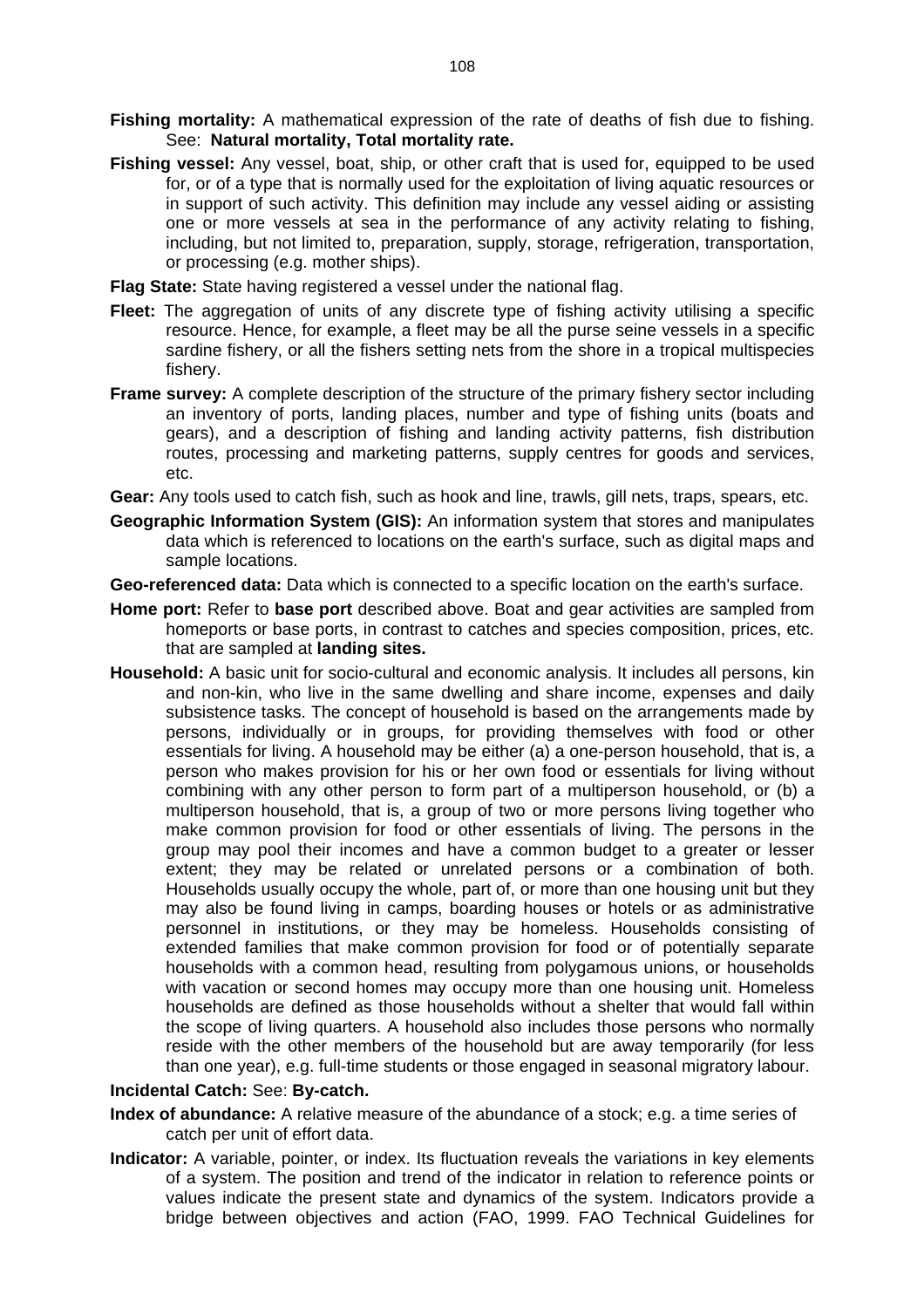Responsible Fisheries Development and Use of Indicators for Sustainable Development of Marine Capture Fisheries, in press).

- **Information system:** A structured set of processes, people and equipment for converting data into information.
- **Landing price:** Price for a product at the landing point, not taking account of any transportation or handling costs. Equivalent to the "farm gate" price for aquaculture.
- **Landing site:** Location at which boats land their catch. A landing site may be the same as the homeport or base port but it can also be different. Boat and gear activities are sampled from homeports or base ports, in contrast to catches and species composition, prices, etc. that are sampled at landing sites.
- **Landings:** Weight of the catch landed at a wharf or beach.
- Limit Reference Point (LRP): Indicates the limit beyond which the state of a fishery and/or a resource is not considered desirable. Fishery development should be stopped before reaching it. If an LRP is inadvertently reached, management action should severely curtail or stop fishery development, as appropriate, and corrective action should be taken. Stock rehabilitation programmes should consider an LRP as a very minimum rebuilding target to be reached before the rebuilding measures are relaxed or the fishery is re-opened. See: **Reference point, Target Reference Point.**
- Logbook: A record of the fishing activity registered sistematically by the fisher, including catch and its species composition, the corresponding effort, and location. In many fisheries completion of logbooks is a compulsory requirement of a fishing licence.
- **Major stratum:** Conventional name describing various types of population groupings that are already in place and imposed on a data collection programme. They constitute standard aggregating levels of derived estimates for reporting purposes. Estimates are always produced at **minor stratum** and not at major stratum level.
- **Management authority:** The legal entity which has been assigned by a State or States with a mandate to perform certain specified management functions in relation to a fishery, or an area (e.g. a coastal zone). Generally used to refer to a state authority, the term may also refer to an international management organisation.
- **Management objective:** A formally established, more or less quantitative target that is actively sought and provides a direction for management action. For example, achieving a 40% reduction in fleet capacity, or ensuring a competitive income for individual fishers.
- **Minor stratum:** Conventional name describing various types of logical population partitioning into homogeneous population sub-sets defined by the survey planner with the purpose of increasing the precision of estimated population parameters. Estimates are always produced at minor stratum level.
- **Monitoring:** The collection of information for the purpose of assessment of the progress and success of a land use (or fishery management) plan. Monitoring is used for the purpose of enforcement and of revising the original plan, or to gather information for future plans.
- **Nationality of catch:** The flag of the vessel performing the essential part of the operation catching the fish, should be considered the paramount indication of the nationality assigned to the catch data and this indication overridden only when one of the following arrangements between a foreign flag vessel and the host country exists: (a) the vessel is chartered by the host country to augment its fishing fleet; or (b) the vessel fishes for the country by joint venture contract or similar agreements (as opposed to the *ad hoc* practice of a vessel selling catches to a foreign vessel or landing catches at a foreign port) and the operation of such vessel is an integral part of the economy of the host country. When governments negotiate joint ventures or other contracts in which vessels of one country land their catches at ports of another country or unload their catches to vessels of another country and the one of the above-mentioned criteria is applicable, the assignment of nationality to such catches and landings data should be specified in the agreement.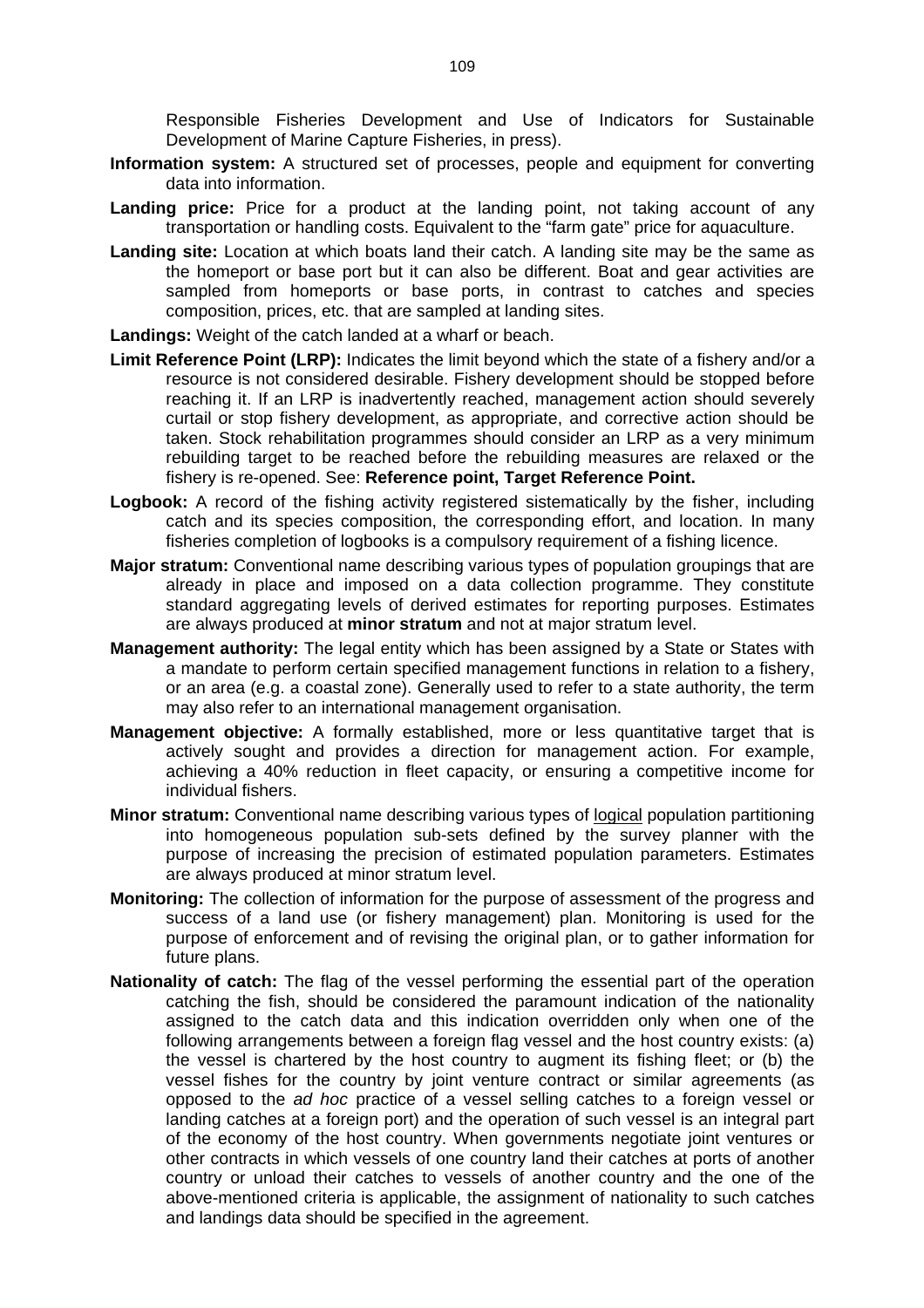- **Natural mortality:** Deaths of fish from all causes except fishing (e.g. ageing, predation and disease). It is often expressed as an annual rate that indicates the percentage of fish dying in a year; e.g. a natural mortality rate of 0.2 implies that approximately 20% of the population will die in a year from causes other than fishing. Scientists use the instantaneous natural mortality rate, M, which may also be split into one part due to predation and the other due to all other natural causes (disease, ageing). See: **Fishing mortality, Total mortality rate**.
- **Nominal catch:** The sum of the catches that are landed (expressed as live weight equivalent). Nominal catches do not include unreported discards and may differ considerably from the actual catch.
- **Observer:** Any certified person serving in the capacity of an observer employed by the Management Authority, either directly or under contract. Usually embarked on large fishing vessels (principally but not exclusively foreign vessels), observers are responsible for monitoring fishing operations (e.g. areas fished, fishing effort deployed, gear characteristics, catches and species caught, discards, etc.). They may or may not be part of the enforcement system.
- **Observer data:** Fisheries information collected on-board fishing vessels by independent observers.
- **Performance:** Accomplishment; fulfilment; functioning, usually with regard to effectiveness. Indicators of performance will be interpreted in relation to reference points and objectives.
- **Policy:** The course of action for an undertaking adopted by a government, a person or another party. Instruments that exist to support policy and tools used to achieve policy objectives comprise some or all of the following: societal instruments, economic and command and control instruments, direct government involvement and institutional and organisational arrangements. It is to be mentioned that although law may be used as a policy instrument, there are cases where law may impose constraints on what policies may be adopted. For example, if the Constitution states that the shore is the patrimony of the nation or requires the payment of compensation for the expropriation of the land, this would restrict the policies which could be adopted for Integrated Coastal Area Management (ICAM).
- **Precautionary approach:** 1) Set of measures taken to implement the precautionary principle. 2) A set of agreed cost-effective measures and actions, including future courses of action, which ensures prudent foresight, reduces or avoids risk to the resource, the environment, and the people, to the extent possible, taking explicitly into account existing uncertainties and the potential consequences of being wrong.
- **Quota:** A share of the **Total Allowable Catch (TAC)** allocated to an operating unit such as a country, a vessel, a company or an individual fisherman (individual quota) depending on the system of allocation. Quotas may or may not be transferable, inheritable, and tradable. While generally used to allocate total allowable catch, quotas could be used also to allocate fishing effort or biomass.
- **Recreational fishing:** Any fishing for which the primary motive is leisure rather than profit, the provision of food or the conduct of scientific research. and which may not involve the sale, barter, or trade of part or all of the catch.
- **Reference point:** 1) An estimated value derived from an agreed scientific procedure and/or model, which corresponds to a specific state of the resource and of the fishery, and that can be used as a guide for fisheries management. Reference points may be general (applicable to many stocks) or stock-specific. 2) A reference point indicates a particular state of a fishery indicator corresponding to a situation considered as desirable (**Target Reference Point**) or undesirable and requiring immediate action (**Limit Reference Point**).
- **Resources:** Biological resources include genetic resources, organisms or parts thereof, populations or any other biotic component of ecosystems with actual or potential use of value for humanity. fishery resources are those resources of value to fisheries.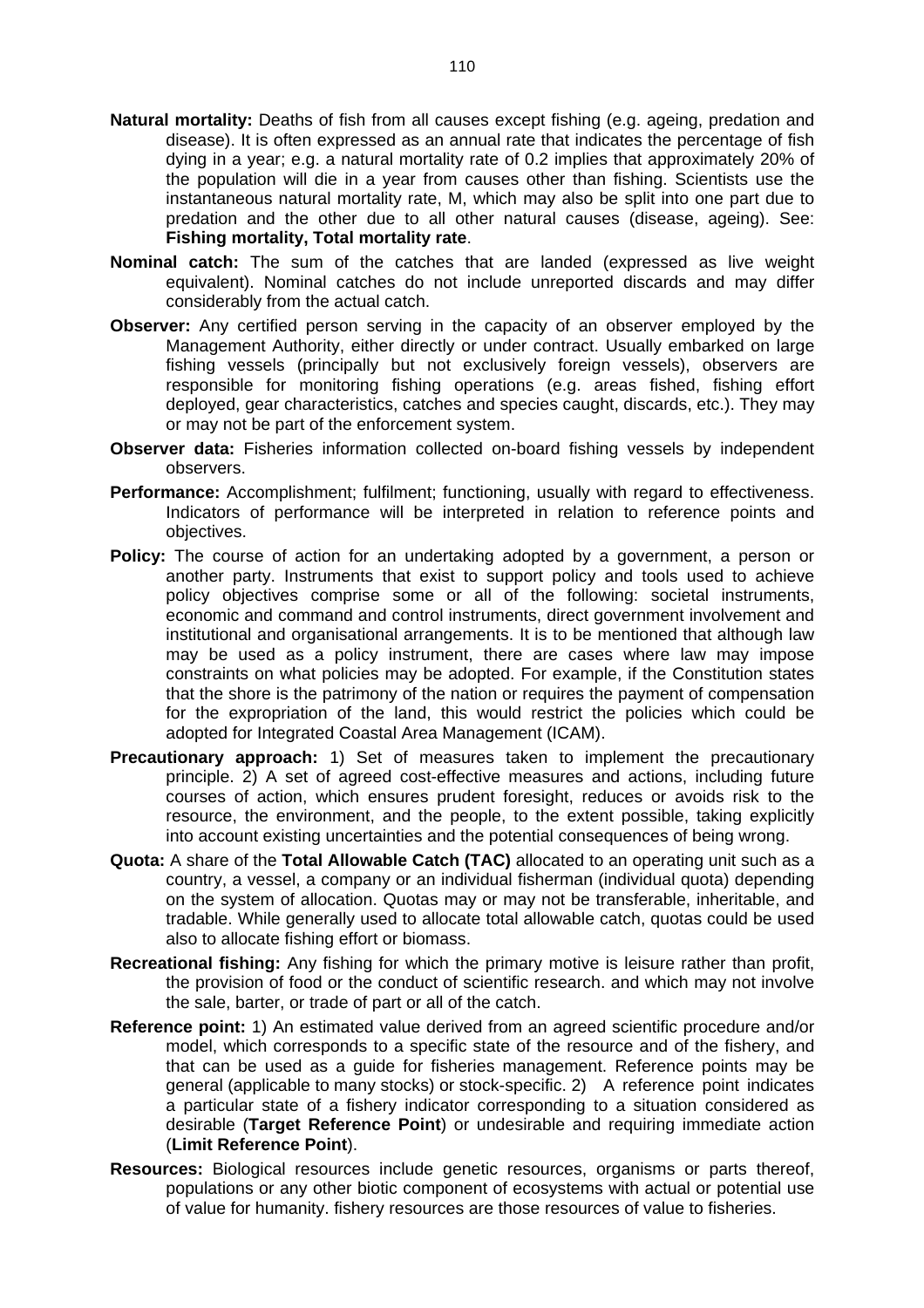**Responsible fisheries:** The concept "encompasses the sustainable utilisation of fishery resources in harmony with the environment; the use of capture and aquaculture practices which are not harmful to ecosystems, resources and their quality; the incorporation of added value to such products through transformation processes meeting the required sanitary standards; the conduct of commercial practices so as to provide consumers access to good quality products" (International Conference on Responsible Fishing, Cancun, Mexico, 1992).

**Round weight:** The weight of the whole fish before processing or removal of any part.

- **Sample design:** The sample design of a sample survey refers to the techniques for selecting a probability sample and the methods to obtain estimates of the survey variables from the selected sample.
- **Spawning stock:** Mature part of a stock responsible for the reproduction.
- **Spawning Stock Biomass (SSB):** The total weight of all sexually mature fish in the population (both males and females). This quantity depends on the abundance of year classes, the exploitation pattern, the rate of growth, both fishing and natural mortality rates, the onset of sexual maturity, and environmental conditions.
- **Species group:** Group of species considered together, often because they are difficult to differentiate without detailed examination (very similar species) or because data for the separate species are not available (e.g. in fishery statistics or commercial categories).
- **Stakeholders:** A large group of individuals and groups of individuals (including governmental and non-governmental institutions, traditional communities, universities, research institutions, development agencies and banks, donors, etc.) with an interest or claim (whether stated or implied) which has the potential of being impacted by or having an impact on a given project and its objectives. Stakeholder groups that have a direct or indirect stake can be at the household, community, local, regional, national, or international levels.
- **State of the stock:** An appreciation of the situation of a stock, usually expressed as: protected, under-exploited, intensively exploited, fully exploited, over-exploited, depleted, extinct or commercially extinct.
- **Stock:** 1) In theory, a *unit stock* comprises all the individuals of fish in an area, which are part of the same reproductive process. It is self-contained, with no emigration or immigration of individuals from or to the stock. On practical grounds, however, a fraction of the *unit stock* is considered a "stock" for management purposes (or *a management unit*), as long as the results of the assessments and management remain close enough to what they would be on the *unit stock*. 2) A group of individuals in a species occupying a well defined spatial range independent of other stocks of the same species. Random dispersal and directed migrations due to seasonal or reproductive activity can occur. Such a group can be regarded as an entity for management or assessment purposes. Some species form a single stock (e.g. southern bluefin tuna) while others are composed of several stocks (e.g. albacore tuna in the Pacific Ocean comprises separate Northern and Southern stocks). The impact of fishing on a species cannot be determined without knowledge of this stock structure.
- **Stock assessment:** The process of collecting and analyzing biological and statistical information to determine the changes in the abundance of fishery stocks in response to fishing, and, to the extent possible, to predict future trends of stock abundance. Stock assessments are based on resource surveys; knowledge of the habitat requirements, life history, and behaviour of the species; the use of environmental indices to determine impacts on stocks; and catch statistics. Stock assessments are used as a basis to assess and specify the present and probable future condition of a fishery.
- **Straddling stock:** Stock which occurs both within the EEZ and in an area beyond and adjacent to EEZ (Article 63(2) of UNCLOS).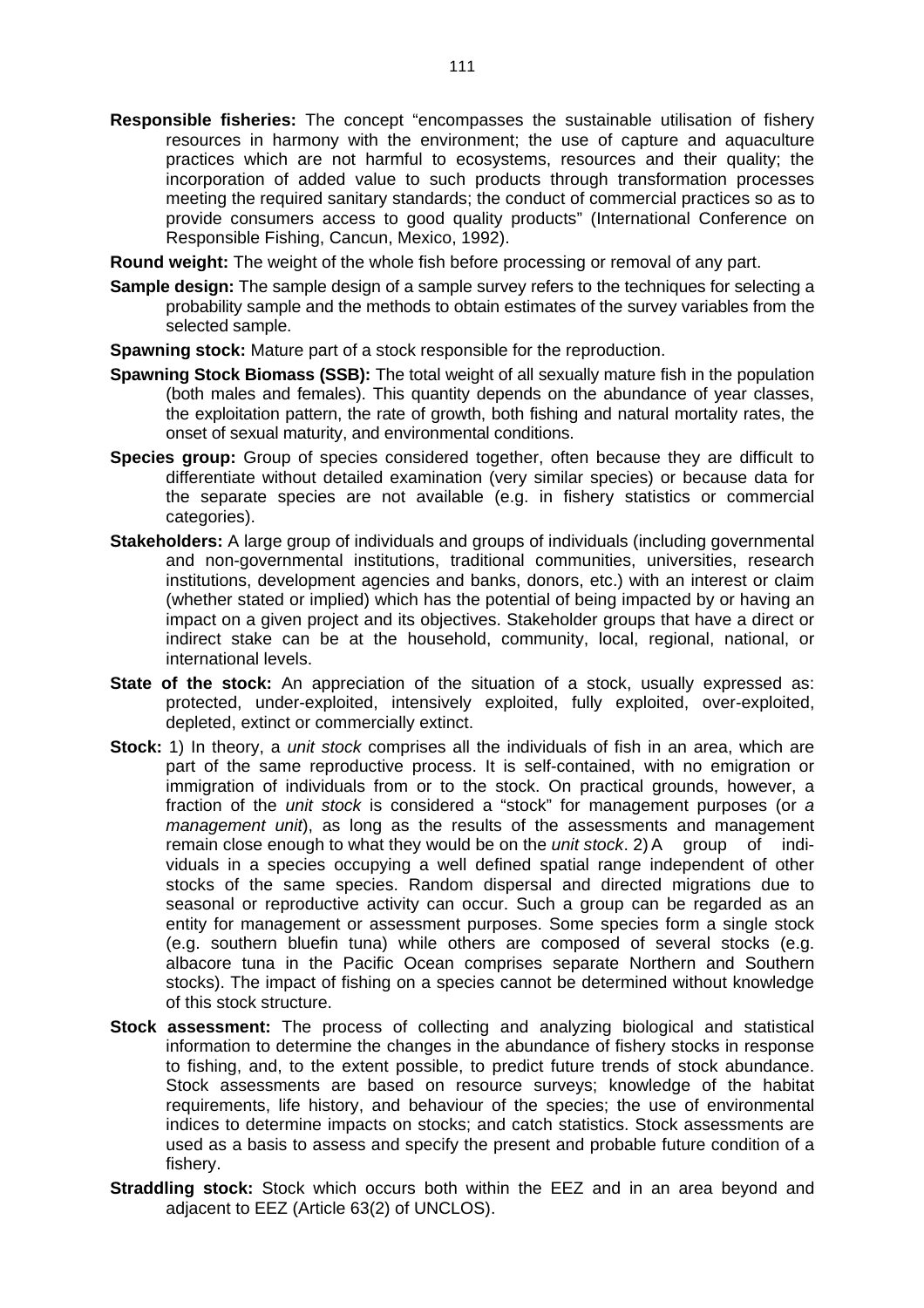- **Subsistence fishery:** A fishery where the fish caught are consumed directly by the families of the fishers rather than being bought by middle-(wo)men and sold at the next larger market.
- **Survey design:** The overall survey design of a probability survey refers to the definitions and the established methods and procedures concerning all phases needed for conducting the survey: the sample design, the selection and training of personnel, the logistics involved in the management of the field force and the distribution and receipt of survey questionnaires and forms, and the procedures for data collection, processing and analysis.
- **Sustainable development:** 1) "Development that meets the needs of the present generation without compromising the ability of future generations to meet their own needs" (World Commission on Environment and Development, 1987). 2) "Management and conservation of the natural resource base, and the orientation of technological and institutional change in such a manner as to ensure the attainment of continued satisfaction of human needs for present and future generations. Such sustainable development conserves (land) water, plants and (animal) genetic resources, is environmentally non-degrading, technologically appropriate, economically viable and socially acceptable" (FAO Council in 1991).
- **Sustainable use:** The use of components of biological diversity in a way and at a rate that does not lead to the long-term decline of biological diversity, thereby maintaining its potential to meet the needs and aspirations of present and future generations.
- **Sustainable yield:** The number or weight of fish in a stock that can be taken by fishing while maintaining the stock's biomass at a steady level from year to year, assuming that environmental conditions remain the same. Sustainable yields can take all sorts of values from very low in underexploited or overexploited fisheries to very high in properly exploited ones. Difficult to achieve in practice due to environmental fluctuations.
- **Target Reference Point (TRP):** Corresponds to a state of a fishery and/or a resource which is considered desirable. Management action, whether during a fishery development or a stock rebuilding process should aim at bringing and maintaining the fishery system at this level. In most cases a TRP will be expressed in a desired level of output for the fishery (e.g. in terms of catch) or of fishing effort or capacity and will be reflected as an explicit management objective for the fishery. See: **Limit Reference Point, Reference point.**
- **Target species:** Those species that are primarily sought by the fishermen in a particular fishery. The subject of directed fishing effort in a fishery. There may be primary as well as secondary target species.
- **Total Allowable Catch (TAC):** Total catch allowed to be taken from a resource in a specified period (usually a year), as defined in the management plan. The TAC may be allocated to the stakeholders in the form of quotas as specific quantities or proportions.
- **Total mortality rate (Z):** The combined effect of all sources of mortality acting on a fish population. This is conveniently expressed in terms of instantaneous mortality rates because the total instantaneous mortality rate is simply the sum of the instantaneous fishing and natural mortality rates. For example, the total instantaneous mortality rate that is occurring when the instantaneous fishing mortality rate is 0.3 and the instantaneous natural mortality rate is 0.2 would be 0.5. See: **Fishing mortality, Natural mortality**.
- **Transshipment:** Act of transferring the catch from one fishing vessel to either another fishing vessel or to a vessel used solely for the carriage of cargo.
- **Trash fish:** Fish with little or no commercial value and not sorted by species before landing. Usually part of the trawlers' by-catch. It can be used for aquaculture, fishmeal production and in many developing countries, for human consumption.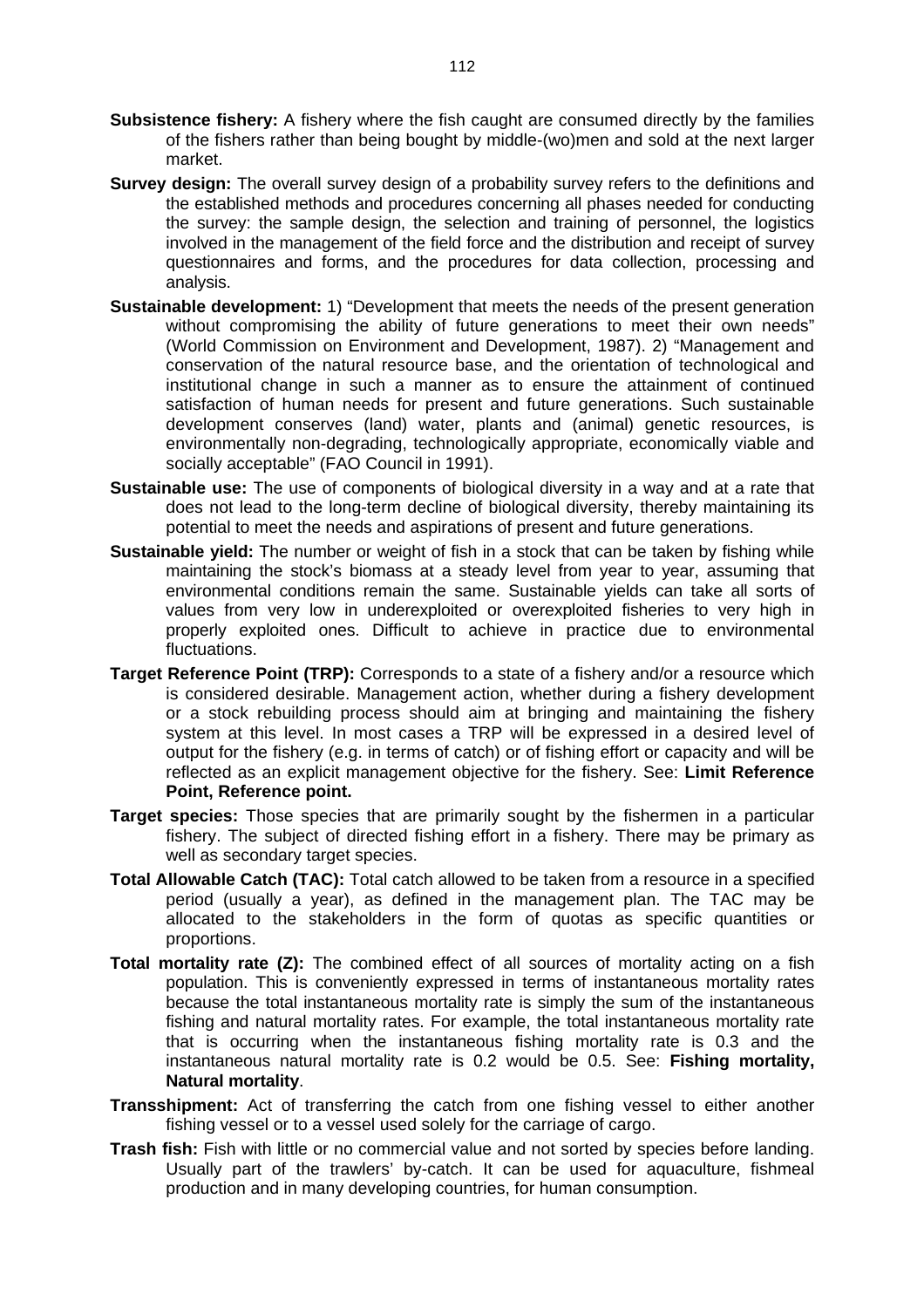- **Variable:** Anything changeable. A quantity that varies or may vary. Part of a mathematical expression that may assume any value (Compton's Encyclopaedia, 1995)
- **Vessel Monitoring System (VMS):** VMS provides monitoring agencies with accurate locations of fishing vessels that are participating in the VMS. It tells the monitoring agency see new guidelines.
- **Yield:** Catch in weight. Catch and yield are often used interchangeably.